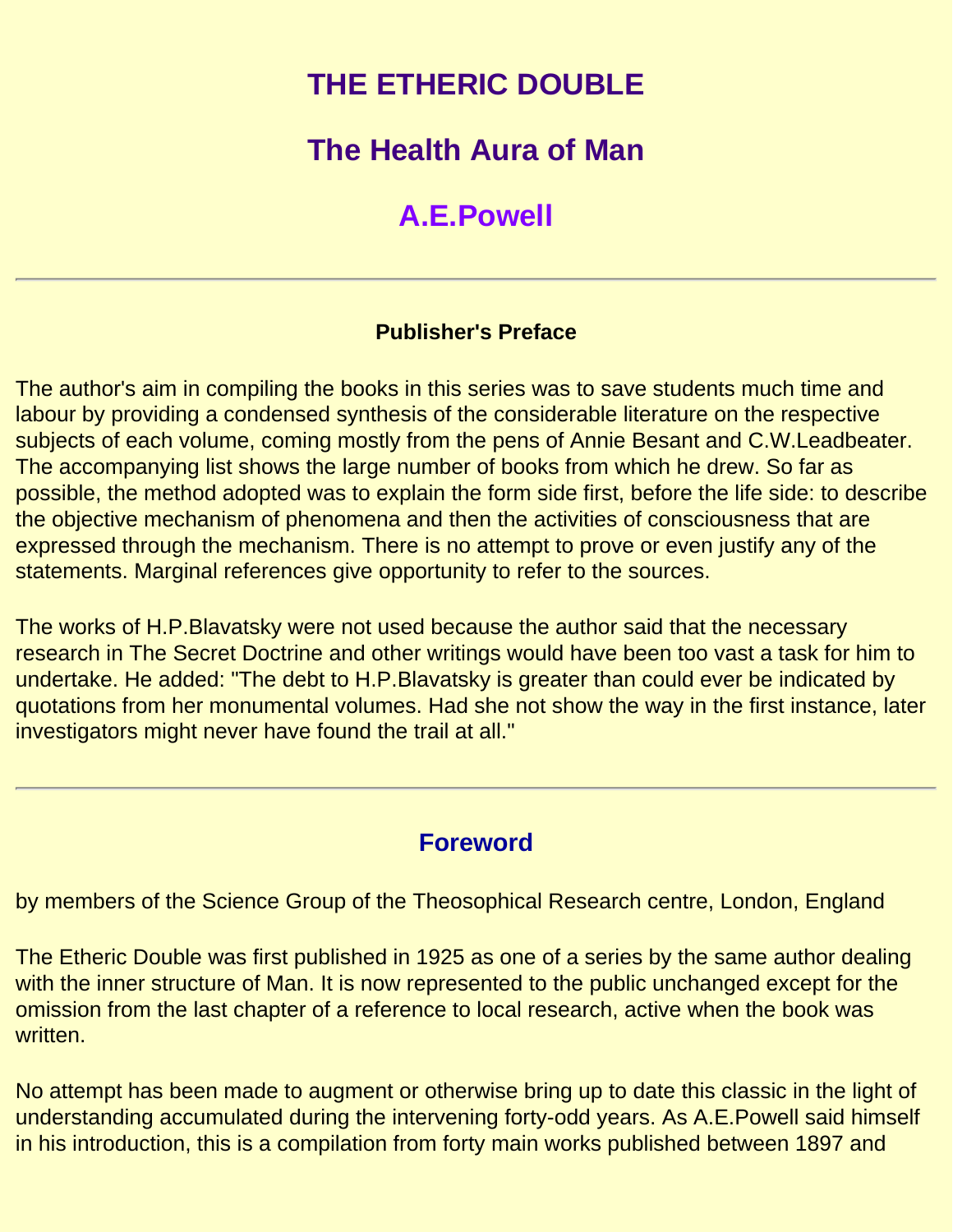1921 and in view of their wide range and the painstaking thoroughness with which they were extracted, the collated information may fairly be taken to summarise the general views upon the subject *up* to 1925.

In more recent years, a better appreciation has been built up of the way the unconscious mind functions, and sources of possible error have been discerned in the operation of mediumistic faculties which necessitate caution concerning information obtained through their use. Much of the contents of *The Etheric Double* is derived from the exercise of clair-sentience (or extrasensory perception, as it is now called) and although the contents may be accurate, there is as yet no accepted method of confirming them. This is not to cast doubt on the honesty of those who recorded the observations; they were persons of unimpeachable integrity who continually emphasised their pioneering status and fallibility. There is no doubt that the psychic phenomena they described were experienced by them and, indeed, others have since confirmed some of their accounts. The sources of possible error referred to lie one state deeper than that - in the psychic mechanisms for experiencing what they did. This is the still unresolved and fascinating province of parapsychology.

Further assistance can be expected towards corroborating or refuting the observations and the theory of the etheric double from data emerging in the natural sciences, but at present there are few points of contact. Space craft have taken recording instruments to Mars and Venus, and electron microscopes in common laboratory service provide enormous magnifications of what is normally invisible, but there is hardly any information relating to etheric states of matter that has been acquired in a similar direct and orthodox way. Work with recording devices has so far failed to detect etheric matter in its normal working state and thereby confirm it as physical or near-physical substance. Probably the closest approach has been in studies of ectoplasm, which seems to be the temporary and abnormal condition of a plastic and extrudable component of the human body that becomes amenable to test only when it has been made external and densified into tangible form by the special and unconsciously exercised psychic abilities of certain rare people. When the densification ceases and the material is withdrawn again into the donor's body, it could well be returning to its function as part of a less easily identified etheric constitution. However, much more work is needed before this can be concluded with any confidence.

Since rigorously established evidence can still neither confirm nor deny, it is reasonable to hold the theory and information presented here as a hypothesis for further investigation. This is the procedure in all scientific work and, in fact, little progress can be made without some tentative working concept as context and guide. But it is essential to remember that an adopted hypothesis may have to be modified or even rejected as the work proceeds, and this is most likely during the early stages of an exploration. It happens frequently in the natural sciences of the physical world for which our ordinary language and mathematical symbology are expressly designed. How much more likely must this be in a domain more psychic than physical.

Modern investigators continue the quest for a deeper understanding of Man's nature and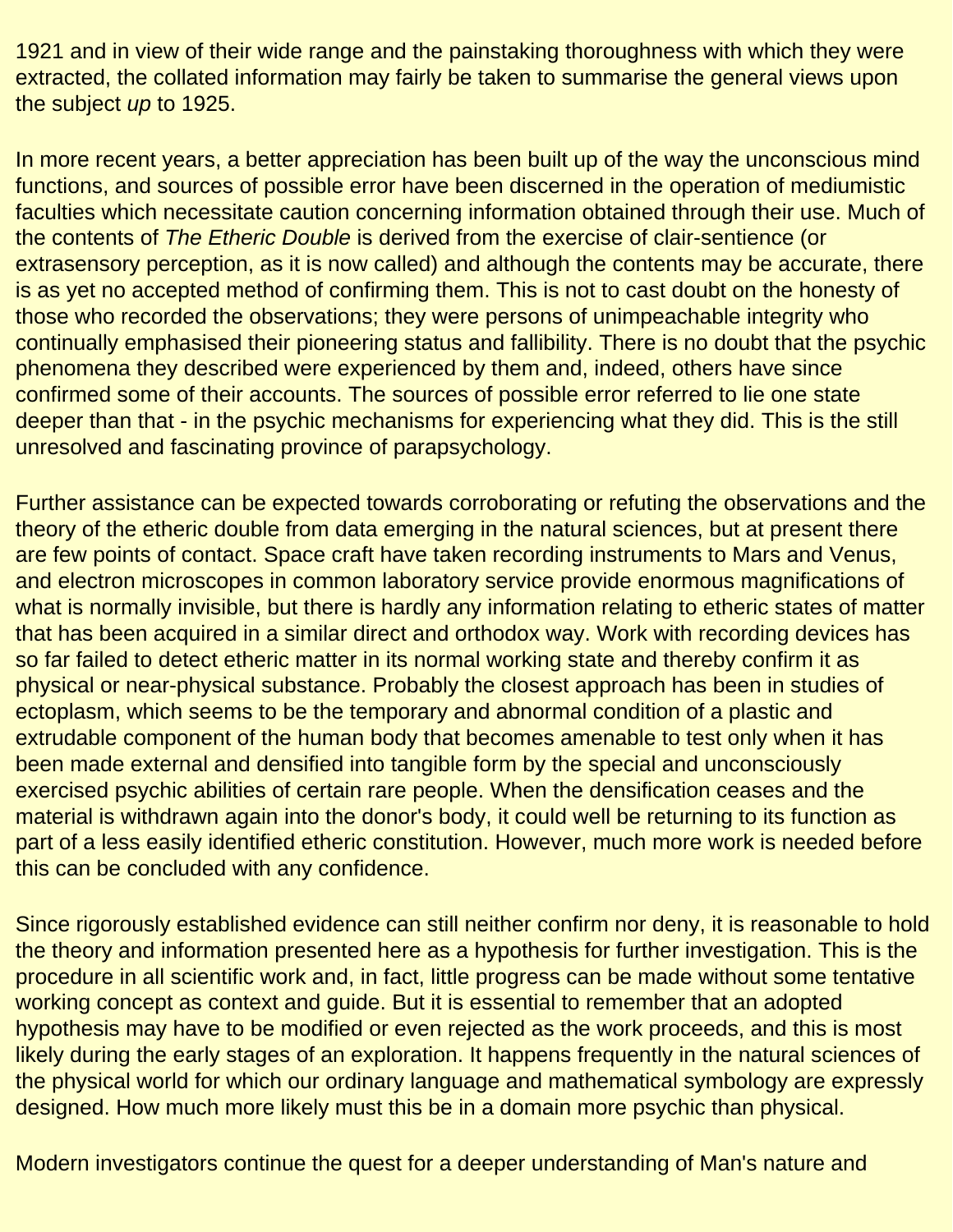constitution and they have noted the more recent developments in psychology and parapsychology that underlie the caution sounded here. However, their gratitude is due to Powell for his orderly presentation of statements and ideas current in the 1925; time and effort need not now be spent on the reference material that he so ably examined for them. Here is ample justification for reprinting his work just as he wrote it.

The Science Group, Theosophical Research Centre, London, England.

H.Tudor Edmunds, Chairman - 1968

#### **INTRODUCTION**

This book has been compiled with the object of presenting to the student of Occultism a coherent synthesis of all, or nearly all, the information regarding the Etheric Double, and other closely allied phenomena, which has been given to the world through the medium of modern Theosophical and psychical research literature.

This information is scattered over a very large number of books and articles, some forty of which the compiler has consulted, a list of these being given at the end of this document. The writer wishes it understood that his work is a compilation - nothing more. All he has done is to collect and arrange the material which others have provided.

There are many advantages in this method of study. In these busy days few have the leisure, even if they possess the inclination, to search through some scores of books for scattered item of knowledge, and then to weld them into a coherent whole. It is better, therefore, for one to do this work, that others may benefit and save their own time and labour. The work of the compiler brings to light many new relationships between fragments culled from divers sources, and under his hand the mosaic gradually forms itself into a pattern. His work, necessarily intensive, recalls to notice many isolated and often forgotten facts, which may be of little value or interest considered individually, but which collectively constituted a substantial and useful array. Finally, the picture which the compiler presents not only displays in orderly fashion what is know today, but, by its very orderliness, reveals where our knowledge is incomplete. Recognising such gaps in our knowledge, other investigators may perhaps turn their attention in those directions and so make the picture more nearly complete.

The compiler has throughout used his best endeavour to present the material he has gathered with scrupulous exactitude. In very many cases he has employed the actual words, adapted or abridged where necessary to the context, of the authors he has consulted; but, not to make the text burdensome and unsightly with large numbers of inverted commas, these have been consistently omitted. In order, however, that students may, if they wish, refer to the original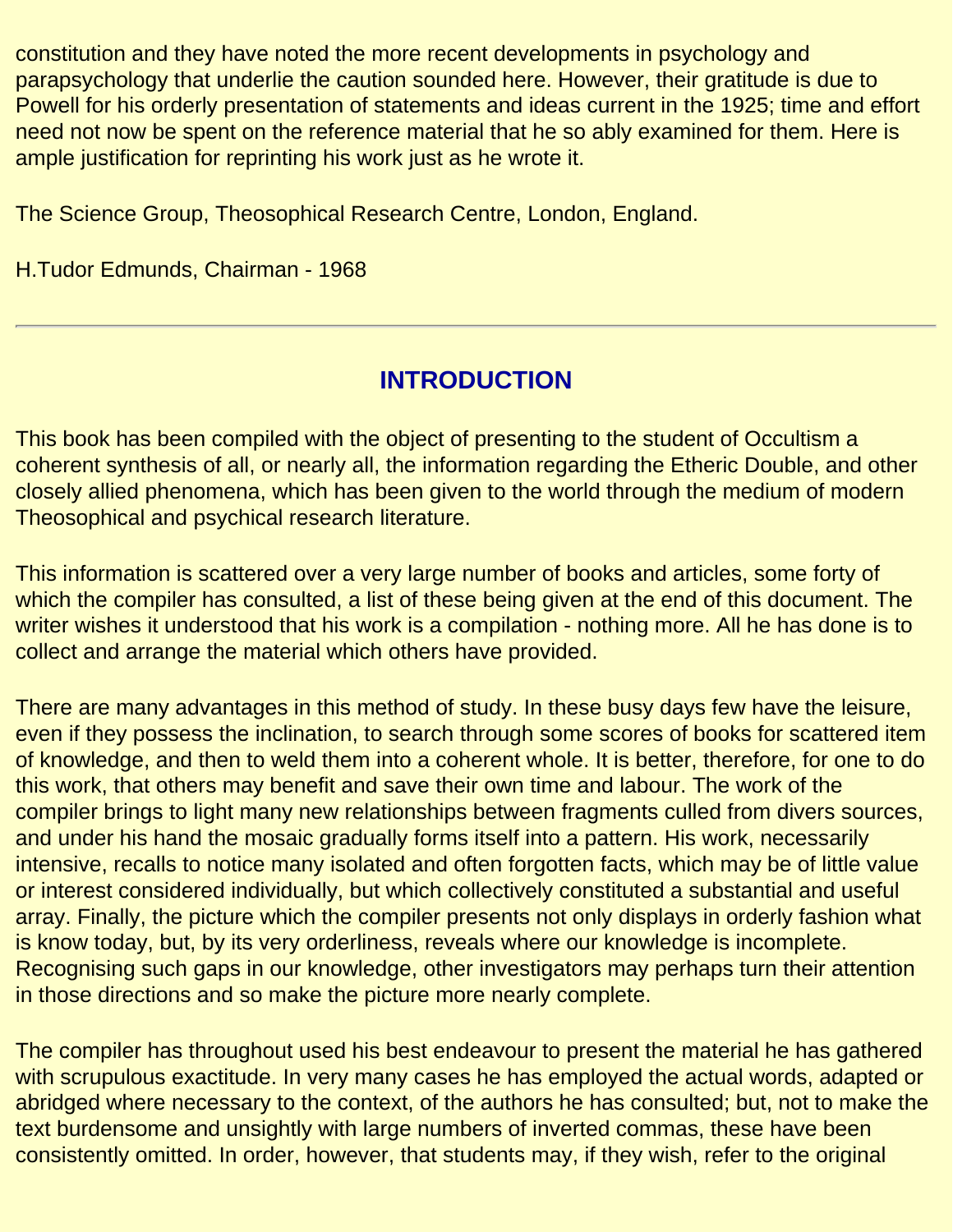sources of information, the references have been provided, in abbreviated or long form,

The compiler would be grateful to any students who would call his attention (1) to any inaccuracies in his work; (2) to any omissions of material which he may have overlooked.

The diagrams and charts contained in the text are original; they are intended to be purely diagrammatic, and in no sense pictures of the actual phenomena they attempt to illustrate.

A.E.Powell

#### **CHAPTER 1**

#### **GENERAL DESCRIPTION**

Every student of Occultism is familiar with the fact that man possesses several bodies or vehicles through which he is enabled to express himself on the various planes of nature – physical, astral, mental, and so forth.

The occultist finds that physical matter exists in seven grades or orders of density, viz. :

Atomic **Subatomic** Super-Etheric **Etheric Gaseous Liquid Solid** 

Particles of all these grades enter into the composition of the physical vehicle. The latter, however, has two well-marked divisions, viz., the dense body, composed of solids, liquids and gases, and the Etheric Body, or Double, as it is frequently called, consisting of the four finer grades of physical matter.

It will be our purpose in these chapters to study this Etheric Double; its nature, appearance, functions, its relationships to the other vehicles, its connection with Prâna, or Vitality, its birth, growth and decay, its connection with certain methods of healing, with mesmerism, with mediumship and materialisations, the powers it can be made to exercise, and a host of miscellaneous etheric phenomena with which it is connected.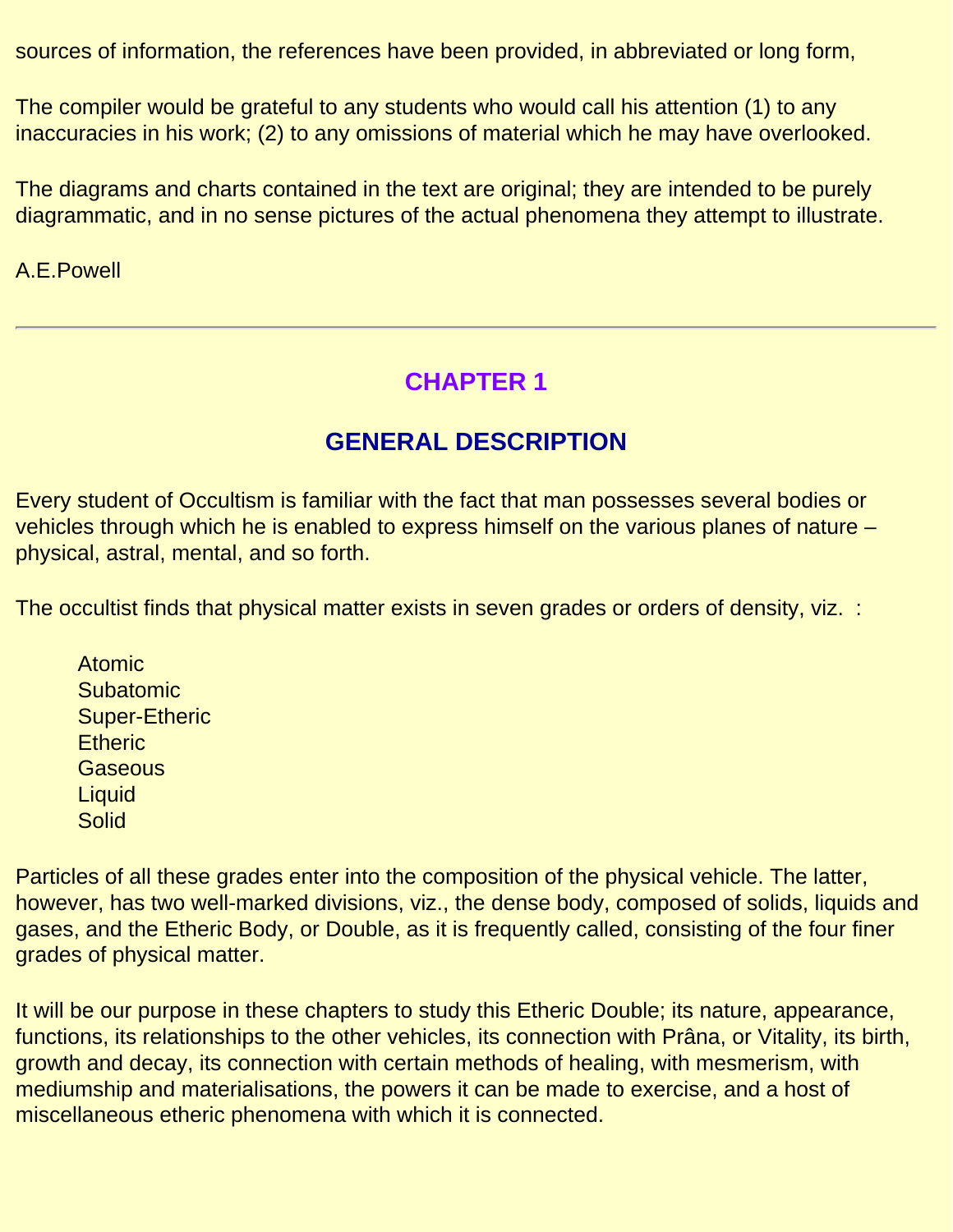Briefly, we shall find that the Etheric Double, while necessary to the life of the physical body, is not, properly speaking, a separate vehicle of consciousness: that it receives and distributes the vital force which emanates from the sun and is thus intimately connected with physical health: that it possesses certain Chakrams or Force-Centres of its own, each with its distinct function: that upon the action of etheric matter mainly depends the memory of the dream life: that it plays an important part in determining the kind of physical vehicle which an incarnating ego will receive: that, like the physical body, it dies and decays in due course, releasing the "soul" for the next stage in its cyclic journey: that it is especially associated with what is known as Vital or Magnetic Healing, and also with Mesmerism, whether for purposes of healing, anæsthesia, or trance: that it is the principal factor concerned in séance-room phenomena, such as the movement of objects, production of "raps" and other sounds, and materialisations of all kinds: that the development of etheric faculties confers new powers and reveals many etheric phenomena, which are beyond the experience of most men: that by the use of the matter of the etheric body objects may be "magnetised", much as living beings may be mesmerised: and, finally, that the etheric body provides the material out of which the substance known as ectoplasm is formed.

The Etheric Double has been given a variety of names. In early Theosophical literature it was often called the astral body, the astral man, or the Linga Sharîra. In all later writings, however, none of these terms are ever applied to the Etheric Double, as they belong properly to the body composed of astral matter, the body of Kâma of the Hindus. In reading the Secret Doctrine, therefore, and other books of the older literature, the student must be on his guard not to confuse the two quite distinct bodies, known today as the Etheric Double and the Astral Body.

The correct Hindu name for the Etheric Double is Prânamâyakosha, or vehicle of Prâna: in German it is known as the "Doppelgänger" : after death, when separated from the dense physical body, it is known as the "wraith", and has also been called the "phantom", "apparition", or "churchyard ghost". In Râja Yoga the Etheric Double and the dense body together are known as the Sth•lopâdhi, or lowest Upâdhi of Âtmâ.

Every solid, liquid and gaseous particle of the physical body is surrounded with an etheric envelope: hence the Etheric Double, as its name implies, is a perfect duplicate of the dense form. In size it projects about one quarter of an inch beyond the skin. The etheric aura, however, or health Aura as it is frequently called, projects normally several inches beyond the skin: this will be further described later.

It is important to notice that the dense body and the Etheric Double vary together as to their quality: hence one who sets himself deliberately to purify his dense body, at the same time automatically refines its etheric counterpart.

Into the composition of the Etheric Double must enter something of all the different grades of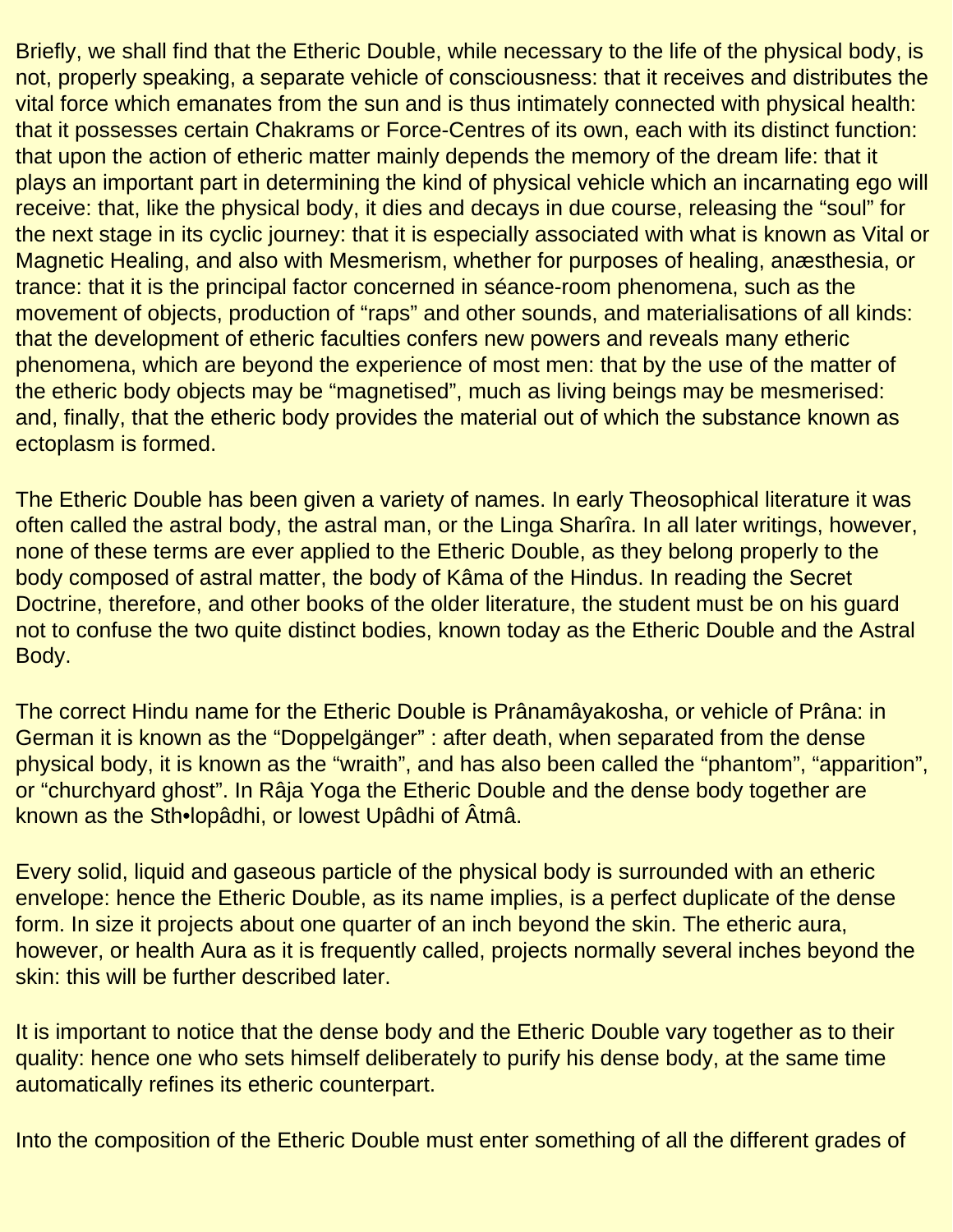etheric matter, but the proportions may vary greatly, and are determined by several factors, such as the race, sub-race, and the type of man, as well as by his individual karma.

As yet, the only information which the compiler has been able to gather regarding the particular properties and functions of each of the four grades of etheric matter is the following :-

| 1 <b>Etheric</b>   | The medium of ordinary current electricity, and of sound.                |
|--------------------|--------------------------------------------------------------------------|
|                    | 2Super-Etheric The medium of light.                                      |
| <b>3</b> Subatomic | The medium of the "finer forms of electricity".                          |
| 4 Atomic           | The medium for the transmission of thought from brain to<br><b>brain</b> |

The following is stated, in *Theosophy* for May, 1922, by F.T. Pierce, to be probably correct:-

| <b>Occult Chemistry</b>   | <b>Physics</b>             | <b>Example</b>                                       |
|---------------------------|----------------------------|------------------------------------------------------|
|                           |                            |                                                      |
| $E-1$ - Atomic            | <b>Electronic</b>          | <b>Electron</b>                                      |
| E-2- Subatomic            | <b>Positive Nucleus</b>    | <b>Alpha Particle</b>                                |
| <b>E-3-</b> Super-Etheric | <b>Neutralised Nucleus</b> | <b>Neutron</b>                                       |
| $E-4$ - Etheric           | <b>Atomic</b>              | Nascent N.                                           |
|                           |                            | Atomic H.                                            |
| Gaseous                   | <b>Molecular Gas, etc.</b> | H <sub>2</sub> , N <sub>2</sub> or gaseous compounds |

In appearance the Etheric Double is a pale violet-grey or blue-grey, faintly luminous, and coarse or fine in texture according as the dense physical body is coarse or fine.

The Etheric Double has two main functions. Firstly, it absorbs Prâna, or Vitality, and distributes this to the whole body, as we shall see in detail presently.

Secondly, it acts as an intermediary or bridge between the dense physical body and the astral body, transmitting the consciousness of physical sense-contacts through the etheric brain to the astral body, and also transmitting consciousness from the astral and higher levels down into the physical brain and nervous system.

In addition, the Etheric Double develops within itself certain Centres by means of which the man is able to cognise the etheric world and its hosts of etheric phenomena. These powers or faculties will also be described in due course.

It is important to recognise that the Etheric Double, being merely a part of the physical body, is not normally capable of acting as a separate vehicle of consciousness, in which a man can live or function. It has only a diffused consciousness belonging to its parts, and has no mentality,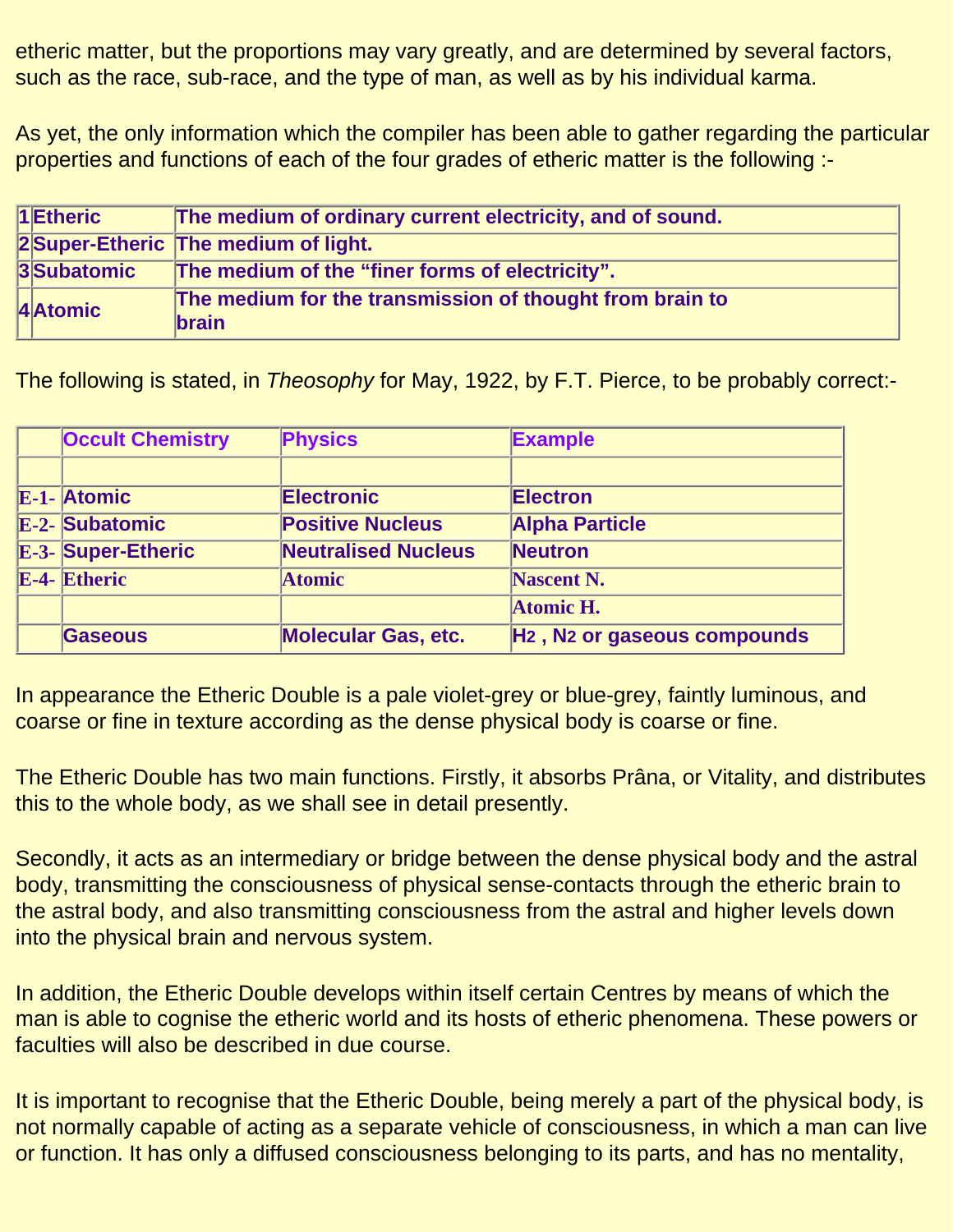nor does it readily serve as a medium of mentality, when disjoined from the dense counterpart. As it is a vehicle, not of mental consciousness, but of Prâna or Vitality, its dislocation from the dense particles to which it conveys the life-currents is disturbing and unhealthy. In normal, healthy persons, in fact, the separation of the Etheric Double from the dense body is a matter of difficulty, and the Double is unable to move away from the body to which it belongs.

In persons known as physical or materialising mediums the Double is comparatively easily detachable, and its etheric matter forms the basis of many phenomena of materialisation, which will be dealt with more fully in a later chapter.

The Double may be separated from the dense physical body by accident, death, anæsthetics, such as ether or gas, or mesmerism. The Double being the connecting link between the brain and the higher consciousness, the forcible extrusion of it from the dense physical body by anæsthetics necessarily produces anæsthesia.

Further than this, the etheric matter thus forced out usually wraps itself round the astral body, and dulls the consciousness of that vehicle also; hence after the effects of anæsthetics have worn off there is usually no memory in the brain consciousness of the time spent in the astral vehicle.

The method and consequences of withdrawal of etheric matter by mesmerism will be dealt with more fully in the chapter specially devoted to the purpose.

In conditions of weak health or nervous excitement the Etheric Double may also in great part be extruded from its dense counterpart: the latter then becomes very dully conscious, or entranced, according to the lesser or greater amount of the etheric matter extruded.

Separation of the Double from the dense body is generally accompanied by a considerable decrease of vitality in the latter, the double becoming more vitalised as the energy in the dense body diminishes. In *Posthumous Humanity* Colonel Olcott says :-

"When the double is projected by a trained expert, even the body seems torpid, and the mind in a 'brown study' or dazed state; the eyes are lifeless in expression, the heart and lung actions feeble and often temperature much lowered. It is very dangerous to make any sudden noise or burst into a room under such circumstances; for, the double being by instantaneous reaction drawn back into the body, the heart convulsively palpitates, and death may be caused."

So intimate, in fact, is the connection between the etheric and the dense bodies that an injury inflicted on the Etheric Double will appear as a lesion on the dense body, this being an instance of the curious phenomenon known as repercussion. It is well known that repercussion can also occur in the case of the astral body, an injury to the latter, under certain circumstances, reproducing itself in the physical body.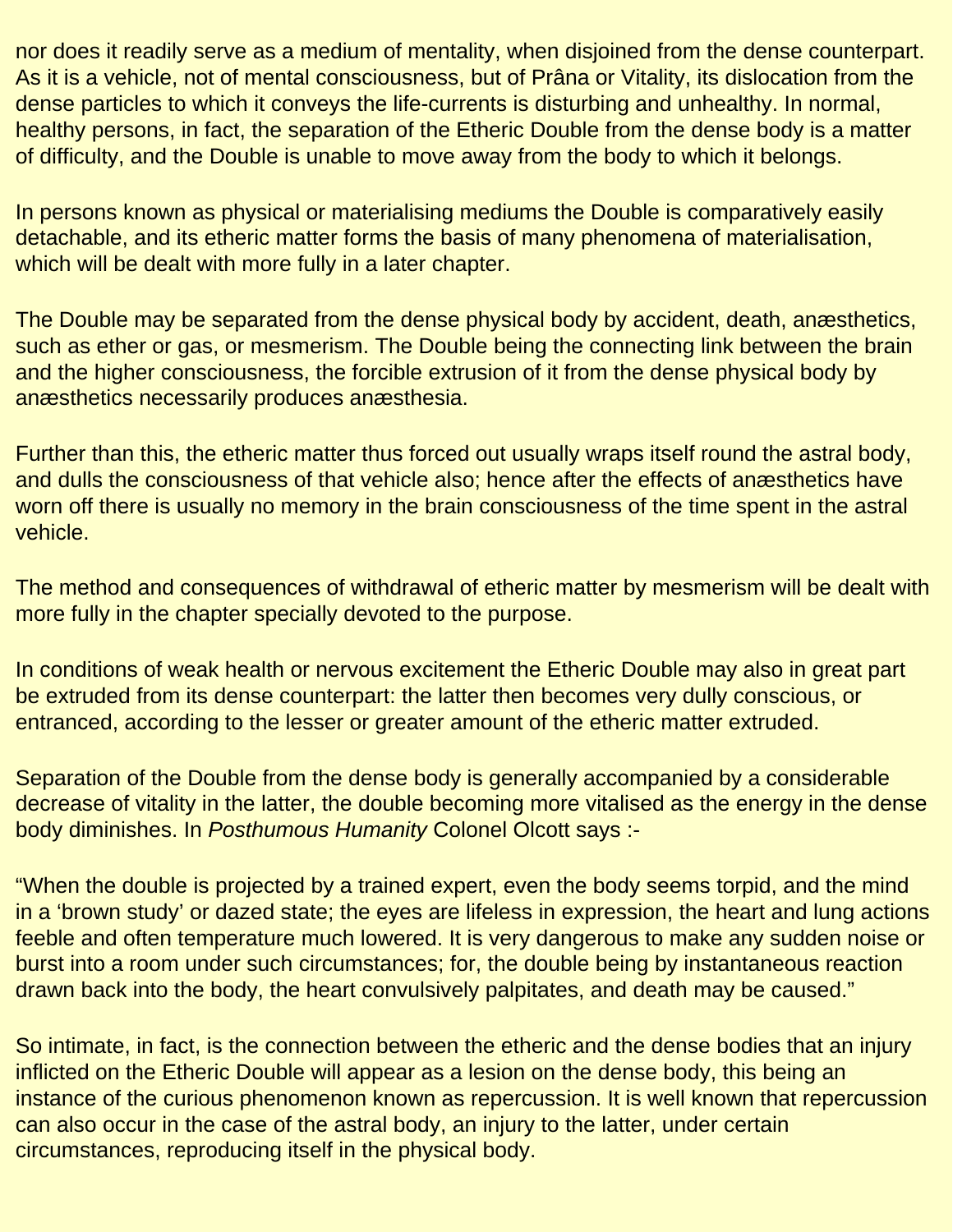It seems probable, however, that repercussion can occur only in the case of a perfect materialisation, where the form is both visible and tangible, and not when it is :-1.) tangible though not visible, or 2.) visible though not tangible

It must be born in mind that the above applies only where matter of the Etheric Double is used for the materialised form. When the materialisation is formed of matter, from the circumambient ether, an injury to the form could affect the physical body by repercussion no more than an injury to a marble statue could injure the man himself.

It must also be born in mind that etheric matter, though invisible to ordinary sight, is still purely physical, and can therefore be affected by cold and heat, and also powerful acids.

Persons who have lost a limb by amputation sometimes complain that they can feel pain at the extremities of the amputated limb, *i.e.*, at the place where the limb used to be.

This is due to the fact that the etheric portion of the limb is not removed with the dense physical portion, but can still be seen in its place by clairvoyant sight, and therefore, under suitable stimulus, sensations can be aroused in this etheric limb and transmitted to the consciousness.

There are a large number of other phenomenon connected with the Etheric Double, its extrusion from the dense body, its emanations, and so forth, but these can be dealt with more conveniently and satisfactorily at a later stage, after we have studied the nature and methods of working Prâna, or Vitality.

#### **CHAPTER II**

# **PRÂNA, OR VITALITY**

It is known to occultists that there are at least three separate and distinct forces which emanate from the sun and reach our planet. There may be countless other forces, for all we know to the contrary, but at any rate we know of these three. They are : -

- 1. Fohat, or Electricity
- 2. Prâna, or Vitality
- 3. Kundalini, or Serpent-Fire

Fohat or Electricity, comprises practically all the physical forces of which we know, all of which are convertible into one another, such as electricity, magnetism, light, heat, sound, chemical affinity, motion, and so forth.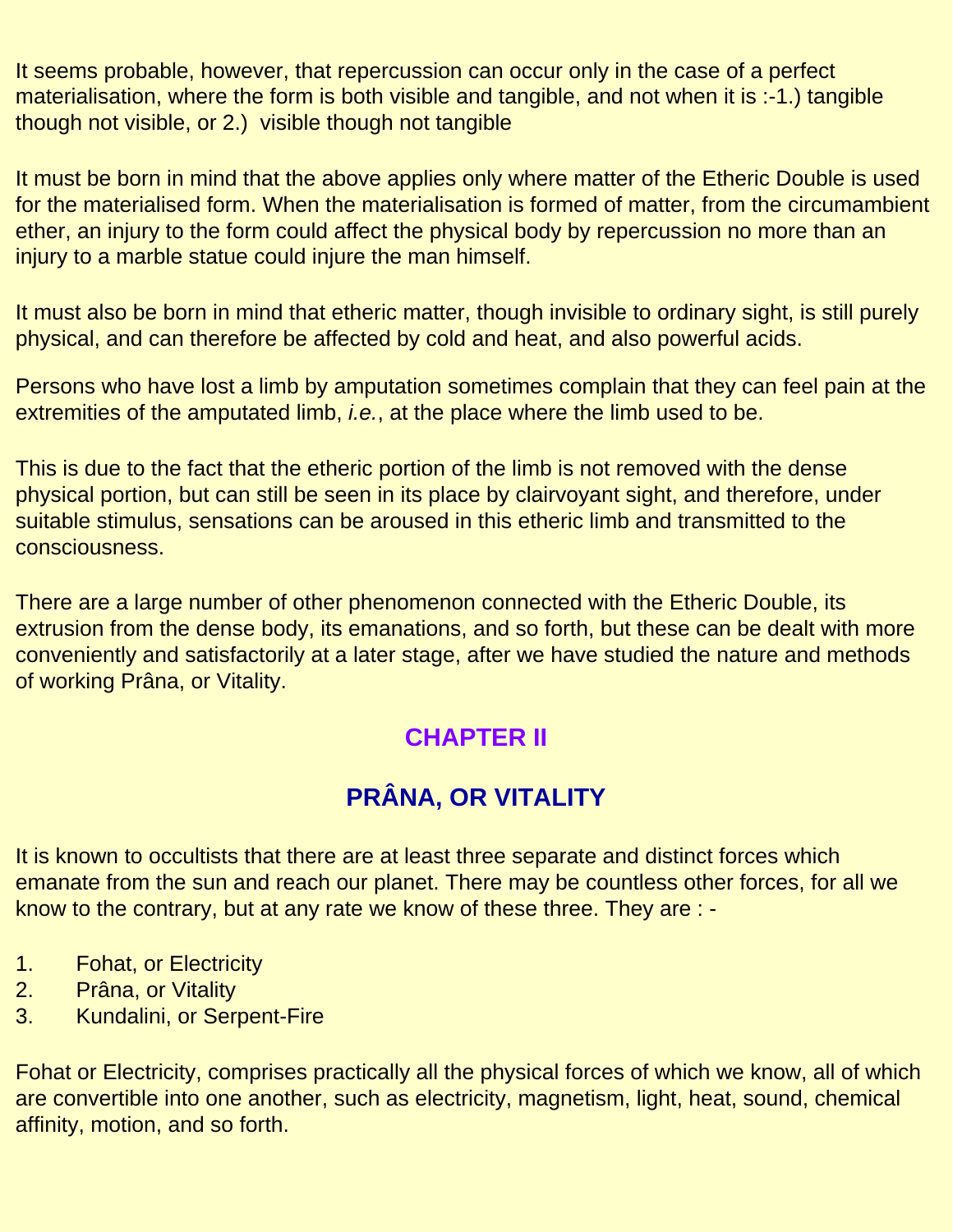Prâna, or Vitality, is a vital force, the existence of which is not yet formally recognised by orthodox Western scientists, though probably a few of them suspect it.

Kundalini, or Serpent-Fire, is a force known as yet only to very few. It is entirely unknown and unsuspected by orthodox Western science.

These three forces remain distinct, and none of them can at this level be converted into either of the others. This is a point of great importance, which the student should clearly grasp.

Further, these three forces have no connection with the Three Great Outpourings; the Outpourings are definite efforts made by the Solar Deity. Fohat, Prâna and Kundalini, on the other hand, seem rather the results of His Life, His qualities in manifestation without any visible effort.

**[** Since this document was compiled, *The Chakras* by C.W.Leadbeater, has appeared. In *The Chakras* it is stated that the three forces mentioned *are* connected with the Outpourings, as follows:

The First Outpouring, from the Third Logos, is the Primary force which manufactured the chemical elements. This appears to be Fohat. The Second Outpouring, form the Second Logos, has Prâna as *one* of its aspects.

Kundalini is a further development, on the *ascending* arc, of the First Outpouring **]** 



#### PRÂNA, OR VITALITY

Each of these manifests on all planes of the Solar System.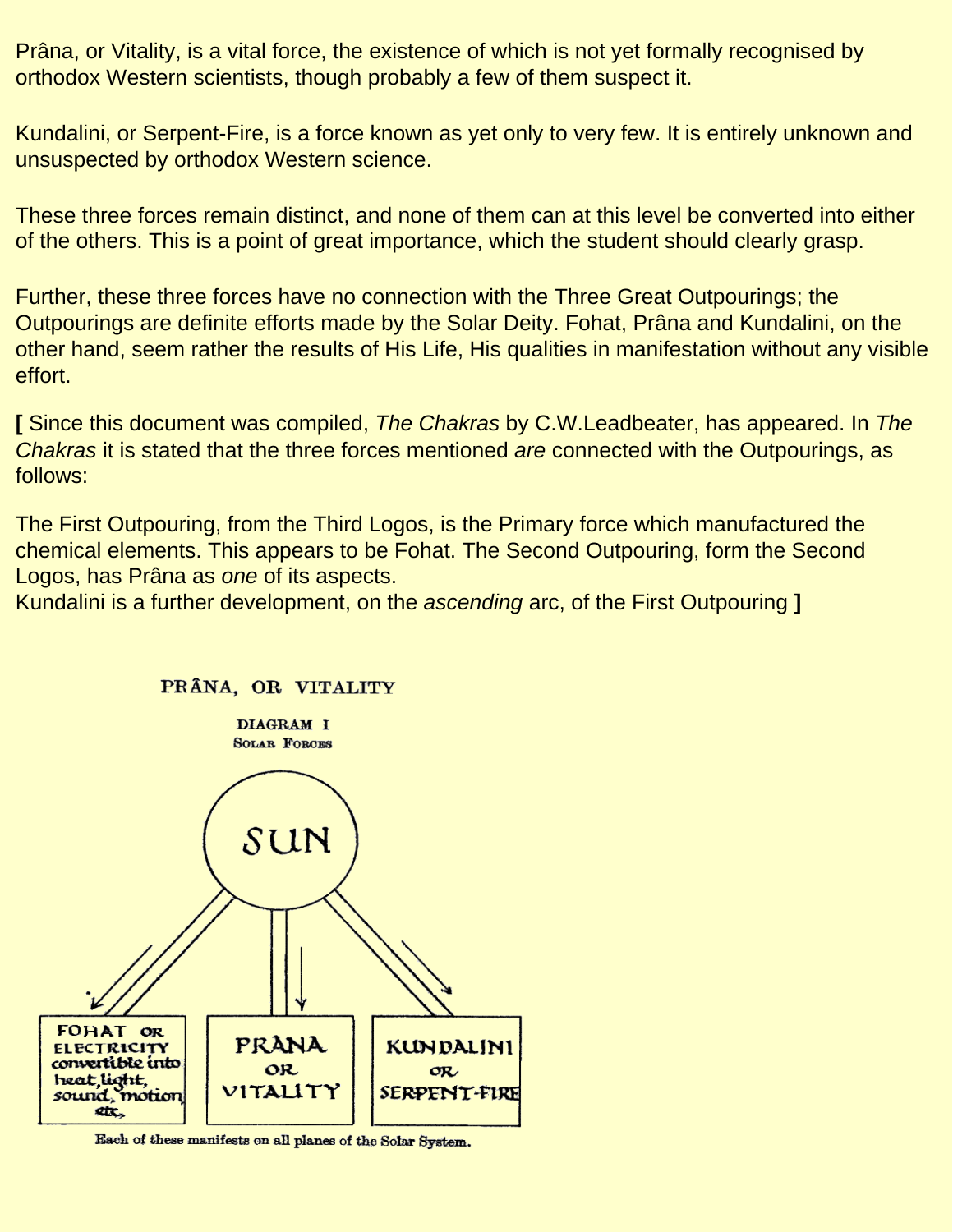Prâna is a Sanskrit word, derived from *pra,* forth, and *an*, to breathe, move, live. Thus *pra-an*, Prâna, means to breathe forth, life-breath or life-energy being the nearest English equivalents of the Sanskrit term. As, in Hindu thought, there is but one Life, one Consciousness, Prâna has been used for the Supreme Self, the energy of the One, the Life of the Logos. Hence, Life on each plane may be spoken of as the Prâna of the plane, Prâna becoming the life-breath in every creature.

"I am Prâna… Prâna is life," says Indra, the great Deva who stands as the Head of the hierarchy of the life in the lower world. Prâna here clearly means the totality of the life-forces. In the Mundakopanishat it is stated that from Brahman the One comes Prâna – or Life. Prâna is also described as Âtmâ in its outgoing activity: "From Âtmâ this Prâna is born" (Prashnopanishat). Shankara says that Prâna is Kriyâshakti – the Shakti of doing, not of knowing. It is classed as one of the seven Elements, which correspond to the seven regions of the universe, the seven sheaths of Brahman, and so forth. These are: Prâna, Manas, Ether, Fire, Air, Water, Earth.

The Hebrews speak of the "breath of life", which they call Nephesch, breathed into the nostrils of Adam. Nephesch, however, is not strictly speaking Prâna alone, but Prâna combined with the next principle, Kâma. These together make the "vital spark" that is the "Breath of life in man, in beast or insect, of physical, material life. "

Translated into more Western terms, Prâna, on the physical plane, is best described as Vitality, as the integrating energy that co-ordinates the physical molecules, cells, etc., and holds them together as a definite organism. It is the life-breath within the organism, the portion of the universal Life-Breath, appropriated by a given organism during the period of bodily existence that we speak of as "a life."Were it not for the presence of Prâna, there could be no physical body as an integral whole, working as one entity; without Prâna the body would be nothing more than a collection of independent cells. Prâna links up and connects these into one complex whole, playing along the branches and meshes of the "life-web," that shimmering golden web of inconceivable fineness and delicate beauty, formed out of a single thread of buddhic matter, a prolongation of the Sûtrâtma, within the meshes of which the coarser atoms are built together.

Prâna is absorbed by all living organisms, a sufficient supply of it seeming to be a necessity of their existence. It is not, therefore, in any sense a product of life, but the living animal, plant, etc., are its products. Too great an exuberance of it in the nervous system may lead to disease and death, just as too little leads to exhaustion and ultimately death.

H.P. Blavatsky compares Prâna, the active power producing all *vital* phenomena, to oxygen, the supporter of combustion, the life-giving gas, the active *chemical* agent in all organic life. A comparison is also drawn between the Etheric Double, the inert vehicle of life, and nitrogen, an inert gas with which oxygen is mixed to adapt the latter for animal respiration, and which also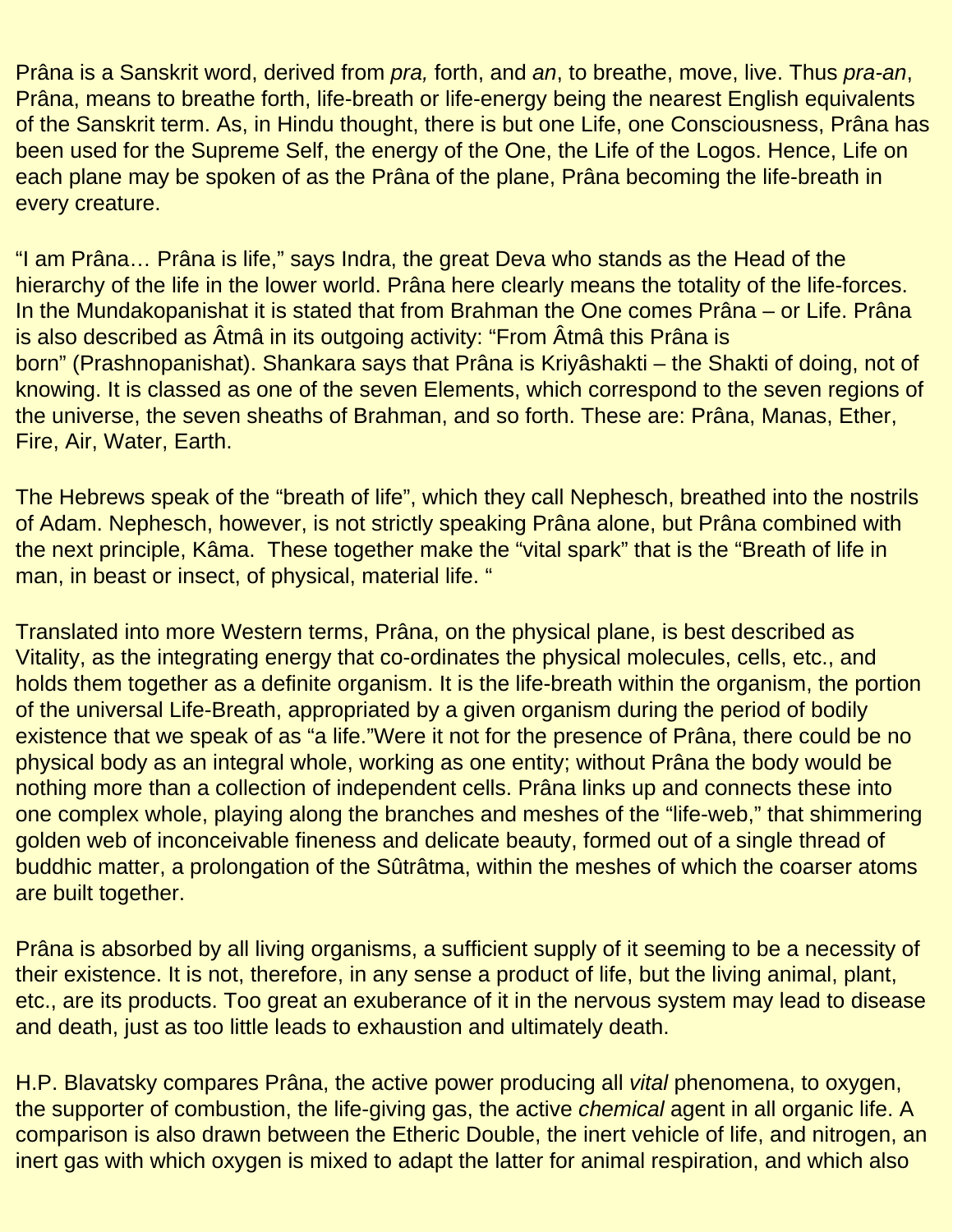enters largely into all organic substances.

The fact that the cat is pre-eminently endowed with prâna has given rise to the popular idea of the cat having "nine lives", and appears to have been indirectly connected with the reasons for this animal being regarded in Egypt as sacred.

On the physical plane prâna builds up all minerals, and is the controlling agent in the chemicophysiological changes in protoplasm, which lead to differentiation and the building of the various tissues of bodies and plants, animals and men. They show its presence by the power of responding to stimuli.

The blending of astral with physical prâna creates nerve-matter which is fundamentally the cell, and which gives the power to feel pleasure and pain. The cells develop into fibres, as the result of thought, the prâna pulsating along those fibres being composed of physical, astral and mental prâna.

Within the physical plane atoms themselves, the prâna courses along the spirillæ. In our Chain, in the First Round, the Monadic Life, flowing through the Spiritual Triad (Atma-Buddhi-Manas), vivifies the first set of spirillæ, and these are used by the prânic currents which affect the dense physical body. In the Second Round, the Monad vivifies the second set of spirillæ, and through them runs the prâna connected with the Etheric Double. In the Third Round, the third set of spirillæ is awakened by the Monadic life, and through them courses the kâmic prâna, which makes sensation of pleasure and pain possible. In the Fourth Round, the Monadic life awakens the fourth set of spirillæ, which becomes the vehicle for the Kâmamanasic prâna, thus making the atoms fit to be built into a brain for thought.

This is as far as normal humanity has progressed. Certain Yoga practices (in the use of which great caution is required, lest injury should be inflicted on the brain) bring about the development of the fifth and sixth set of spirillæ, which serve as channels for higher forms of consciousness.

The seven spirillæ in the atom must not be confused with the "whorls," of which there are ten, three coarser and seven finer. In the three coarser whorls flow currents of different electricities, whilst the seven finer whorls respond to etheric waves of all kinds – sound, light, heat, etc.

The *Secret Doctrine* speaks of Prâna as the "invisible" or "fiery" lives which supply the microbes with "vital constructive energy," thus enabling them to build the physical cells, the size of the smallest bacterium relatively to that of a "fiery life" being as that of an elephant to the tiniest infusoria. "Every visible thing in the universe was built by such lives, from conscious and divine primordial man, down to the unconscious agents that construct matter." "By the manifestation of Prâna, the spirit which is speechless appears as the speaker.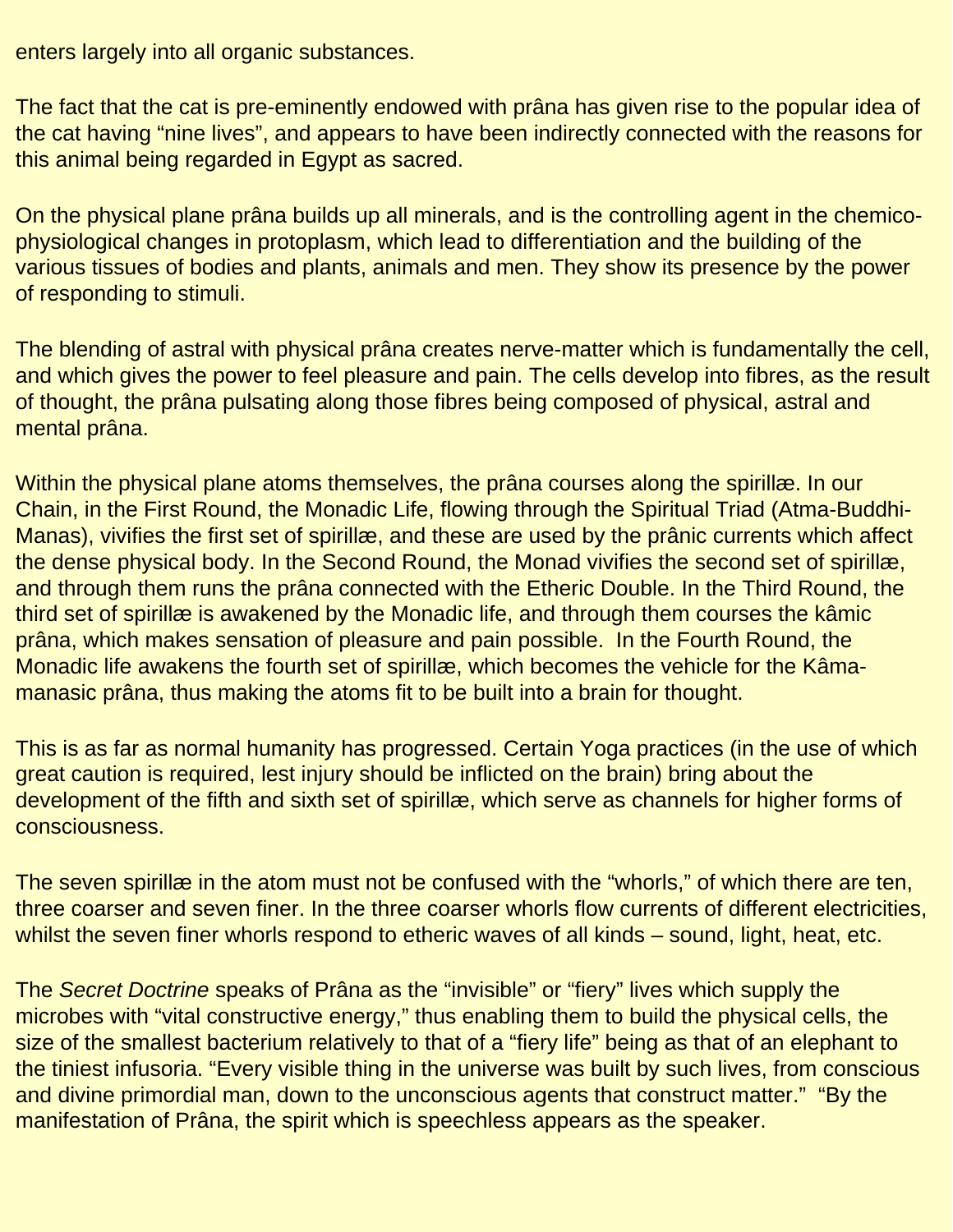The whole constructive vitality, in the universe and in man, is thus summed up as Prâna.

An atom is also a "life", but the consciousness is that of the Third Logos. A microbe is a "life," the consciousness being that of the Second Logos, appropriated and modified by the Planetary Logos and the "Spirit of the Earth."

The *Secret Doctrine* also speaks of a "fundamental dogma" of occult science, that the Sun is the storehouse of Vital Force, and that from the sun issue those life-currents which thrill through space, as through the organisms of every living thing on earth. Paracelsus thus referred to Prâna : "The whole of the Microcosm is potentially contained in the Liquor Vitæ, a nerve fluid …in which is contained the nature, quality, character, and essence of all beings." Paracelsus also spoke of it as the Archæus. Dr. B. Richardson, F.R.S., wrote of it as "nervous ether." The Nasmyth willow leaves are the reservoirs of the solar vital energy, the real sun being hidden behind the visible sun, and generating the vital fluid, which circulates throughout our System in a ten-year cycle.

The old Aryan sang that Surya "hiding behind his Yogi, robes his head that no one could see."

The dress of the Indian ascetics is dyed a red-yellow hue, with pinkish patches on it, and is intended rudely to represent the prâna in men's blood, the symbol of the vital principle in the sun, or what is now called the chromosphere, the "rose-coloured" region.

The nerve-centres themselves are of course provided by the "food-sheath" or dense body, but Prâna is the controlling energy which acts through the nerve-centres, making the food-sheath obedient, and fashioning it for the purpose which the I, seated in the higher intelligence, demands.

It is important to note that although the nerves are in the physical body, it is not the physical body, as such, which has the power of feeling. As a sheath, the physical body does not feel: it is a receiver of impressions only. The outer body receives the impact, but in its own cells does not lie the power of feeling pleasure or pain, except in a very vague, dull and "massive" way, giving rise to vague, diffused feelings, such as those of general fatigue, for example.

The physical contacts are transmitted inwards by prâna, and these are acute, sharp, keen, specific, quite different from the heavy, diffused sensations deriving from the cells themselves. It is thus in every case prâna which gives the sense-activity to the physical organs, and which transmits the outer vibration to the sense-centres, which are situated in Kâma, in the sheath which is next to prâna, the Manomayakosha. It is by means of the Etheric Double that prâna runs along the nerves of the body and thus enables them to act not only as the carriers of external impacts but also of motor force, originated from within.

It is the play of the prânic life-currents in the Etheric Doubles of minerals, vegetables, and animals which awaken out of latency the astral matter involved in the structure of their atomic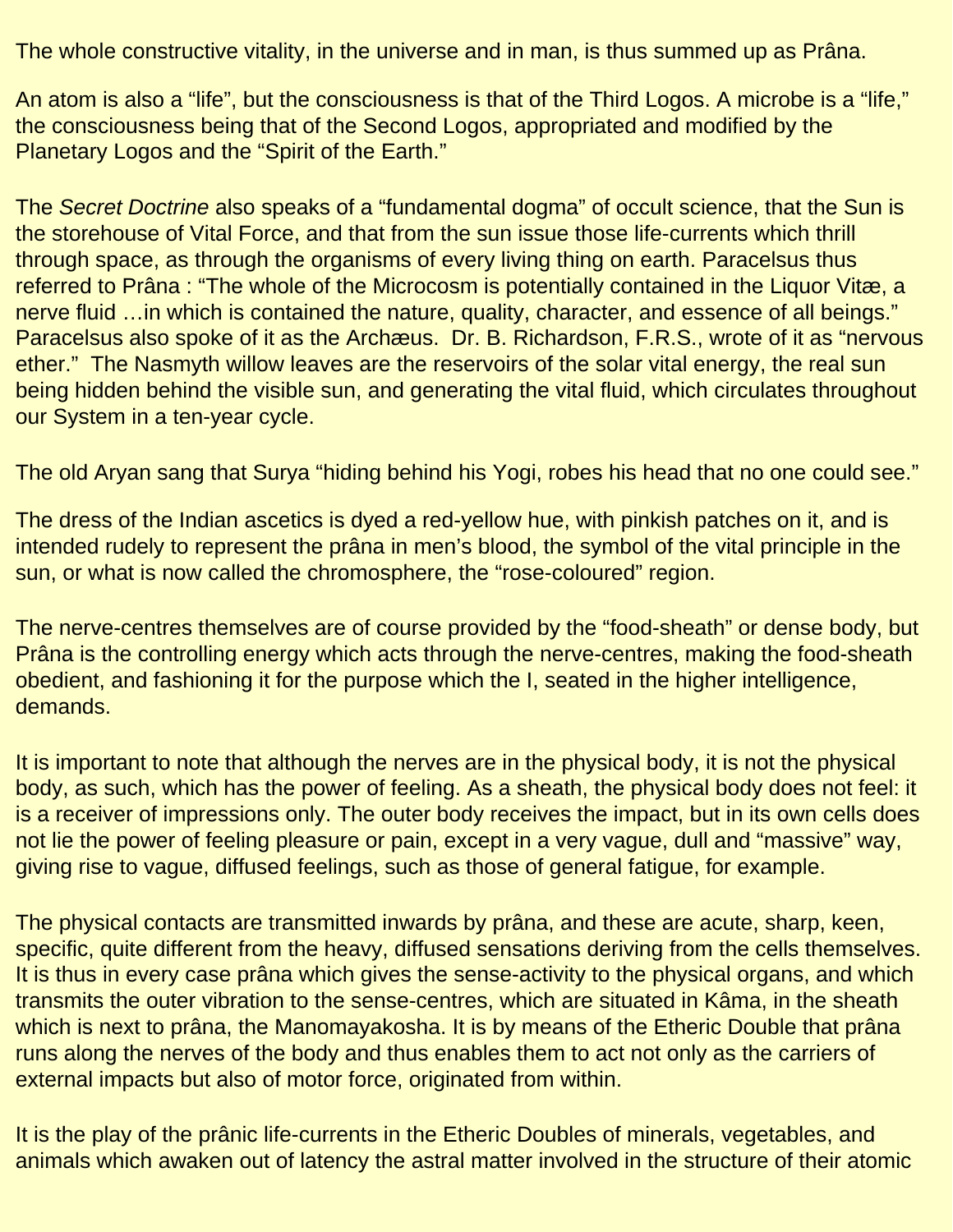and molecular constituents, thus producing a "thrill" which enables the Monad of form to draw in astral materials, which are built by nature-spirits into a loosely constituted mass, the future astral body.

In the mineral, astral matter is so little active that there is no perceptible working from the astral to the physical. In the higher plants the increased astral activity affects their etheric and, through this, their dense matter. With animals, the much greater astral consciousness affects their Etheric Doubles and, by these etheric vibrations, the building of the nervous system, which was dimly foreshadowed only in plants, is stimulated.

It is thus impulses set up by the consciousness – *willing* to experience – which cause astral vibrations, these producing vibrations in etheric matter: the impulse thus comes from the consciousness, but the actual building of the nervous system, which the consciousness at this stage is unable to undertake, is performed by etheric nature-spirits, directed by the Shining Ones of the Third elemental Kingdom and the Logos working through the Group Soul.

There appears first in the astral body a centre, having the function of receiving and responding to vibrations from outside. From this centre, vibrations pass to the etheric body, causing there etheric vortices which draw into themselves dense physical particles: these eventually form a nerve-cell, and groups of cells, which, receiving vibrations from the outer physical world, transmit them back to the astral centres, the physical and astral centres thus acting and reacting on one another, each in consequence becoming more complicated and more effective. Out of these nerve-cells, the sympathetic system is built first, by impulses, as we have seen, originating in the *astral* world: later the cerebro-spinal system is constructed, by impulses originating in the *mental* world.

The sympathetic system always remains directly connected with the astral centres: but it is important to note that these astral centres *are not the astral chakrams*, of which we shall speak later, but are merely aggregations in the astral sheath which form the beginnings of the centres which will build the organs in the physical body. The astral chakrams are not formed till a much later period in evolution.

From these centres then – which are *not* the chakrams – ten organs in the physical are formed: five to receive impressions, Jñânendriyas, "knowledge-senses" or sense-centres in the brain, which eventually are connected with eyes, ears, tongue, nose and skin: and five to convey vibrations from consciousness to the outer world, Karmendriyas, "action senses," or sense-centres which cause action, these being the motor-centres in the brain, to be connected with the sense-organs in hands, feet, larynx, organs of generation and excretion.

The student must carefully note that the *prâna* which courses along the nerves is quite separate and distinct from what is called a man's *magnetism*, or *nerve-fluid*, which is generated within his own body. This *nerve-fluid* or magnetism keeps the etheric matter circulating along the nerves, or, more accurately, along a coating of ether which surrounds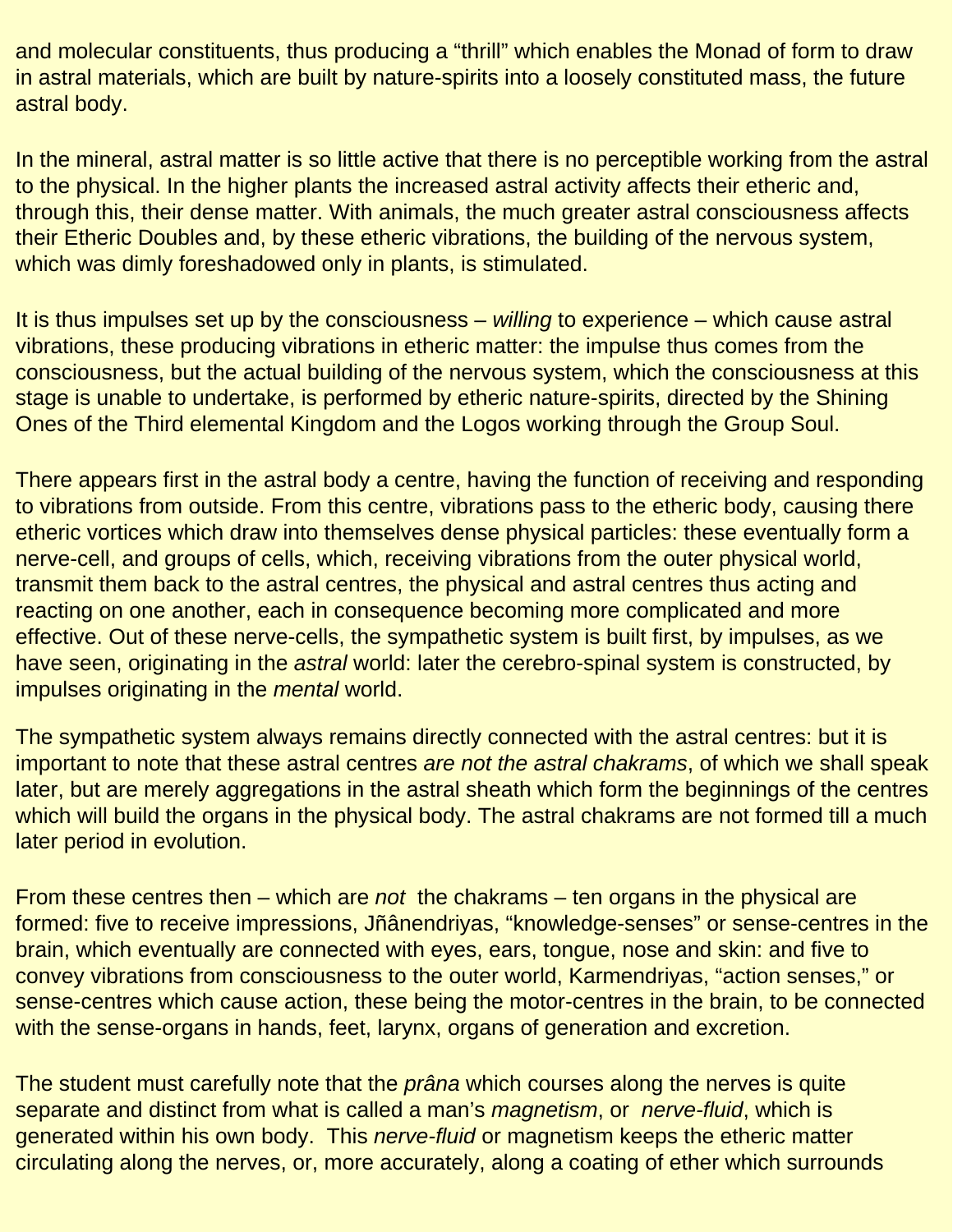each nerve, much as the blood circulates through the veins. And just as the blood carries oxygen to the body, so does the nerve-fluid convey prâna.

Furthermore, just as the particles of the dense physical body are constantly changing and being replaced by fresh particles derived from food, water, and air, so are the particles of the etheric body being constantly changed and replaced by fresh etheric particles, these being taken into the body along with the food eaten, with the air breathed, and with prâna, in the form known as the Vitality Globule, as will presently be described.

Prâna, or Vitality, exists on all planes – physical, astral, mental, etc.. Prâna, the One Life, is "the nave to which are attached the *seven* spokes of the universal wheel" (*Hymn to Prâna, Artharva Veda,* XI., 4). We are here, however, concerned only with its appearance and methods of work in the lowest, the physical plane.

It must also be noted that prâna on the physical plane is sevenfold, *i.e.,* there are seven varieties of it.

We have seen already that is quite separate and distinct from light, heat, etc., but nevertheless its –

#### **DIAGRAM II**

The Vitality Globule (1) An Ultimate Physical Atom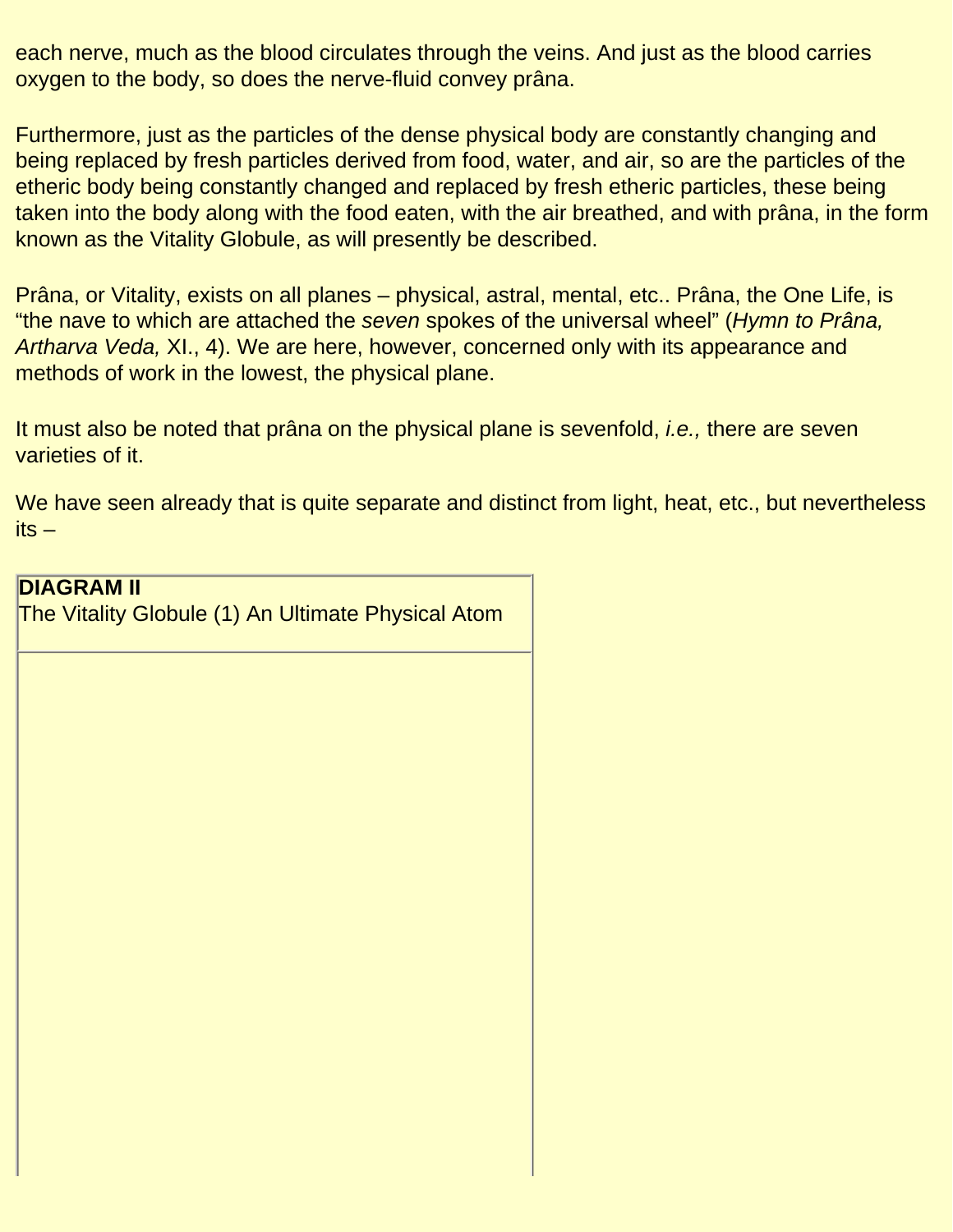DIAGRAM II THE VITALITY GLOBULE (1) An Ultimate Physical Atom Will-Force of Solar Logos and holding Ato tovether pree welli*no*-Limensic For details of atom, see Occult Chemistry, Plate II., and page 5, et seqq. For details of atom, see *Occult Chemistry*, Plate II, and page 5, *et seq.* 

manifestation on the physical plane appears to depend upon sunlight: for when sunlight is abundant, prâna also appears in abundance, and where sunlight is absent, prâna also is deficient.

Prâna emanates from the sun, and enters some of the ultimate physical atoms which float about in the earth's atmosphere in countless myriads. Although we say that this prânic force "enters" the physical atom, it does not do so from outside: it enters from a higher dimension, the fourth, and so appears to the clairvoyant as welling up within the atom.

There are thus two forces which enter the atom from within: (1) the Will-force of the Logos, which holds the atom together in its proper shape; (2) the Prânic force. It is important to note that Prâna comes from the Second Aspect of the Solar deity, whereas the Will-force emanates from the Third Aspect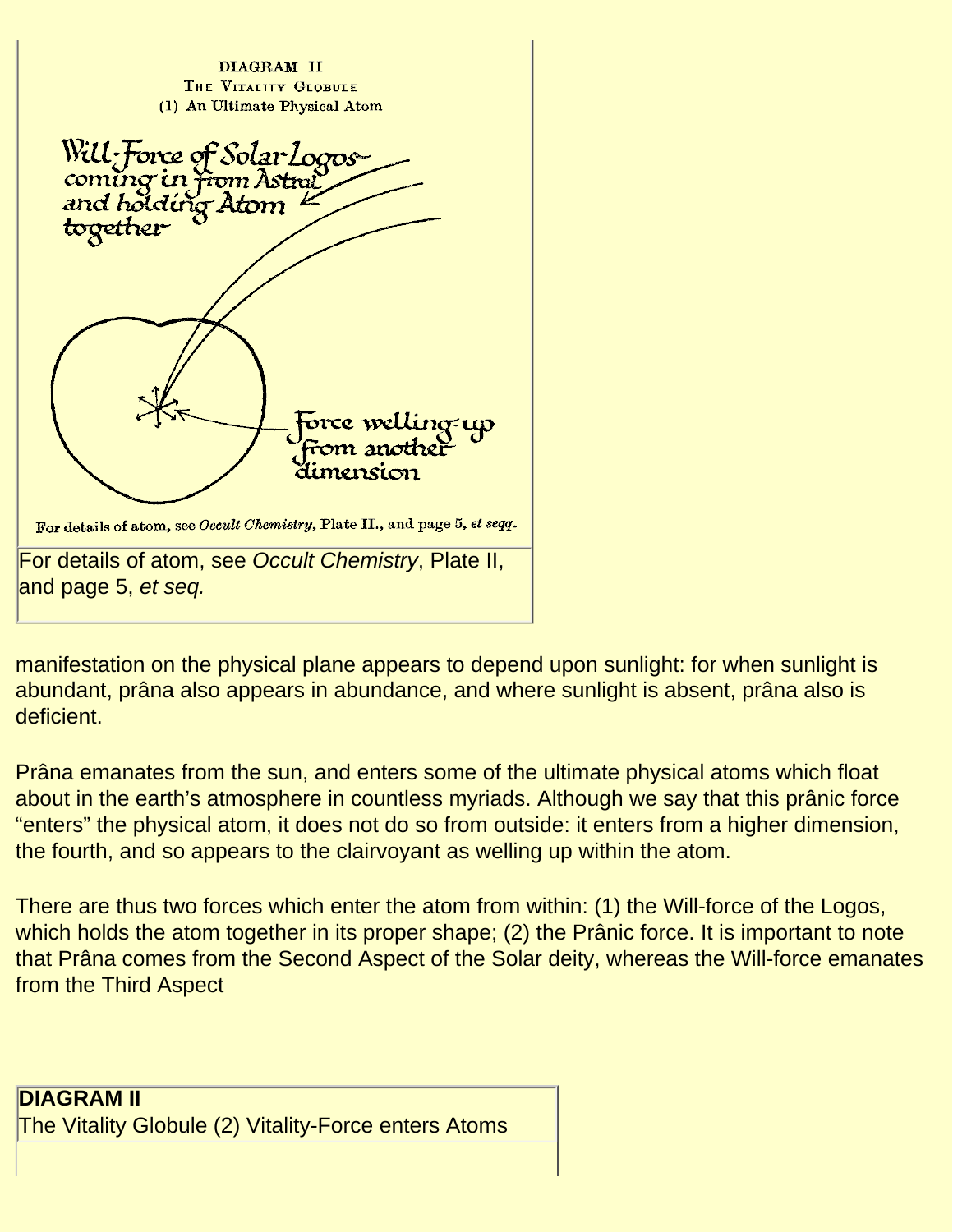

The effect of Prâna on atoms is entirely different from that of electricity, light, heat or other expressions of Fohat. Electricity, rushing through the atoms, deflects them and holds them in a certain way, and also imparts to them a separate and distinct vibration-rate. Any of the variants of Fohat, such as electricity, light, or heat, cause an oscillation of the atom as a whole, an oscillation the size of which is enormous as compared with that of the atom itself, these forces of course acting on the atom from without.

Students of occultism will be familiar with the shape and structure of the ultimate physical atom, the smallest particle of matter on the physical plane, out of combinations of which are made the various combinations we know as solid, liquid, gas, etc. In drawings in this document, therefore these ultimate physical atoms are indicated as outlines only.

**DIAGRAM III-**The Vitality Globule (3) The Atom attracts 6 other atoms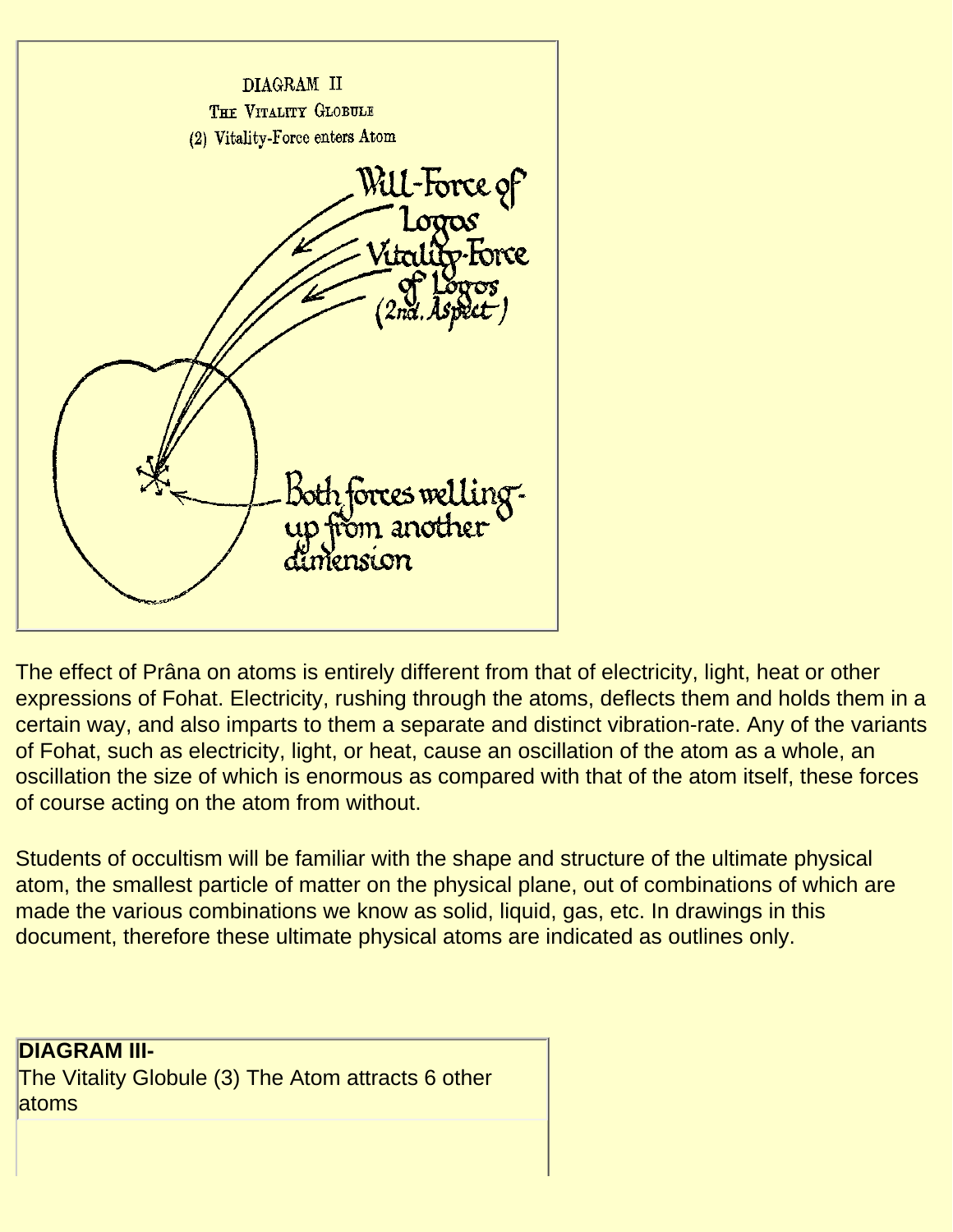

The force of Prâna, then, radiated from the sun, enters some atoms in the atmosphere and causes them to glow. Such an atom, charged with this additional life, has a sixfold power of attraction, so that it immediately draws round it six other atoms. These it arranges in a definite form, making what is termed in *Occult Chemistry* a hyper-meta-proto-element, a combination of matter on the sub-atomic sub-plane. This combination, however, differs from all others so far observed, in that the force which creates it and holds it together comes from the Second Aspect of the Solar Deity instead of from the Third. This form is known as the Vitality Globule, and is shown in the appended drawing, which is enlarged from that on p. 45 of *Occult Chemistry*. This little group is the exceedingly brilliant bead upon the male or positive snake in the chemical element oxygen, and it is also the heart of the central globe in radium.

**Diagram II- The Vitality Globule** (4) Formation of the Globule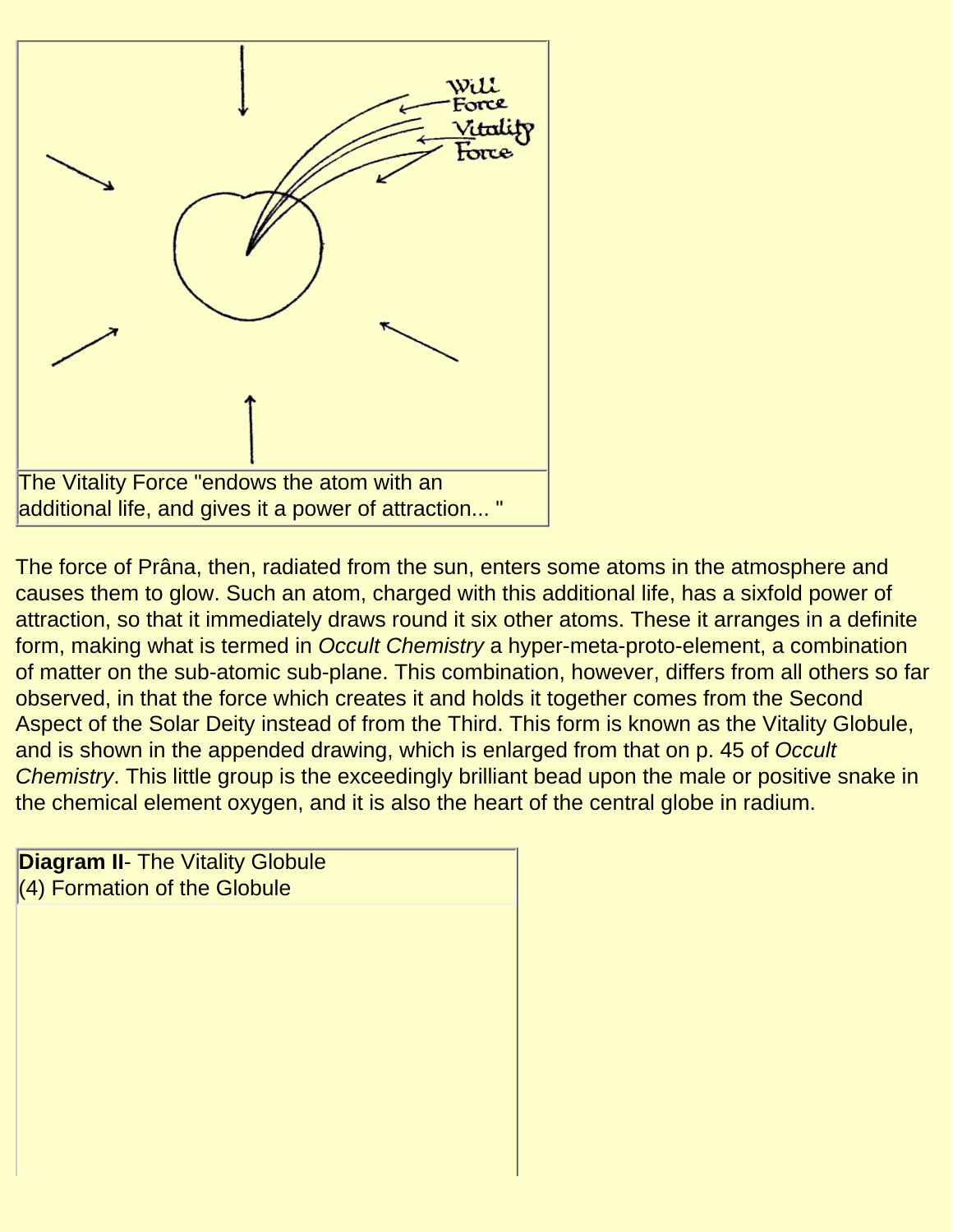

The globules, on account of their brilliance and extreme activity, can be seen by almost any one who cares to look, darting about in the atmosphere in immense numbers, especially on a sunny day. The best way to see them is to face directly away from the sun and focus the eyes a few feet away, with a clear sky as background. Brilliant as is the globule, it is almost colourless, and may be compared to white light.

It has already been remarked that although the force which vivifies these globules is quite different from light, it nevertheless appears to depend upon light for the power of manifestation. In brilliant sunshine this vitality is constantly welling up afresh, and the globules are generated in incredible numbers; but in cloudy weather there is a great diminution in the number of globules formed, and during the night the operation appears to be entirely suspended. During the night, therefore, we may be said to be living upon the stock manufactured during the previous day, and although it appears practically impossible that it should ever be entirely exhausted, that stock evidently does run low when there is long succession of cloudy days.

It is, of course the work of the physical elemental to defend the body and to assimilate vitality (as will be described in detail in the next chapter) in order to recuperate the physical body. Whilst the physical body is awake, the nerves and muscles are kept tense, ready for instant action. When the body is asleep, the elemental lets the nerves and muscles relax and devotes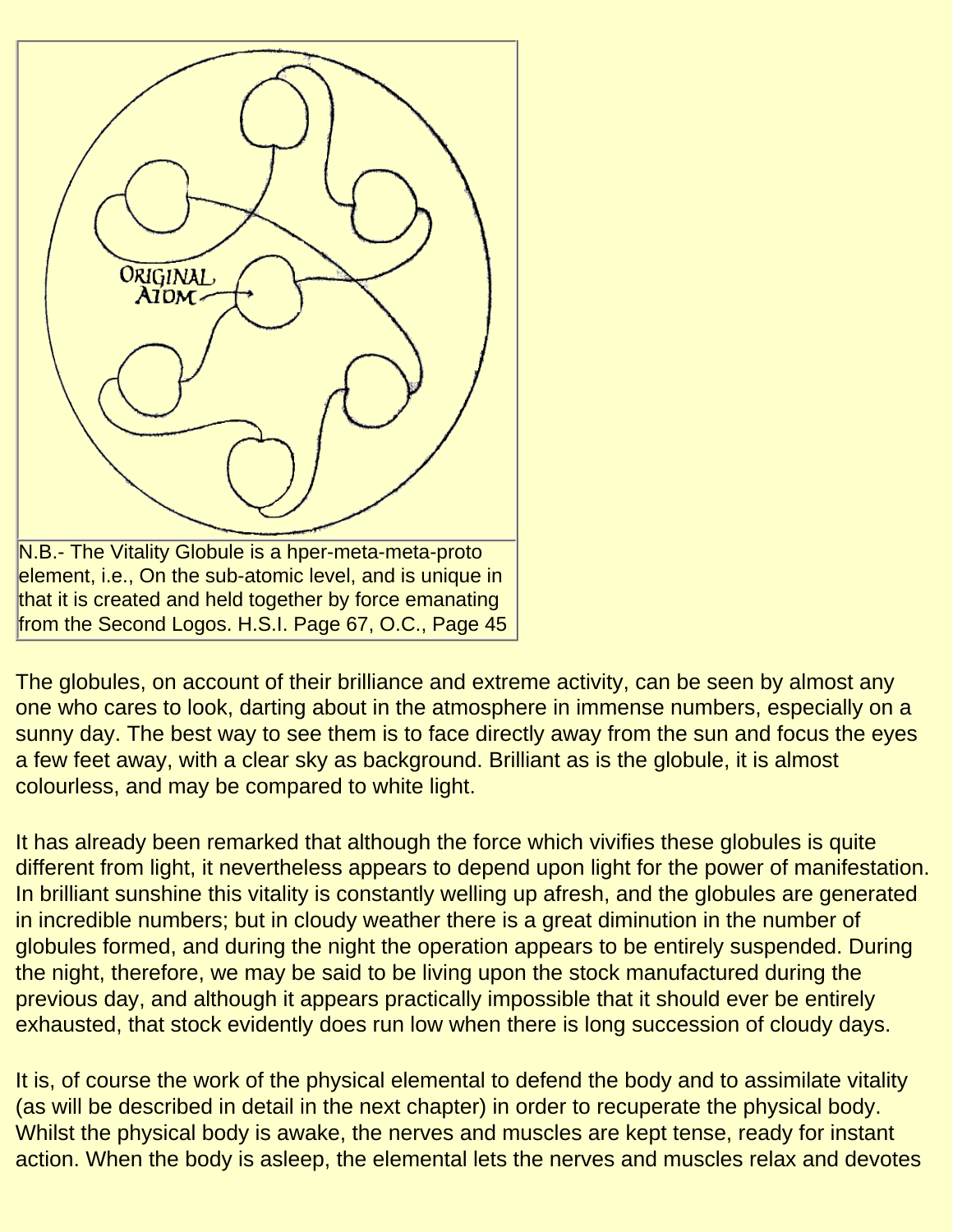himself especially to the assimilation of vitality. This accounts for the strong recuperative power of sleep, even of a momentary nap.

The elemental works most successfully during the early part of the night, when there is a copious supply of vitality. In the daily cycle the supply of globules is at its lowest ebb in the small hours of the morning, before sunrise, and this is one reason why so large a proportion of deaths occurs during those hours. Hence also the saying that an hour's sleep before midnight is worth two after it. Similarly of course, the supply of prâna is at a lower ebb in winter than in summer.

Further, Prâna is poured forth, not only on the physical, but also on all planes, emotion, intellect, and spirituality will be at their best under clear skies and with the inestimable aid of sunlight. It may also be added that even the colours of etheric prâna correspond to some extent to similar hues at the astral level. Hence right feeling and clear thought react on the physical and assist the latter to assimilate prâna and thus maintain vigorous health. We thus find an interesting light thrown on the intimate connection between spiritual, mental, and emotional health and the health of the physical body, and are reminded of the well-known saying of the Lord Buddha that the first step on the road to Nirvâna is perfect physical health.

The vitality globule, once charged, remains as a sub-atomic element, and does not appear to be subject to any change or loss of force unless and until it is absorbed by some living creature.

Before proceeding to study the extremely interesting and important subject of the absorption of Prâna in the physical body, we must first study the mechanism in the Etheric Double by means of which this process is effected.

## **CHAPTER III**

## **FORCE CENTRES**

In the Etheric Double, as well, incidentally, as in each of our other vehicles, there are certain Force-Centres, or Chakrams, as they are called in Sanskrit, this word meaning literally a wheel or revolving disc.

The Chakrams are situated on the surface of the Double, that is about a quarter of an inch outside the skin of the body. To clairvoyant sight they appear as vortices or saucer-like depressions of rapidly rotating matter.

The force flowing through the chakrams being essential to the life of the Etheric Double, every one possesses such force-centres, though the degree of their development varies considerably in individuals. Where they are undeveloped they glow dully and the etheric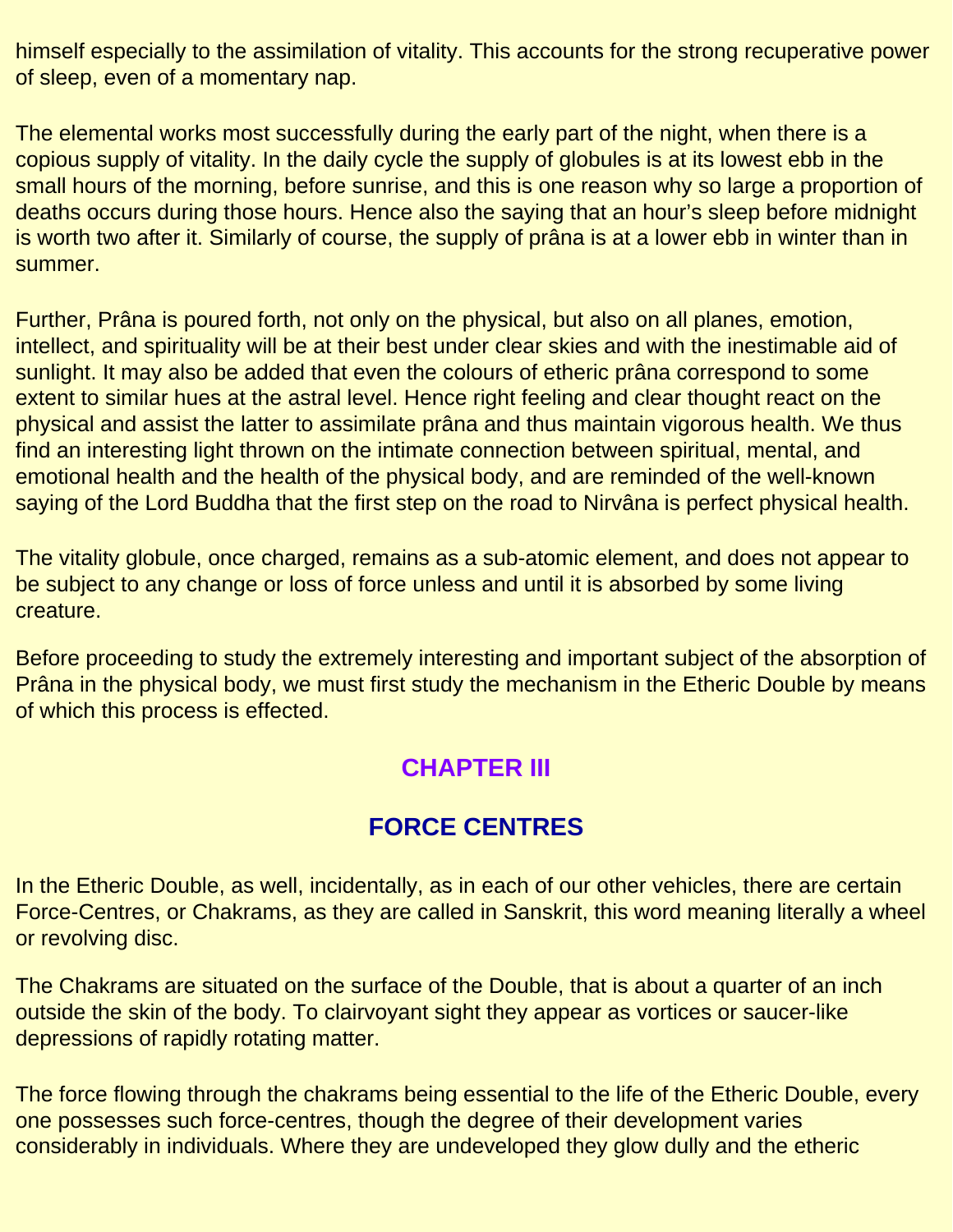particles move sluggishly, just forming the vortex necessary for the transmission of the force, and no more: in developed people, on the other hand, the chakrams glow and pulsate, blazing with blinding brilliance like miniature suns. They vary in size from about two inches in diameter to about six inches.

In a new born baby they are tiny little circles like a three-penny piece – little hard discs scarcely moving at all, and only faintly glowing.

The etheric chakrams have two distinct functions. The first is to absorb and distribute Prâna, or Vitality, to the etheric and thence to the physical body, thus keeping these alive. The second function is to bring down into the physical consciousness whatever may be the quality inherent in the corresponding astral centre. It is the lack of development of the etheric centres which accounts for the failure to bring into the physical brain memory of astral experiences. Many people are fully awake and vividly conscious on the astral plane and lead active lives in their astral bodies.



When however, they return to their sleeping physical bodies, scarcely any memory of the astral life filters through into the brain, simply because the necessary etheric bridge is not built. When the etheric centres are fully developed, there is full and continuous memory of astral experiences in the brain.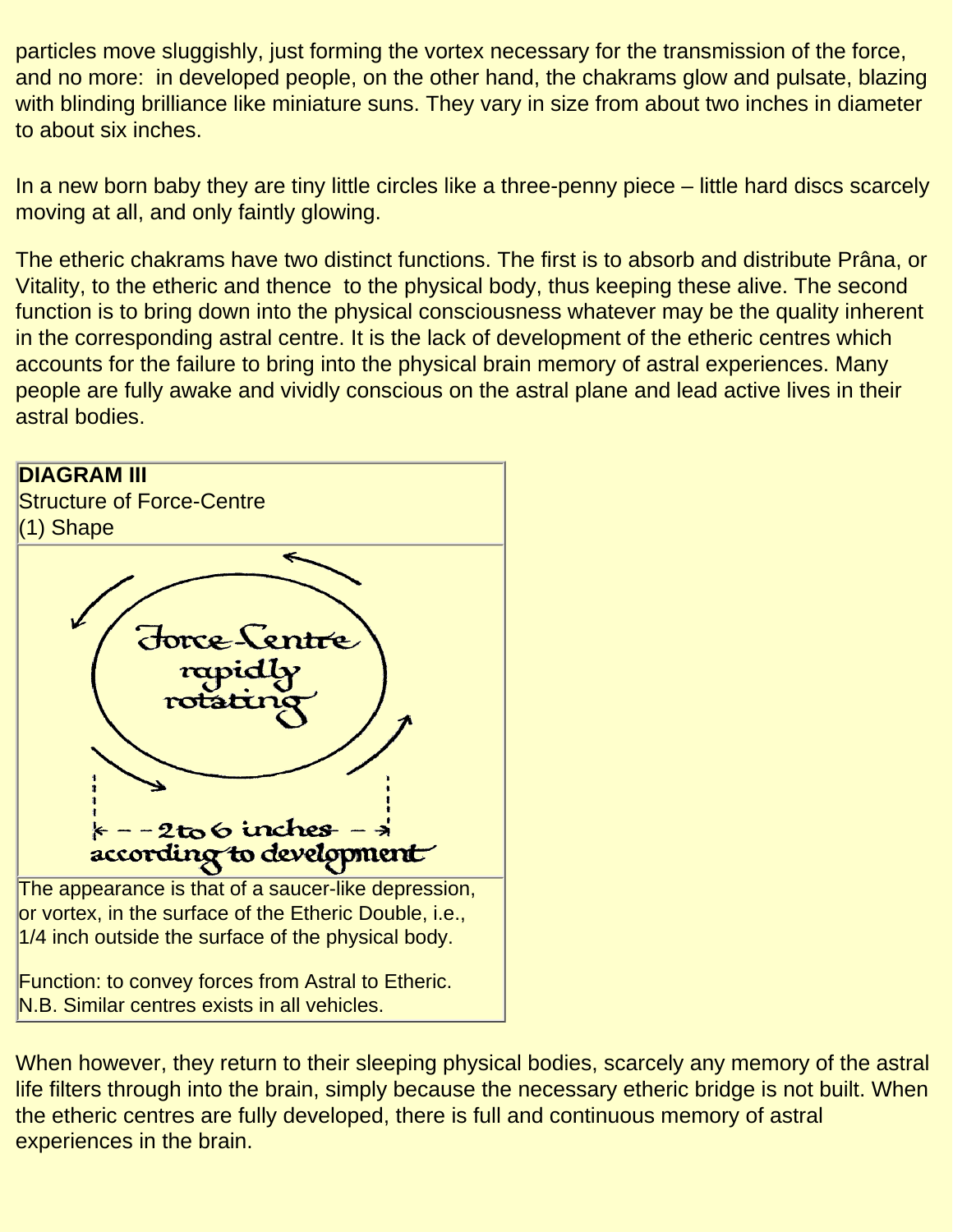There appears to be no connection between the activity or development of the etheric chakrams and moral qualities: the two developments are quite distinct.

Although there is in the astral body an astral centre corresponding to each of the etheric centres, yet as the astral centre is a vortex in four dimensions, it extends in a direction quite different from the etheric, and consequently the astral centre is by no means always coterminous with the corresponding etheric centre, though some part of it is always coincident. Whilst the etheric centres are always on the surface of the etheric body, the astral centre is frequently in the interior of the astral body.



This inrush of Vital Force brings life to the physical body.

We have already seen (Chapter II) that there are seven varieties of Prâna, all of which are present in all the chakrams; but in each chakram one of the varieties is always greatly predominant.

The Prâna rushes into the centre of each chakram from a direction at right angles to the plane of the chakram; "welling up" would perhaps be a better term, as the force comes from the astral plane into the etheric. From the centre of the chakram the force then radiates at right angles to the direction from which it came, *i.e..,* in the plane of the surface of the Etheric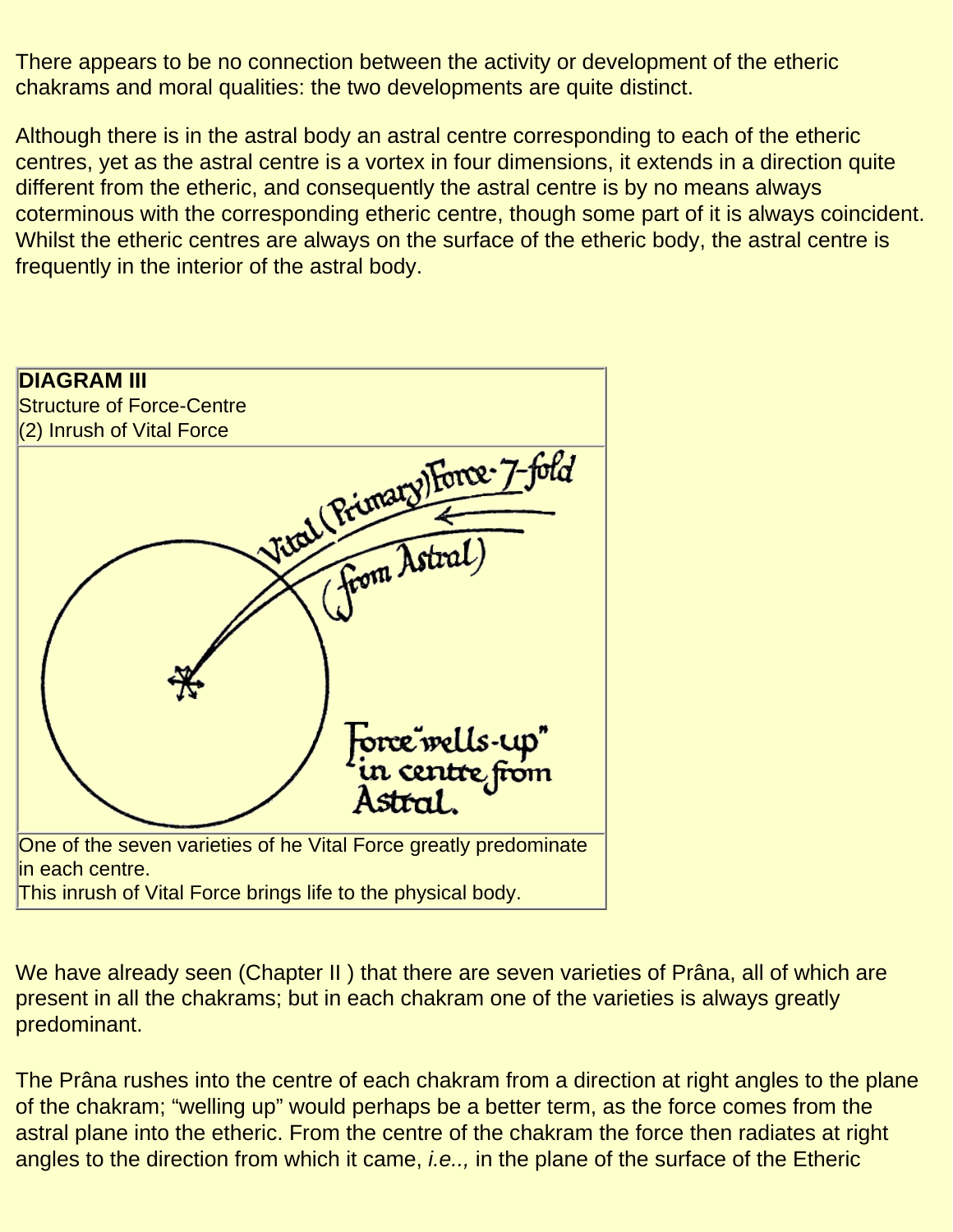Double, in a number of directions, and in straight lines. The number of directions, which are similar to the spokes of a wheel, is different in each chakram.



The spokes divide the chakram into a number of segments, like the petals of a flower; hence, in Hindu books, the chakrams are often described as resembling flowers.

Now somewhat as a bar-magnet thrust into a coil of wire will set up or "induce" a current of electricity in the wire at right angles to the axis of the magnet, so does the primary force of Prâna entering the chakram set up or induce secondary forces in the plane of the chakram. These secondary forces spin round the chakram, passing over and under the spokes, much as the material of the bottom of a circular basket passes over and under the ribs which radiate from the centre.

Each of these secondary forces, sweeping round the chakram, has its own characteristic wavelength, and in addition moves, not in straight lines, but in relatively large undulations, each of which is a multiple of the wavelength within it. The wavelengths are very minute, and probably some thousands of them are very minute, and probably some thousands of them are included in one undulation, though the exact proportion has not yet been determined. The general effect is shimmering and iridescent, like mother-of-pearl, or a certain variety of Venetian glass.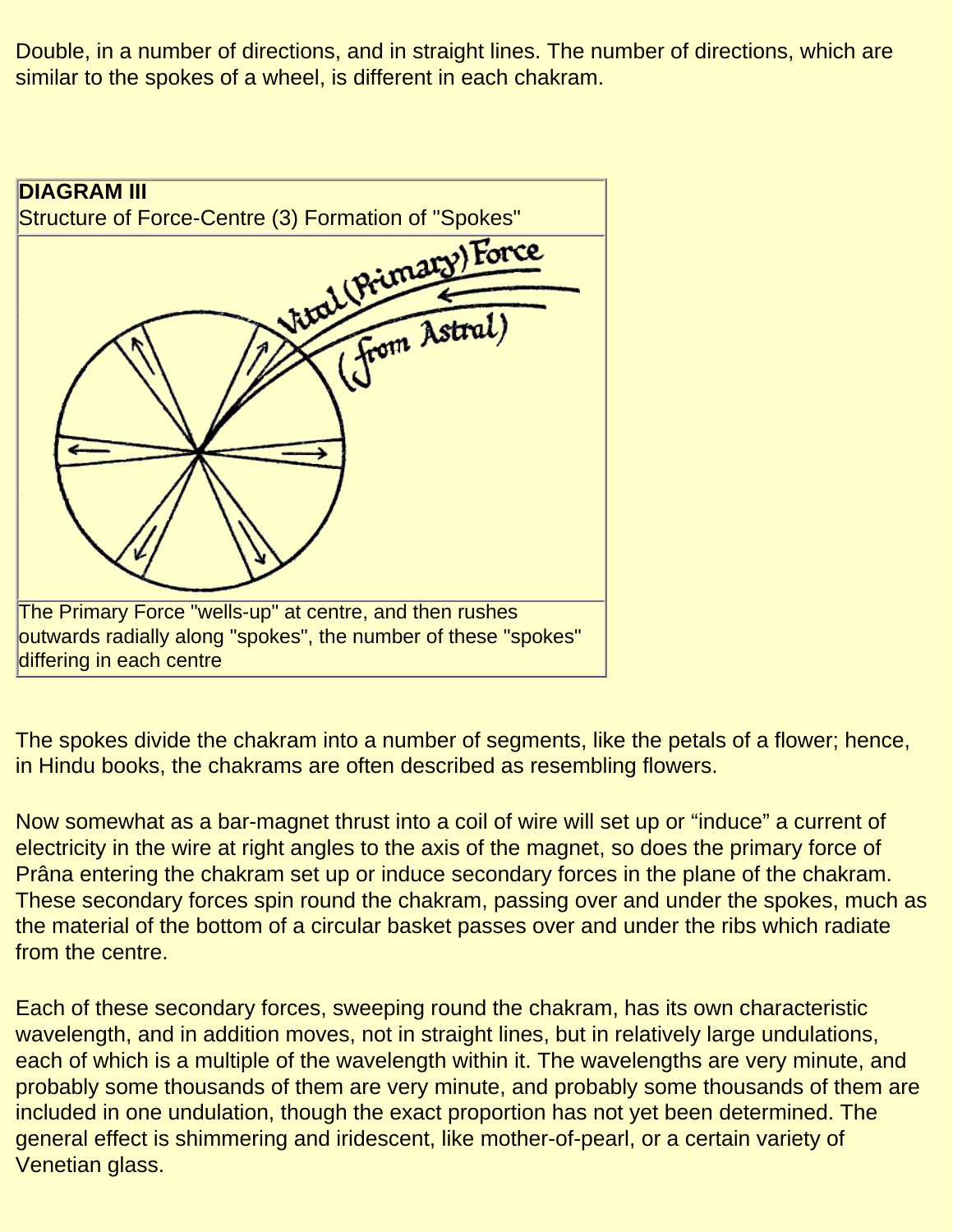#### **DIAGRAM III**

**Structure of Force-Centre** 

(4) Formation of Secondary Force



The chakrams are often spoken of as corresponding to certain physical organs, those organs, in fact, which are the nearest to them; but, as already mentioned, the chakrams themselves are not in the interior of the body, but on the surface of the Etheric Double.

The list of the chakrams and their names is as follows:-

| No.                     | <b>Nearest Physical Organ</b> | <b>Sanskrit Name</b> |
|-------------------------|-------------------------------|----------------------|
| 1                       | <b>Base of Spine</b>          | <b>Mûladhâra</b>     |
| 2                       | <b>Navel</b>                  | <b>Manipûra</b>      |
| 3                       | <b>Spleen</b>                 | <b>Svâdhisthâna</b>  |
| 14                      | <b>Heart</b>                  | Anâhata              |
| $\overline{\mathbf{5}}$ | <b>Throat</b>                 | <b>Visuddha</b>      |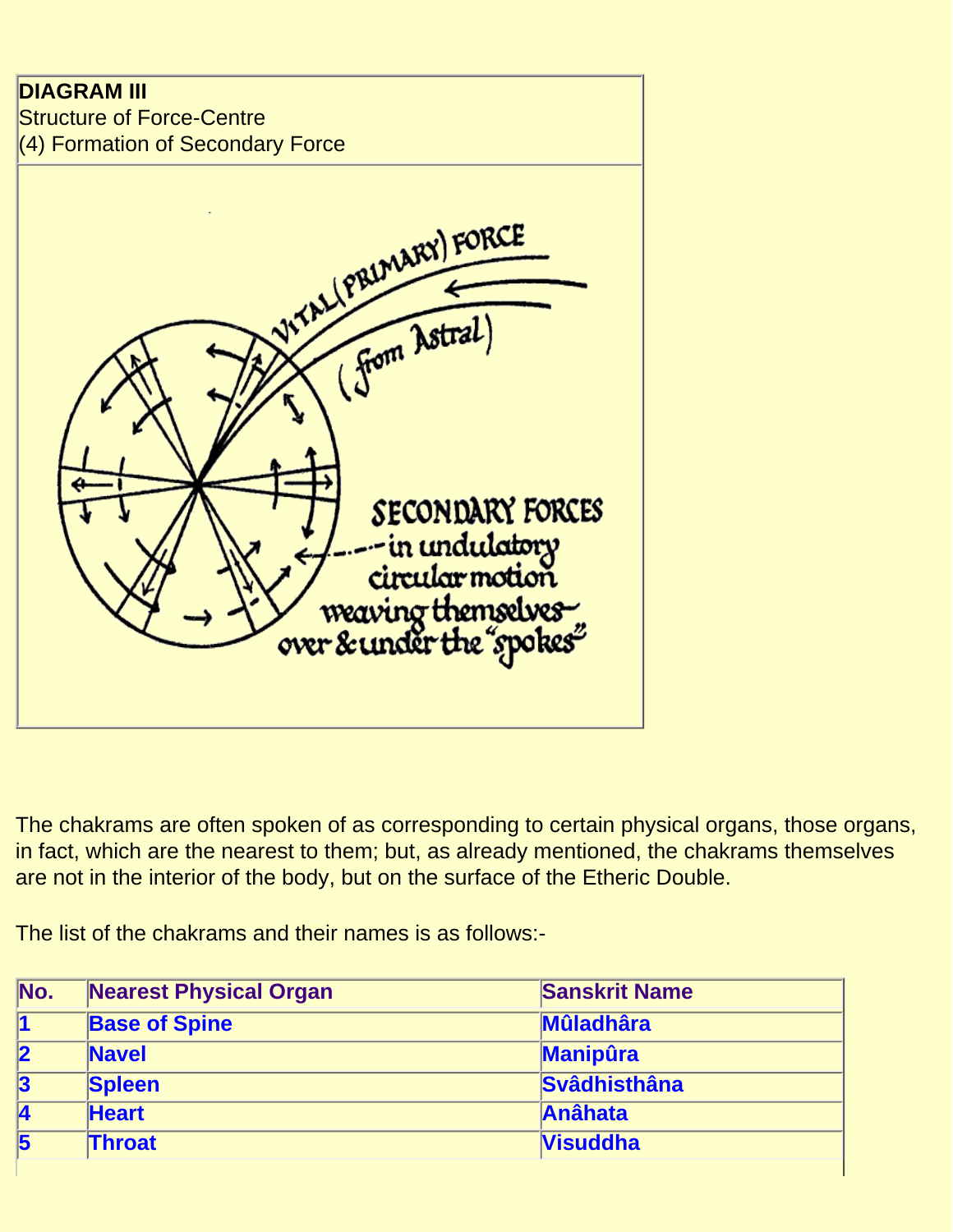| $\vert 6$                | <b>Between Eyebrows</b> | Ajnâ                                     |
|--------------------------|-------------------------|------------------------------------------|
|                          | <b>Top of Head</b>      | <b>Sahasrâra</b><br><b>Brahmarandhra</b> |
| 8<br>19<br>$\mathbf{10}$ | <b>Lower Organs</b>     |                                          |
|                          |                         |                                          |

Numbers 8, 9, and 10, connected with the lower organs of the body, are not used by students of the "white" magic, though there are certain schools in existence which make use of them. The dangers connected with them are so serious that we should consider their awakening as the greatest of misfortunes.

The flow of vitality into or through any chakram is quite separate and distinct from the development of the chakram brought about by the awakening of Kundalini, which will be described in Chapter XIII.

We shall now proceed to study each of the seven chakrams in turn, examining its structure, appearance, function, and the faculties associated with it. For reasons which will presently appear, it will be convenient to commence with the third centre, that situated near the spleen.

## **CHAPTER IV**

## **THE SPLEEN CENTRE**

The spleen centre has six spokes, and therefore the same number of petals or undulations. In appearance it is specially radiant, glowing and sun-like.

This centre is unique in this, that it has the all-important function of absorbing the Vitality Globules –

**DIAGRAM IV**

Spleen Centre (1) Structure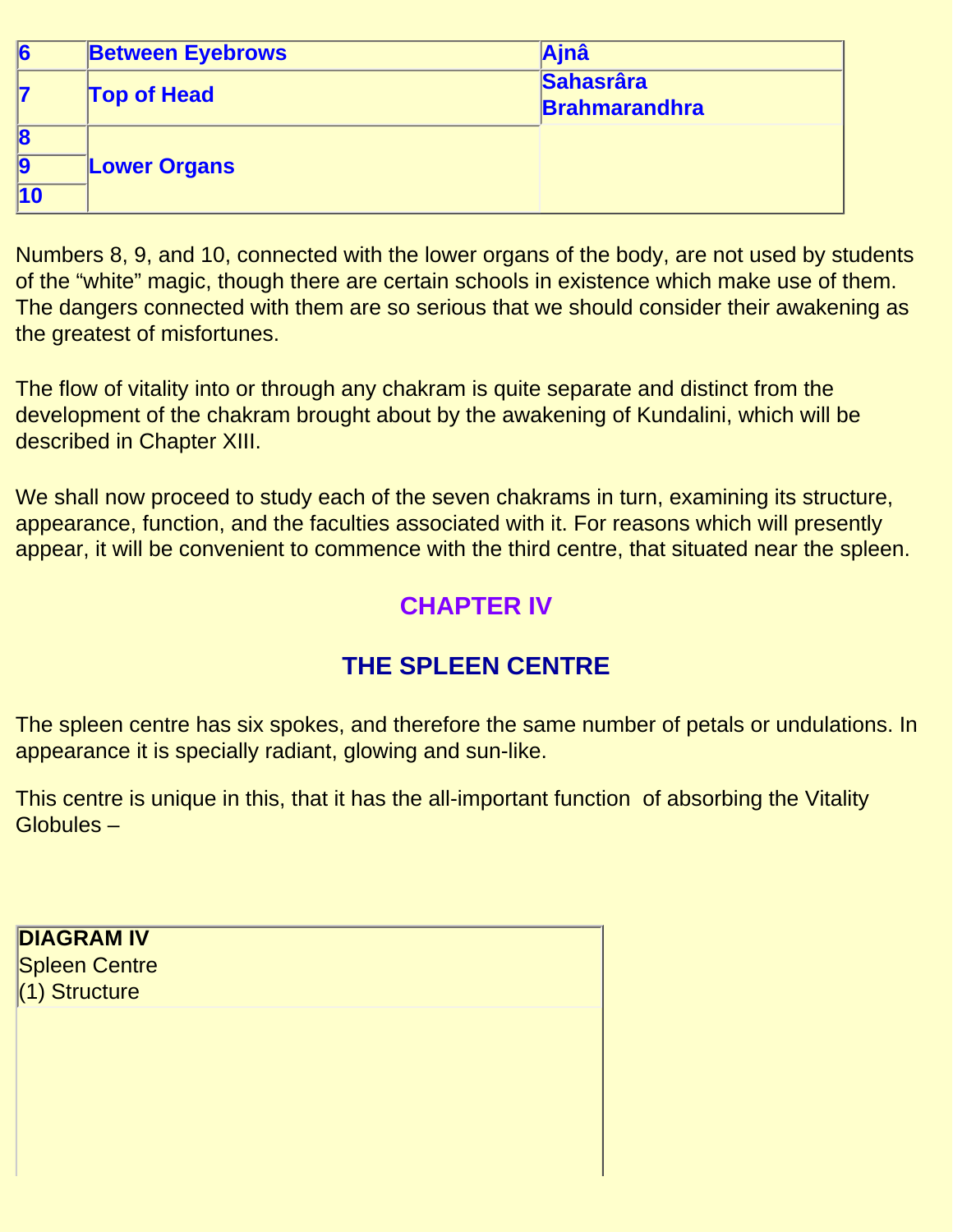

from the atmosphere, disintegrating them, and distributing the component atoms, charged with the specialised and transmuted Prâna, to the various parts of the body.

The process will most readily be followed with the aid of diagrams, Nos. IV (2), (3) and (4).

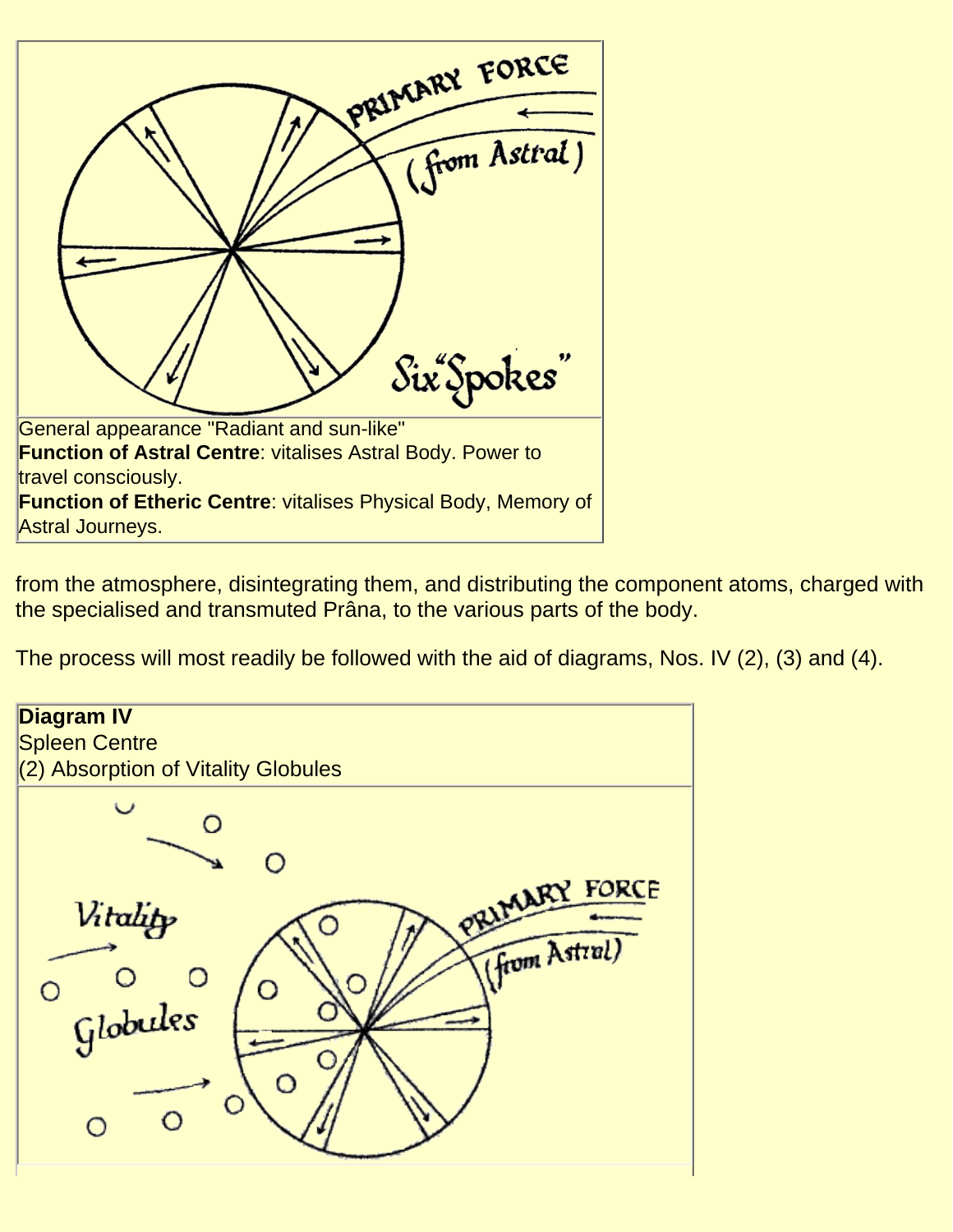

The Vitality Globules are first drawn into the spleen centre: then they are broken up into seven component atoms, each atom charged with one of the seven varieties of Prâna : these atoms are then caught up by the rotating secondary forces and spun round the chakram.

The seven different kinds of Prâna are coloured thus: -

Violet –Blue – Green – Yellow – Orange – Dark Red – Rose-Red

It will be observed that the divisions are not exactly those to which we are accustomed in the solar spectrum, but resemble rather the arrangement of colours seen on higher levels in the causal, mental, and astral bodies. The indigo spectrum is divided between the violet and blue rays of Prâna, whilst the red of the spectrum is split up into dark red and rose-red Prâna.

Each of the six spokes then seizes on one variety of atom and despatches it to the chakram or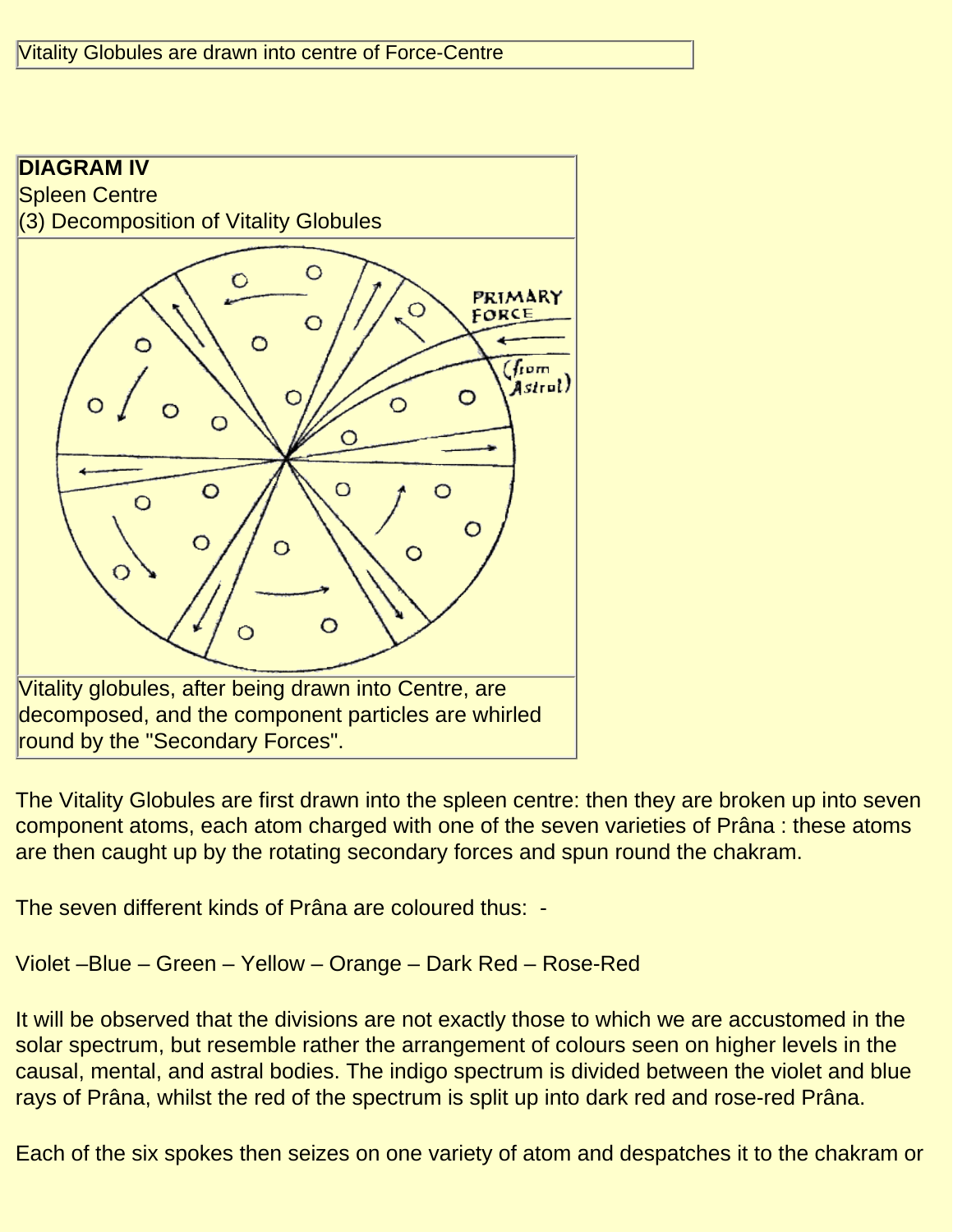part of the body for which it is needed. This accounts for six kinds of atoms only: the seventh variety, - that coloured rose-pink, is despatched through the hub or centre of the spleen chakram itself, whence it is distributed over the whole nervous system. These rose-coloured atoms are the original atoms which first drew round them the six others to form the globule.

The atoms which bear the rose-coloured Prâna are clearly the life of the nervous system, and it is this variety of Prâna which one man may give to another, as described in Chapter XIII. If the nerves are insufficiently supplied with this rose-coloured Prâna, they become sensitive and intensely irritable: the patient finds himself restless, and the least noise or touch is agony to him. Instant relief may be afforded him by some healthy person flooding his nervous system with a supply of rose-coloured Prâna.

Although there are seven distinct kinds of Prâna, there are only five main streams, as described in some Indian books, because after issuing from the spleen chakram the blue and violet join into one stream and the orange and dark red join into another stream. The streams leave the spleen centre horizontally.

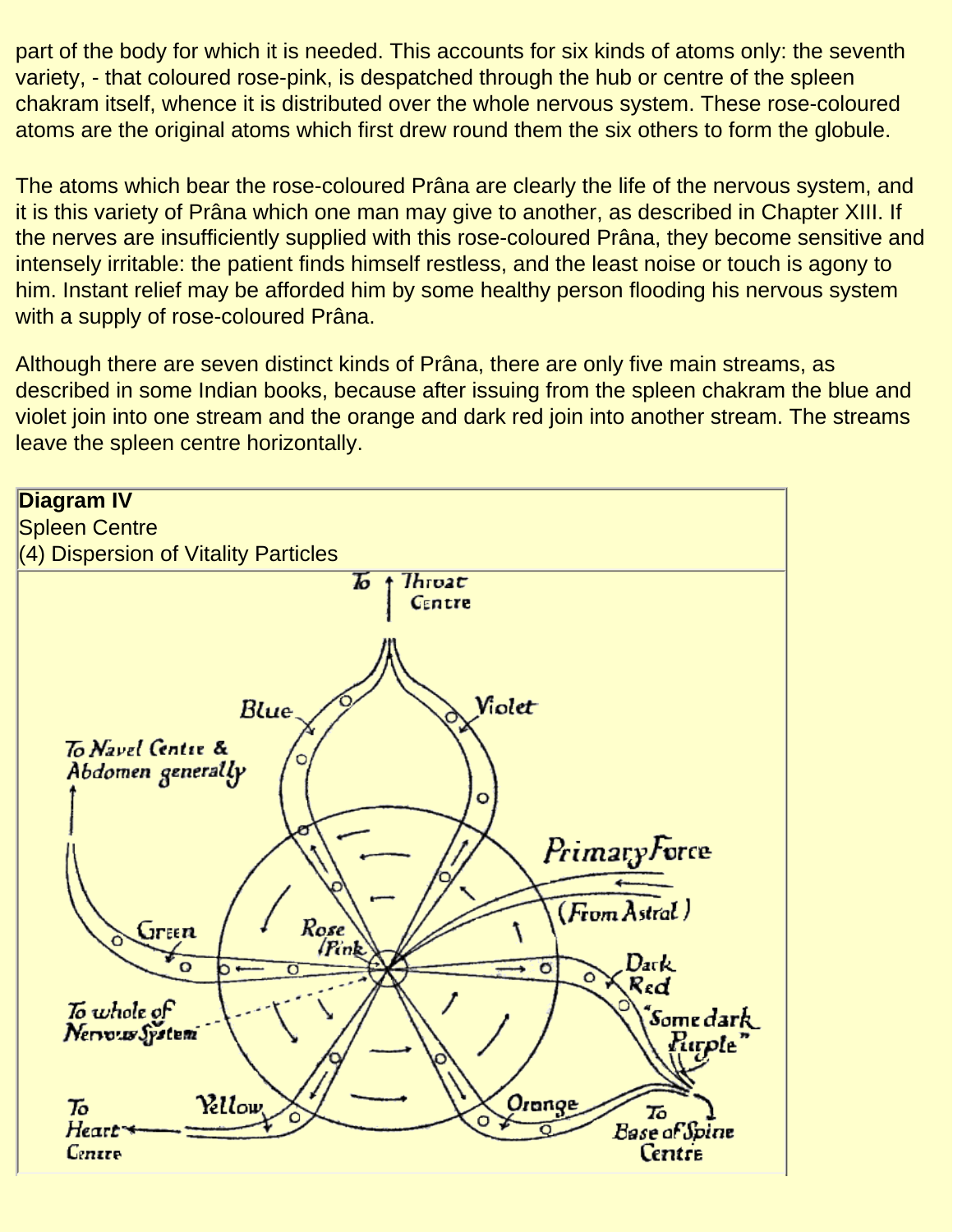Process:-

1- Vitality globules are drawn into Centre.

2- Vitality globules are broken up into particles.

3- Vitality particles are whirled round by "secondary" forces.

4- Vitality particles are seized by appropriate "spoke", and despatched to destination shown.

N.B.- The rose-pink atoms are the original atoms which first drew round them 6 others to form the globule.

The colours of the streams and their destinations are set out in the following table :-

|                 | <b>NO. STREAM</b>                                            | <b>DESTINATION</b>                        |
|-----------------|--------------------------------------------------------------|-------------------------------------------|
|                 |                                                              |                                           |
|                 | <b>Violet-Blue</b>                                           | <b>Throat Centre</b>                      |
| 2               | <b>Green</b>                                                 | <b>Navel Centre and Abdomen generally</b> |
| $\vert 3$       | Yellow                                                       | <b>Heart Centre</b>                       |
| $\vert 4 \vert$ | Orange-Dark Red (and some Dark Purple). Base of Spine Centre |                                           |
| 15              | <b>Rose-Red</b>                                              | <b>Nervous System</b>                     |

As the various kinds of Prâna – charged atoms are distributed where required, the charge of Prâna is withdrawn from them, precisely as a charge of electricity might be withdrawn. The Prâna gives life to the Etheric Double and, through that, to the dense body, the degree of health of the parts of the body being largely determined by the volume of Prâna distributed. The bearing of this significant fact on the maintenance of physical vigour and the cure of disease is clearly of very great importance and will be more fully considered in the section devoted to Healing and Mesmerism.

The atoms bearing the rose-coloured Prâna grow gradually paler as they sweep along the nerves and part with their Prânic content. They are eventually discharged from the body through the pores of the skin (as well as in other ways), forming what is called the health aura, a pale bluish-white emanation, of which a plate is given in *Man, Visible and Invisible*, page 128.

In a man in vigorous health the spleen does its work so generously that considerably more of the particles charged with Prâna are present than the man requires for his own use. These unused particles are discharged from the body in all directions, through the health aura, along with the particles from which the Prâna has been extracted. Such a man is thus a source of health and strength to those around him, constantly though unconsciously shedding vitality on any who may be in his vicinity. This process may be considerably intensified by those who definitely set themselves to heal others, by mesmeric passes and otherwise, as we shall see more fully in a later chapter.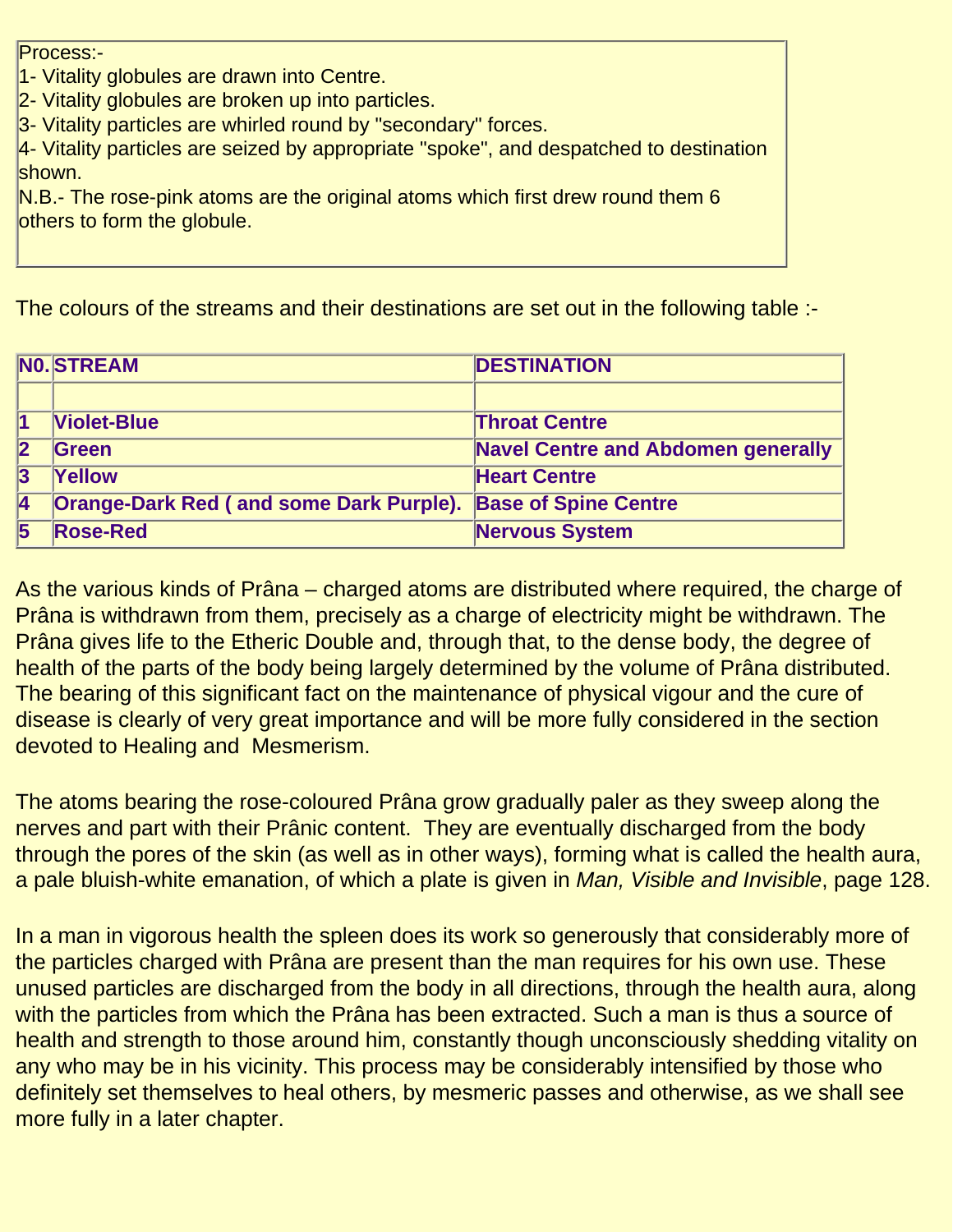In addition to these particles just mentioned, it is also well known that small particles of dense physical matter are continually being thrown off from a man's body, in insensible perspiration and in other ways. A clairvoyant sees these particles as a faint grey mist. Many of the particles are crystalline in form and therefore appear as geometrical figures; one of the commonest is that of salt, or sodium chloride, which takes the form of cubes.

A man on the other hand, who is unable for any reason to specialise for his own use a sufficient amount of Prâna, frequently and also unconsciously acts as a sponge, his physical elemental drawing vitality from any sensitive person who happens to be near, to his own temporary benefit, but often to the serious injury of the victim. This phenomenon largely accounts for those feelings of weariness and languor which come over one after being near people who, not being very strong themselves, possess this unfortunate vampire-like faculty of draining others of vitality. The same thing may happen, often in an aggravated form, at spiritualistic séances.

The vegetable kingdom also absorbs vitality, but seems in most cases to use only a small part of it. Many trees, especially the pine and eucalyptus, extract from the globules almost exactly the same constituents as does the higher part of man's etheric body, and reject any superfluous atoms charged with rose-coloured Prâna which they do not themselves require. Hence the proximity of such trees is extremely beneficial for people who are nervously depleted.

The health aura, consisting of these particles ejected from the body, serves the useful purpose of protecting the man from the invasion of disease germs. In health the particles are thrown out through the pores in straight lines, at right angles to the surface of the body, giving to the health aura a striated effect. As long as the lines remain firm and straight the body seems to be almost entirely protected from the attack of evil physical influences, such as disease germs, the germs being actually repelled and carried away by the outrush of Prânic force. But, when on account of weakness, over-fatigue, a wound, depression of spirits, or through the excesses of an irregular life, an unusually large amount of Prâna is required to repair waste or damage within the body, and there is consequently a serious diminution in the quantity radiated, the lines of the health aura droop, become erratic and confused, the system of defence is weakened, and it is then comparatively easy for deadly germs to effect an entrance (*vide* M., V., & I., p. 132, Plate XXV).

In *The Science of breath*, translated by Râma Prasâd, it is stated that the natural length from the body to the periphery of the "halo" of Prâna, is 10 "fingers" during inspiration of the breath and 12 during expiration. At other times the lengths are stated to be as follows: in eating and speaking, 18; in walking, 24; in running, 42; in cohabitation 65; in sleeping, 100. A reduction in length is said to result when a man overcomes desire, gains the 8 Siddhis, etc. It seems probable, though by no means certain, that the "halo" mentioned is the health aura. The term "fingers" here means, according to the method of reckoning used in India, not the length of a finger but with width.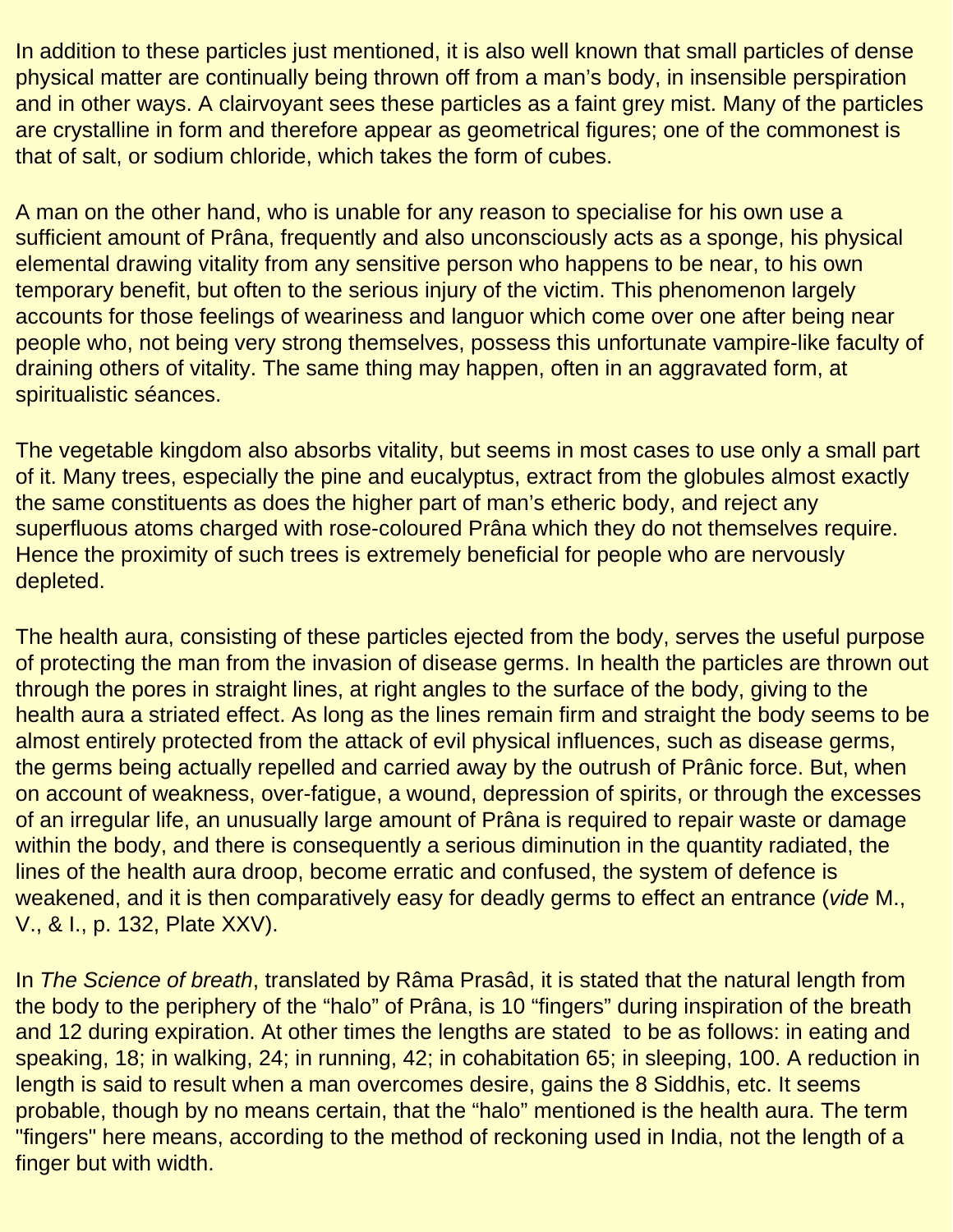Both etheric matter and Prâna are very readily amenable to the human will. It is possible, therefore, to protect oneself to a considerable extent from hostile influences mentioned above, by making an effort of the will to check the radiation of vitality at the outer extremity of the health aura, building it there into a wall or shell which will be impervious to disease germs and also prevent the vitality from being sucked away by any one near who has the vampire tendency.

With a little further effort a shell may be made impervious also to astral or mental influence.

The question of etheric shells is so important that it will be necessary later on in this book to enter into it rather more fully than we have done here, where we are dealing purely with the health aura.

The development of the spleen centre enables the man to remember his astral journeys, though sometimes only very partially, the faculty associated with the corresponding astral centre being that of travelling consciously in the astral body. Those vague memories, that most of us have, of blissful flights through the air are often due to slight accidental stimulation of the spleen chakram.

It maybe mentioned, in passing, that the astral centre corresponding to the spleen also has the function of vitalising the whole astral body.

## **CHAPTER 5**

## **THE BASE OF THE SPINE CENTRE**

The first centre, or chakram, at the base of the spine, has a primary force which radiates in four spokes, making the centre appear to be divided into quadrants, with hollows between them, like a cross, a symbol which is often used to represent the centre.

**DIAGRAM V Base of Spine Centre** (a) Normal person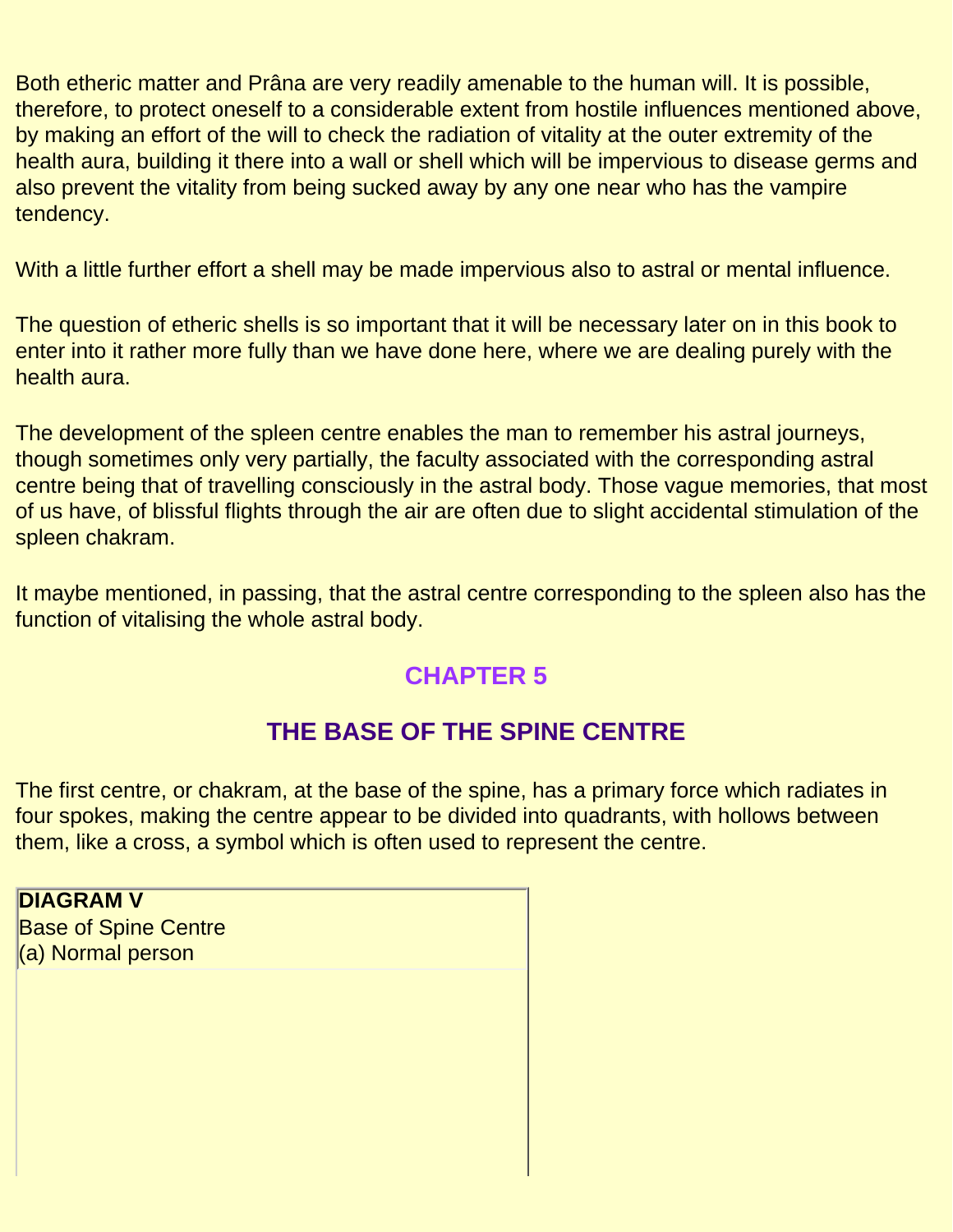

When aroused into full activity, this centre is fiery orange-red in colour corresponding closely with the stream of dark red and orange vitality which comes to it from the spleen centre. It may be mentioned that in every case there is a similar correspondence between the colour of the stream of vitality flowing into a centre and the colour of the centre itself.

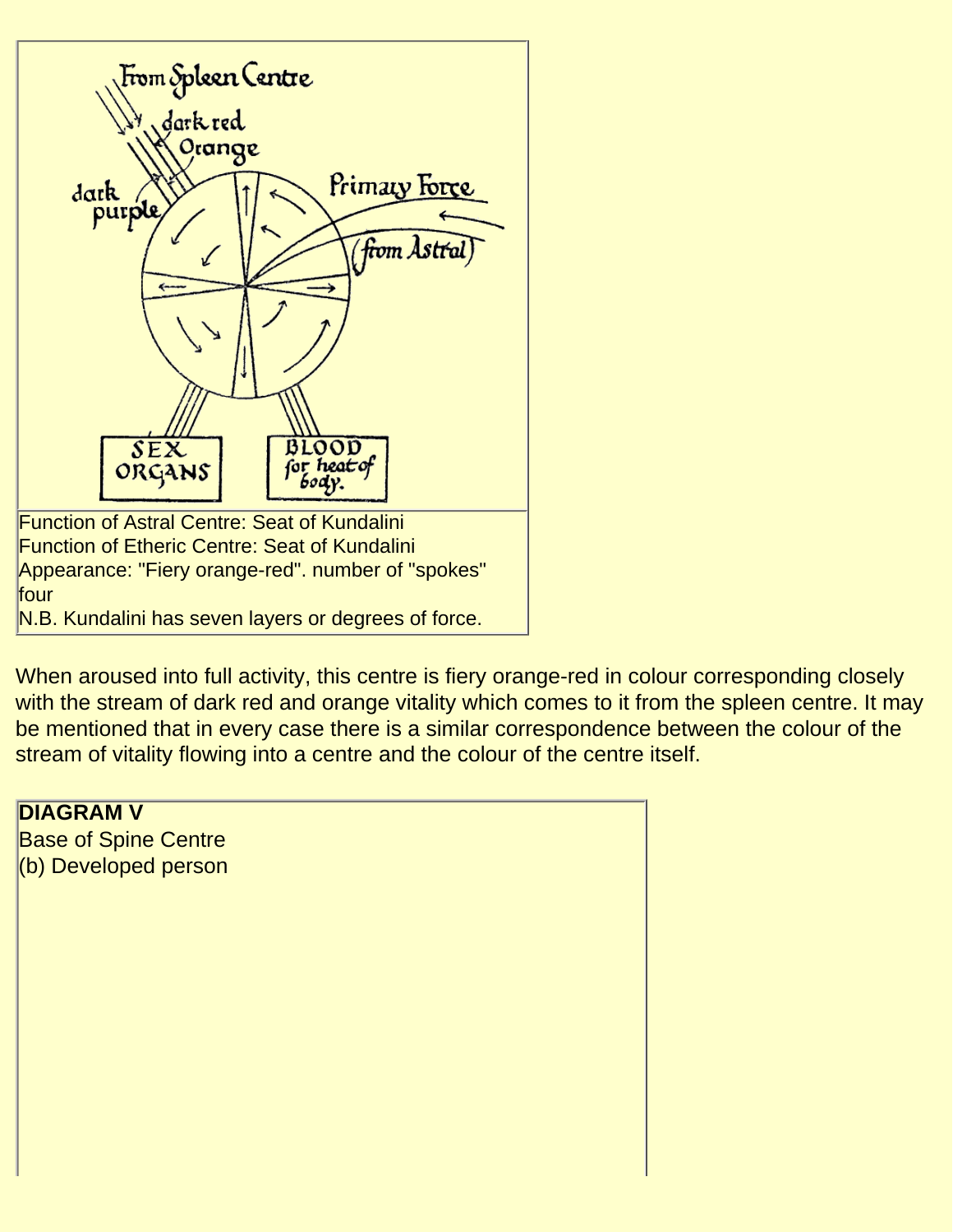

In addition to the orange and darker reds, there is also some dark purple vitality flowing into this centre, rather as though the spectrum bent round in a circle and the colours began again at a lower octave.

From this centre the orange-red ray flows to the generative organs, energising the sexual nature: it also seems to enter the blood and keep up the heat of the body.

A very remarkable and important effect can be produced by a person who persistently refuses to yield to the lower nature. By long and determined effort the orange-red ray can be deflected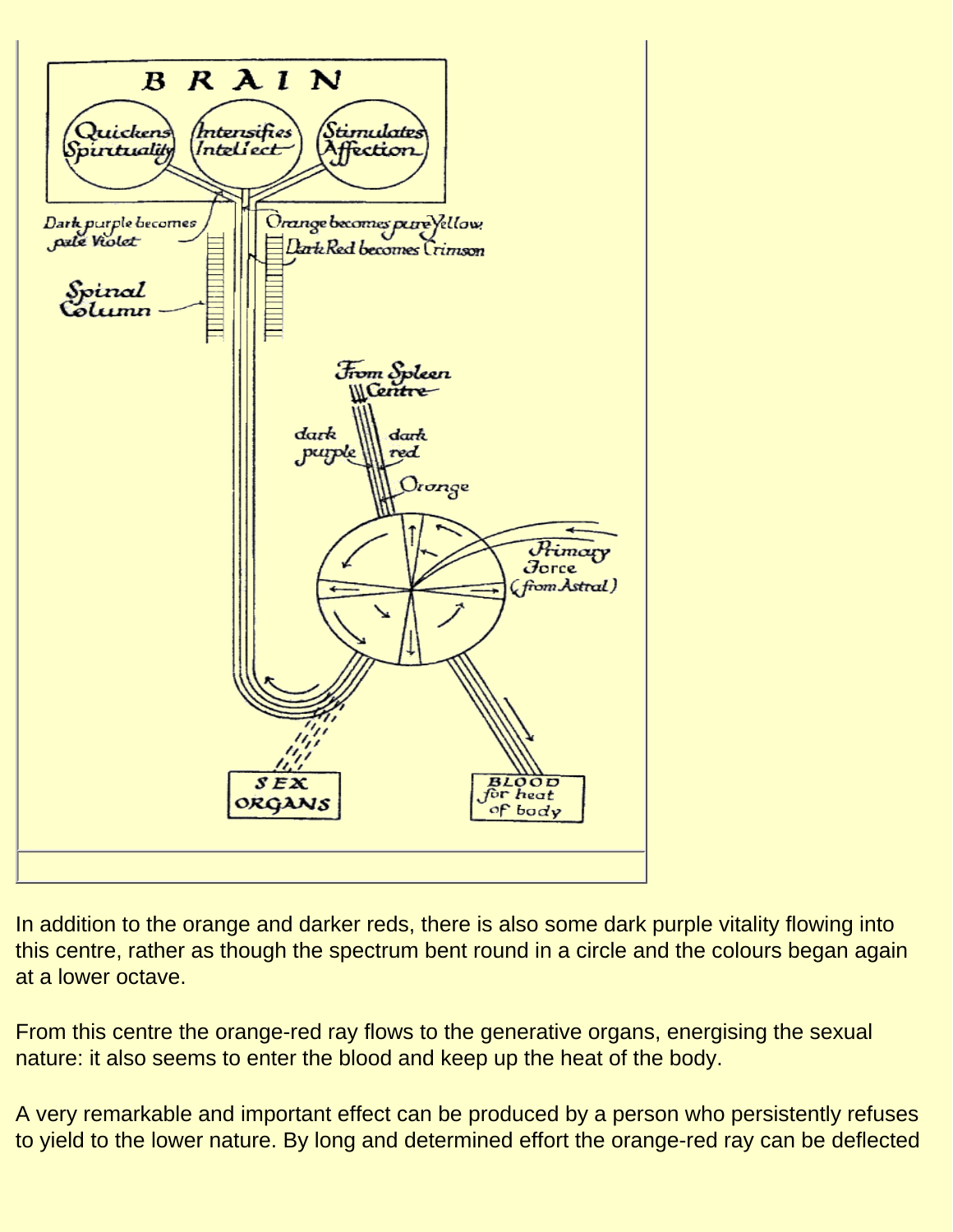upwards to the brain, where all three constituents undergo a profound modification. The orange is raised into pure yellow and intensifies the intellectual powers. The dark red becomes crimson and increases the power of unselfish affection; the dark purple is transmuted into a beautiful pale violet, quickening the spiritual part of the nature.

The seat of Kundalini, the Serpent-Fire, is in the base of the spine centre. This will be dealt with in a later chapter: for THE present we may just note that a man who has achieved the transmutation just mentioned will find that sensual desires no longer trouble him, and when it becomes necessary for him to arouse the serpent-fire he will be free from the most serious of dangers of that process. When a man has finally completed the change, the orange-red ray passes straight into the centre at the base of the spine, and thence runs upwards through the hollow of the vertebral column and so to the brain.

A flaming cross is a symbol sometimes used to represent the serpent-fire residing in the base of the spine cenre.

#### **CHAPTER VI**

## **THE NAVEL CENTRE**

The second centre, at the navel or solar plexus, receives a primary force which radiates in ten directions, there being ten undulations or petals.

Its predominant colour is a curious blending of various shades of red, though there is also a great deal of green in it. It receives the green ray from the spleen centre, that ray also flooding the abdomen, vivifying the liver, kidneys, intestines, and the digestive apparatus generally, centering especially in the solar plexus.

**DIAGRAM VI** Navel Centre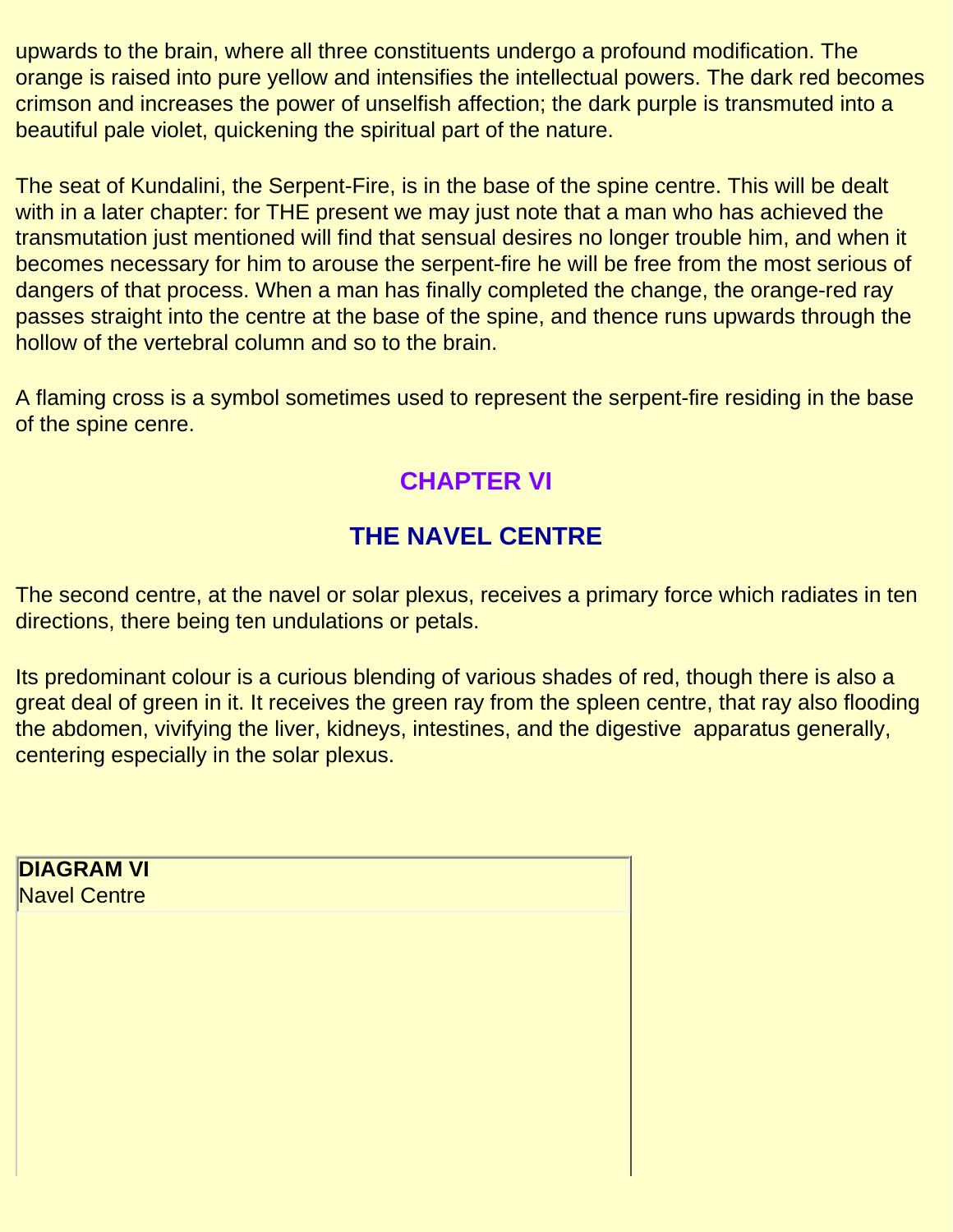

The centre is closely associated with feelings and emotions of various kinds. The corresponding astral centre, when awakened, gives the power of feeling, a sensitiveness to all sorts of influences, though without as yet anything like the definite comprehension that comes from the faculties corresponding to seeing or hearing. When, , therefore, the etheric centre becomes active, the man begins in the physical body to be conscious of astral influences, vaguely feeling friendliness or hostility, or that some places are pleasant and others unpleasant, but without the least knowing why.

The Sanskrit name for this centre is Manipûra.

## **CHAPTER VII**

## **THE HEART CENTRE**

Having already dealt with the third centre, that near the spleen, we pass next to the fourth centre, that of the heart.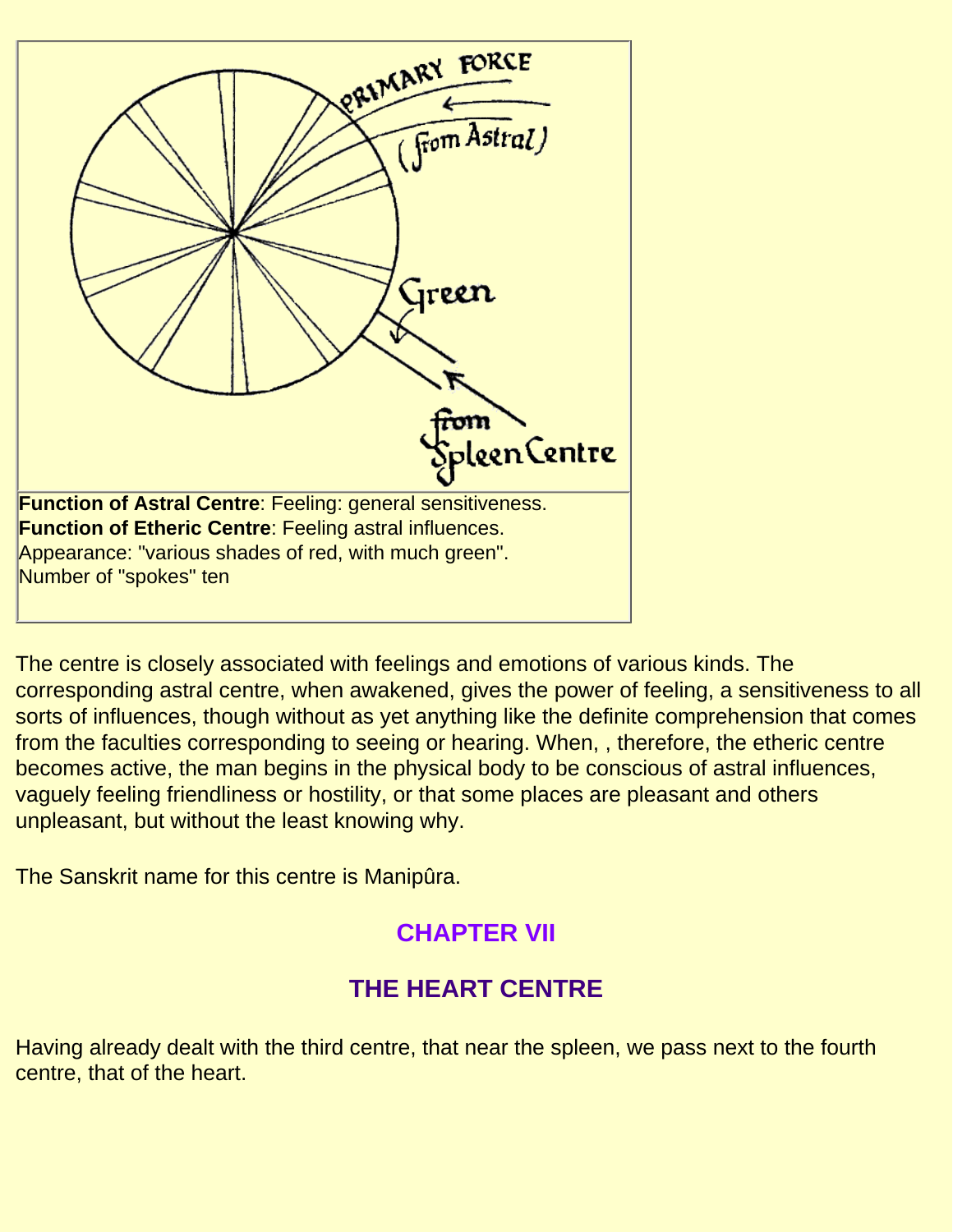

This chakram has twelve spokes or radiations, and is a glowing golden colour. It receives the yellow ray from the spleen centre; when the current is full and strong it produces strength and regularity in the heart section. Flowing round the heart chakram, the yellow ray also interpenetrates the blood and thus is carried all over the body. It also passes on to the brain and permeates it, though directing itself principally to the twelve-petalled flower in the middle of the seventh or highest centre. In the brain, it confers the power of high philosophical and metaphysical thought.

The corresponding astral centre, when awakened, endows a man with the power to comprehend and sympathise with, and so instinctively understand, the feelings of other astral entities.

The etheric centre, therefore, makes a man aware, in his physical consciousness, of the joys and sorrows of others, and sometimes even causes him to reproduce in himself by sympathy their physical aches and pains.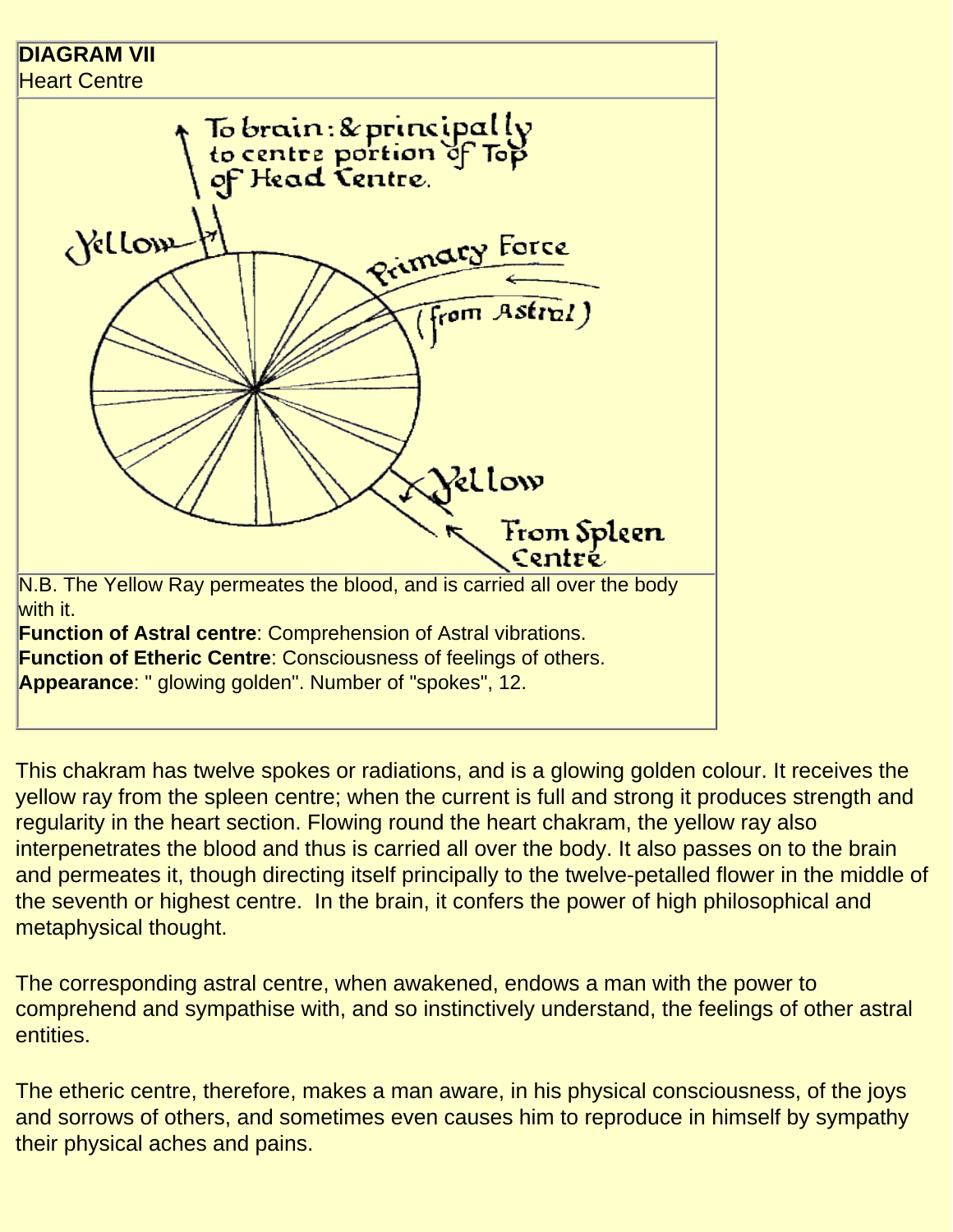The Sanskrit for this chakram is Anâhata.

## **CHAPTER VIII**

## **THE THROAT CENTRE**

This chakram, the fifth, has sixteen spokes, and, therefore, sixteen petals or divisions. In colour it shows a good deal of blue, but its general effect is silvery and gleaming, not unlike moonlight on rippling water.

It receives the violet-blue ray from the spleen chakram. This ray then appears to divide, the light blue remaining to course through and vivify the throat centre, while the dark blue and violet pass on to the brain.

The light blue gives health to the region of the throat, the strength and elasticity of the vocal cords of a great singer or speaker, for example, being accompanied by special brilliance and activity of this ray.

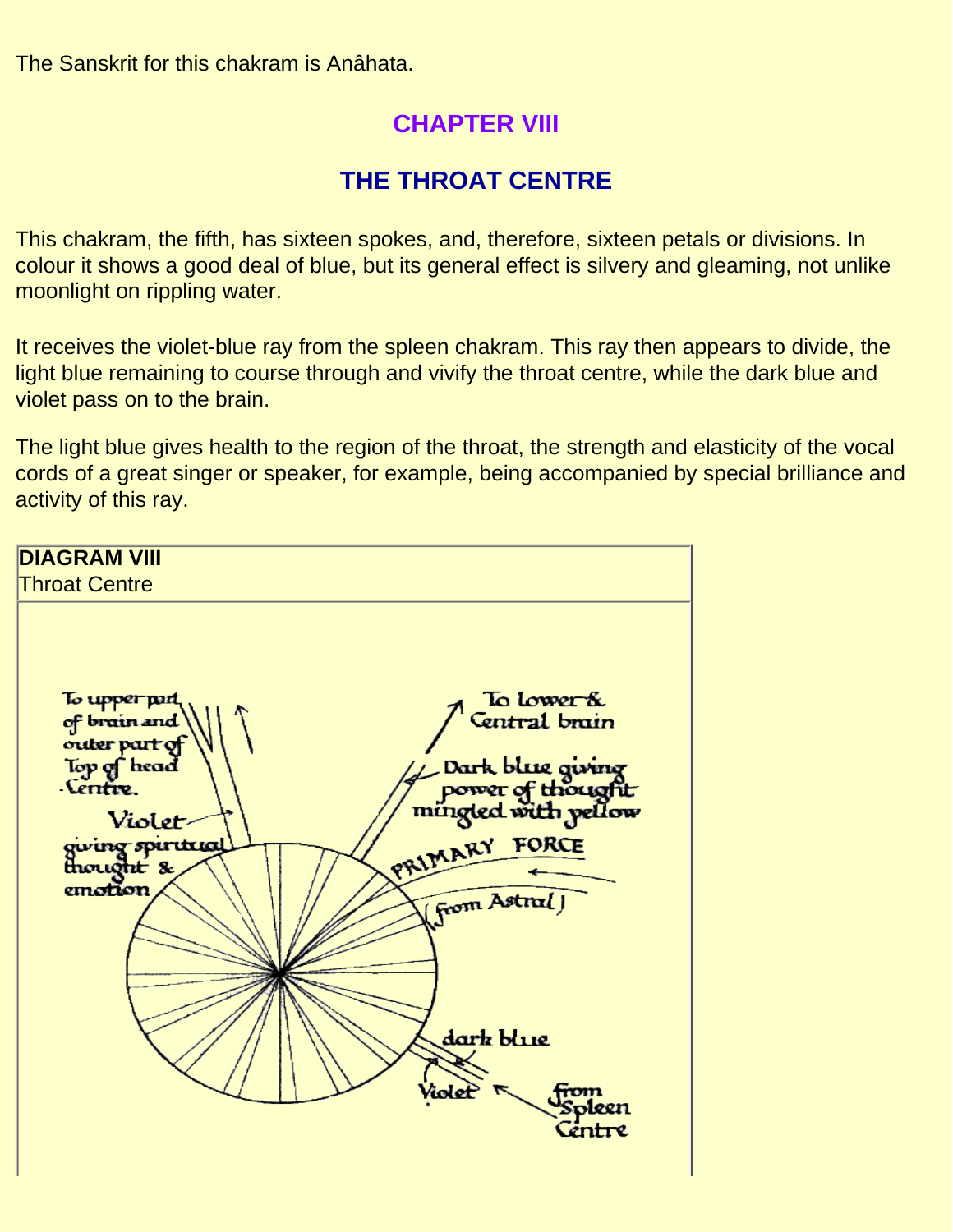**Function of Astral Centre**: Hearing **Function of Etheric Centre**: Etheric and Astral hearing. **Appearance**: "Silvery and gleaming with a good deal of blue". Number of "spokes" 16.

The dark blue expends itself in the lower central parts of the brain, while the violet floods the upper part and appears to give special vigour to the chakram at the top of the head, diffusing itself chiefly through the nine hundred and sixty petals of the outer part of the centre.

Ordinary thought is stimulated by the blue ray, mingled with part of the yellow (from the heart centre, *vide* Chapter VII.).

In some forms of idiocy the yellow and blue-violet flow to the brain is almost inhibited.

Thought and emotion of a high spiritual type seem to depend largely upon the violet ray.

The awakening of the corresponding astral centre gives the power of hearing on the astral plane, that is to say, the faculty which produces in the astral world the effect similar to that which in the physical world we call hearing.

When the etheric centre is aroused, the man in his physical consciousness hears voices, which sometimes make all kinds of suggestions to him. He may hear music, or other less pleasant sounds. When fully working, it makes a man clairaudient so far as the etheric and astral planes are concerned.

The Sanskrit name for this centre is Visuddha.

## **CHAPTER IX**

### **THE CENTRE BETWEEN THE EYEBROWS**

The sixth centre, that between the eyebrows, has ninety-six spokes. In Indian books, however, it is mentioned as having only two petals, this being probably due to the fact that it presents the appearance of being divided into halves. Of these, the one is predominantly rose-coloured, though with a great deal of yellow in it, and the other predominantly a kind of purplish-blue.

#### **DIAGRAM IX** Between the Eyebrows Center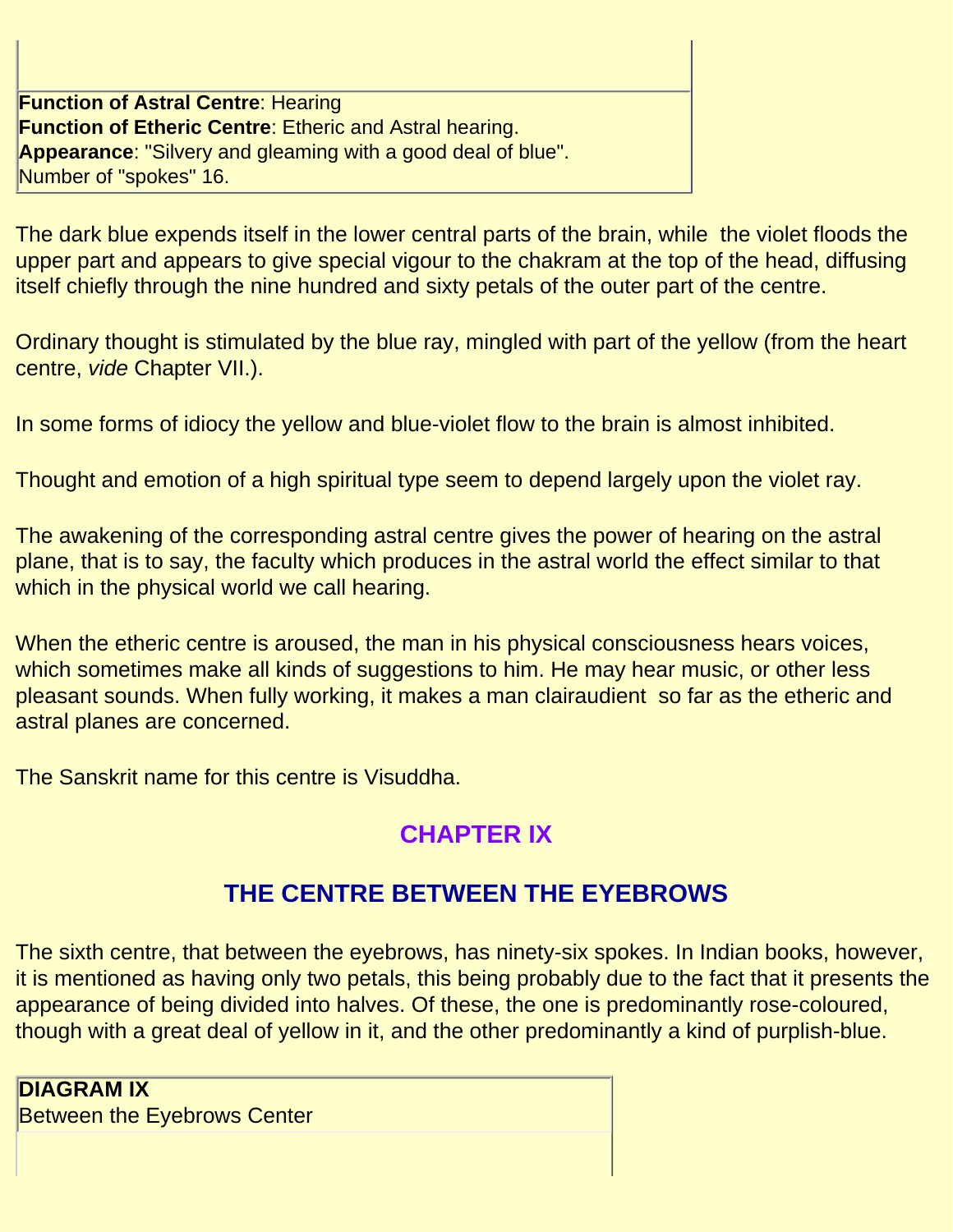

The writer has been unable to find any specific description of the source of the Prânic stream which flows into this centre, though it is mentioned in *The Inner Life*, p. 449, that the purplishblue appearance of one half of the centre agrees closely with the colours of the special types of vitality that vivify it. This would seem to indicate the dark blue (and violet?) ray which passes the throat centre and proceeds to the brain.

The development of the corresponding astral centre confers the power to perceive definitely the nature and shape of astral objects, instead of vaguely sensing their presence.

The awakening of the etheric centre cause a man to see objects, and to have various sorts of waking visions of places or people. When just beginning to awaken, landscapes and clouds of colour are half-perceived. When fully developed it brings about clairvoyance.

The remarkable faculty of magnification of vision, or its converse, is associated with this centre, and will be described in the chapter on Etheric Sight.

In Sanskrit this centre is known as Ajn•.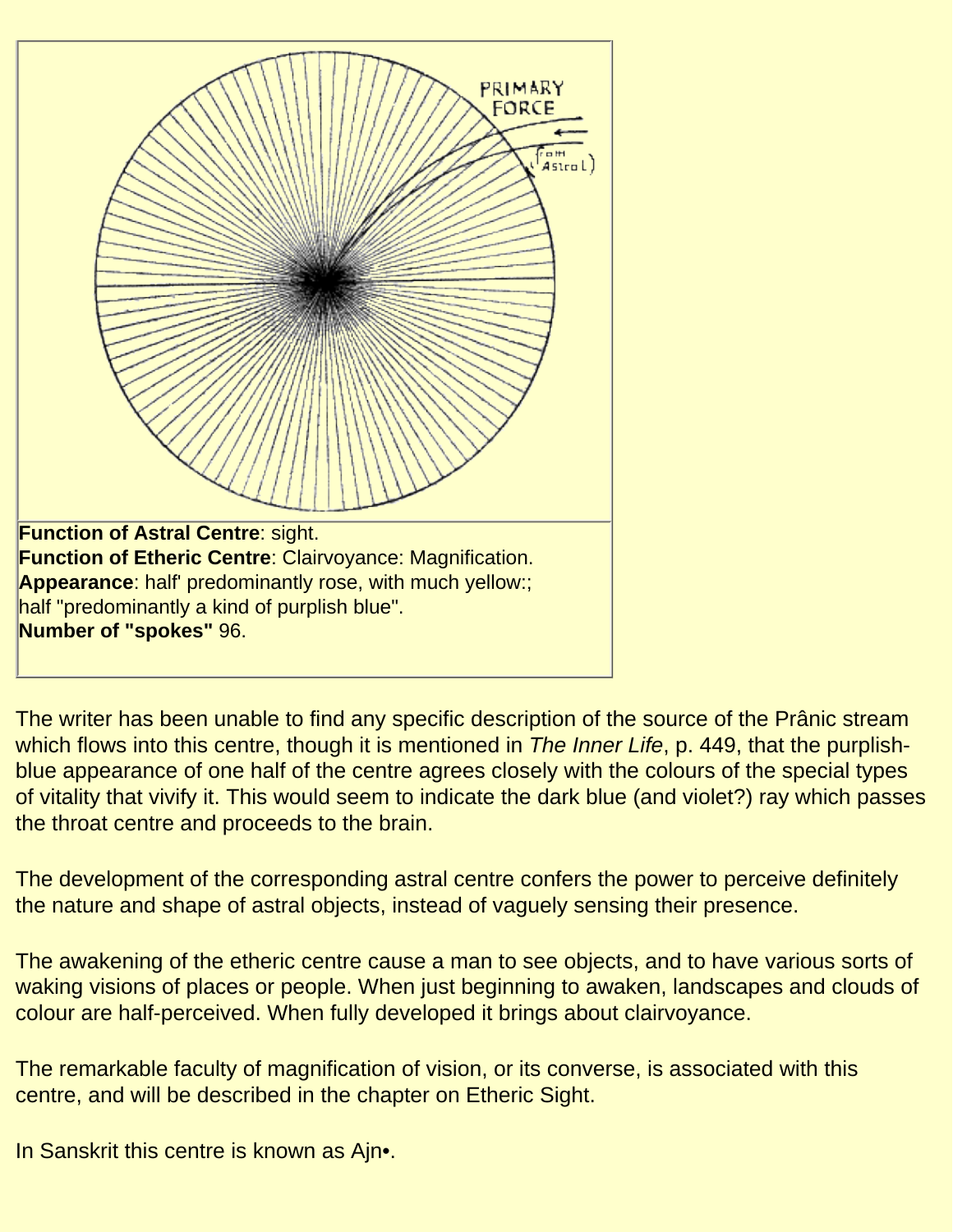### **CHAPTER X**

### **THE CENTRE AT THE TOP OF THE HEAD**

This centre, the seventh, situated at the top of the head, is somewhat different in construction from the other six. It is described in Indian books as the thousand-petalled lotus, though the actual number of radiations of the primary force is 960. In addition to this, it possesses a sort of subsidiary whirlpool or minor activity in its central portion, which has twelve undulations of its own.

When fully alive, this chakram is perhaps the most resplendent of all, full of indescribable chromatic effects and vibrating with almost inconceivable rapidity. The central portion is gleaming white, flushed with gold in its heart.

The centre receives in its outer portion the violet ray which passes through the throat centre, while in its central portion it receives the yellow ray from the heart centre.

The arousing of the corresponding astral centre rounds off and completes the astral life, endowing a man with the perfection of his faculties.

With one type of individual, the astral chakrams corresponding to the sixth and seventh etheric chakrams both converge upon the pituitary body, the latter organ being practically the only direct link between the physical and higher planes.

With another type of person however, while the sixth chakram is still attached to the pituitary body, the seventh is bent or slanted until it coincides with the atrophied organ known as the pineal gland, which with people of this type becomes a line of direct communication with the lower mental, without apparently passing through the intermediate astral plane in the ordinary way. This explains the emphasis sometimes laid on the development of the pineal gland.

**DIAGRAM X** Top of Head Centre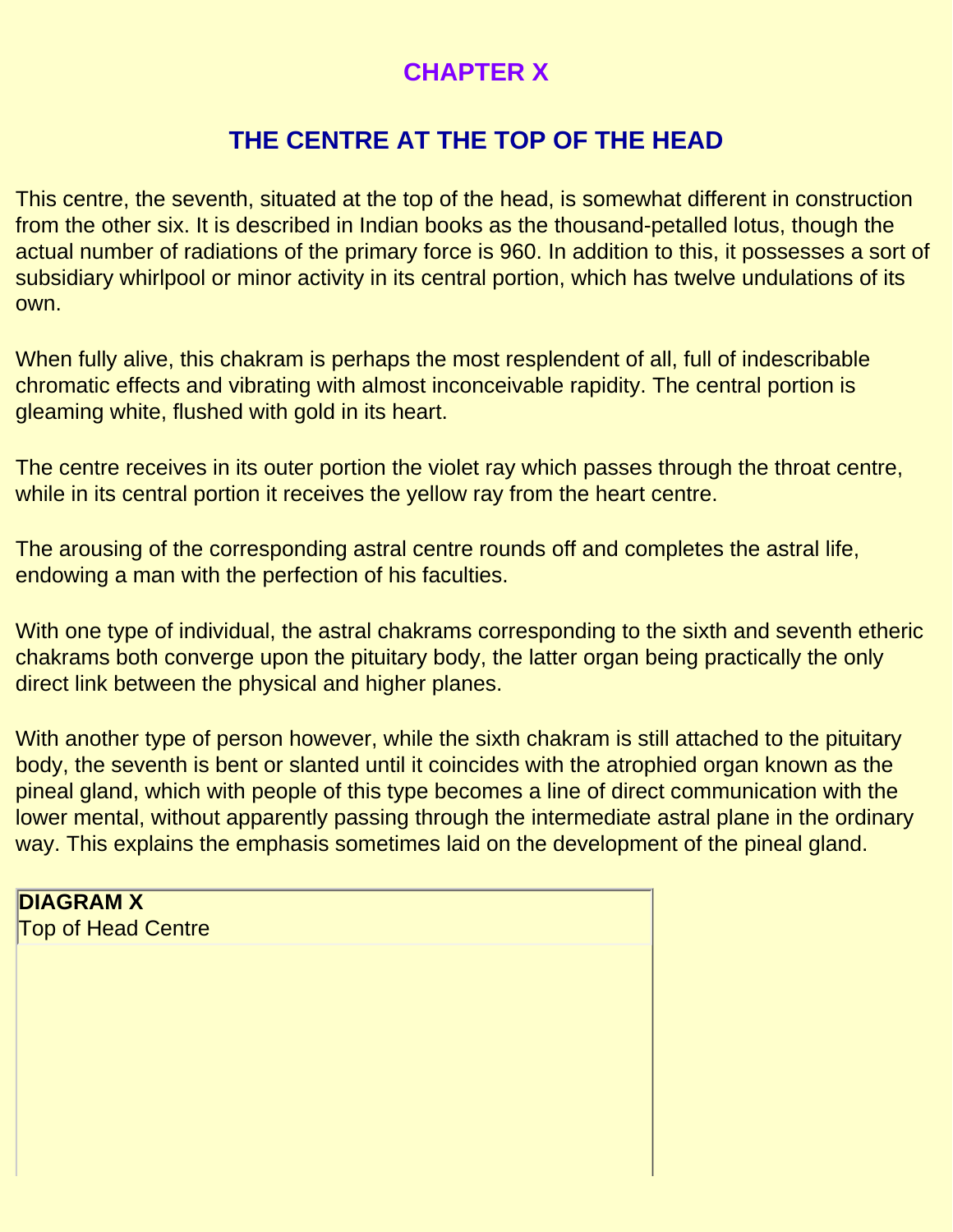

The awakening of the etheric centre enables a man through it to leave the physical body in full consciousness, and also to re-enter it without the usual break, so that his consciousness will be continuous through night and day.

The real reason for tonsure, as practised by the Roman Church, was to leave uncovered the brahmarandra chakram, so that there might be not even the slightest hindrance in the way of psychic force which in their meditations the candidates were intended to try to arouse.

# **CHAPTER XI**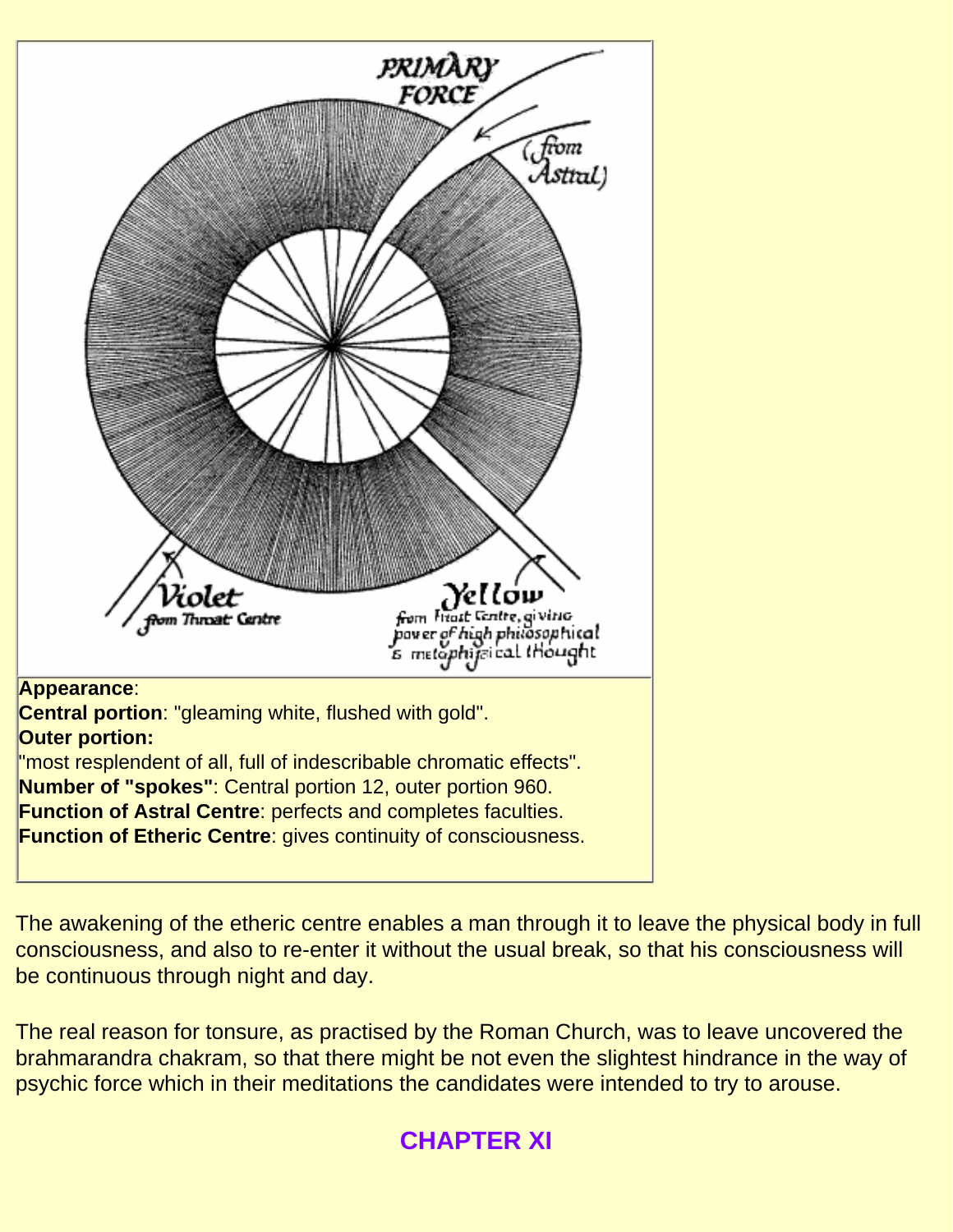### **DISCHARGES**

Just as the dense physical body uses up its materials, and discharges its waste products through the five excretory organs – the skin, lungs, liver, intestines and kidneys – so does the etheric body use up the material with which it is supplied, through physical food and the absorption of the Vitality Globule, and discharge its waste particles in various ways.

A Chart of these discharges is appended, the results it shows being described as follows.

Through the breath and the pores of the skin are expelled both the bluish-white particles from which the Prâna has been extracted, such particles still charged with rose-coloured Prâna as are superfluous to the requirements of the body, and also the atoms from the blue rays used by the throat centre.

Through the excretory organs pass the emptied atoms of the green ray, from the digestive system, and also, in the case of the ordinary man, those of the red-orange ray.

Through the top of the head pass the atoms from the dark blue and violet rays.

In a developed person, however, who has achieved the deflection upwards of the red-orange ray, the particles from this ray are discharged through the top of the head. These form a fiery cascade, frequently shown as a flame in ancient statues of Buddha and other saints.

Atoms which have been emptied of Prâna become once more precisely like any other atoms. Some of them are absorbed by the body and enter into the various combinations which are constantly being made, while others which are not required are thrown off through any convenient channel.

**DIAGRAM XI Discharges**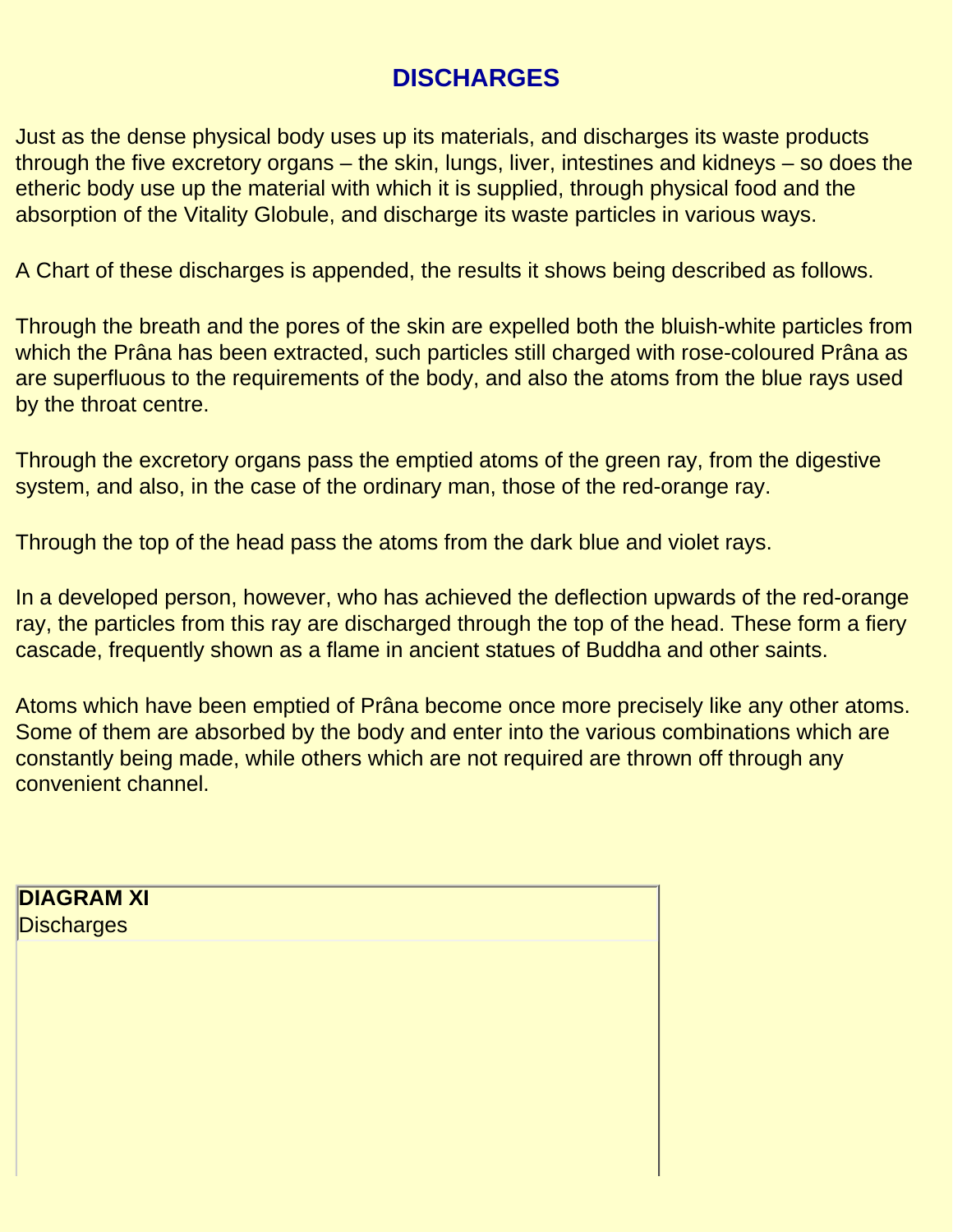

In addition to the above, the matter of the Etheric Double itself is also constantly being thrown out of the body through the pores of the skin, just as is gaseous matter. Consequently persons who are near one another are liable to absorb each other's etheric emanations.

The radiation of etheric matter is strongest from the ends of the fingers and toes: hence great importance of scrupulous cleanliness in these parts of the body: a person with dirt under the finger nails, for example, is continually pouring forth a stream of unhealthy influence into the etheric world.

The physical emanations of the body, consisting largely of finely-divided salts, appear to clairvoyant sight as multitudes of tiny forms, such as dice, stars, and double pyramids. The character of these tiny particles may be affected by loss of health, by a wave of emotion, or even a definite train of thought. In this connection Professor Gates is reported as saying (a) that the material emanations of the living body differ according to the states of the mind as well as the conditions of physical health; (b) that these emanations can be tested by the chemical reactions of some salts of selenium; (c) that these reactions are characterised by various tints or colours according to the nature of the mental impressions; (d) that forty different emotion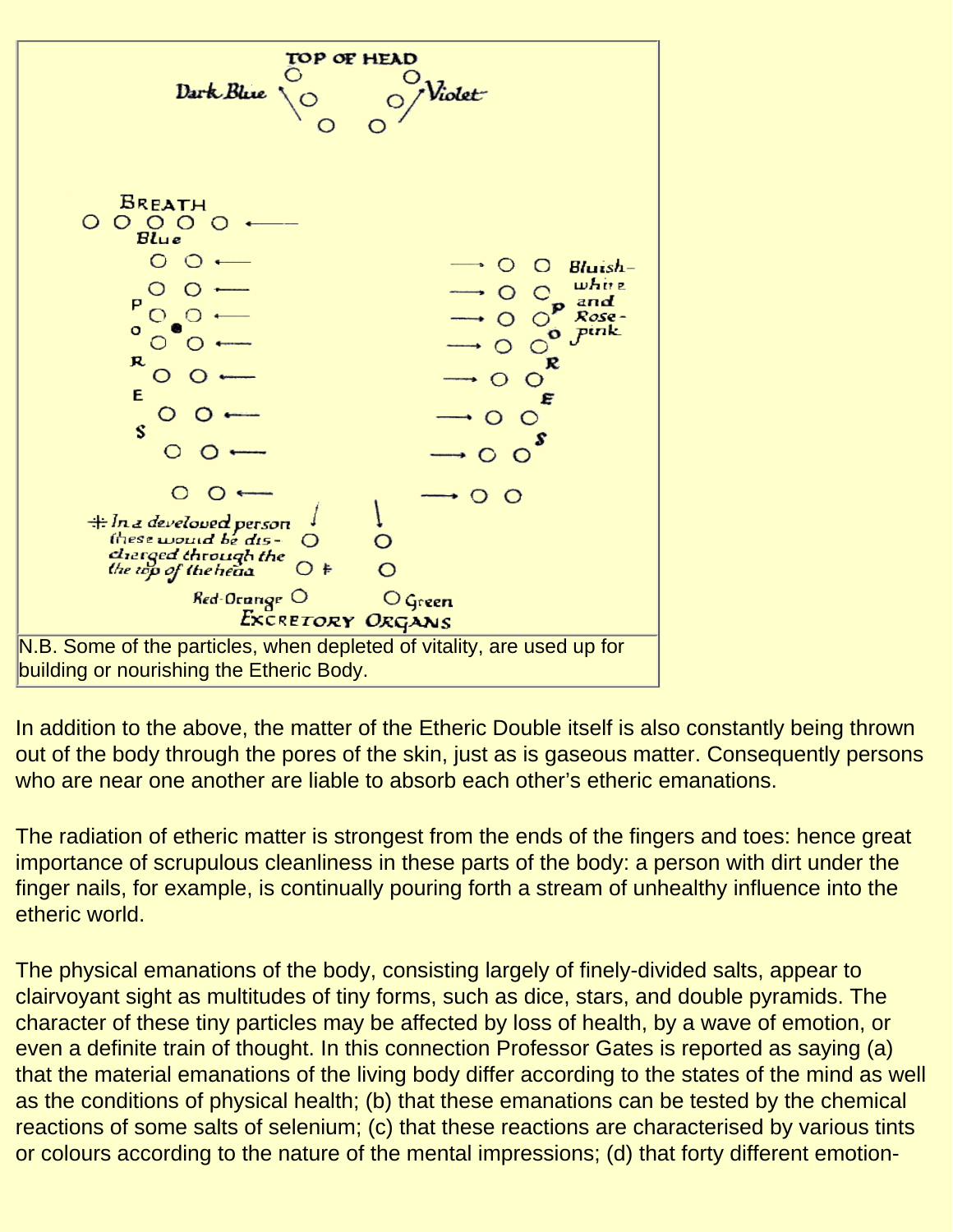products, as he calls them, have already been obtained.

## **CHAPTER XII**

## **TABULATION OF RESULTS**

For the convenience and ready reference of the student, a summary of the processes described –

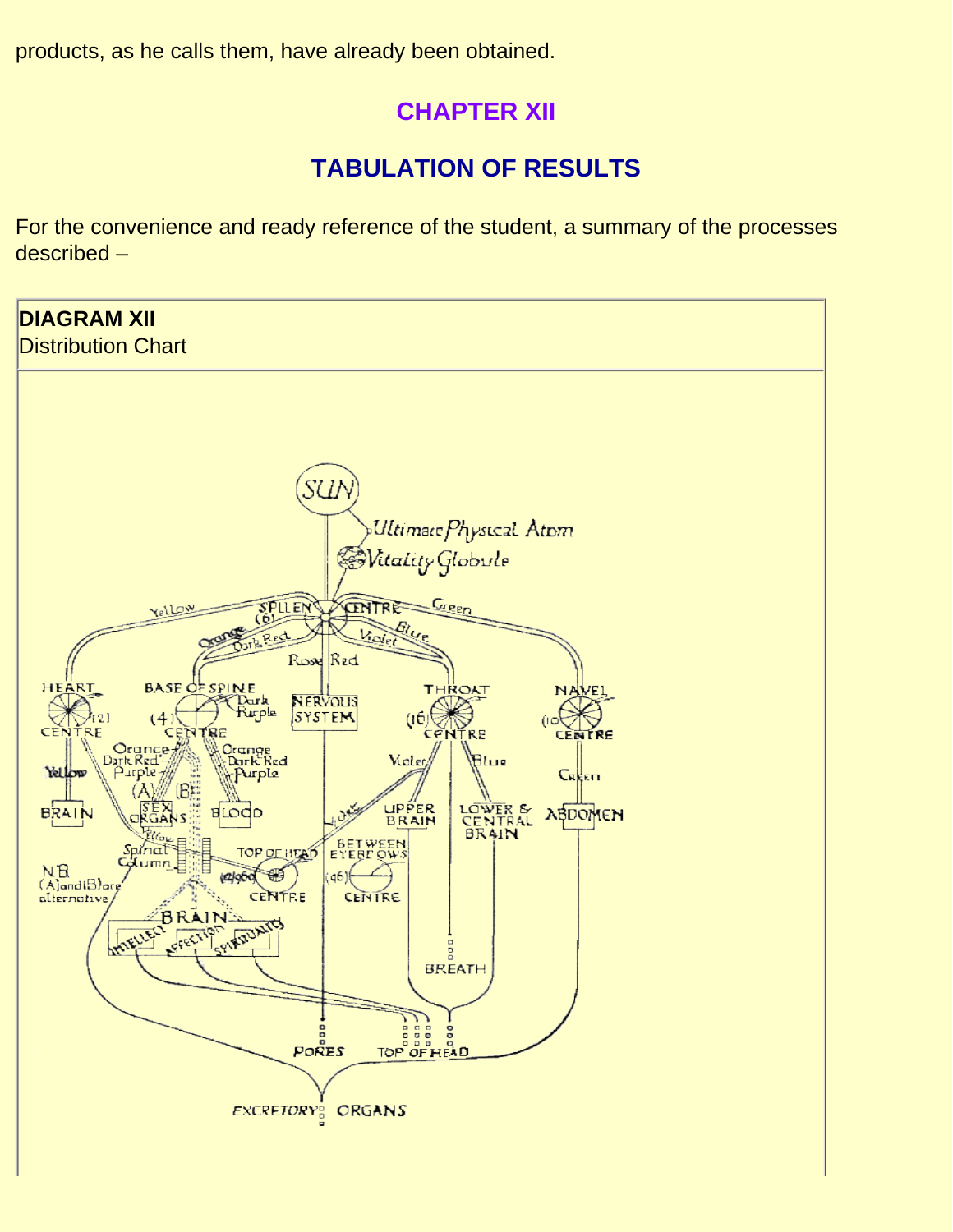| No. Place          | Spo<br>kes     | Appearance                                             | <b>Vitality</b><br><b>Received</b> sent out                                               | <b>Vitality</b>                                                                                                                                                                                                                                | Region<br>vitalised                                                                         | <b>Function of</b><br>Astral<br>Centre                                                             | <b>Function of</b><br><b>Etheric Centre</b>                                              |
|--------------------|----------------|--------------------------------------------------------|-------------------------------------------------------------------------------------------|------------------------------------------------------------------------------------------------------------------------------------------------------------------------------------------------------------------------------------------------|---------------------------------------------------------------------------------------------|----------------------------------------------------------------------------------------------------|------------------------------------------------------------------------------------------|
| 1 Base of<br>Spine | $\overline{4}$ | Fiery orange-<br>red                                   | Orange<br>and red,<br>from<br><b>Spleen</b><br>Centre:<br>also<br>some<br>dark<br>purpose | $\pmb{\mathsf{H}}$                                                                                                                                                                                                                             | <b>Sex</b><br>organs.<br>heat of<br>body                                                    | Seat of<br>Kundalini.<br>Blood, for Kundalini goes<br>to each Centre<br>inturn and<br>vivifies it. | Seat of<br>Kundalini.<br>Kundalini goes<br>to each Centre<br>in turn and<br>vividies it. |
| 2Navel             | 10             | <b>Various</b><br>shades of<br>red, with<br>much green | Green<br>from<br><b>Spleen</b><br>Centre                                                  | $\bar{\mathbf{u}}$                                                                                                                                                                                                                             | Solar<br>plexus.<br>Liver,<br>Kidneys,<br><b>Intestines</b><br>and<br>Abdomen<br>generally. | Feeling:<br>general<br>sensitiveness.                                                              | Feeling astral<br>influences.                                                            |
| 3Spleen            | $\overline{6}$ | <b>Radiant and</b><br>sun-like                         | $\mathbf{H}$                                                                              | (1)<br><b>Violet-</b><br>blue to<br><b>Throat</b><br>(2)<br>Yellow,<br>to Heart.<br>(3)<br>Green<br>to Solar<br><b>Plexus</b><br>(4)<br>Rose,<br>$t\circ$<br><b>Nervous</b><br>Sytem.<br>(5)<br>Orange-<br>Red, to<br><b>Base of</b><br>Spine, | $\mathbf{u}$                                                                                | <b>Vitalises Astral</b><br>Body. Power to<br>travel<br>consciously.                                | <b>Vitalises</b><br>Physical Body.<br>Memory of<br>astral journeys.                      |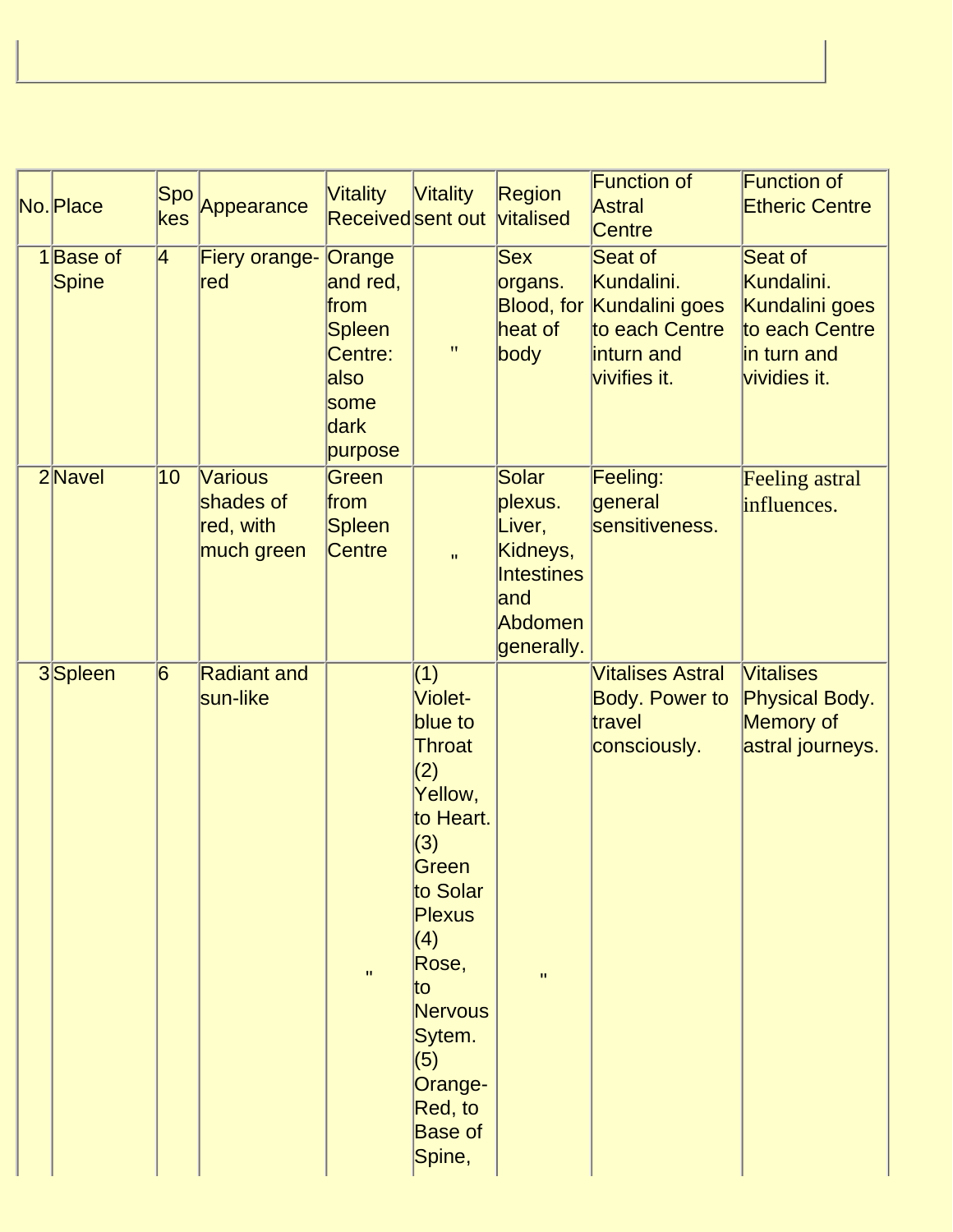|                      |                 |                                                                                                                 |                                                                                   | with<br>some<br>dark<br>purple                                                                                                                                                      |              |                                                               |                                        |
|----------------------|-----------------|-----------------------------------------------------------------------------------------------------------------|-----------------------------------------------------------------------------------|-------------------------------------------------------------------------------------------------------------------------------------------------------------------------------------|--------------|---------------------------------------------------------------|----------------------------------------|
| 4Heart               | 12 <sub>2</sub> | Glowing<br>golden                                                                                               | Yellow,<br>from<br><b>Spleen</b><br>Centre.                                       | Yellow<br>∣to<br>Blood,<br><b>Brain</b><br>and<br>middle<br>of Top<br>of Head<br><b>Centre</b>                                                                                      | Heart        | Comprehension Consciousness<br>of Astral<br><b>Vibrations</b> | of feelings of<br>others               |
| 5Throat              | 16              | <b>Silvery and</b><br>gleaming<br>with much<br>blue.                                                            | <b>Violet-</b><br>blue,<br>from<br><b>Spleen</b><br><b>Centre</b>                 | <b>Dark</b><br>blue, to<br>Lower<br>and<br><b>Central</b><br>Brain.<br>Violet,<br>lto<br><b>Upper</b><br><b>Brain</b><br>and<br>outer<br>part of<br>Top of<br>Head<br><b>Centre</b> | $\mathbf{H}$ | <b>Hearing</b>                                                | <b>Etheric and</b><br>Astral hearing.  |
| 6Between<br>eyebrows | 96              | Half: Rose,<br>with much<br>yellow.<br>Half:<br>Purplish-blue                                                   |                                                                                   | $\mathbf{H}$                                                                                                                                                                        | $\mathbf{H}$ | Sight                                                         | Clairvoyance.<br>Magnification.        |
| $7$ Top of<br>Head   | 12              | Centre:<br>gleaming<br>960 white and<br>gold<br>Outer part:<br>full of<br>indescribable<br>chromatic<br>effects | Yellow,<br>from<br><b>Heart</b><br>Centre.<br>Violet,<br>from<br>Throat<br>Centre | $\mathbf{H}$                                                                                                                                                                        | $\mathbf{H}$ | Perfects and<br>completes<br>faculties                        | <b>Continuity of</b><br>consciousness. |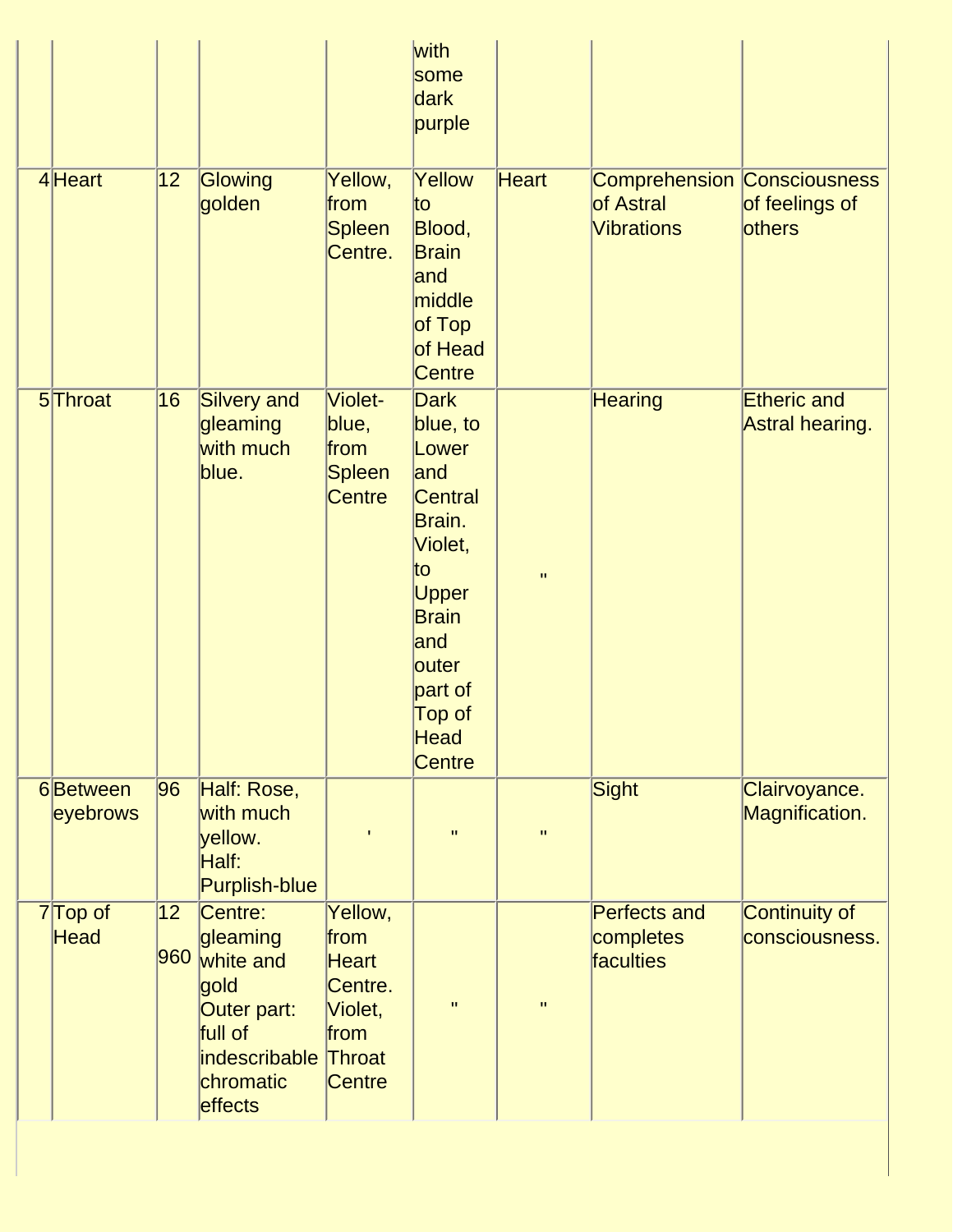| 8<br>9<br>10 | Not used in "white magic".                                              |   |                             |                                                                                          |                                                                                                                                                                                                                                                                                       |  |  |
|--------------|-------------------------------------------------------------------------|---|-----------------------------|------------------------------------------------------------------------------------------|---------------------------------------------------------------------------------------------------------------------------------------------------------------------------------------------------------------------------------------------------------------------------------------|--|--|
|              | $\ln$<br><b>Developed</b><br>1 Person<br><b>Base of</b><br><b>Spine</b> | 4 | Fiery orange-<br><b>red</b> | Orange<br>and red,<br>from<br>Spleen<br>Centre,<br>land<br><b>some</b><br>dark<br>purple | Orange, through Spinal Column, to Brain:<br>becomes yellow and stimulaes intellect.<br>Dark red, through Spinal Column to Brain:<br>becomes crimson and stimulates affection.<br>Dark purple, through Spinal Column, to<br>Brain: becomes pale violet and stimulates<br>spirituality. |  |  |

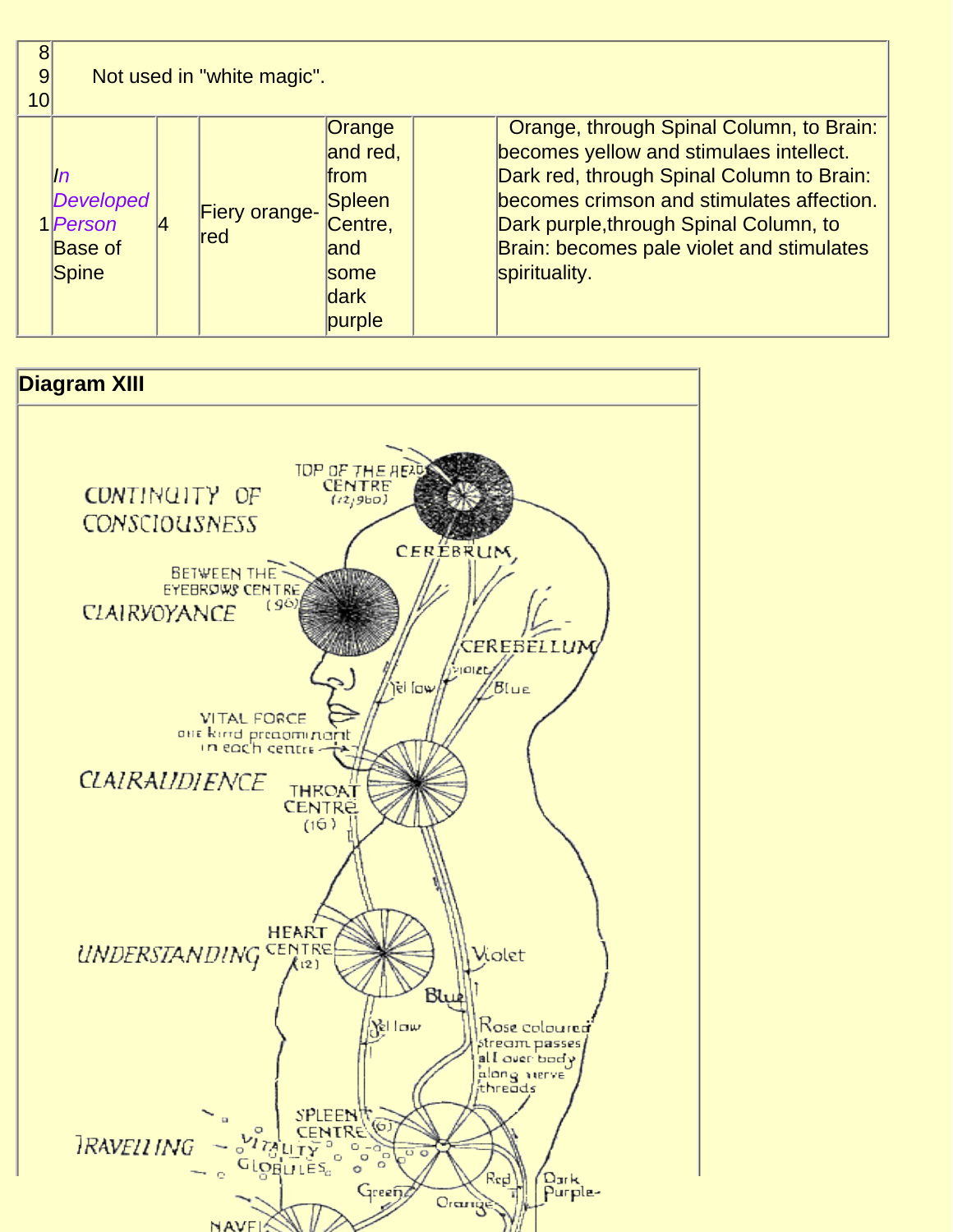

Chapters II to XI, is given in the tabular statement appended.

The same information is also given in the form of a Distribution Chart, which gives a synthesis of these processes in graphic form, from the emanation of Prâna from the sun to the discharge from the body of the particles from which the Prâna has been extracted.

In a still further diagram is shown an outline of the human body with the approximate position of the etheric centres, the streams of vitality and other useful information.

## **CHAPTER XIII**

### **KUNDALINI**

As we have already seen, Kundalini, or the Serpent-Fire, is one of the forces which emanate from the sun, and is entirely separate and distinct from both Fohat and Prâna, being so far as is known, incapable of being converted into any form of these other forces.

Kundalini has been variously called the Serpent-Fire, the Fiery Power, and the World's Mother. To clairvoyant vision it appears in very truth like liquid fire as it rushed through the body, and the course through which it ought to move is a spiral one like the coils of a serpent. The name of the World's Mother is appropriate because through it our various vehicles may be vivified.

An ancient symbol of the spinal column and Kundalini is that of the thyrsus, which is a staff with a pine cone on its top. In India the same symbol is found, but instead of the staff a stick of bamboo with seven knots is used, the knots of course representing the seven chakrams or force centres. In some modifications of the mysteries a hollow iron rod, said to contain fire, was used instead of the thyrsus. It is said that the modern barber's pole, which is certainly a very ancient symbol, with its spiral bands and a knob at the end, has a similar significance, the modern barber being descended from the ancient chirurgeons or surgeons, who also practised alchemy, a science originally spiritual rather than material.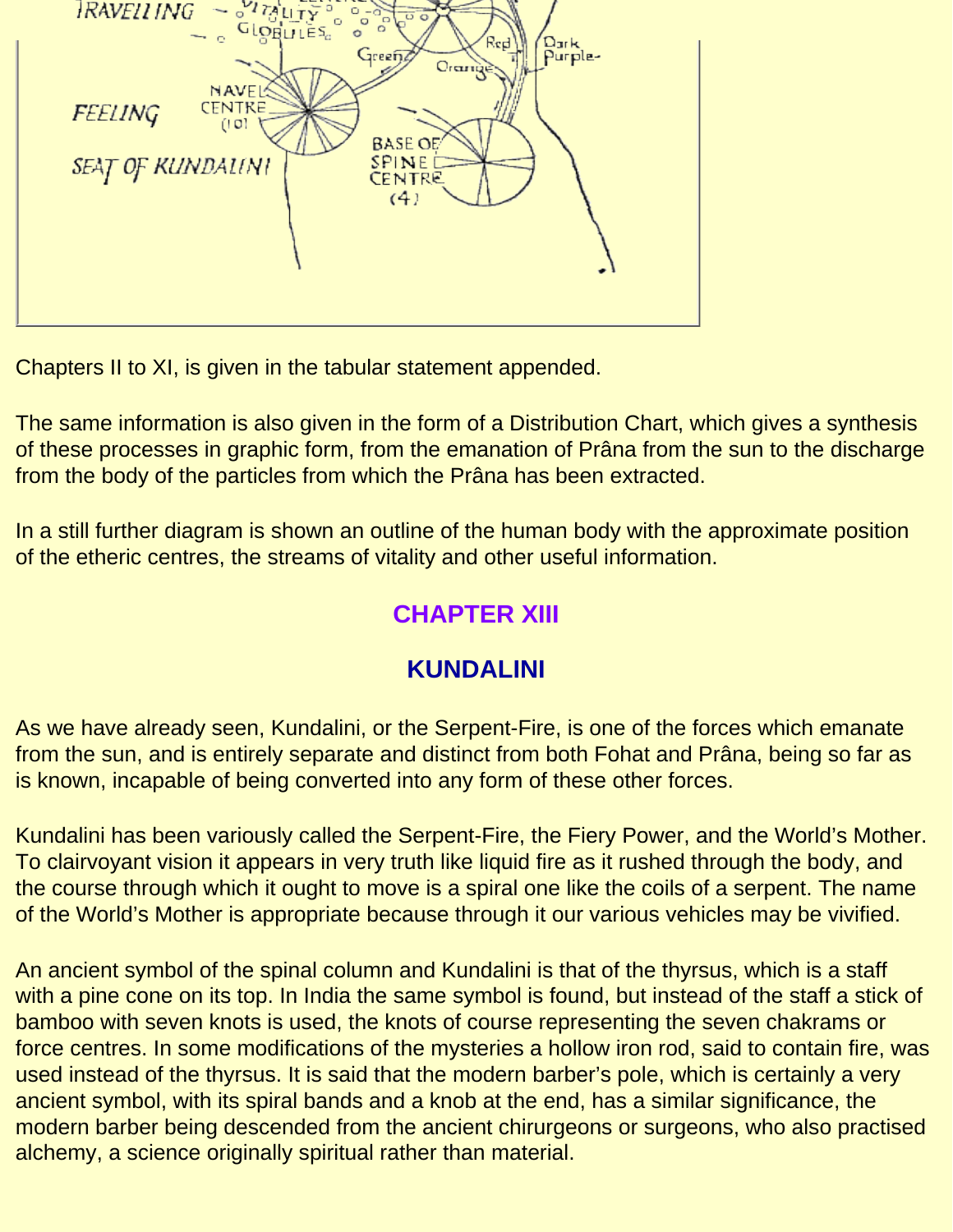Kundalini exists on all planes of which we know anything, and it also appears to have seven layers of degrees of force.

The astral body originally was an almost inert mass, with only the vaguest consciousness, with no definite power of doing anything, and no clear knowledge of the world which surrounds it. Kundalini was then awakened at the astral level, in the centre corresponding to the base of the spine centre. It moved to the second centre, near the navel, and vivified it, thereby awakening in the astral body the power of feeling, of sensitiveness without definite comprehension.

Kundalini then passed to the third (spleen), fourth (heart), fifth (throat), sixth (eyebrows) and seventh (top of the head) centre in turn, awakening in each the various powers already described in previous chapters.

The mechanism by means of which we become aware of astral happenings is interesting and should be clearly grasped by the student. Although in the physical body we have special organs, each located in a definite and fixed part of the body, for seeing, hearing, and the rest, an entirely different arrangement is made in the astral body, specialised organs not being necessary for the attainment of the result aimed at.

The matter of the astral body is in a condition of constant movement, the particles flowing and swirling about like those of boiling water, and all of them pass in turn through each of the forcecentres. Each of these centres then has the power of evoking from the particles of the astral body the ability to respond to a certain set of vibrations, corresponding to what in the physical world we call vibrations of light, sound, heat, and so forth. When therefore, the astral centres are vivified and in working order, they confer these various powers on the whole of the matter of the astral body, so that the latter is enabled to exercise its powers in every part of itself. Consequently a man functioning in his astral body can see equally well objects in front of him, behind, above and below. The chakrams or centres, therefore, cannot be described as organs of sense in the ordinary sense of that term, though they do convey the powers of sense to the astral body.

But even when these astral senses are fully awake, it by no means follows that the man will be able to bring into his physical body any consciousness of their action. He may in fact, in his physical consciousness know nothing whatever of it. The only way in which the consciousness of these astral experiences can be brought into the physical brain is by means of the corresponding etheric centres which must first be awakened and made active.

The method of awakening is precisely similar to that adopted in the astral body, *i.e..,* by arousing Kundalini, which lies dormant in etheric matter in the centre near the base of the spine.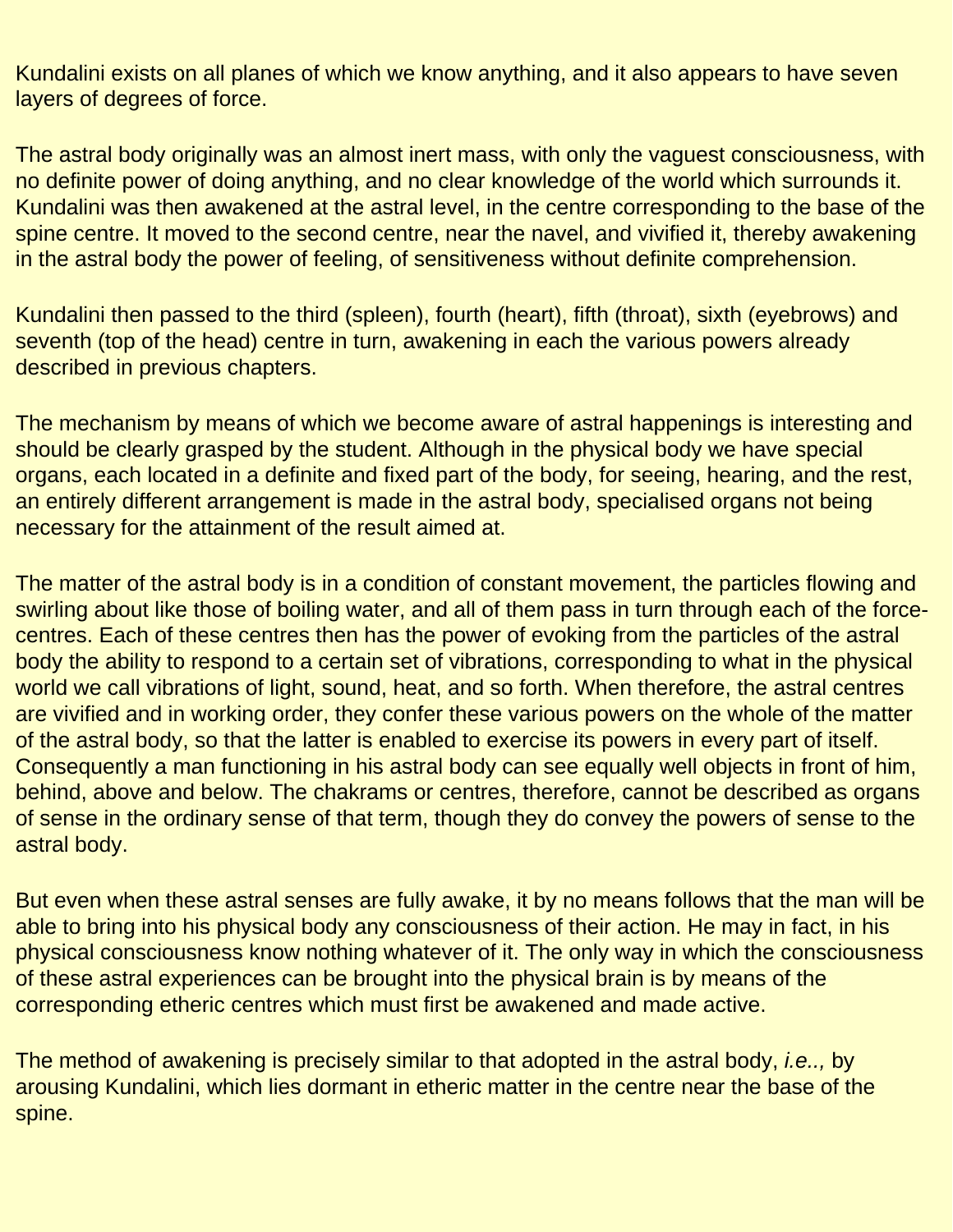The arousing is achieved by a determined and long-continued effort of the will, bringing the centre at the base of the spine into activity being, in fact, precisely the awakening of Kundalini. When once this is aroused, it is by its tremendous force that the other centres are vivified in turn. The effect on the centres is to bring into the physical consciousness the powers which were aroused by the development of the corresponding astral centres.

In order to bring about these results, however, it is necessary that the serpent-fire move to the chakrams in a certain order, and in a certain way, which varies with different types of people. Occultists who understand these matters from firsthand knowledge are always exceedingly careful to give no clue to the order in which the serpent-fire should be passed through the centres. The reason for this is on account of the very serious dangers, the gravity of which can scarcely be exaggerated, awaiting those who arouse Kundalini accidentally or prematurely. The most solemn warnings are uttered against attempting anything of the kind until the time is fully ripe and unless under the guidance of a Master or an experienced occultist.

Before Kundalini is aroused it is absolutely essential that a definite stage of moral purity be reached and also that the will be strong enough to control the force. Some of the dangers connected with the serpent-fire are purely physical. Its uncontrolled movement often produces intense physical pain, and it may readily tear tissues and even destroy physical life. It may also do permanent injury to vehicles higher than the physical.

One very common effect of arousing it prematurely is that it rushes downwards into the lower centres of the body instead of upwards, resulting in the excitation of the most undesirable passions, which are apt to be intensified to such a degree that it is quite impossible for the man to resist them. In the grip of such a force he is as helpless as a swimmer in the jaws of a shark. Such men become satyrs, monsters of depravity, being at the mercy of a force out of all proportion to the human power of resistance. It is probable that they will attain certain supernormal powers, but these will serve only to bring them into contact with subhuman beings with which humanity is intended to hold no commerce, and to escape from this thraldom may take more than one incarnation. There is a school of black magic which purposely uses this power in this way, but the lower force-centres which in this school are used are always left severely alone by followers of the Good Law or White Magic.

The premature unfoldment of Kundalini intensifies also everything in the nature, reaching in fact the lower evil qualities more readily than the good. Ambition, for example, in the mental body is very readily aroused and grows to an inordinate degree. Together with great intensification of intellectual power there comes abnormal and satanic pride. The force of the Kundalini is no ordinary force, but something resistless. If an uninstructed man has the misfortune to arouse it, he should at once consult someone who fully understands such matters. As the Hathayogapradipika says, "It gives liberation to Yogis and bondage to fools".

There are some cases where Kundalini wakes spontaneously, so that a dull glow is felt: it may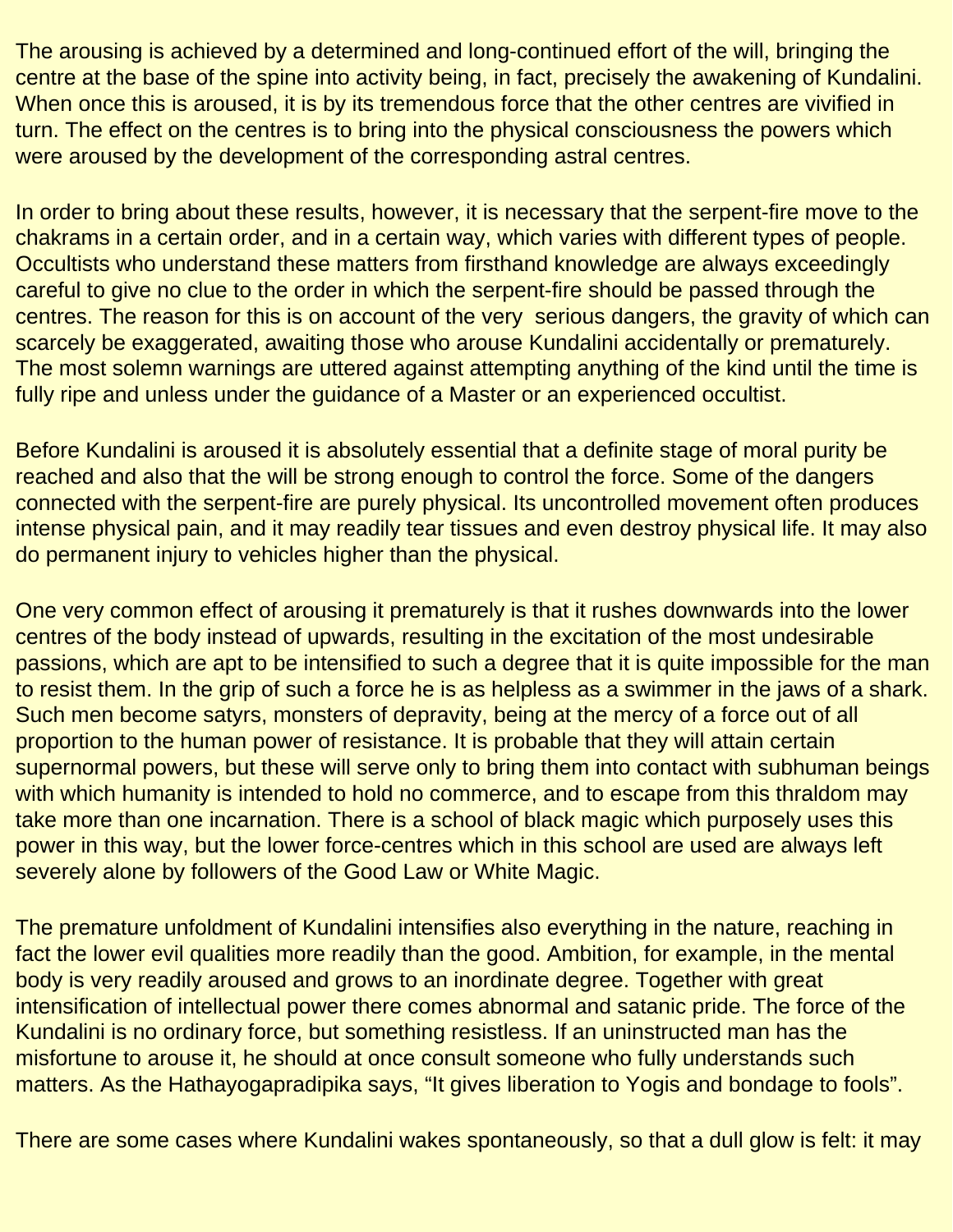even, though rarely, begin to move of itself. In this case it would probably cause severe pain, as, since the passages are not prepared for it, it would have to clear its way by actually burning up a great deal of etheric dross, a process necessarily painful. In such cases the force would usually rush up the interior of the spine, instead of following the spiral course into which the occultist is trained to guide it. An effort of will should be made, if possible, to arrest such an upward rush, but if that proves to be impossible, as is most likely, it will probably rush out through the head and escape into the atmosphere probably doing no harm further than causing a slight weakening. It may also cause a temporary loss of consciousness. The really serious dangers, however, are connected, not with the upward, but with the downward rush.

As already briefly mentioned, the principal function of Kundalini in occult development is to pass through the etheric force centres and vivify these so that they bring through into the physical consciousness astral experiences. Thus *[The Voice of The Silence](http://www.theosophical.ca/VoiceSilence.htm)* teaches that a vivification in this manner of the eyebrows centre enables one to hear the voice of the Master, that is, of the Ego or Higher Self. The explanation of this is that the pituitary body when fully working affords a perfect link between astral and physical consciousness.

The mastery of Kundalini has to be repeated in each incarnation, because in each life the bodies are new, but after it has once been thoroughly achieved, repetition becomes an easy matter.

The formation of the link between the physical consciousness and that of the Ego has its correspondences also at higher levels, meaning for the Ego a link with the consciousness of the Monad , and for the Monad a link with the consciousness of the Logos.

Age does not appear to affect the development of the chakrams by means of Kundalini, but health is a necessity, as only a strong body could endure the strain.

### **CHAPTER XIV**

### **THE ATOMIC WEB**

We have already seen that there is a very close connection between the chakrams in the astral body and those in the Etheric Double. Between these two sets of centres, and interpenetrating them in a manner not easy to describe, there is a web or sheath, composed of a single layer of physical atoms, closely woven, much compressed, and permeated with a special variety of Prâna. The Prâna which normally comes from the astral into the physical is such that it can pass with perfect ease through the atomic shield, but the latter is an absolute barrier to all other forces which cannot use the atomic matter of both planes.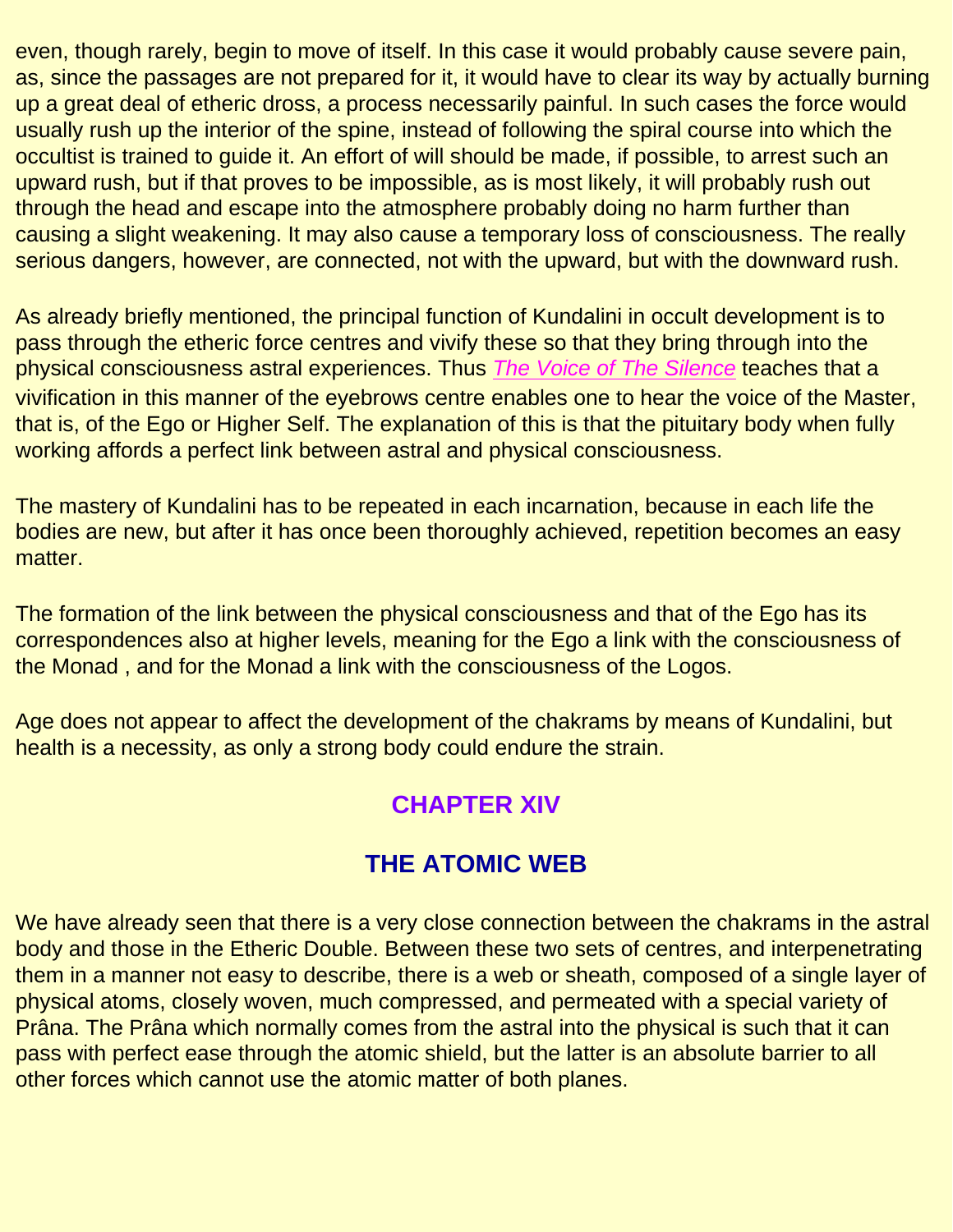

The shield is thus a protection provided by nature to prevent premature opening up of communication between the astral and physical planes. Were it not for this wise provision, all kinds of astral experiences might pour into the physical consciousness where, in the case of most men, they could be productive of nothing but harm.

At any moment an astral entity might introduce forces which ordinary man would be quite unprepared to meet, and which would be entirely beyond his strength to cope with. A man would be liable to obsession by any astral entity who desired to seize his vehicle.

The atomic shield thus serves as an effective safeguard against these undesirable happenings. It also serves under normal conditions to prevent clear recollection of the sleep life from reaching the physical brain consciousness; and it accounts for the momentary unconsciousness which always occurs at death. Occasionally the returning astral body succeeds in making a momentary impression on the Etheric Double and dense body, so that when the latter awake there is a touch of vivid memory. This usually quickly vanishes, effort to recall it rendering success more impossible, as each effort sets up physical brain vibrations which tend to overpower the subtler astral vibrations.

It is clear, therefore, that any injury to the shield is a serious disaster. Such injury may occur in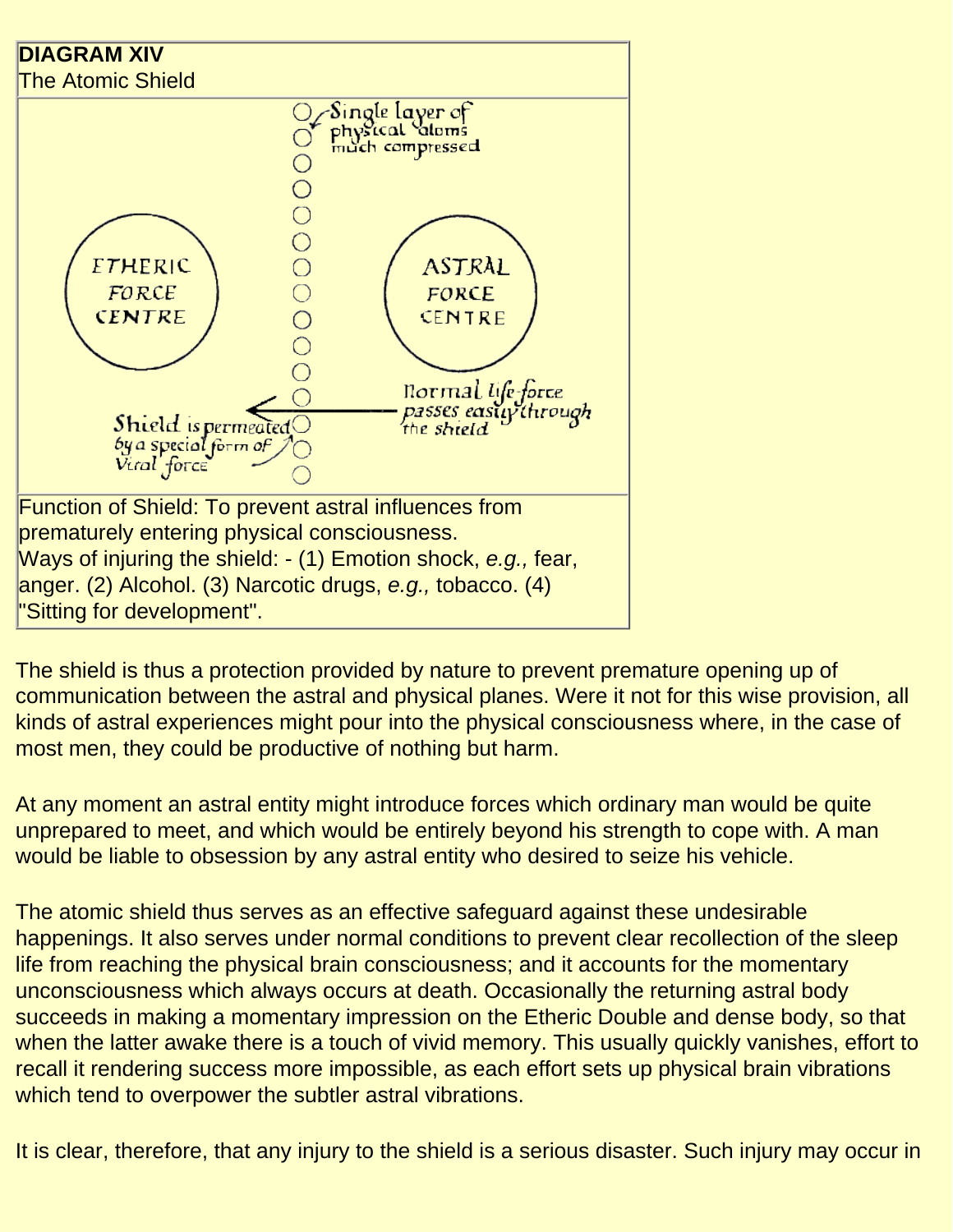several ways. Any emotional shock, or any strong emotion of an evil character, which produces a kind of explosion in the astral body, may produce such an effect, rending apart the delicate web and, as we say, driving the man mad. A terrible fright may do this, or an outburst of anger.

Sitting for development, as spiritualists call the process, may also injure the web and throw open the doors which nature intended to keep closed.

Certain drugs, notably alcohol and all the narcotics, of which tobacco is one, contain matter which on breaking up volatilises, some of it passing from the physical to the astral state. Students of dietetics, especially those who have studied the effect of toxins, will be interested to learn that even tea and coffee contain the class of material described, though in quantities so small that only after long-continued abuse of them would the effect manifest itself. When this takes place, these constituents rush out through the chakrams in the direction opposite to that for which they are intended, and after doing this repeatedly they injure and finally destroy the delicate web.

There are only two ways in which this deterioration or destruction may be brought about, according to the type of person concerned and the proportion of the constituents in his etheric and astral bodies. In the first type the rush of volatilising matter actually burns away the web, and thus breaks down nature's barrier.

In the second type the volatile constituents harden the atom, checking and crippling its pulsations, so that it can no longer carry the special form of Prâna which welds it into the web. The web thus becomes as it were ossified so that instead of too much coming through from one plane to another, we have very little of any kind coming through.

The two types are readily recognisable. In the former case we have instances of delirium tremens, obsession, and certain forms of insanity. In the latter case, which is by far the more common, we notice a general deadening of the higher feelings and qualities, resulting in materialism, brutality, animalism, and loss of self-control. It is well know that those who indulge excessively in narcotics, such as tobacco, will persist in their self-indulgence even at the expense of the pain or discomfort of their neighbours. Their finer susceptibilities have to that extent become blunted.

As the consciousness of the ordinary man cannot normally use atomic matter, either physical or astral, there is normally no possibility of conscious communication between the two planes. As, however, he purifies his vehicles, he becomes able to function in the atomic matter and then is able to carry his consciousness along a direct road from one atomic level to another. In this case the atomic web fully retains its position and activity, permitting the consciousness to pass form one plane to another, while at the same time fulfilling its purpose of preventing close contact with those lower sub-planes from which many kinds of undesirable influences are liable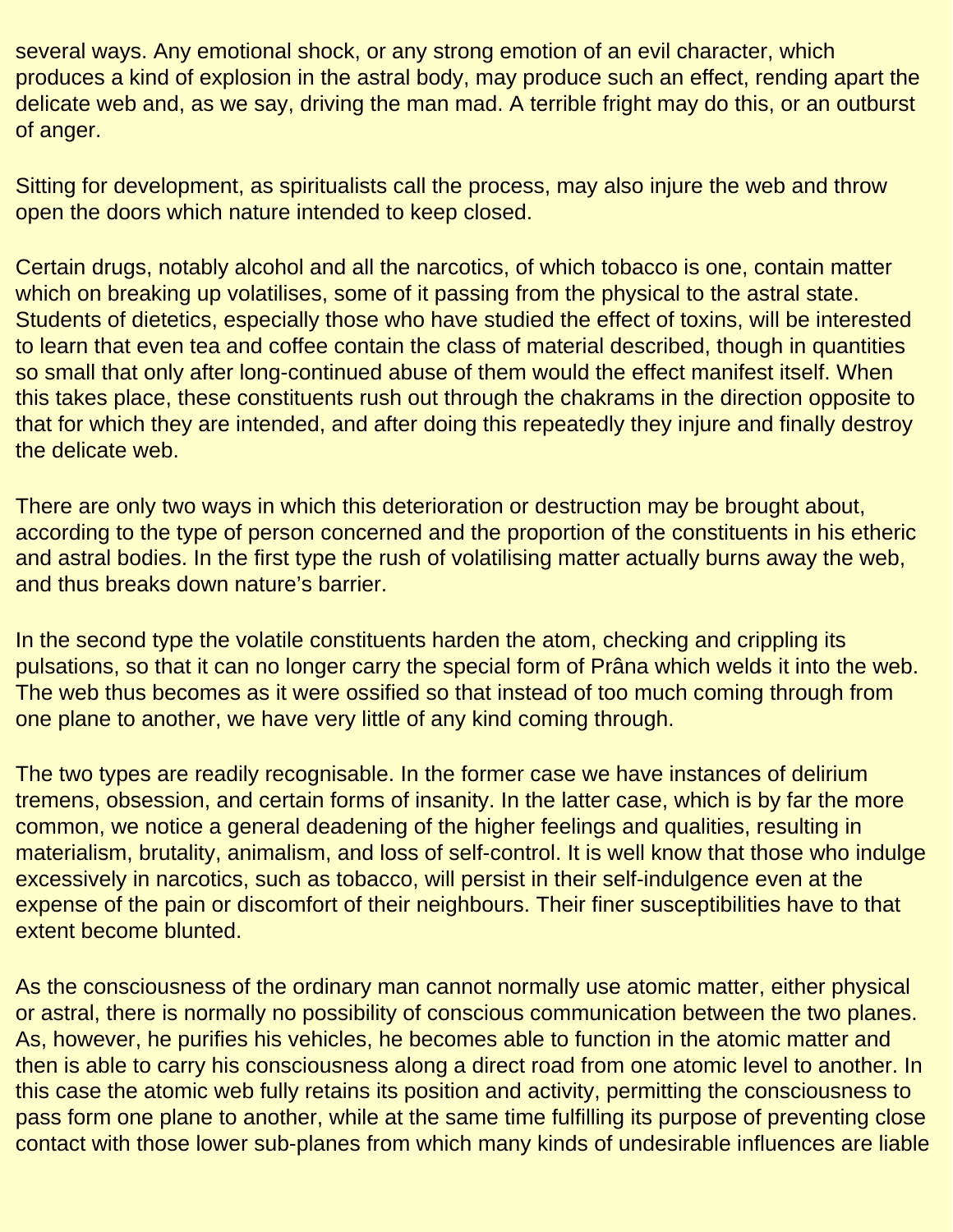to come.

The only safe way, therefore, for genuine students of occultism, is not to force in any way the development of psychic powers, but to wait for these to unfold, as they will unfold, in the normal course of evolution. By this way all the benefits will be obtained and the dangers avoided.

#### **CHAPTER XV**

#### **BIRTH**

It will now be useful to study the Etheric Double in its connection with the birth and death of the physical body.

Those who have studied the mechanism of reincarnation will be familiar with the fact that, in the case of the etheric body, a factor comes into play which does not operate in the case of the astral or mental bodies. The Etheric Double is actually built in advance for the incoming Ego, by an elemental which is the joint thought-form of the four Devar•jas, each of whom presides over one of the four etheric sub-planes of physical matter. The primary business of this building elemental is to construct the etheric mould into which the physical particles of the new baby-body are to be built.

The form and colour of this elemental vary in different cases. At first it accurately expresses in shape and size the infant body it has to build; clairvoyants sometimes see this doll-like figure hovering about, and afterwards within, the body of the mother, and have occasionally mistaken it for the soul of the coming baby instead of the mould of its physical body.

As soon as the fœtus has grown to the size of the mould, and is ready for birth, the form of the next stage at which it has to aim is unfolded – the size, shape and condition of the body as it is to be, so far as the work of the elemental is concerned, at the time when it proposes to leave it. After the elemental has retired, all further growth of the body is under the control of the Ego himself.

In both these cases the elemental uses itself as the mould. Its colours largely represent the qualities required in the body it has to build, and its form is also usually that destined for it. As soon as its work is done, there is no power left to hold together its particles and the elemental disintegrates.

In determining the quality of etheric matter to be used in building the etheric body, we have two things to consider: first, the type of matter, regarded from the point of view of [the seven Rays](http://www.theosophical.ca/SevenRays.htm) or *vertical* divisions, and secondly, the quality of matter, regarded from the point of view of its coarseness or fineness, or *horizontal* divisions. The former, the ray-type, is determined by the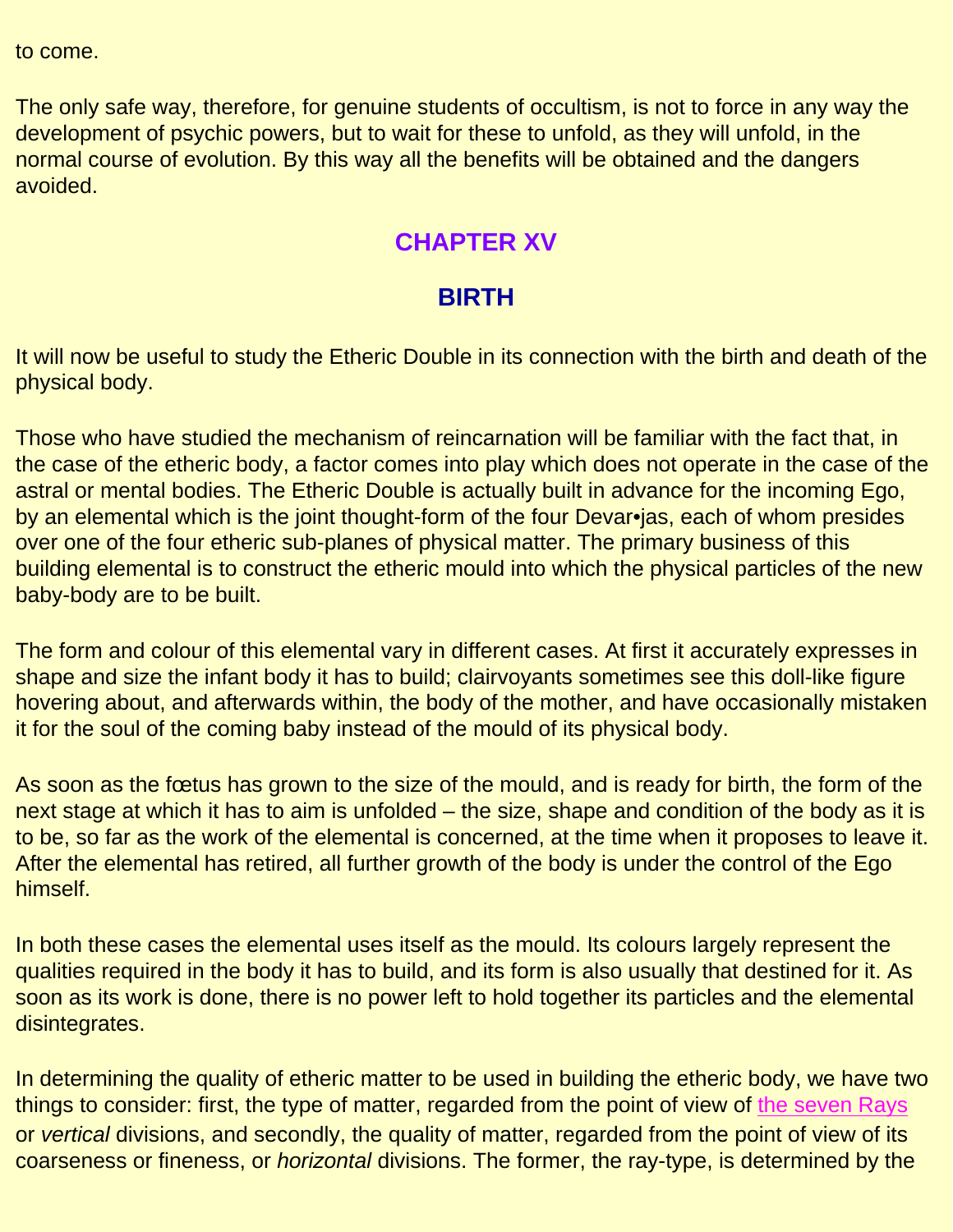physical permanent atom, which has the type and subtype impressed upon it. The latter is determined by the past karma of the man, the building elemental being charged with the production of the type of physical body suited to the man's requirements. The elemental, in fact, consists of that portion of the (prârabda) *karma* of the individual which is to express itself in the physical body. On the selection made by the building elemental depends, for example, whether the body will be naturally clever or stupid, placid or irritable, energetic or lethargic, sensitive or unresponsive.The potentialities of heredity are latent in the maternal ovum and the paternal spermatozoon, and from these the elemental makes his selection according to the requirements of the case.

Although the elemental in charge of the body from the first, the Ego only comes into contact with his future habitation later, some time before physical birth. If the characteristics the elemental has to impose are few in number, it is able to withdraw early and leave the Ego in full control of the body. Where however, much time is required to develop the limitations needed, the elemental may retain its position until the body is seven years old.

Etheric matter for the infant body is taken from the body of the mother; hence the importance of the latter supplying her body with only the purest materials. Unless the elemental is charged with some special development in the way of features, such as unusual beauty or the reverse, the principal agency at work in this direction will be the thoughts of the mother and the thoughtforms which float around her.

The new astral body comes into connection with the Etheric Double at a very early stage, and exercises considerable influence over its formation, the mental body also working through it upon the nervous organisation.

# **CHAPTER XVI**

## **DEATH**

We have previously seen that, under certain conditions, the Etheric Double may be separated from the dense body, though it is always connected with it by a thread or cord of etheric matter. At death the double finally withdraws from the dense body and may be seen as a violet mist, gradually condensing into a figure which is the counterpart of the expiring person and attached to the dense body by a glistening thread. This thread or magnetic cord is snapped at the moment of death.

As the buddhic life-web, accompanied by Prâna, disentangles itself from dense physical matter at death, it draws itself together in the heart round the permanent atom. The atom, web and Prâna then rise along the secondary Sushumna-nadî into the third ventricle of the brain, thence to the point of junction of the parietal and occipital sutures, and finally out of the body. The life-web remains enshrouding the physical permanent atom, in the causal body, until the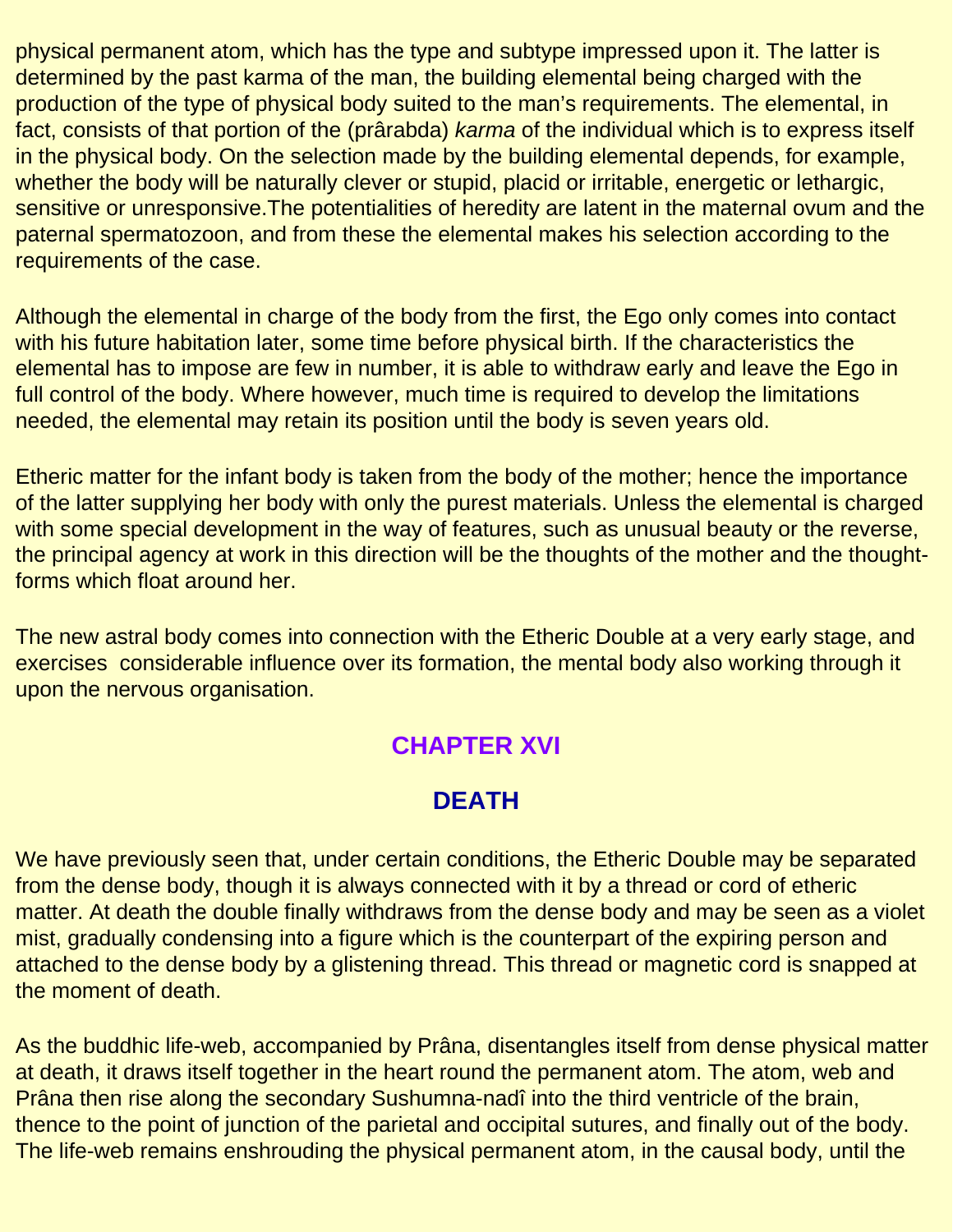time comes for a new physical body to be built.

The withdrawal of the Etheric Double, and with it of course Prâna, destroys the integral unity of the physical body, thus leaving it merely as a collection of independent cells. The Life of the separate cells themselves continues, as evidenced by the well known fact that hairs on a corpse will sometimes continue to grow.

The moment the Etheric Double withdraws, and consequently Prâna ceases to circulate, the lower lives, i.e., the cells, run rampant and begin to break down the hitherto definitely organised body. The body is thus never more alive than when it is dead: but it is alive in its units, and dead in its totality ; alive as a congeries, dead as an organism. As Eliphas Levi says: "The corpse would not decompose if it were dead; all the molecules which compose it are living and struggle to separate." (*Isis Unveiled,* I, 480).

When the double finally quits the dense body, it does not go far away but usually floats over it. In this condition it is known as the wraith, and sometimes appears to those with whom it is closely bound up as a cloudy figure, very dully conscious and speechless. Unless disturbed by tumultuous distress or violent emotion, the state of consciousness is dreamy and peaceful.

It is during the withdrawal of the double, as well as afterwards, that the whole of the man's past life passes swiftly in review before the Ego, every forgotten nook and corner of the memory yielding up its secrets, picture by picture, event by event. In these few seconds the Ego lives over again his whole life, seeing his successes and failures, loves and hatreds: he perceives the predominant tendency of the whole, and the ruling thought of the life asserts itself, marking the region in which the chief part of the post-mortem life will be spent. As the *Kaushitakopanishat* describes it, at death Prâna gathers everything together and, withdrawing from the body, hands everything onwards to the Knower, who is the receptacle of all.

This stage is usually followed by a brief period of peaceful unconsciousness, due to the withdrawal of the etheric matter and its entanglement with the astral body, thus preventing the man from functioning either in the physical or the astral world. Some men shake themselves free from the etheric envelope in a few moments; others rest within it for hours, days, or even weeks, though usually the process does not take longer than a few hours.

As the days pass, the higher principles gradually disengage themselves from the double, and the latter then becomes in its turn an etheric corpse, which remains near the dense one, both disintegrating together. These etheric wraiths are often seen in churchyards, sometimes as violet or bluish-white mists or lights, but often presenting an unpleasant appearance as they pass through various stages of decomposition.

One of the great advantages of cremation is that by destroying the dense body, the etheric body also loses its nidus and so rapidly disintegrates.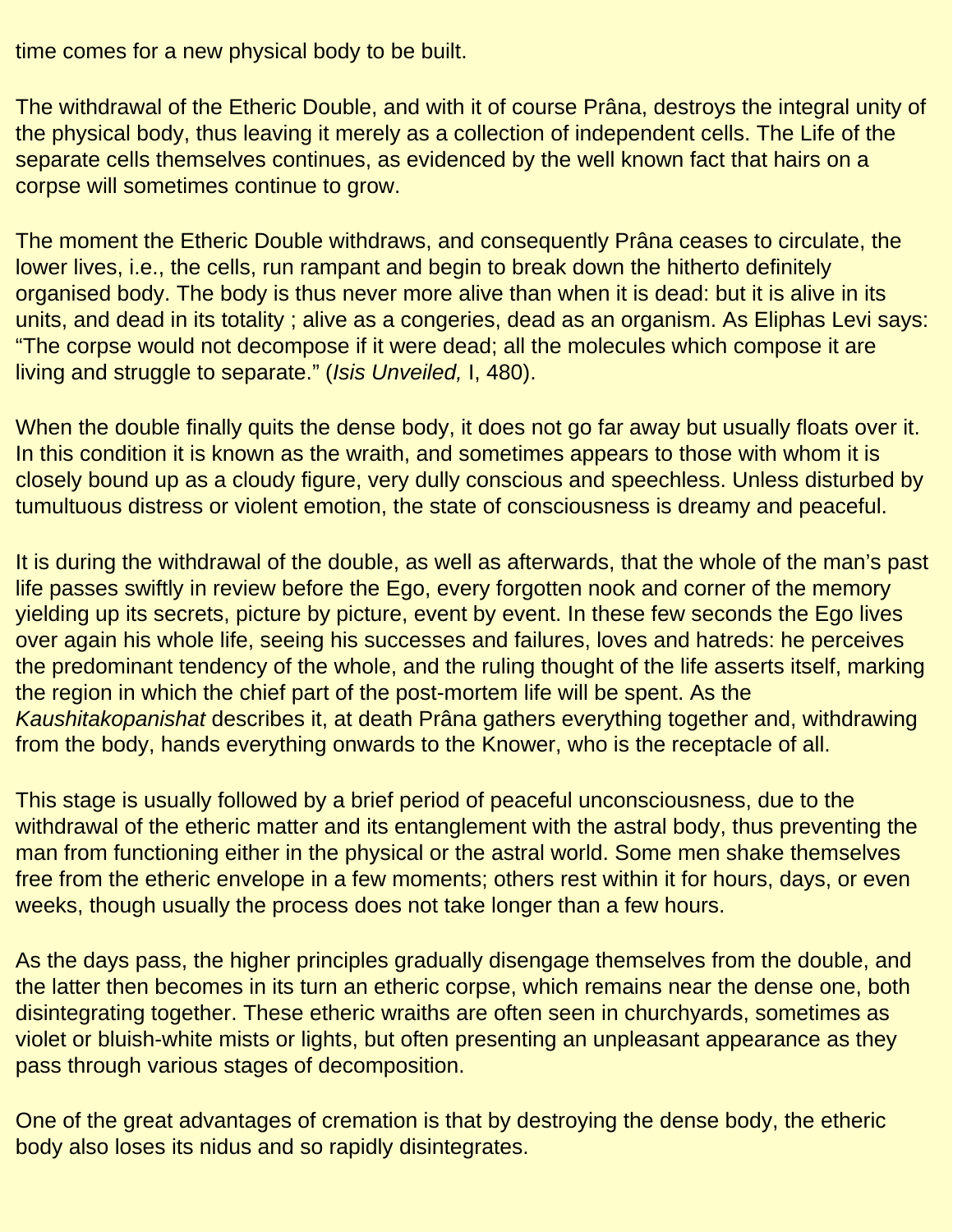If a man is so misguided as to wish to cling to the physical life, and even to his own corpse, the preservation of the dead body, either by burial or embalming, offers a distinct temptation to him to do so, and immensely facilitates his unfortunate purpose. Cremation entirely prevents any attempt at partial and unnatural temporary reunion of the principles. In addition, there are certain unpleasant forms of black magic, fortunately rare in Western countries at least, which make use of the decaying physical body; the etheric body of a dead person may also be similarly used in a variety of ways.All of these possibilities are avoided by the wholesome practice of cremation. It is quite impossible for a dead person to feel the effects of the fire on his discarded body, for, so long as it *is* death, the astral and etheric matter have been completely separated from the dense physical.

Although it is quite impossible for a dead person to get back entirely into his dead body, yet, in the case of one who knows nothing beyond purely physical life and is crazy with fear at being entirely cut off from it, it is possible for him, in his frantic effort to keep in touch with physical life, to get hold of the etheric matter of the discarded body and drag it about with him. This may be the cause of considerable suffering, entirely unnecessary, and easily avoided by the practice of cremation.

In the case of people who cling desperately to physical existence, the astral body cannot altogether separate from the etheric, and they awaken still surrounded by etheric matter. The condition is very unpleasant, as such a person would be shut out from the astral world by the shell of etheric matter, and at the same time the loss of physical sense organs prevents him from coming fully in touch with earth life. Consequently he drifts about, lonely and dumb and terrified, in a thick and gloomy fog, unable to hold intercourse with either plane.

In process of time the etheric shell wears out, in spite of his struggles, though usually not until after he has suffered intensely. Kindly people among the dead, and others, endeavour to help the class of person described, but seldom with success.

Sometimes a person in this condition may endeavour to get in touch once again with the physical plane through a medium, though usually the medium's "spirit guides" sternly forbid them access, knowing that the medium runs the risk of being obsessed or maddened. Occasionally an unconscious medium – usually a sensitive young girl – may be seized upon, but the attempt can be successful only if the girl's Ego has weakened his hold on his vehicles by indulging in undesirable thoughts and passions. Occasionally also a human soul wandering in this grey world may succeed in partially obsessing an animal, those most commonly seized upon being the less developed – cattle, sheep or swine, though cats and dogs or monkeys may also be used in this way.This appears to be the modern, *i.e..,* Fifth Race, substitute for the awful life of the vampire, found in Fourth Race peoples. Once entangled with an animal, it is possible to disentangle oneself only gradually and by considerable effort, extending probably for many days. Freedom usually comes only at the death of the animal, and even then there remains an astral entanglement to shake off.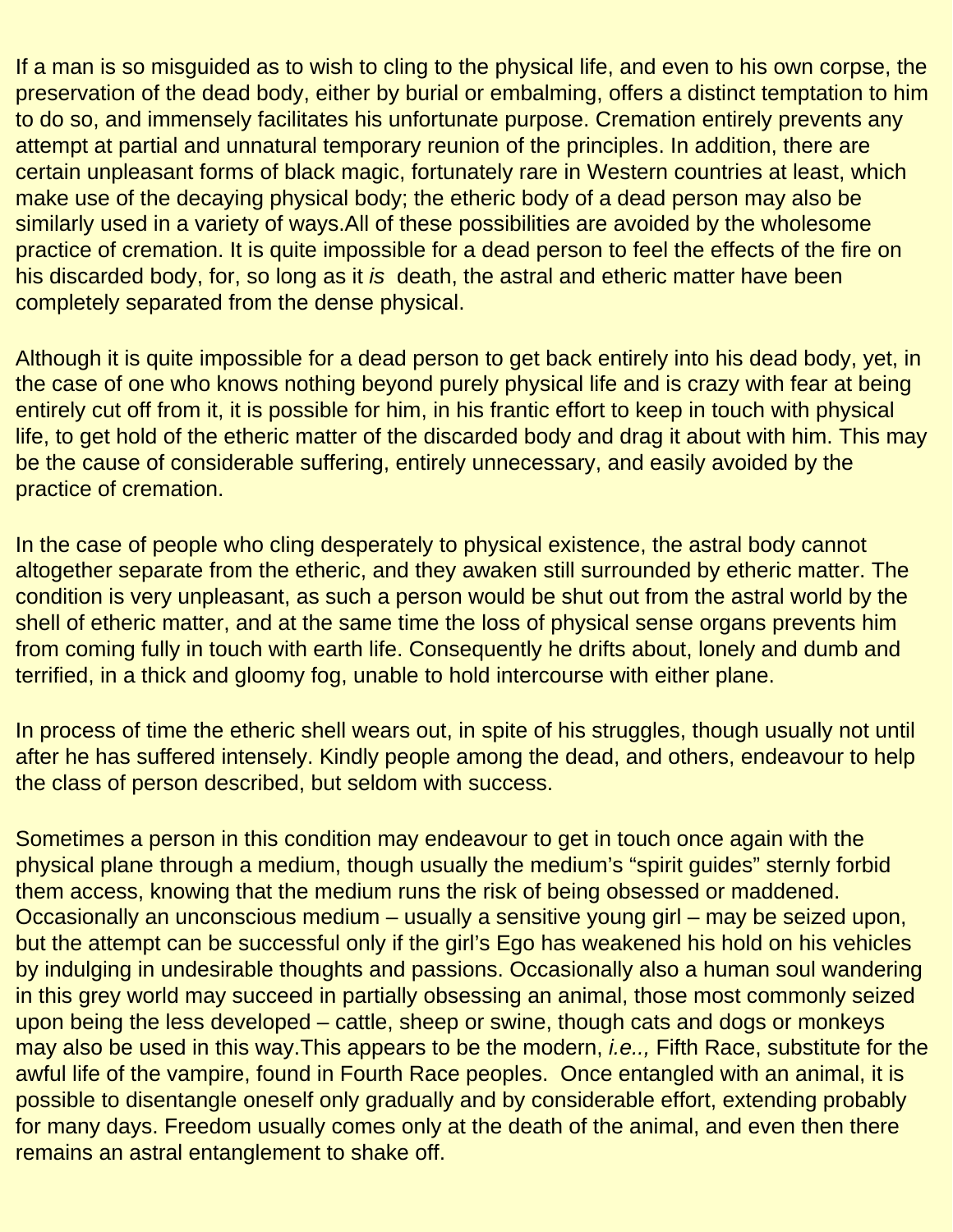### **CHAPTER XVII**

## **HEALING**

We have already seen that a man in vigorous health is continually throwing off from his body vital emanations which may be absorbed by others. In this way the latter will be strengthened, and minor illnesses may be cured, or, at least, recovery expedited.

As, however, the currents of Prâna are amenable to the will, it is possible for a man consciously to direct the streams of vitality which pour out of him, as well as greatly to augment their natural flow. By directing the currents on to a patient who is depleted of strength, owing to the fact that his spleen is not doing its work properly, considerable help towards recovery may be given, the additional vitality poured in by the healer keeping the patient's bodily machinery working until it is sufficiently recovered to manufacture supplies of Prâna itself.

The healing of the weak by the strong may thus be achieved, in certain cases, merely by physical proximity, the process being either entirely unconscious and automatic, or it may be assisted and expedited to almost any extent by conscious effort. Much benefit may often be given merely by pouring into the patient copious streams of vitality, which will flood the patient's system with vitalising energy; or the operator may direct the flow to the particular portion of the body which is out of health. Merely to increase the circulation of Prâna is sufficient to cure many minor diseases. All nervous diseases imply a jangled condition of the Etheric Double, and that is also the cause of digestive troubles and sleeplessness. Headaches are usually caused by congestion, either of blood or of the vital fluid, sometimes called magnetism. A strong current directed by the healer through the head of the sufferer will wash away the congested matter and the headache will disappear.

These methods are comparatively simple and by no means difficult to apply, though a skilful healer, especially if clairvoyant, can improve on them enormously. One such improvement, which demands some knowledge of anatomy and physiology, is to make a mental picture of the diseased organ, and then image it as it should be in health. The strong thought will mould etheric matter into the desired form, which will help nature to build us new tissues much more rapidly than would otherwise be possible.

 A still more thorough method is to create the organ in mental matter: then to build into it astral matter: then to densify it with etheric matter: and finally to build into the mould gases, liquids and solids, utilising materials available in the body and supplying from outside an deficiencies.

A methodical and effective way to set to work to heal magnetically is as follows: The patient assumes a comfortable position, either sitting or lying down, and is instructed to relax as thoroughly as possible. A very convenient method is for the patient to sit in an easy chair, with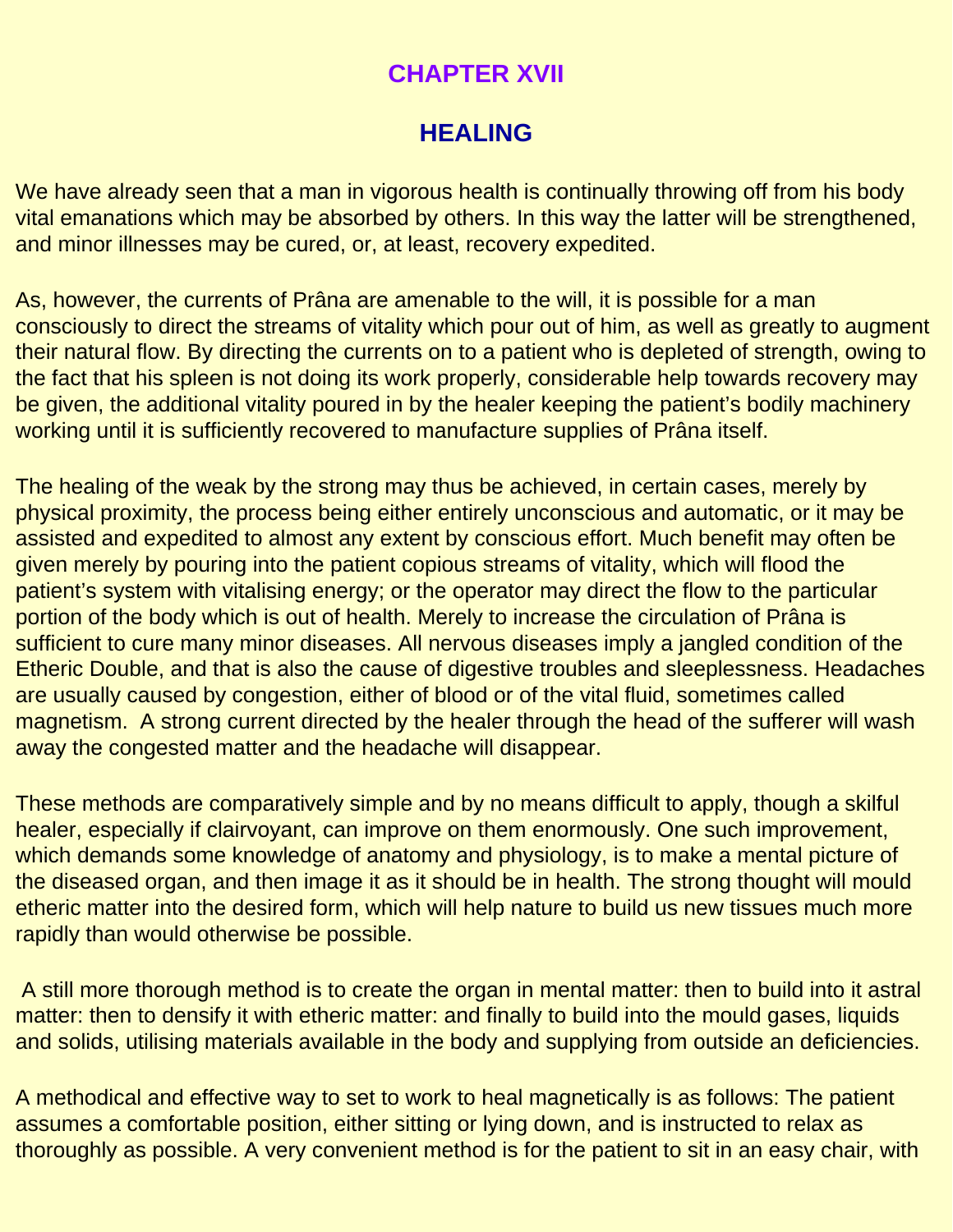solid flat arms, the operator sitting sideways on the arms and thus slightly above the patient. The operator then makes passes with his hands over the patient's body, or over that portion of it which he proposes to treat magnetically, making an effort of will to withdraw from the patient the congested or diseased etheric matter. These passes may be made without actually touching the patient, though it is often an assistance to lay the whole hand on the skin gently and lightly.After each pass the operator must take care to throw off from himself the etheric matter he has withdrawn, otherwise some of it may remain in his own system and he may presently find himself suffering from a complaint similar to that of which he has cured his patient. Many cases of this kind are on record; thus, an operator may remove pain from a patient's tooth, or elbow, only to find himself presently suffering from toothache or pain in the elbow. In some cases, where repeated treatments are given, an operator who neglects to throw off the diseased matter which he has extracted may make himself seriously ill and even become a chronic sufferer.

A.P.Sinnett gives a curious case of a lady who was cured of chronic rheumatism and then went to live in a part of Europe other than that in which the mesmeric operator resided. Four years afterwards the operator died, and the old rheumatic trouble at once returned to the lady with its former virulence. In this case, it would seem that the unhealthy magnetism which the operator had withdrawn from the patient, but had not destroyed, had for years been hanging around the aura of the operator, and on his death, had at once flown back to where it originally belonged.

Usually it is sufficient to jerk the hands sharply downwards and away from oneself, or the magnetism may be thrown into a basin of water, the water afterwards of course being thrown away. The process may be assisted after this preliminary portion of the treatment is completed by washing the hands in water before commencing the next and more positive part of the treatment.

It is also said to be possible to direct the unhealthy magnetism to certain classes of elementals, where it will find its appropriate sphere. The Bible parable of the herd of swine may well be an allegorical description of the process. It would certainly seem to be preferable for something of this kind to be done than for the unhealthy magnetism to be left floating about near the aura either of the healer or of others who may happen to be near.

A slight variation of the above method, especially useful in the case of local congestion, is to place the hands, one on either side of the affected area, and to direct a stream of cleansing magnetism from the right hand to the left hand, this magnetism driving out the patient's congested material.

 The way having been prepared, the next stage is to pour into the patient one's own magnetic fluid and Prâna. This is done by making similar passes, though this time with a strong effort of will to pour out one's own force into the patient. This, as before, may be done by means of long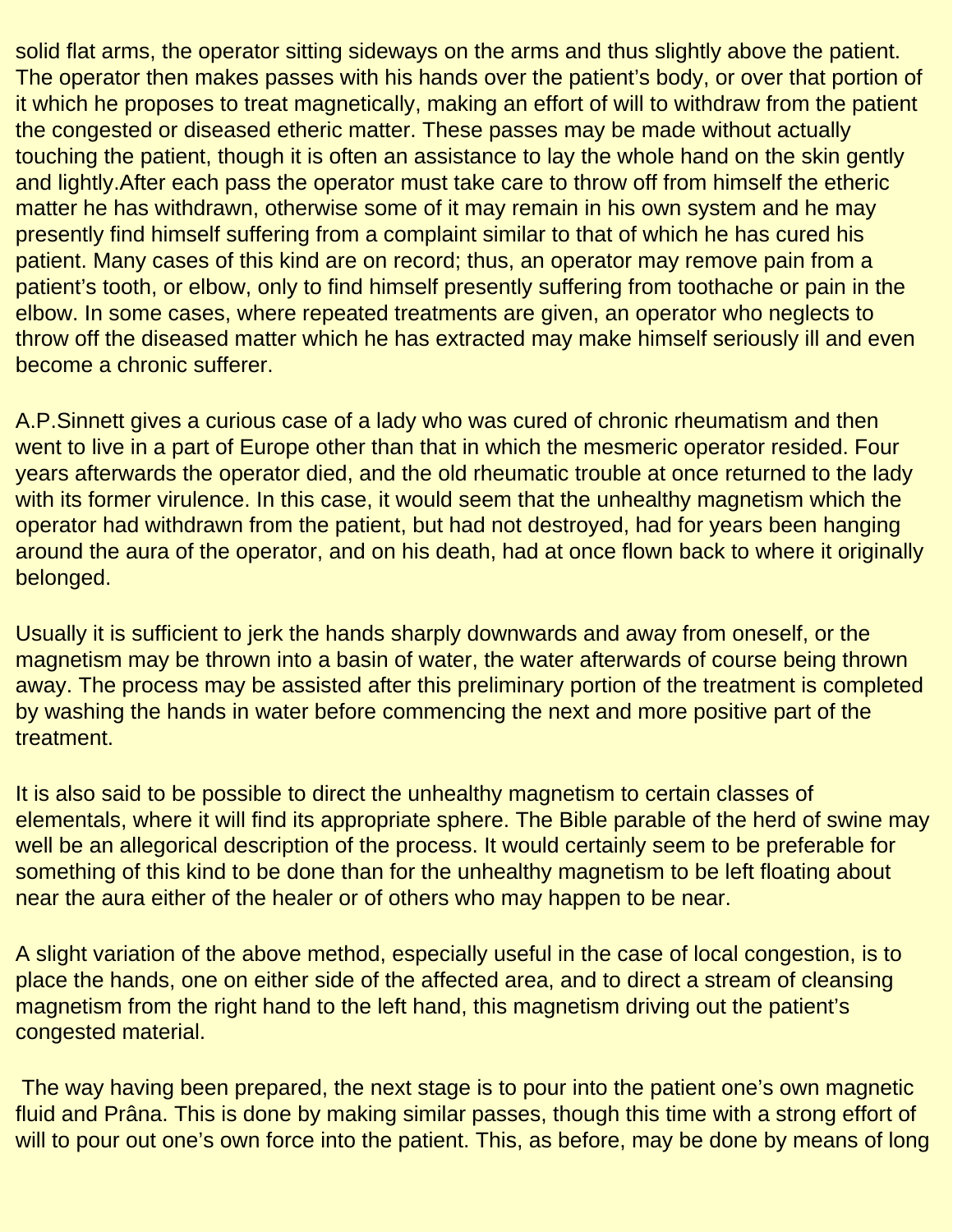sweeping passes over the whole body, or by shorter passes over a special area: or again, the two hands may be used, the current being passed from the right hand to the left, through the area that is being treated.

The student will readily recognise the desirability of the healer being himself perfectly healthy, because otherwise he is liable to pour into the patient some of his own unhealthy magnetism.

It should be noted that in magnetic healing clothing is somewhat of a barrier, silk being in this respect the worst. The minimum possible, therefore, according to circumstances, should be worn by the patient.

From the fact that certain forms of insanity are due to defects in the etheric brain, its particles not corresponding perfectly with the denser physical particles and thus being unable to bring through properly vibrations from the higher vehicles, we may surmise that such cases might lend themselves to cure by magnetic treatment.

There are, of course, other methods of affecting the etheric body, because the connection between mental, astral and etheric bodies is so close that any one of the three may affect any of the others.

Generally speaking, it may be said that anything which promotes physical health also reacts favourably on the higher vehicles. Unused muscles, for example, not only tend to deteriorate, but produce a congestion of magnetism: this means a weak place in the Etheric Double, through which unpleasant germs, such as those of infection, may enter.

Similarly, mental or astral ill-health will almost surely, sooner or later, be reflected as physical disease. A person who is astrally "fussy". i.e.., who allows his astral body to fritter away his strength on petty little emotions, troubles and worries, not only is apt to produce unpleasant and disturbing effects on the astral bodies of other sensitive persons, but frequently the perpetual astral disturbance reacts through the etheric upon the dense physical body, and all sorts of nervous diseases are produced.

Nearly all nerve troubles, for example, are the direct result of unnecessary worry and emotion, and would soon disappear if the patient could be taught to hold his vehicles still and peaceful. Magnetic healing blends almost imperceptibly into mesmerism, which we shall therefore now proceed to examine.

### **CHAPTER XVIII**

#### **MESMERISM**

The student should recognise the perfectly clear and definite distinction between hypnotism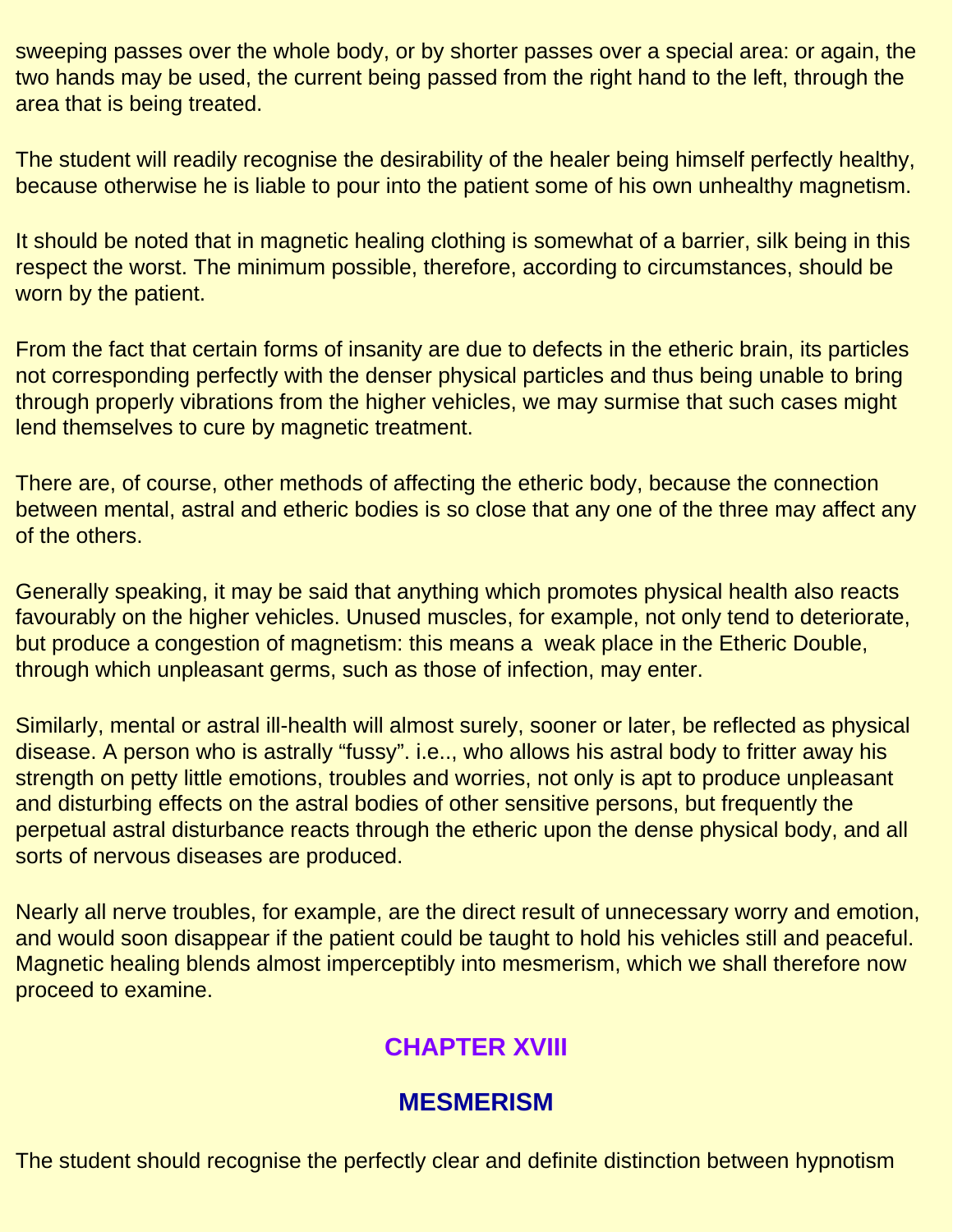and mesmerism. Hypnotism, derived from the Greek *hypnos*, meaning sleep, stands literally for the art of putting to sleep. It usually results from a nervous paralysis brought about by a slight strain either to the nerves of the eye or in some other way. It is not, in itself, an injurious state to be in, though it may of course be turned to ends either good or bad. It frequently makes the subject insensible to pain, and it may give the system a rest which may be highly beneficial. It is primarily a self-induced condition: its main result is that it usually places the subject to a greater or lesser extent under the control of the operator who, within certain limits which vary according to the nature and character of the subject and the degree of the hypnosis as well as the power and skill of the operator, may be compelled to do what the operator wishes.

Mesmerism depends upon quite a different principle. The word itself is derived from Frederick Mesmer (1734-1815) a doctor of Vienna, who, towards the end of the eighteenth century, discovered that he could effect cures by means of influences proceeding from the hand, to which he gave the name "animal magnetism". The essence of Mesmerism is that the operator drives out or forces back the patient's own magnetism or vital fluid, and replaces it with his own fluid. The natural effect of this is that the patient loses all power of feeling in that portion of his body from which his own fluid has been expelled. We have previously seen that the power of feeling depends on the transmission of contacts to the astral centres, through the matter of the Etheric Double. When therefore, the etheric matter is removed, the connection between the dense physical body and the astral body is broken, and consequently there can be no sensation experienced.

The withdrawal of the vital fluid does not in any way interfere with the circulation of the blood, for the portion of the body concerned remains warm.

It is thus possible to drive out a patient's own etheric matter from, say an arm or a leg, so that complete anæsthesia in the limb results. The mesmeric process being in such a case purely local, the patient will retain full normal consciousness in the brain; all that happens is that a local anæsthetic has been applied to the limb concerned. Under such mesmeric anæsthetic surgical operations, both major and minor, have been performed. Perhaps the best known collection of such operations is recorded in the book *Mesmerism in India*, first published in 1842, by Dr. Esdaile. Another surgeon, one Dr. Elliotson, also performed large numbers of operations under mesmeric anæthesia in London about three-quarters of a century ago. At this time chloroform was unknown, and every operating room was a torture chamber.Graphic and interesting accounts of the work of these two pioneers may be found in *The Rationale of Mesmerism*, by A. P. Sinnett, a book strongly recommended to the student.

The mesmeric process may be pushed further, to the extent of driving out the subject's own magnetic fluid from the brain and replacing it by that of the operator. In this case, the subject entirely loses control of his own body, and the control passes to the operator, who can then make the subject's body do what the operator wishes.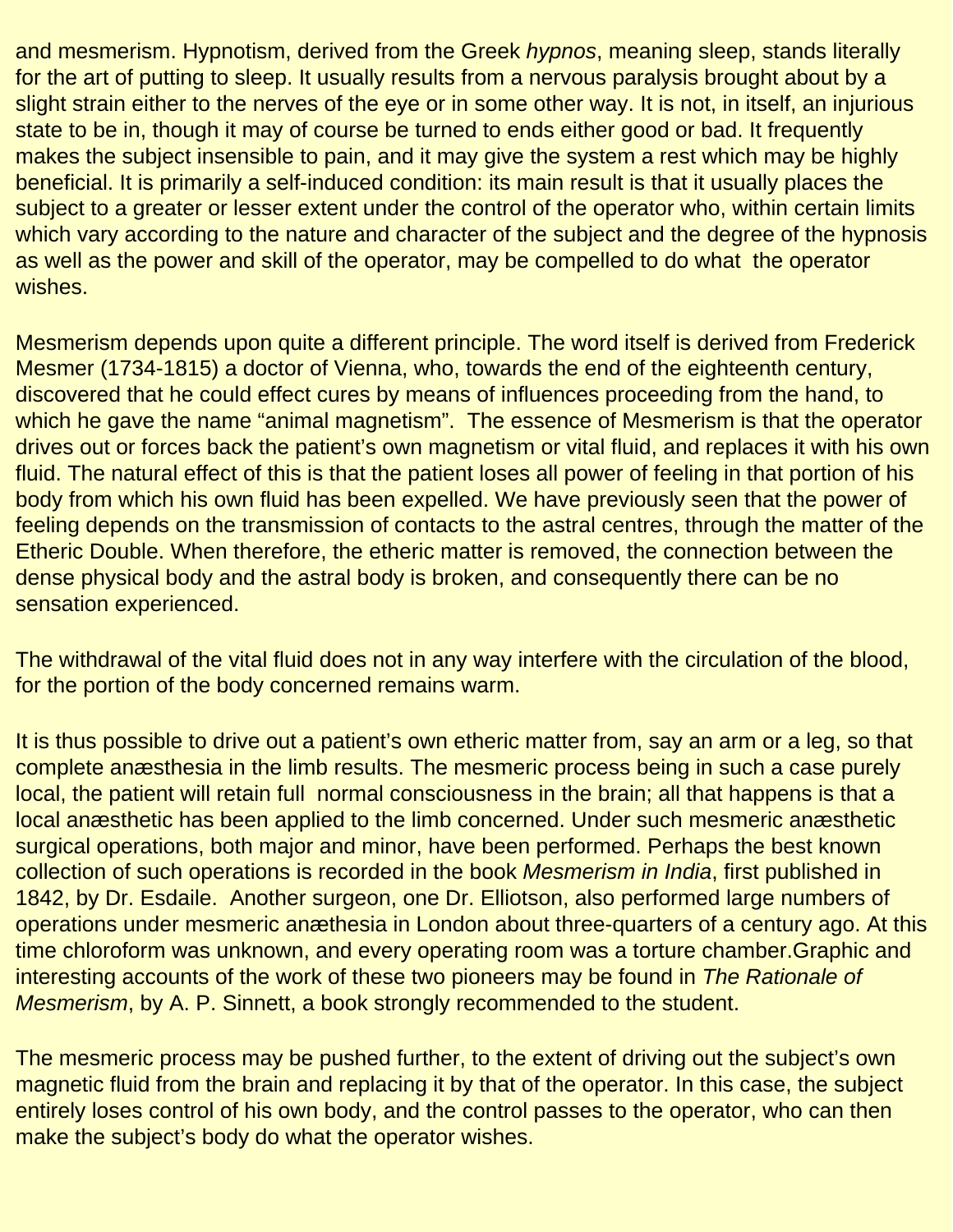An interesting consequence of replacing a subject's magnetic fluid by that of the operator is that a stimulus applied to the operator may appear to be felt by the subject, or, on the other hand, a stimulus applied to the subject may be felt by the operator.

Thus, for example, suppose that an arm has been mesmerised, the subject's own magnetic fluid being replaced by that of the operator. Then if the operator's hand be pricked, the subject may receive the feeling, owing to the fact that the nerve-ether of the operator has been connected to the subject's brain : the subject therefore, receiving the message from the operator's nerve-ether, supposes it to have come from his own nerve-ether and so responds accordingly. This phenomenon is usually known as magnetic sympathy, and many cases may be read of in the literature of the subject.

It is not essential to make passes with the hands in order to mesmerise. The only use of the hands is to concentrate the fluid, and perhaps to help the imagination of the operator, anything which assists the imagination making it easier that belief upon which the action of the will so largely depends. A skilful mesmerist, however, can manage quite well without any passes whatever, achieving his results merely by looking at his subject and using his will.

It would appear that the etheric mechanism of the body consists of two distinct divisions, the one unconscious and connected with the sympathetic, the other conscious and voluntary, and connected with the cerebro-spinal system, and that it is possible to mesmerise the latter, but not the former. A mesmerist would not, therefore, usually be able to interfere with the ordinary vital processes of a patient's body, such as breathing or the circulation of the blood.

This may, perhaps be the explanation of the statement in *Theosophy* that Prâna exists in two main forms in the physical body : energising Prâna in the Etheric Double, and Automatic Prâna in the dense body.

As in the case of magnetic healing, it is obviously eminently desirable that a mesmerist should be physically healthy. For a healer or magnetiser pours into the patient not only Prâna, but also his own emanations, and in this way it is possible for the operator to convey physical disease to the subject. Further, as astral and mental matter are also thrown into the subject, moral and mental diseases may likewise be transferred.

For similar reasons a mesmerist may thus, even unconsciously, gain great influence over his subject – a far greater power than is generally known. Any quality of heart or mind possessed by the mesmerist is very readily transferred to the subject, hence the avenues of possible danger in this respect are apparent.

Mesmerism purely for curative purposes, by those who understand what they are doing and can be trusted not to abuse their powers, has much to be said for it; but mesmerism for other purposes is distinctly not advisable.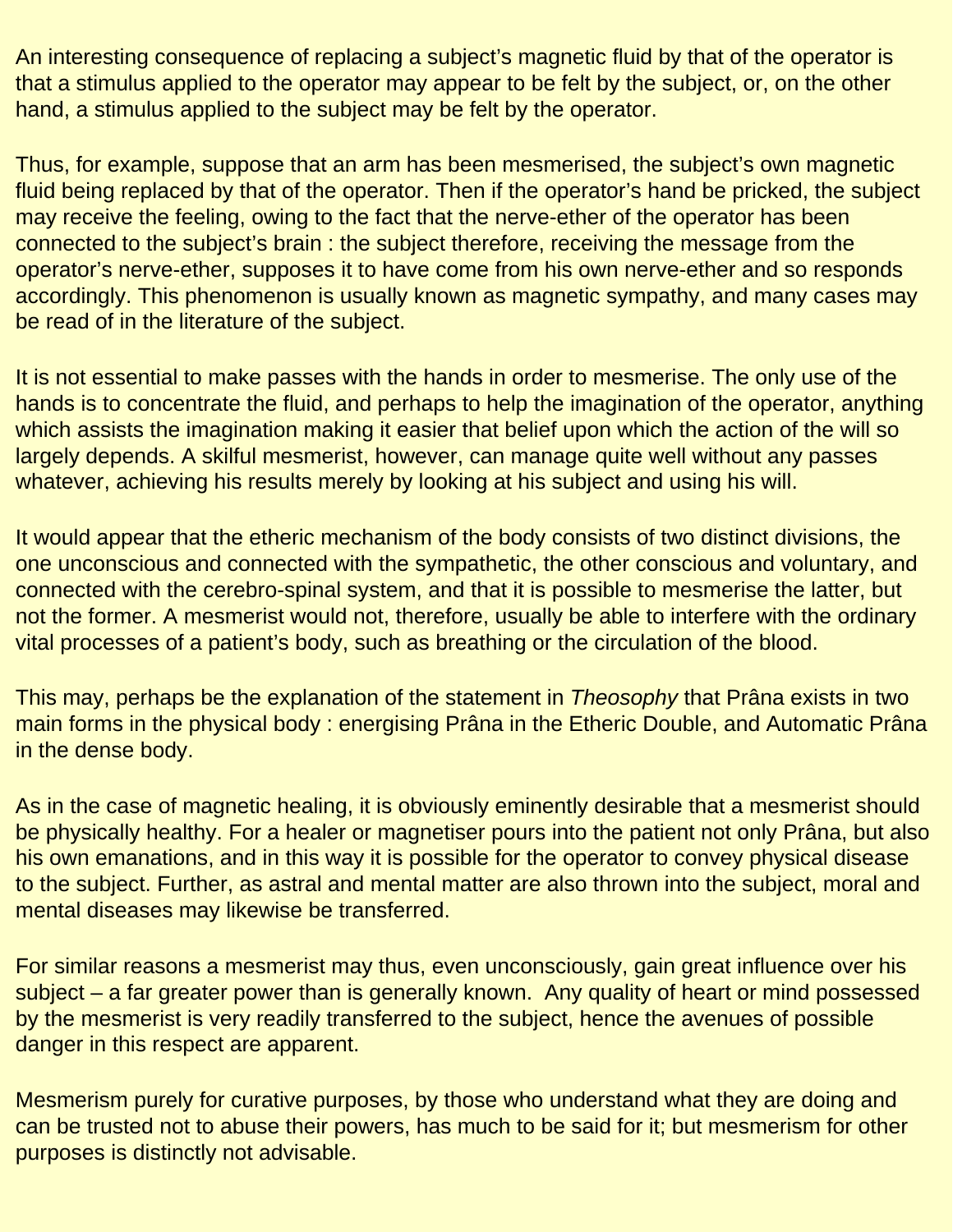An advantage possessed by mesmerism over healing of disease by will is that when will-forces are poured down into the physical, there is a danger of driving the disease back into the subtler vehicles from which it came, thus inhibiting the final working out to the physical plane of evil which has its origin in mind and emotion. Curative mesmerism is free from this danger.

An interesting example of magnetic or mesmeric healing is the Buddhist Paritta or Pirit ceremony (meaning literally "blessings"), in which the monks sit in a circle or hollow square and hold in their hands a rope about as thick as a clothes line, from which strings run to a large pot of water. Relays of monks recite texts from the scriptures for many days continuously, keeping clearly in their minds the will to bless. The water becomes very highly charged with magnetism and it is then distributed to the people, or a sick man may hold a thread connected to the rope.

It may be noted, in passing, that it is possible to mesmerise plants and procure specific and distinct results in stimulation of their growth. There are probably very few who practise this consciously, at least in Western countries, though the fact that some persons have a "lucky hand" with plants and flowers, etc., may perhaps be partially explained on the lines indicated. A more common cause, however, of such phenomena has to do with the composition of the etheric and other bodies and the relationship of the person to the elementals, the most friendly to him being those whose element is preponderant in his vehicles.

Nature-spirits, possessing little sense of responsibility and wills not strongly developed, can usually readily be dominated mesmerically, and can then be employed in many ways to carry out the will of the magician : so long as the tasks given to them are within their powers they will be faithfully and surely executed.

It is also possible to mesmerise persons who have recently died and who are still hovering close about us in their astral bodies.

## **CHAPTER XIX**

## **SHELLS AND SHIELDS**

There are certain circumstances in which it is both permissible and desirable to form either a shell or a shield of etheric matter, to protect oneself or other people from unpleasant influences of various kinds.

Thus for example, in a mixed crowd there is quite likely to be present some physical magnetism distasteful, if not positively injurious, to a student of occultism. Some persons, also, being themselves low in vitality, have the faculty, usually unconscious, of depleting others in their vicinity of their stores of Prâna. Provided these vampire-like people took from others only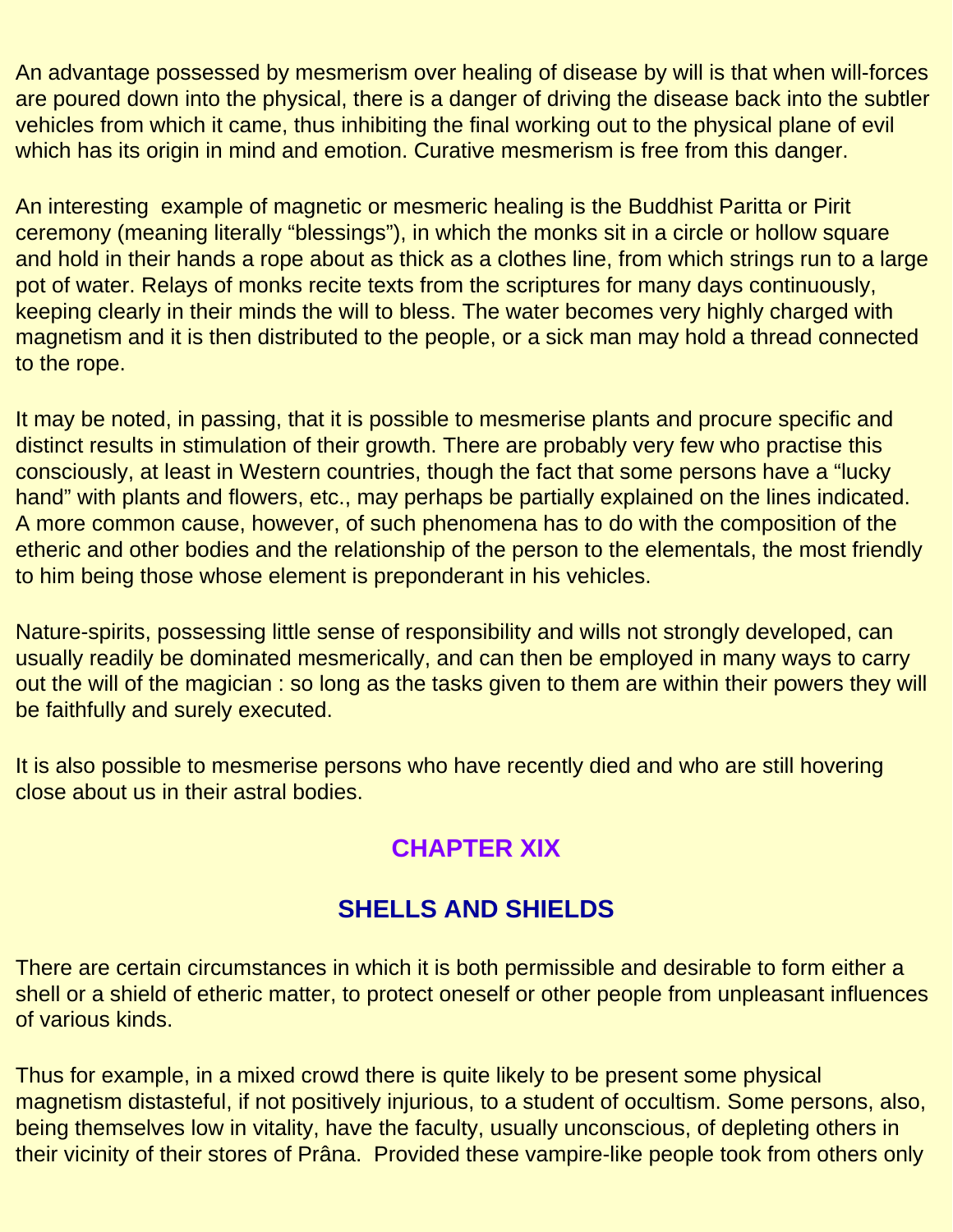those etheric particles which are normally expelled from the body as not needed, no harm would be done, but often the suction is so intense that the whole circulation of Prâna in the victim is hastened, the rose-coloured particles also being drawn out of the system before their Prânic content has been assimilated by their owner. A capable vampire can thus drain a person of all his strength in a few minutes.

The vampire is not appreciably benefited by the vitality of which he has robbed others, because his own system tends to dissipate what he acquires without proper assimilation. A person in this condition needs mesmeric treatment, strictly limited quantities of Prâna being supplied to him, until the elasticity of his etheric double is restored, so that both the suction and the leakage cease. The leakage of vitality takes place through every pore of the body rather than through any one portion of it.

In certain abnormal cases another entity may attempt to seize and obsess the physical bodies of others. Or, again, it may be necessary to sleep, e.g.., in a railway carriage, in close proximity with people of the vampire type or whose emanations are coarse and undesirable ; or the student may have to visit persons or places where disease is rampant.

Some people are so sensitive that they are apt to reproduce in their own bodies the symptoms of others who are weak and diseased ; others, again, suffer considerably from the incessant play of the multiplex vibrations of a noisy city.

In all these cases an etheric shell may be utilised with advantage to protect oneself. It is important to note, however, that an etheric shell which keeps *out* etheric matter will also keep it *in*, and that therefore one's own etheric emanations, many of which are poisonous, will be kept within the shell.

The shell is made by an effort of will and imagination. It may be done in two ways. Either the periphery of the etheric aura, which follows the shape of and is slightly larger than the physical body, may be densified, or an ovoid shell of etheric matter may be manufactured out of the surrounding atmosphere. The latter is preferable, though it demands a far greater exertion of the will and a more definite knowledge of the way in which physical matter is moulded by it.

Students who wish to guard their physical bodies during sleep by means of an etheric shell must be careful to make the latter of etheric, not astral, matter. A case is recorded of a student who made this mistake, with the consequence that the physical body was left entirely unprotected, while he himself floated away in an impenetrable astral shell which permitted nothing to pass either to or from the consciousness imprisoned within.

The formation of an etheric shell before going to sleep may be of assistance in helping the experiences of the Ego to come through into the waking consciousness by preventing the thoughts which are always floating in the etheric world, and constantly bombarding the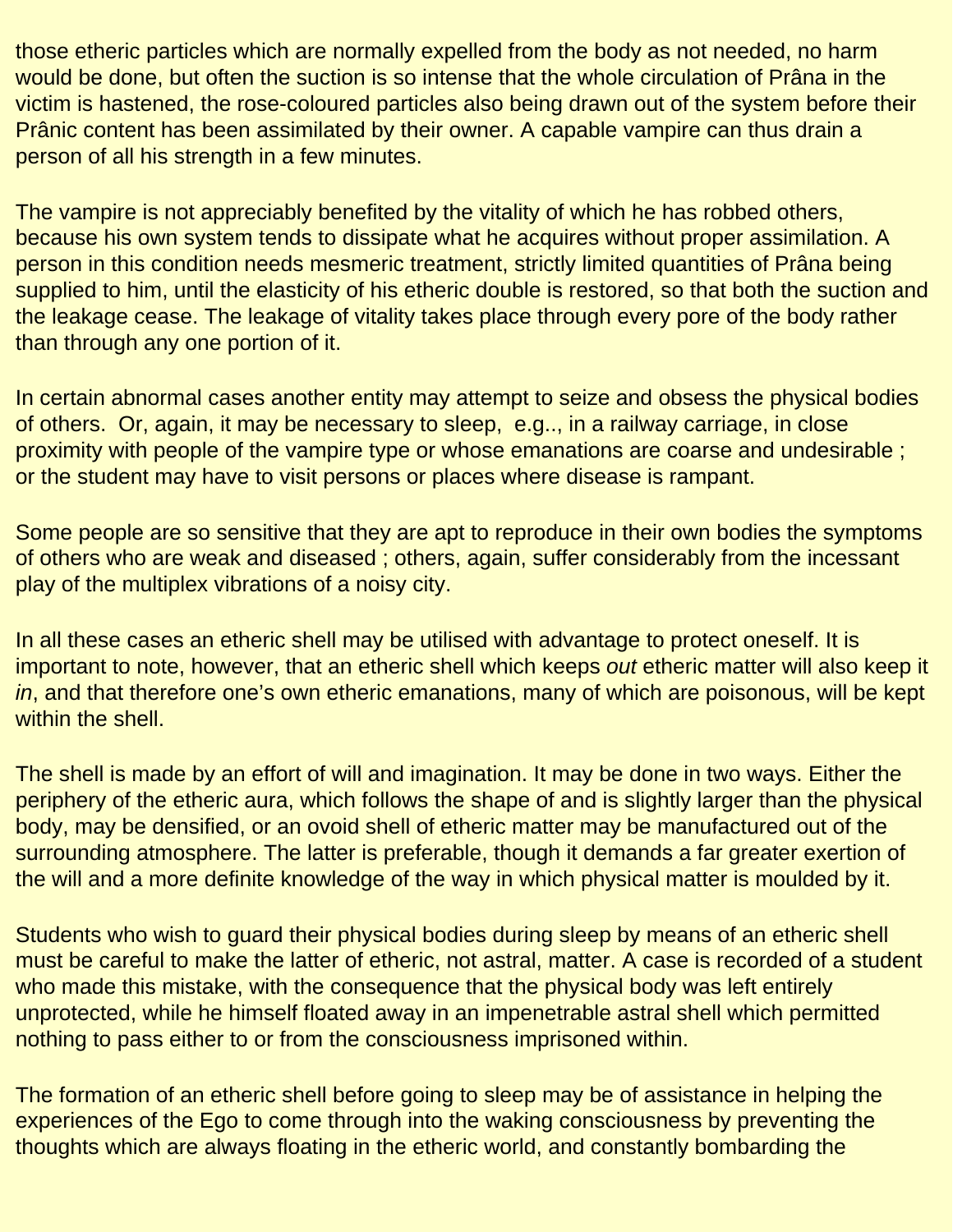vehicles, from entering into the sleeping etheric brain and becoming mixed up with the thoughts of that etheric brain itself.

The etheric part of the brain, being the playground of the creative imagination, takes an active part in dreams, especially those caused by impressions from outside, or from any internal pressure from the cerebral vessels. Its dreams are usually dramatic, for it draws on the accumulated contents of the physical brain, and arranges, dissociates, and recombines these after its own fancies, thus creating the lower world of dream.

The best method of remaining, whilst awake, practically impervious to the impingement of thought from without is to keep the brain fully employed instead of leaving it idle, the door wide open for the streams of inconsequent chaos to pour into it.

In sleep the etheric part of the brain is of course even more at the mercy of outside thoughtcurrents. By the means suggested above the student should be able to keep himself free from such troubles. In some cases it is not necessary to make a shell to surround the whole body, but merely a small local shield to guard oneself against a special contact.

Thus some sensitive people suffer acutely merely shaking hands with others. In such cases a temporary shield of etheric matter may be formed, by an effort of will and imagination, which will completely protect the hand and arm from the entry of a single particle charged with undesirable magnetism.

Similar shields are used for protection against fire, though for this purpose a far greater knowledge of practical magic is needed. Such shields of etheric matter, the thinnest layer of which can be so manipulated as to be absolutely impervious to heat, may spread over the hands, the feet, or over the hot stones or other substances used in fire walking ceremonies still practised in some parts of the world. This phenomenon is occasionally seen at spiritual séances, the sitters being enabled to handle red-hot coals with impunity.

It will, of course, be recognised that the shells and shields we have been speaking about are purely etheric, and therefore have no effect in keeping off astral or mental influences, for which purpose shells of the material of those planes would have to be employed; with these, however, we are not here concerned.

## **CHAPTER XX**

#### **MEDIUMSHIP**

A MEDIUM is an abnormally organised person in whom dislocation of the etheric and dense bodies easily occurs. The Etheric Double, when extruded, largely supplies the physical basis for "materialisations."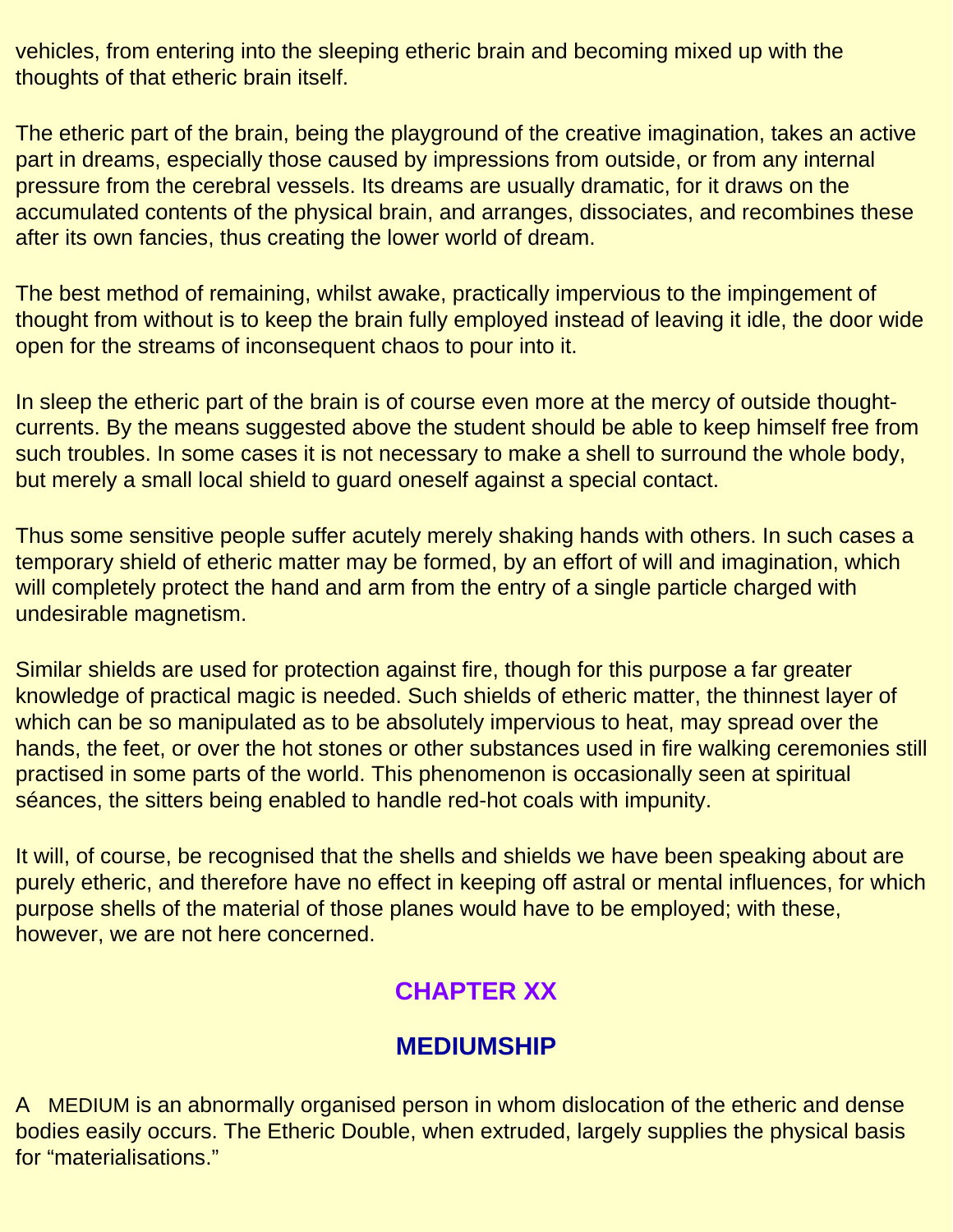Such materialised forms are usually strictly confined to the immediate neighbourhood of the medium, the matter of which they are composed being subject to an attraction which is constantly drawing it back to the body from which it came, so that if kept away from the medium too long the figure collapses, the matter which composes it instantly rushing back to its source.

Such forms are able to exist for a few moments only amidst the intense vibrations of brilliant light.

The condition of mediumship is, on the whole, dangerous, and fortunately comparatively rare : it gives rise to such nervous strain and disturbance. When the Etheric Double is extruded, the double itself is rent in twain; the whole of it could not be separated from the dense body without causing death, since the life-force, or Prâna, cannot circulate without the presence of etheric matter. Even the partial withdrawal of the double produces lethargy in the dense body and almost suspends the vital activities : this dangerous condition is usually followed by extreme exhaustion (see Chapter I., p. 5)

The terrible drain on the vitality, set up by a withdrawal of the means by which the Prâna is circulated, is the reason why mediums are so often in a state of collapse after a séance, and also why so many mediums eventually become drunkards, stimulants being taken in order to satisfy the terrible craving for support by the sudden loss of strength.

Sir William Crookes, on page 41 of his *Researches*, writes : "After witnessing the painful state of nervous and bodily prostration in which some of these experiments have left Mr. Home – after seeing him lying in almost fainting condition on the floor, pale and speechless – I could scarcely doubt that the evolution of psychic force is accompanied by a corresponding drain on vital force."

The condition closely resembles the shock which follows a surgical operation.

At a spiritual séance a clairvoyant can see the Etheric Double oozing usually out of the left side of the medium, though sometimes from the whole surface of the body, and it is this which often appears as the "materialised spirit", easily moulded into various shapes by the thoughts of the sitters, and gaining strength and vitality as the medium sinks into a deep trance. Usually of course, this takes place without any conscious effort on the part of the sitters : it may, however, be achieved deliberately. Thus, H.P.Blavatsky stated that during the remarkable phenomena at the Eddy homestead she deliberately moulded the "spirit" form which appeared into various likenesses, these being seen by the sitters present.

Although etheric matter, moulded into such "spirit" forms, is invisible to ordinary sight, it may nevertheless be able to affect a photographic plate, the latter being sensitive to certain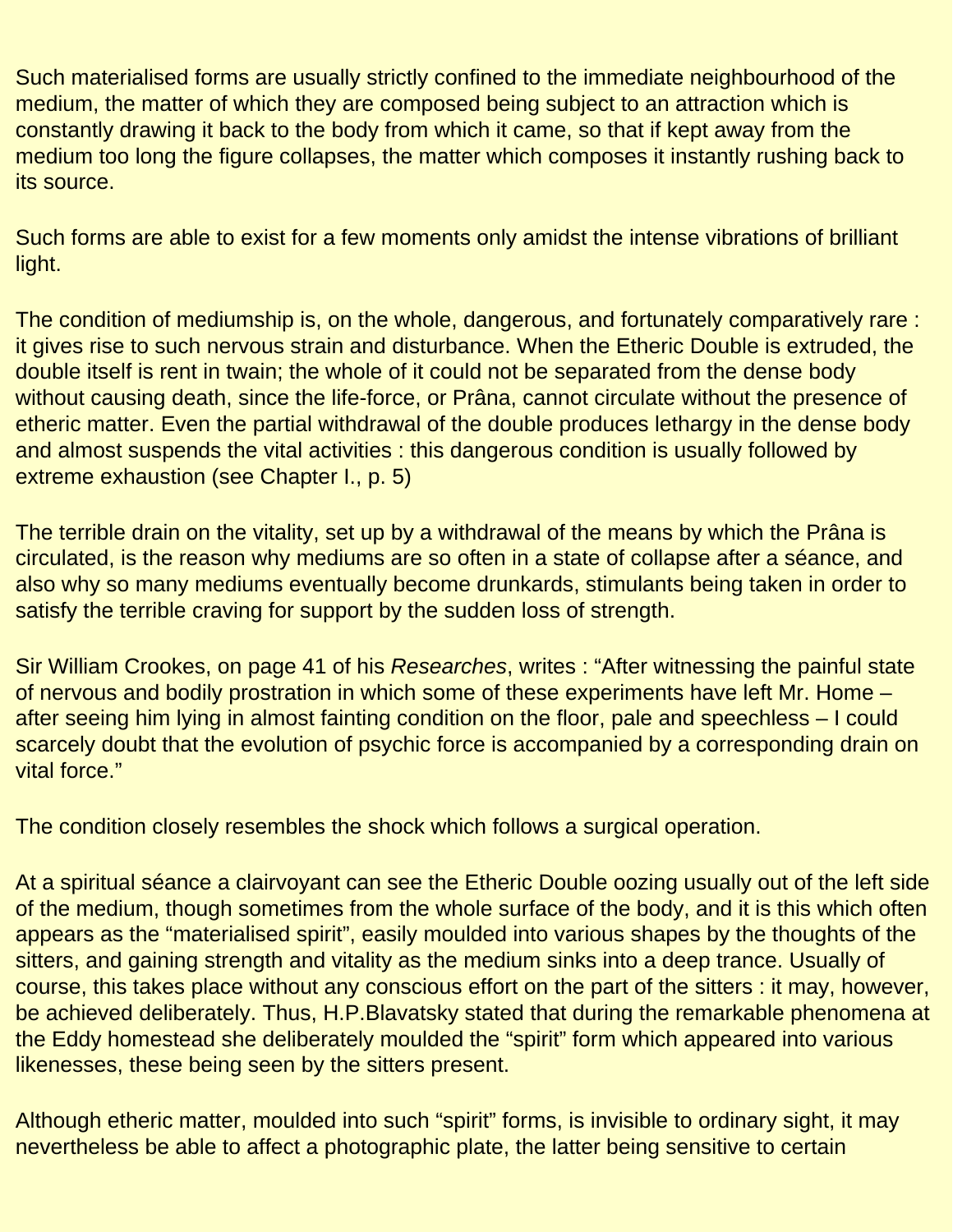wavelengths of light which leave the human eye unaffected. This is the rationale of the many cases on record where "spirit forms" have appeared on the negative of an ordinary photographic portrait.

In addition, to the matter of the Etheric Double of the medium, it frequently happens at séances that etheric matter is withdrawn also from the bodies of the sitters : hence the lassitude frequently felt by those who attend such séances.

It is only in conditions of perfect passivity that much matter can be withdrawn from the physical body without danger to life. Although the medium is usually conscious all the time in the background, yet any attempt to assert the individuality, or to think connectedly, immediately weakens the materialised form , or brings it back to the "cabinet." A sudden shock or disturbance, or any attempt to seize the "spirit form" is apt to be in the highest degree dangerous and may even result in death.

In addition to the extrusion of etheric matter, in many cases the dense physical matter, probably chiefly gases and liquids, is also removed at the same time from the body of the medium. Many cases are on record where, during a materialisation, the body of the medium shrivelled perceptibly, the shrunken, wizened appearance of the face being said to be singularly ghastly and unpleasant to see. By actual weighing, the physical body of the medium has been found to be as much as 40 pounds less than normal, whilst the weight of the materialised form has been found to be at least as much as the diminution of the medium's weight, and usually more than this, presumably owing to the extraction of some dense matter from the bodies of the sitters. In one well known case a materialised form carried the diminished body of the medium – Mr. Eglington.

To an astral entity, who wishes to "manifest" himself or to produce some phenomenon on the physical plane, a medium serves the purpose of providing the necessary etheric matter, which acts as an intermediary to convey the astral forces into physical matter.

A somewhat similar process takes place when a dead drunkard, hovering about a gin-shop, draws round himself a veil of etheric matter, in order that he may absorb the odour of the alcohol for which he craves. Being unable to smell alcohol in the same way as we do, he tries to induce others to become drunk, so that he may be able partially to enter their physical bodies and obsess them, thus once more directly experiencing the taste and other sensations he so ardently desires.

Sometimes only sufficient etheric is withdrawn from a medium to produce an etheric hand, or even just sufficient of the fingers to hold a pencil and write, or to enable "raps" to be made, objects to be overturned or moved, and so forth. Usually, etheric matter, as well as dense physical matter, is withdrawn from the medium and utilised so as to cover an astral shape just sufficiently to make the latter visible to the sitters, the form seen thus not being solid but merely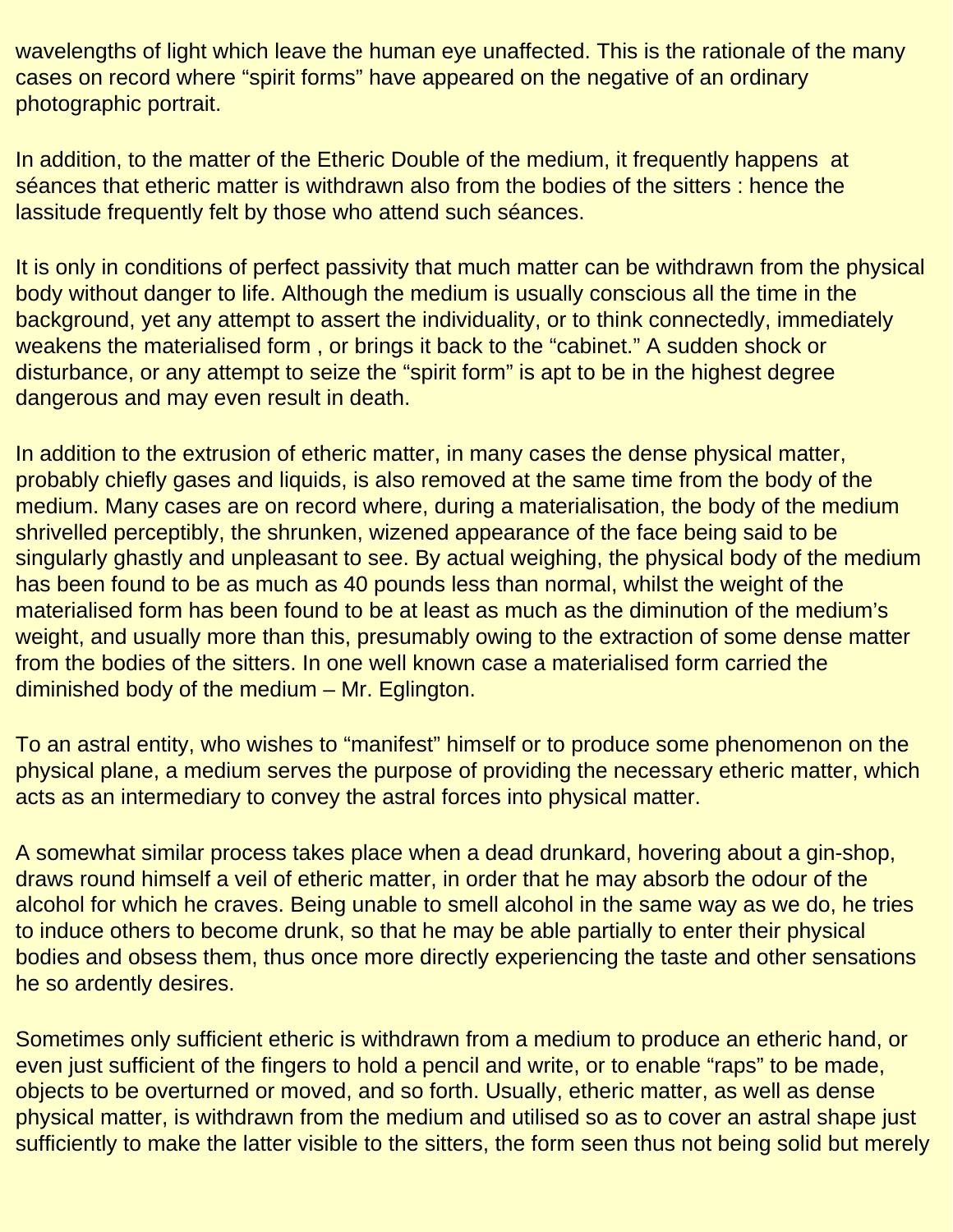a thin film.

"Spirit" drapery, however, so usual at séances**,** is frequently made from the clothing of the medium or of a sitter. The texture may be quite coarse, or exceedingly fine, finer in fact than any product of Eastern looms. Occasionally such drapery may be removed from the séance room, sometimes lasting for years, at other times fading away in an hour or so, or even in a few minutes.

There can be no question that, except possibly in vary rare cases, and where every possible precaution is taken, the practise of mediumship is harmful, and may be exceedingly dangerous. Nevertheless, it must be admitted that by its means large numbers of people have acquired knowledge of, or belief in, the reality of the unseen world and of the continuance of life after death. On the other hand, it may be urged that such knowledge or such belief could have been secured in other and less harmful ways.

A trained occultist, for example, connected with any school of "white magic", would never interfere with the Etheric Double of any man in order to produce a materialisation; nor would he disturb his own if he wished to make himself visible at a distance. He would simply condense and build into and around his astral body a sufficient quantity of the surrounding ether to materialise it, and hold it in that form by an effort of will as long as he needed it.

Most "spirit guides" are well aware of the dangers to which their mediums are exposed, and take every precaution in their power to protect the mediums. Even the "spirits" themselves may occasionally suffer when, for example, a materialised form is struck or wounded, owing to the intimate connection established between the etheric matter of the materialised form and the astral matter of the "spirit's body."

It is of course, true that no physical weapon could affect an astral body, but an injury to a materialised form may be transmitted to the astral body by the phenomenon known as "repercussion."

Owing to the fact that during a materialisation matter may be borrowed from all the sitters present as well as from the medium, a considerable intermixture of such matter may take place, and consequently undesirable qualities or vices in any one of the sitters are liable to react upon the others and most of all upon the medium, who is most drawn upon and is almost certainly the most sensitive person present. Nicotine and alcohol poisoning appear to be especially liable to produce unpleasant effects in this manner.

Mediums of low type inevitably attract eminently undesirable astral entities, who may reinforce their own vitality at the expense of mediums and sitters. Such a "spook" may even attach itself to any one present, who is of low development, with deplorable results.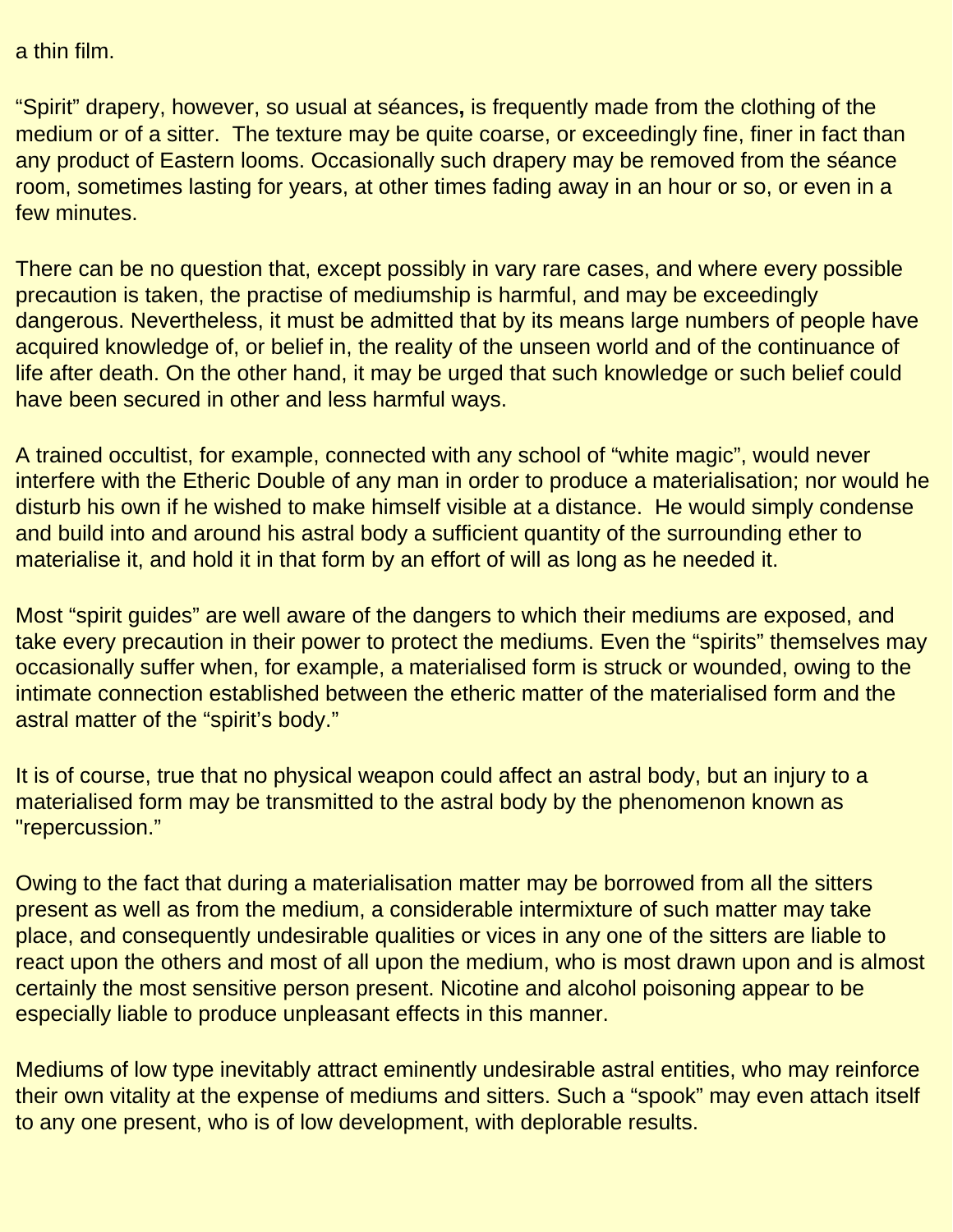Cases are known where some outside entity, either incarnate or excarnate, has seized upon the body of a sleeping man and used it, perhaps in sleepwalking, for his own ends. This would be most likely to happen with a person who is mediumistic.

# **CHAPTER XXI**

## **THE WORK OF DR. WALTER J. KILNER**

In the book called *The Human Atmosphere* (1911), Dr. W.J.Kilner describes the investigations he has made on the human aura by means of coloured screens. Dr. Kilner's main principles and discoveries are summarised in this chapter. For further details, especially of the manner of using the screens, the reader is referred to the book mentioned.

It is interesting to note that Dr. Kilner expressly disclaims all clairvoyant power and did not even read accounts of the aura until over sixty of his patients had been examined. He claims that his methods are purely physical and can be employed with success by any one who takes the necessary pains.

The screens are thin, flat glass cells, containing dicyanin dyes in alcohol. Various colours are employed, for different purposes, such as dark and light carmine, blue, green and yellow.

The operator looks through a dark screen at the light for half a minute or longer, and then at the patient through a pale screen, when he finds he is able to perceive the aura. Use of the screens appears to affect the eyes, at first temporarily and later permanently, so that after a time the operator is able to perceive the aura even without the screens. Great care, however, is advised in using the screens, as the eyes tend to become very painful.

A dull diffused light, from one direction only, preferably from behind the observer, should be used, generally sufficient to enable the body to be seen distinctly. A dead black background is usually necessary, though for some observations a white one is required. The person being observed, should be about 12 inches in front of the background, to avoid shadows and other optical illusions.

In addition to the coloured screens, Dr. Kilner has employed another ingenious method of investigating the aura, which he terms that of Complimentary Colours. A band of colour, 2 inches by ¾ in., fairly well illuminated, is looked at steadily for thirty to sixty seconds. This has the effect of fatiguing the powers of the eye to perceive that particular colour, and in addition, the eyes are found to become abnormally sensitive to other colours.When then, the gaze is transferred to the patient, a belt or band of complimentary colour is seen, the same size and shape as the original strip: this "spectre" persists for some little time. In practice it is found that colour changes in the auras produce the effect of changing the appearance of the C.C. band. By this means, in skilful hands, a number of facts about the aura can be ascertained, which, by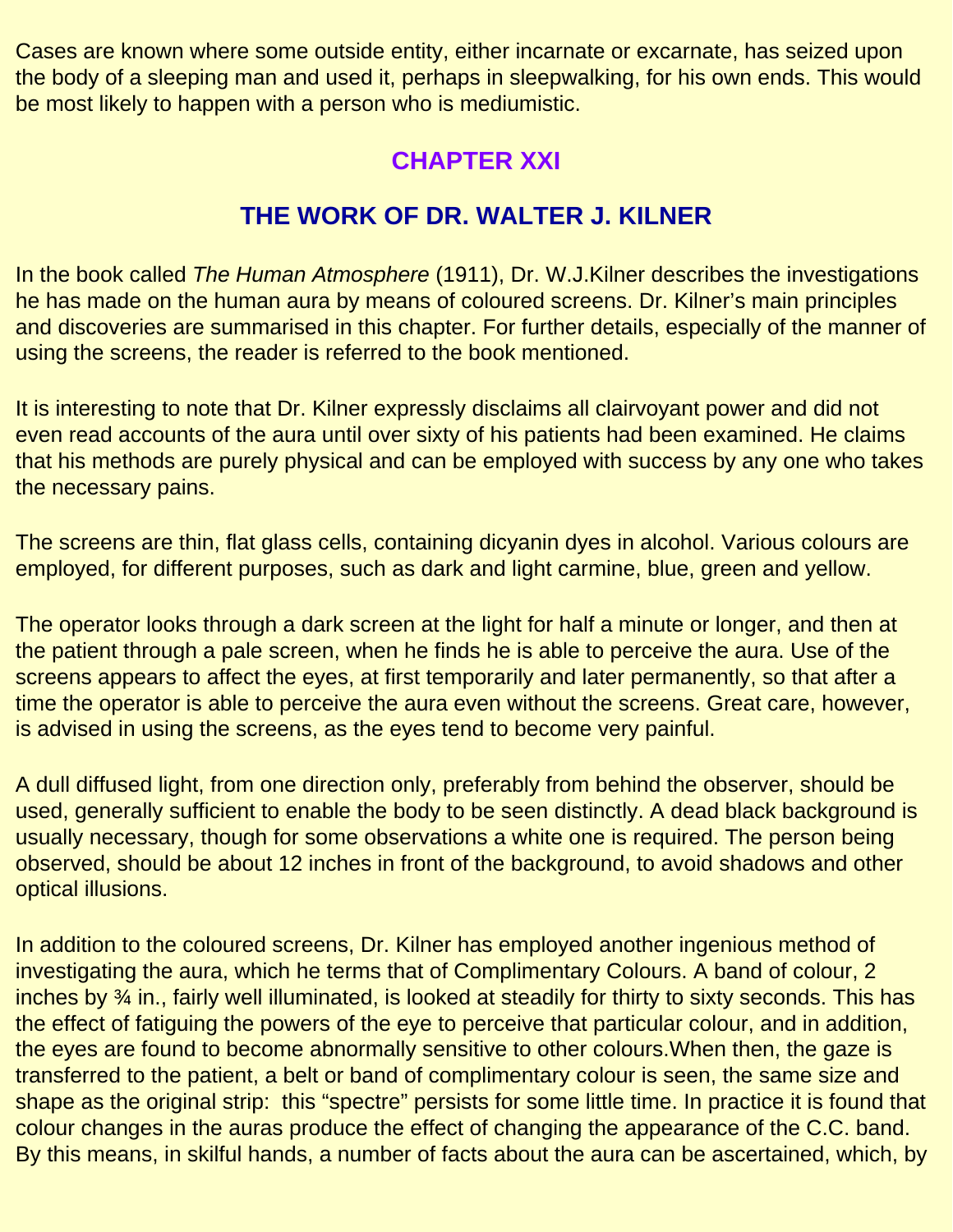means of the screens alone, would remain undetected. The colours employed by Dr. Kilner are : -

- 1. Gamboge having a C.C. Prussian Blue
- 2. Antwerp Blue having a C.C. Gamboge
- 3. Carmine having a C.C. Transparent Emerald green
- 4. Emerald Green having a C.C. Carmine

The aura is observed to consist of three distinct parts, called by Dr. Kilner:-

- 1. The Etheric Double
- 2. The Inner Aura
- 3. The Outer Aura

The *Etheric Double* appears through the screens as a dark band adjacent to and following exactly the contours of the body. Its width is uniform throughout and is usually from 1/16<sup>th</sup> to 3/16<sup>th</sup> 's of an inch. It varies in size with different people, and also with the same person under altered conditions. It appears to be quite transparent and distinctly striated, with very delicate lines of a beautiful rose colour, these appearing to tint the portions between the striations. The rose colour certainly contains more blue than there is carmine. It seems probable that the lines are self-luminous. Up to the present no attributes or changes in the Etheric Double have been found which are likely to be a help in diagnosis.

The *Inner Aura* commences from the outer edge of the Etheric Double, though frequently it appears to touch the body itself. It is usually of a uniform width of 2 to 4 inches throughout, though sometimes slightly narrower down the limbs, and follows the contours of the body. It is relatively wider in children than in adults. Its structure is granular, the granules being exceedingly fine and so arranged as to appear striated. The striæ are parallel to one another, being at right angles to the body, and in bundles, the longest in the centre and the shortest on the outside, with a rounded margin. The bundles are massed together, thus creating a crenated outline of the aura. The striæ have not been observed to possess any colour. In illhealth they are less apparent.

The *Inner Aura* is the densest portion of the aura proper. It is usually more distinctly marked and broader in persons in robust physical health.

The *Outer Aura* commences from the outer edge of the Inner Aura and, unlike the Inner Aura, varies in size considerably. Round the head it extends usually about 2 inches beyond the shoulders: by the sides and back of the trunk it is about 4 or 5 inches wide, in front of the body it is a little narrower. It follows closely the contours of the body, being sometimes a little narrower down the lower limbs. Around the arms it corresponds to that encircling the legs, but is generally broader round the hands and frequently projects a long distance from the finger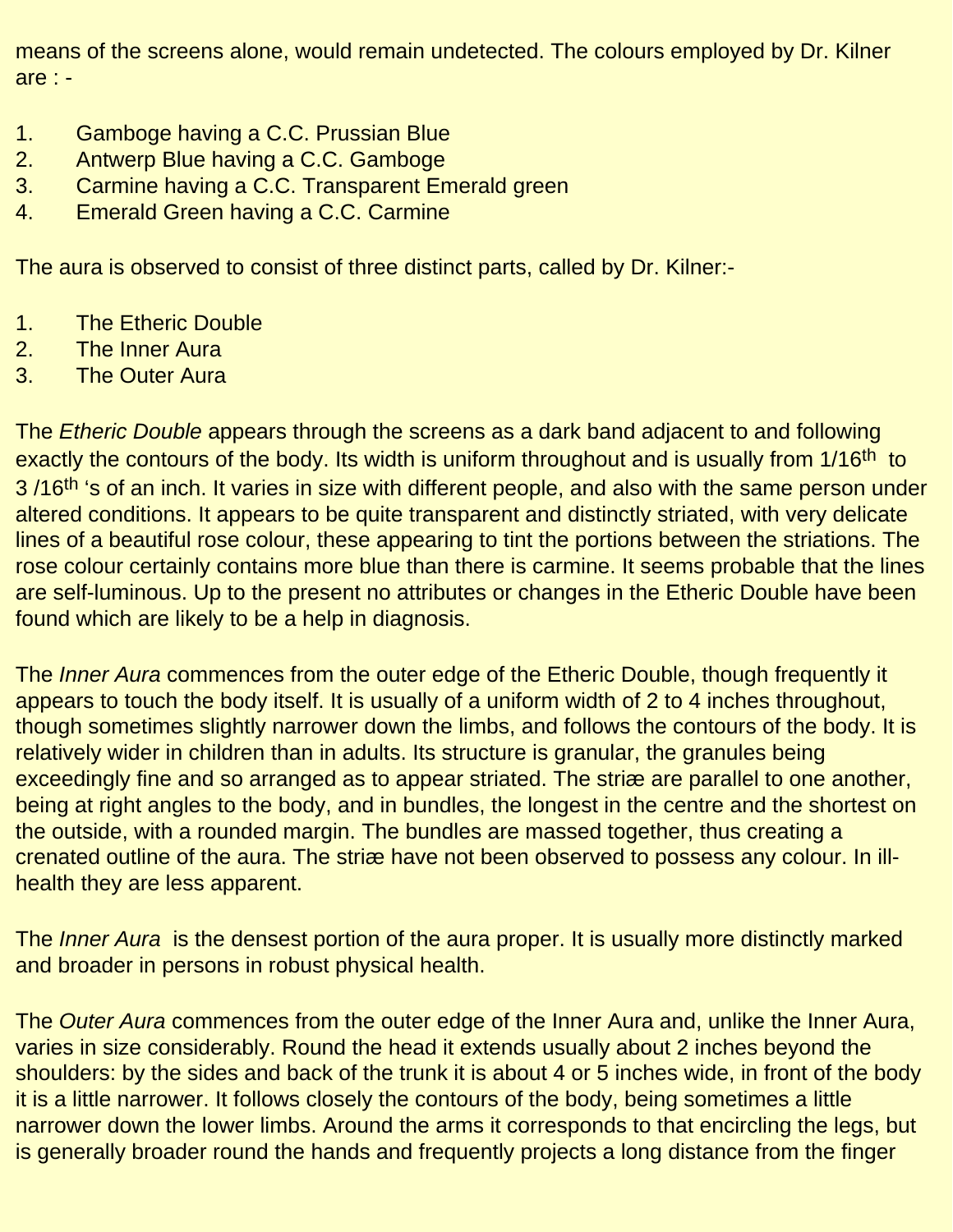tips. The outline is not absolutely sharp, but gradually vanishes into space. The Outer Aura appears structureless and non-luminous. The inner portion of the Outer Aura has larger granules than the outer portions, the different sizes graduating imperceptibly into one another.

The auras of boys and girls up to the age of about twelve or thirteen appear similar except that the texture of the female aura is usually finer than that of the male. From adolescence onwards the male and female auras become distinctive : in both, however, considerable peculiarities occur. The female aura is usually much wider at the sides of the body, the maximum width being at the waist, and it is also wider at the back than at the front, the widest part being at the small of the back, where frequently it bulges out.

Dr. Kilner considers that a form approximating to an egg-shaped oval is the most perfect, deviations from this being due to undevelopment. Fineness and transparency may be considered indications of a higher type of aura.

Children have auras relatively broader in proportion to their height than adults. Children also, especially males, have an Inner Aura almost as wide as the Outer, so that it may be difficult to differentiate the two.

Persons of intelligence usually have larger auras than those of low intellect. This is especially marked round the head. The more grey there is in the aura, the more dull or mentally affected is the owner.

Sometimes an exceedingly faint haze can be seen extending outwards a very long distance beyond the Outer Aura. This has been observed only where the aura is unusually extensive, and it appears probable that it is a continuation of the Outer Aura. Dr. Kilner calls this the Ultra Outer Aura.

Bright patches, rays or streams have been observed, emanating from various parts of the body. Sometimes they appear and disappear rapidly, at other times they persist. Patches never seem to be coloured : rays are usually colourless, though occasionally tinted with different hues. Where they occur the aura usually becomes denser.

There are three varieties :-

*First* : - Rays or Patches, lighter than the surrounding aura, entirely separated from but close to the body, appearing in and enveloped by the aura itself. In their most common form they are elongated, their long axes parallel with the body. Their sides are usually distinct, exactly coincident with the edge of the Inner Aura, but the ends, usually contracted and less bright, often fade into the adjacent aura.

The Inner Aura within the Ray usually, but not always, loses its striated appearance, and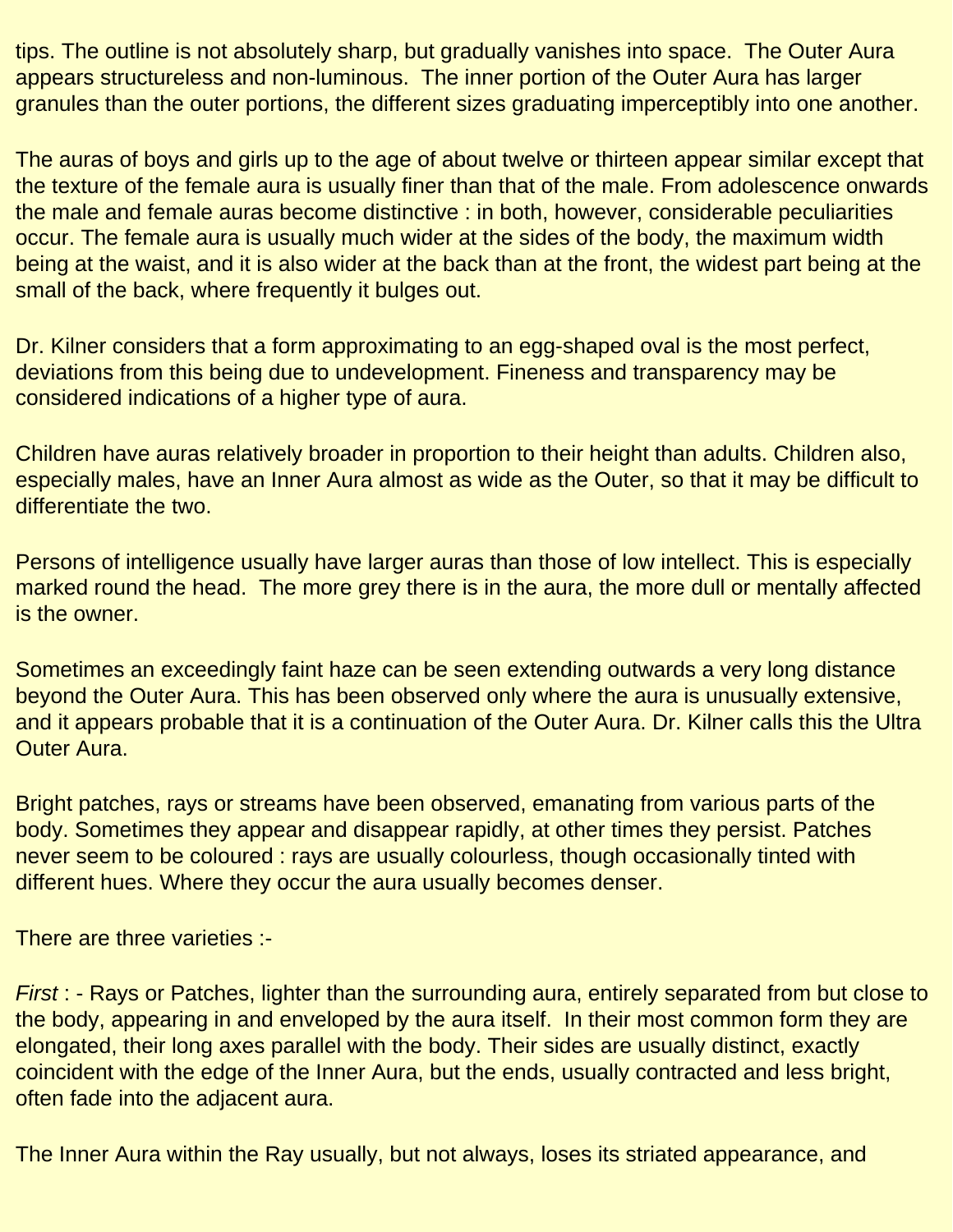becomes granular. The longer the Ray persists the coarser become the granules.

*Second* :- Rays emanating from one part of the body and running to another part, not very distant. These Rays are usually the most brilliant. They may be perceived running, e.g., from the body to an arm, or, if the arm be bent, from the armpit to the wrist.

If the observer holds his hand near the patient, the auras of both almost invariably become brighter locally, and in a short time a complete Ray will be formed between the hand and the nearest part of the patient. Such Rays are formed more easily between points than between surfaces.

In one instance a Ray from the hand of one person to that of another was a bright yellow, changing to a liquid ruby colour.

*Third* :- Rays projecting at right angles from the body into space, brighter than and as far as, or even beyond, the Outer Aura. The sides of the Rays are usually, though not always, parallel, and rarely fan-shaped; the ends become pointed and fade away, especially when issuing from the tips of the fingers.

Rays have never been observed other than straight. Their normal direction is perpendicular to the body, but they may take any direction, as, for example, when flowing from the tips of the fingers of one person to those of another.

In addition to the bluish-grey colour, red and yellow have been observed to tinge Rays. The facts that their structure resembles that of the Inner Aura, and that they have never been observed to diminish the adjacent Outer Aura, either in density or brightness, justify the conclusion that the Rays and the Inner Aura have a common origin – the body, and that therefore a Ray is merely an extended bundle of striæ of the Inner Aura.

Dr. Kilner has found also that, under similar conditions, though with more difficulty, he was able to perceive a haze or Aura surrounding magnets, particularly the poles, having a bluish colour : a yellow Aura round a crystal of uranium nitrate; a bluish Aura around the poles of galvanic cells, around any conductor joining the poles, and in the space between two wires connected each to one of the poles and to one another.

From the facts (1) that the Inner Aura has a striated structure, whilst the Outer Aura is entirely nebulous; (2) that the Inner Aura has a fairly well-marked border, that of the Outer Aura being ill-defined; (3) that the outer margin of the Inner Aura is crenated, but that of the Outer Aura does not in any way correspond; (4) that Rays proceed from the Inner Aura but in no case have been observed to commence in the Outer Aura and pass through to the Inner Aura – Dr. Kilner concludes (1) that the Outer Aura is most probably derived from the Inner; and (2) that the two Auras are most probably not the product of one and the same force.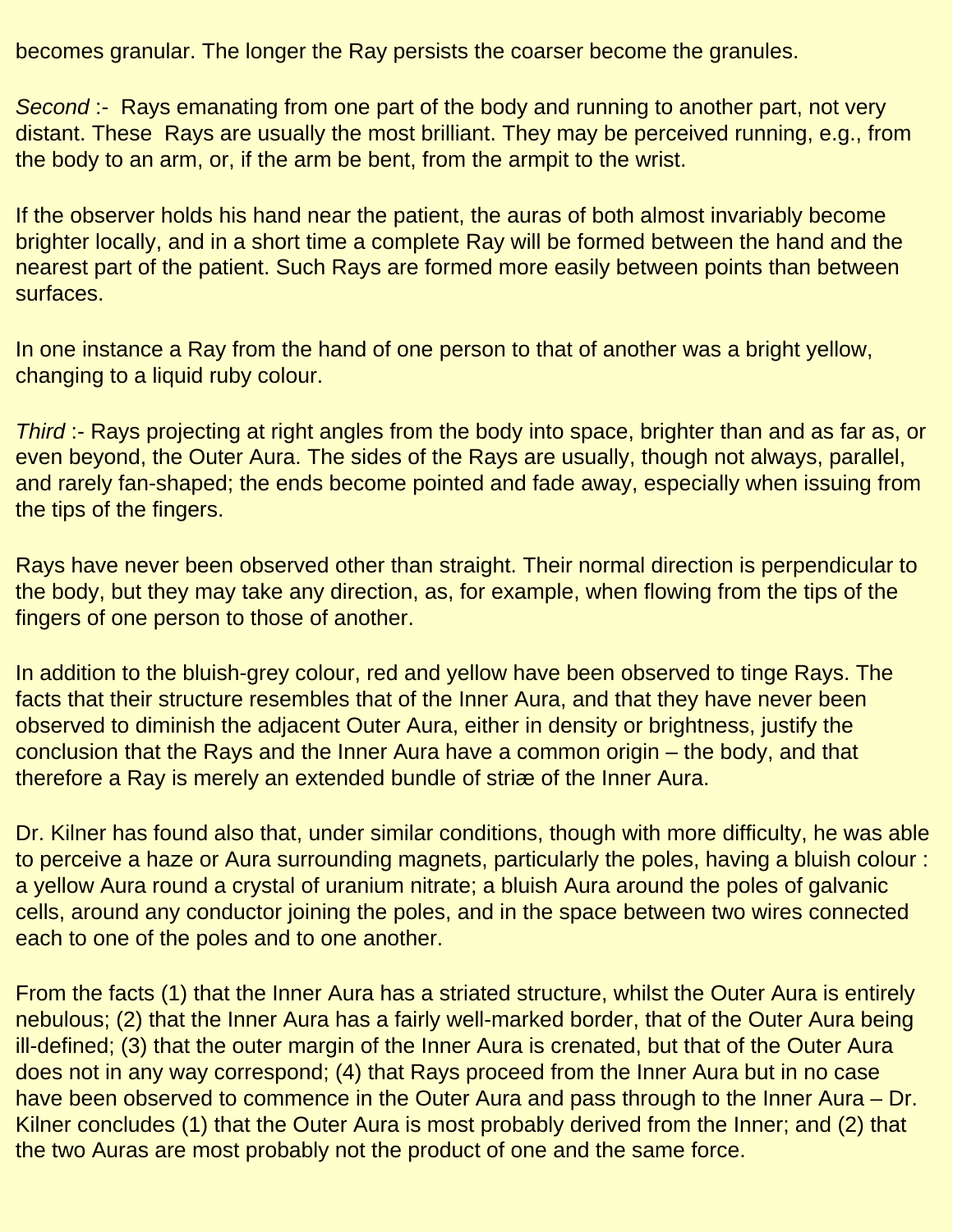Dr. Kilner thus posits (1) No. 1 Auric Force (for short 1 AF) which originates the Inner Aura, and (2) No. 2 Auric Force (2 AF), which originates the Outer Aura. 1AF acts apparently very intensely within a prescribed area. Through local increase of force, rays may be projected consciously by an effort of will. 2AF is more mobile and has a wider range of action than 1AF. It appears to be entirely independent of the will.

Different states of health, general or local, act on the forces, and through them on the Auras, though not necessarily in the same manner on both Inner and Outer Auras.

A local affection may cause all the striæ to disappear from the Inner aura, the latter becoming more opaque and dense, and changing its colour ; it may also appear roughly rayed, in a manner quite different from the fine striæ of health; or it may form a space devoid of the Inner Aura.

An affection over a large portion of the body may make the Inner Aura narrower on one side of the body than on the other; this is accompanied by an alteration of texture in the Inner Aura and often also the colour.

Variations in the Outer Aura, consequent upon 2AF, are less than is the case with the Inner Aura. The width may contract, but never quite disappear, and the colour may change. A change over a large area of the body may completely alter the shape of the Outer Aura. The Outer Aura may become narrower, the Inner Aura being unaffected; but if the Inner shrinks, the Outer does also.

Changes in the Auras may be produced by disease. In hysteria, the Outer Aura is wider at the sides of the trunk : its width contracts suddenly near the pubes; a bulge occurs at the back in the lumbar region.

In epilepsy, one side of both Inner and Outer Auras for their whole length is usually contracted : the Inner Aura becomes opaque, the texture coarser, and striation diminishes or disappears. The colour is usually grey.

A contraction of the Inner Aura invariably implies a grave malady. Occasionally an absolute break in the Aura is observed.

The Inner Aura does not alter in shape or size to any great extent, but it changes considerably in texture. The Outer Aura varies more frequently and more extensively in shape and size, but almost imperceptibly in texture.

In case of disease, the earliest morbid symptom is diminution or complete loss of striation ; together with this, the granules become coarser, this being apparently due to amalgamation of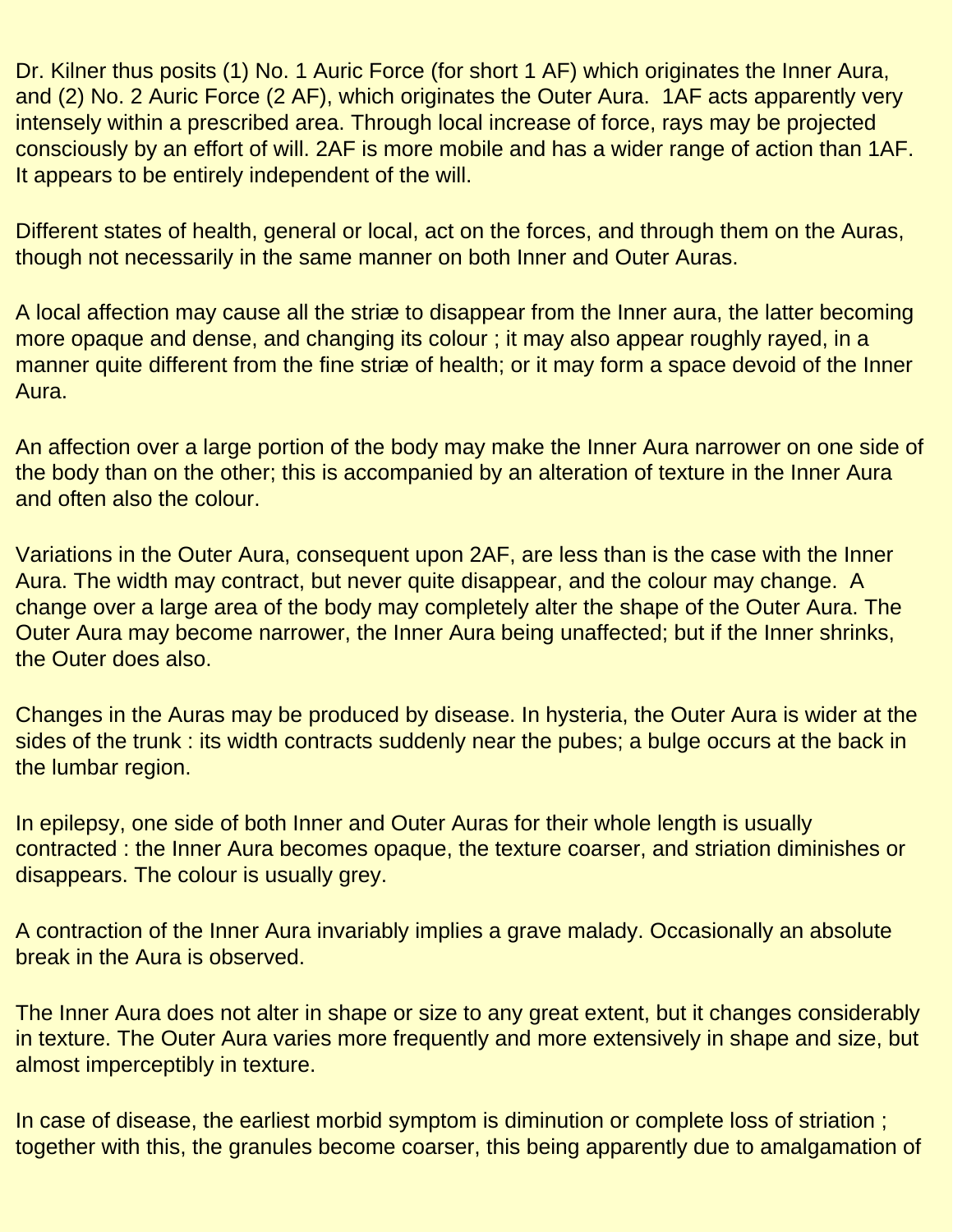smaller granules.

Derangement of the Inner Aura is accompanied by a *pari passu* alteration of the Outer Aura.

The preparation of the eye by means of the screens renders it difficult to appreciate accurately variations in the colour of the aura. The colour in the main appears to range from blue to grey, the colour depending more on temperament and mental powers than on changes in bodily health. The greater the mental vigour the bluer becomes the Aura ; deficiency of mental power tends to greyness in the Aura.

Dr. Kilner carried out a few experiments which demonstrated not only that Rays could be projected by an effort of will from various parts of the body, but also that the colour of a Ray or a part of the Aura could be varied by an effort of will. Red, yellow and blue colours have been produced in this way ; blue was found to be the easiest to produce, and yellow the most difficult.

A careful study of Dr. Kilner's results reveals that these agree with considerable accuracy with those obtained by clairvoyance. Dr. Kilner, however, appears to have studied more minutely, in some respects, the structure of the Aura and the effects on it of disease.That which Dr. Kilner terms the Etheric Double is evidently identical with that which is described under the same name as clairvoyants. The striations of Dr. Kilner's Inner Aura are clearly the same as the health Aura (see Chapter IV, p. 32). That which Dr. Kilner describes as the Outer Aura would appear to the present writer to consist of etheric particles from which the Prâna has been withdrawn and other etheric matter discharged from the body (see Chapter XI, Discharges). The student should compare the outlines of Auras given in Dr. Kilner's book with Plate XXIV, of the Health Aura in *Man, Visible and Invisible*.

It would appear legitimate to surmise that further improvement of Dr. Kilner's methods would lead to the physical perception of (1) the Etheric Chakrams; (2) the flow of Prâna into and through the body; (3) the nature and structure of the Etheric Double *within* the body. Dr. Kilner having referred to the difficulty of perceiving the Aura against a background of flesh, the present writer has wondered whether a suitable background could not be obtained by colouring in some way the skin of the person being observed.

Dr. Kilner states that his one objective in making his investigations has been to utilise the Aura as a means of diagnosis. It is therefore, more than probable that further investigations would reveal properties of the Aura which, while perhaps having no diagnostic utility, would, nevertheless, be of scientific interest.

From the observed facts  $-$  (1) that ill-health deranges the Aura; (2) that the etheric matter of adjacent Auras flows together, forming Rays; (3) that such Rays can be formed and directed by an effort of the will; (4) that the will can determine even the colour of such Rays – it would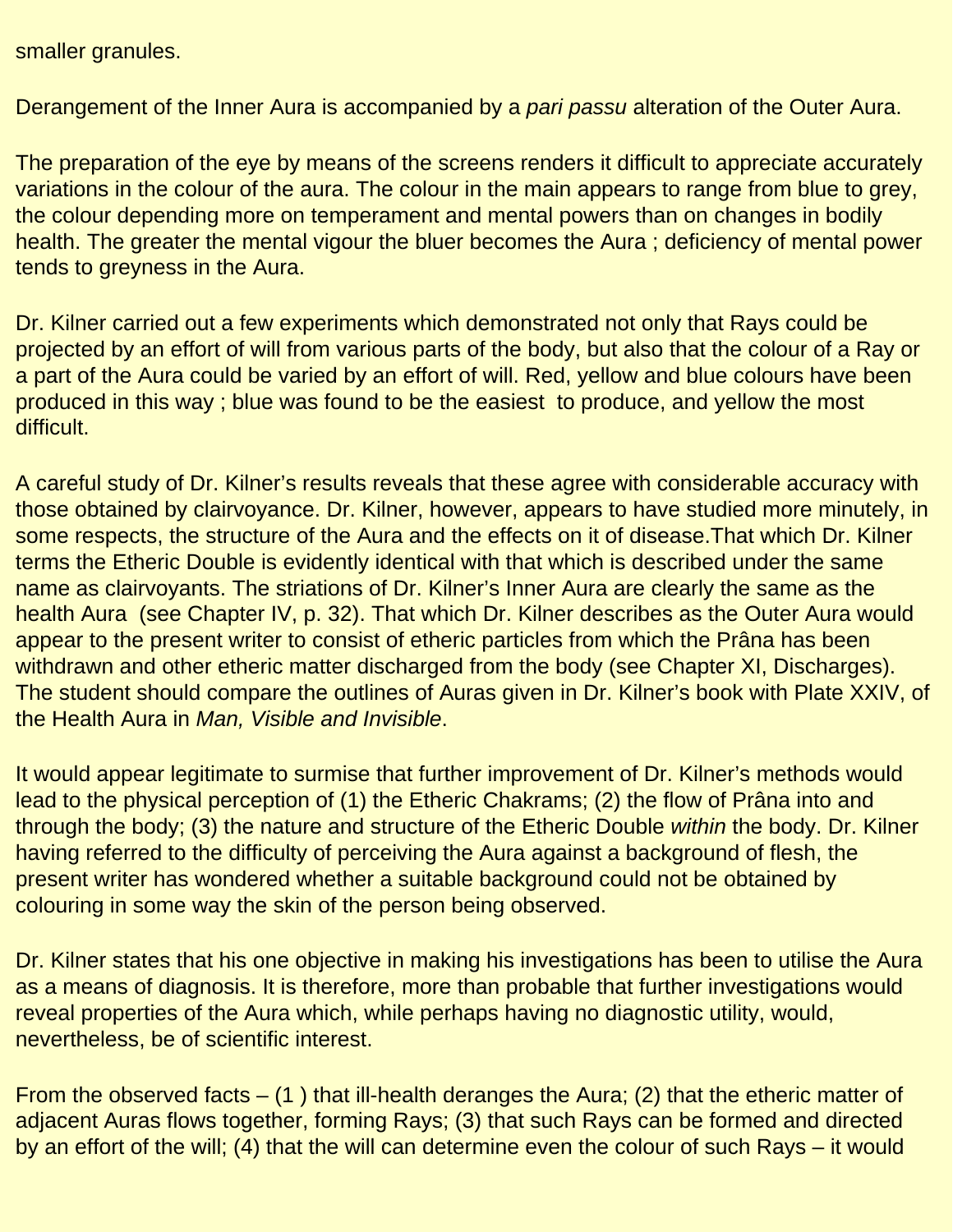appear but a very short step to the subject of magnetic or mesmeric healing, and it is to be hoped that some investigator will make a study of this important and interesting subject in the same painstaking manner that has characterised Dr. Kilner's own researches.

# **CHAPTER XXII**

# **ETHERIC FACULTIES**

Etheric faculties are extensions of the ordinary physical senses, enabling the possessor to appreciate "vibrations" pertaining to the etheric portion of the physical plane. Such impressions will be received through the retina of the eye, affecting of course its etheric matter.

In some abnormal cases other parts of the etheric body may respond as readily as, or even more readily than, the eye. This would usually be due to partial astral development, the sensitive areas of the etheric double nearly always corresponding to the astral chakrams.

There are roughly, two main kinds of clairvoyance, the lower and the higher. The lower variety appears sporadically in undeveloped people, such as savages of Central Africa, and is a sort of massive sensation vaguely belonging to the whole etheric body, rather than an exact and definite sense-perception communicated through a specialised organ. It is practically beyond the man's control. The Etheric Double being in exceedingly close relationship with the nervous system, any action on one of them reacts speedily on the other. In the lower clairvoyance the corresponding nervous disturbance is almost entirely in the sympathetic system.

In more developed races the vague sensitiveness usually disappears as the mental faculties are developed. Later on, when the spiritual man begins to unfold, he regains clairvoyant power. This time, however, the faculty is precise and exact, under the control of the will, and exercised through a sense organ. Any nervous action set up is almost exclusively in the cerebro-spinal system.

The lower forms of psychism are most frequent in animals and very unintelligent human beings. Hysterical and ill-regulated psychism is due to the small development of the brain and the dominance of the sympathetic system, the large nucleated ganglionic cells in this system containing a very large proportion of etheric matter, and thus being easily affected by the coarser astral vibrations.

Etheric vision may be temporarily stimulated, e.g.., by delirium tremens, so that the sufferer may see etheric (as well as astral) creatures: the snakes and other horrors seen in such cases are almost invariably creatures of low type which feast on alcoholic fumes exuding from the drunkard's body.

It should be noted that the Etheric Double is peculiarly susceptible to the volatile constituents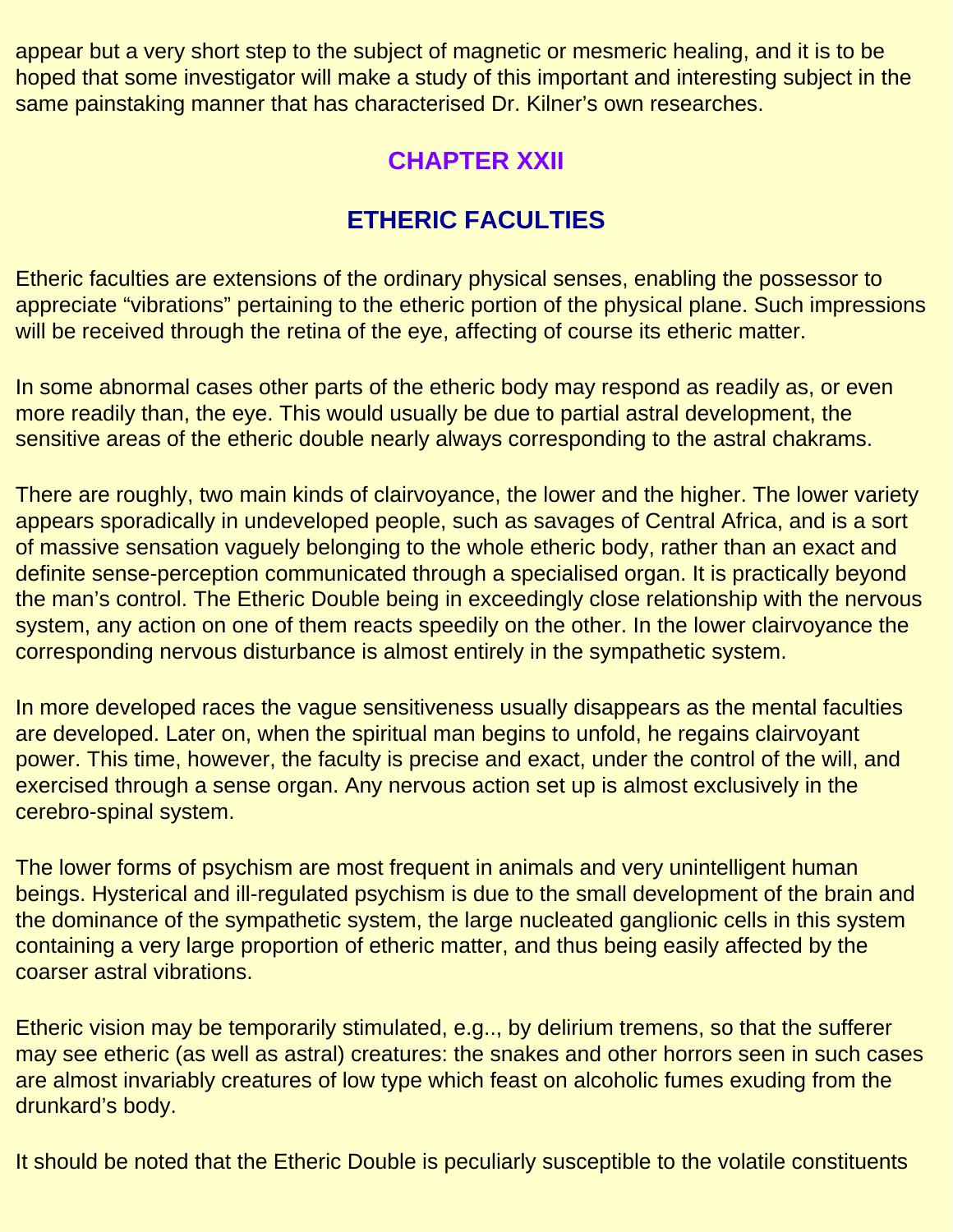of alcohols.

Clairvoyant faculty may also sometimes be exhibited under the influence of mesmerism; also by an increased tenseness of the nerves, caused by excitement, hysteria, ill-health, drugs, or certain ceremonial rites which induce self-hypnotism.

It is not, however, advisable to allow oneself to be thrown into mesmeric sleep in order to obtain clairvoyant experiences, because domination of the will by that of another person tends to make the will of the subject weaker and thus more liable to be acted upon by others.

Occasionally a person fortunate enough to have gained the friendship of etheric nature-spirits may be helped by these creatures to attain flashes of temporary clairvoyance, in order that the person may see them. In order to cultivate such friendship, it must be remembered that these nature-spirits are intensely shy and distrustful of men: they object to the physical emanations of the average man – of meat, tobacco, and alcohol; also to low selfish feelings, such as lust, anger, or depression. Strong, unselfish feelings of a lofty nature create the kind of atmosphere in which nature-spirits delight to bathe.

Almost all nature-spirits are fond of music, and some are especially attracted by certain melodies. C.W. Leadbeater writes that he has seen shepherd-boys in Sicily playing on their home-made Panpipe, with an appreciative audience of fairies frisking around them, of which they were probably blissfully unconscious. Sometimes, however, peasants do see naturespirits, as the literature of many peoples affirms.

One method of developing etheric sight is by utilising the imagination. An endeavour is made to "imagine" what the inside of a physical object, such as a closed box, would be like, i.e., to "guess" with an effort of strained attention, trying to see that which by ordinary sight could not be seen. After many attempts it is said that the "guessing" becomes more frequently correct than the theory of probability would demand, and presently the man begins actually to see etherically that which at first he only imagined. It is said that this practice is followed by the Zuni tribe of American Red Indians (see *Service Magazine*, April, 1925, article by Beatrice Wood).

Great numbers of people, if they will take the trouble to look, under suitable conditions of light, can see the mesmeric fluid, i.e., the nerve-ether, as it streams from the hands of the mesmerist. Baron Reichenbach, in the middle of the nineteenth century, records that he found over sixty persons able to see these emanations, and some could see also a somewhat similar emanation proceeding from physical magnets, from crystals, and from a copper wire, one end of which was exposed to sunlight. The observers were usually shut up in a dark room for some hours in order to make the retina more sensitive.

It is reported that some French scientists, who could not normally see the N Rays, became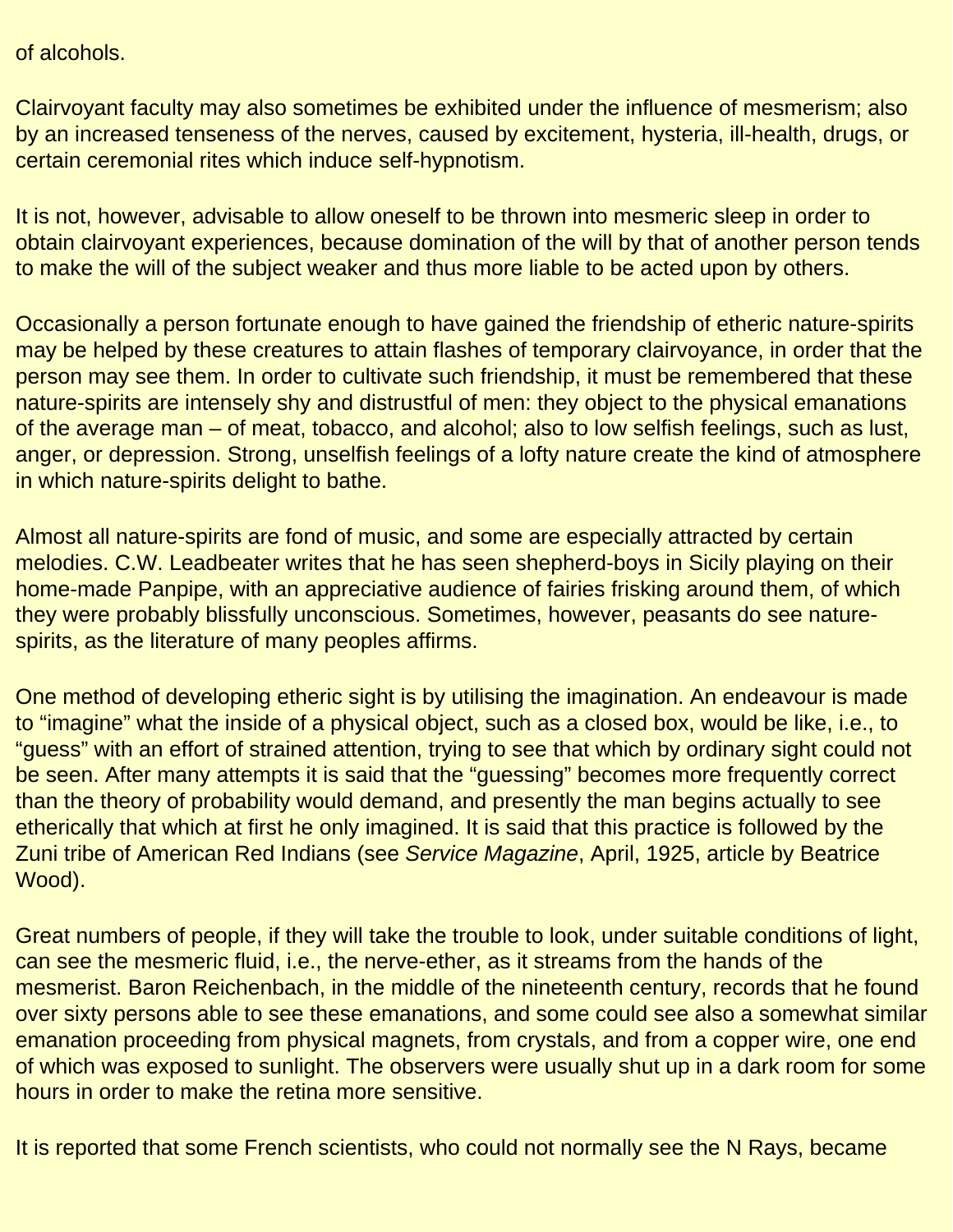able to do so after sitting in darkness for three or four hours.

We may here note that N Rays are due to vibrations in the Etheric Double, causing waves in the surrounding ether. The student will recollect that N Rays are given off by animals, flowers and metals, but that all alike, when under the influence of chloroform, cease to emit them. They are also never emitted by a corpse. It will also be recollected that anæsthetics – such as chloroform – expel etheric matter from the physical body (see p. 5), thus of course preventing the emanation of the Rays.

A full and controlled possession of etheric sight enables a man to see through physical matter: a brick wall, for example, seems to have the consistency of a light mist: the contents of a closed box could be accurately described and a sealed letter read: with a little practice it is also possible to find a passage in a closed book.

When the faculty is perfectly developed it is completely under control, and may be used or not used at will. It is said to be easy to change from ordinary to etheric vision as to alter the focus of the eyes – the change being in reality a focusing of consciousness.

The earth is transparent to etheric vision to a certain extent, so that a man can see to a considerable depth, much as in fairly clear water. A creature burrowing underground could thus be seen, or a vein of coal or metal could be seen, if not too far below the surface. The medium through which we are looking is thus not perfectly transparent.

Bodies of men and animals are, in the main, transparent, so that the action of the internal organs can be seen, and to some extent disease may be diagnosed in this manner.

Etheric sight makes visible many entities, such as the lower orders of nature-spirits, which have etheric bodies: in this class are nearly all the fairies, gnomes and brownies, of which many stories are told in the highlands of Scotland, Ireland and other countries.

There is a class of beautiful fairies with etheric bodies who live upon the surface of the earth, and who have come up the ladder of evolution through grasses and cereals, ants and bees, and tiny nature-spirits. After their time as etheric fairies they become salamanders or firespirits, then sylphs or air-spirits, and later still they pass into the kingdom of the angels.

The forms of fairies are many and various, but most frequently human in shape and somewhat diminutive in size, usually with a grotesque exaggeration of some particular feature or limb. Etheric matter being plastic and readily moulded by the power of thought, they are able to assume almost any appearance at will, but, nevertheless, they have definite forms of their own which they wear when they have no special reason for taking any other.

In order to take a form other than his own a fairy must conceive it clearly and keep his mind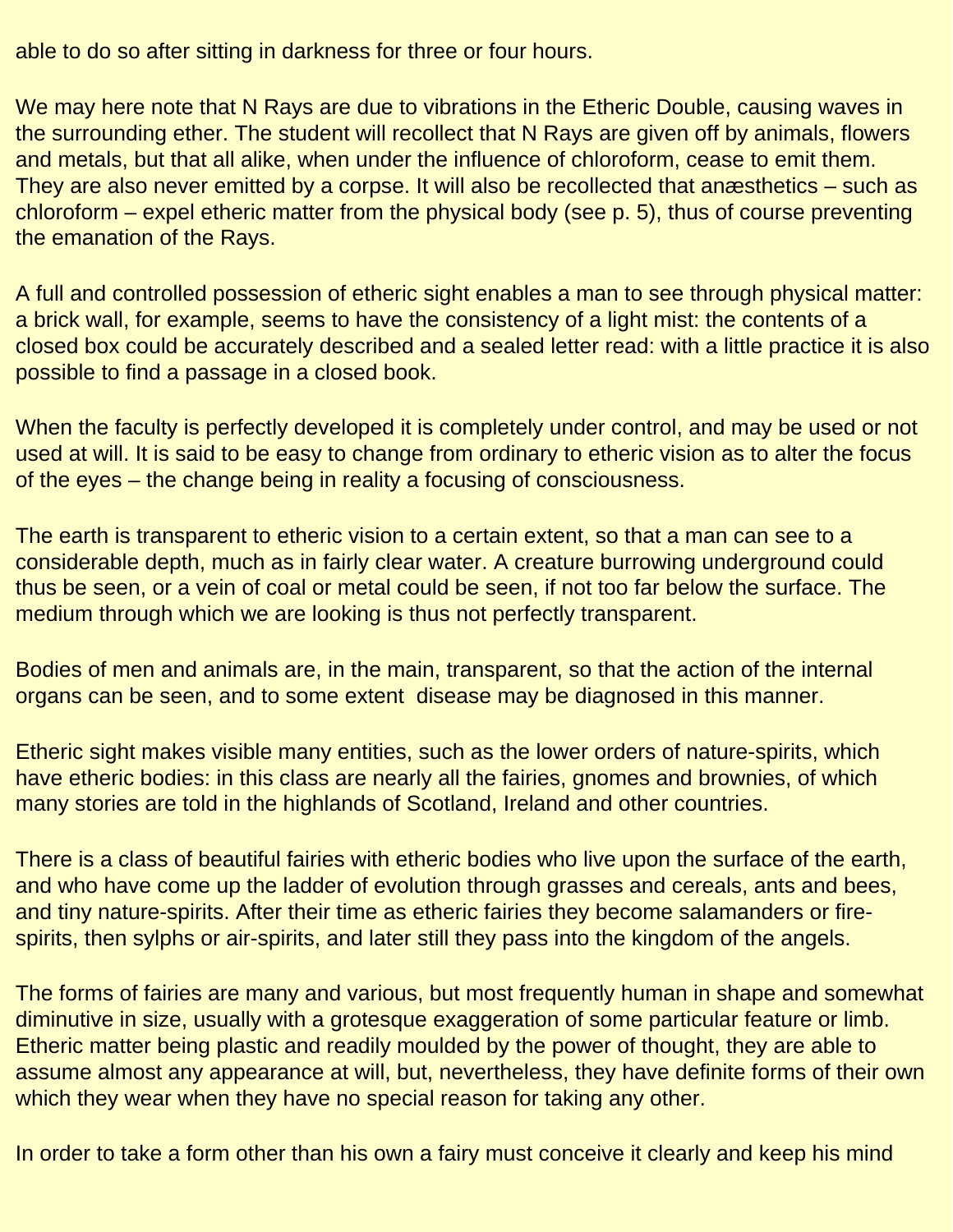fixed upon it : as soon as his thought wanders he will at once resume his natural appearance.

Etheric matter does not obey the power of thought as instantaneously as does astral matter. We might say that mental matter changes *with* the thought, astral matter so quickly after that the ordinary observer can scarcely note any difference, but with etheric matter one's vision can follow the growth or diminution without difficulty. An astral sylph *flashes* from one shape to another ; an etheric fairy swells or decreases quickly, but *not* instantaneously.

There are also limits, though wide ones, within which a fairy can alter his size. Thus a fairy naturally 12 inches high might expand himself to 6 feet high, but only with a considerable strain which he could not maintain for more than a few minutes.

One of the streams of evolving life, after leaving the mineral kingdom, instead of passing into the vegetable kingdom, assumes etheric vehicles, which inhabit the interior of the earth, living actually within solid rock, which offer no impediment to their motion or their vision. At a later stage, though still inhabiting the solid rock, they live close to the surface of the earth, and the more developed of them can occasionally detach themselves from it for a short time. These gnomes, which have sometimes been seen, and perhaps more frequently heard, in caves or mines, become visible either by materialising themselves by drawing around them a veil of physical matter, or, of course by the spectator becoming temporarily etherically clairvoyant. They would be seen more frequently than they are,, were it not for the rooted objection to the proximity of human beings which they share with all but the lowest types of nature-spirits.

Some of the lower types of etheric nature-spirits are not pleasing to the aesthetic sense. There are shapeless masses with huge red gaping mouths, which live upon the loathsome etheric emanations of blood and decaying flesh ; rapacious red-brown crustacean creatures which hover over houses of ill-fame; and savage octopus-like monsters which gloat over the orgies of the drunkard and revel in the fumes of alcohol.

The entities posing or accepted as tribal deities, for whom blood sacrifices are made, or food, preferably of flesh, is burnt, are very low-grade creatures, possessing etheric bodies, for it is only through etheric bodies that they can absorb physical fumes and derive either nourishment or pleasure from them.

The stories told of ointments and drugs which, when applied to the eyes, enable a man to see the fairy people have a basis in truth. No anointing of the eyes could open the astral vision, though, if rubbed over the whole body, some ointments assist the astral body to leave the physical in full consciousness. But the application to the physical eyes might stimulate etheric sight.

Etheric sight would of course make the Etheric Doubles of men visible : these doubles would often be seen hovering over newly made graves : at séances etheric matter could be seen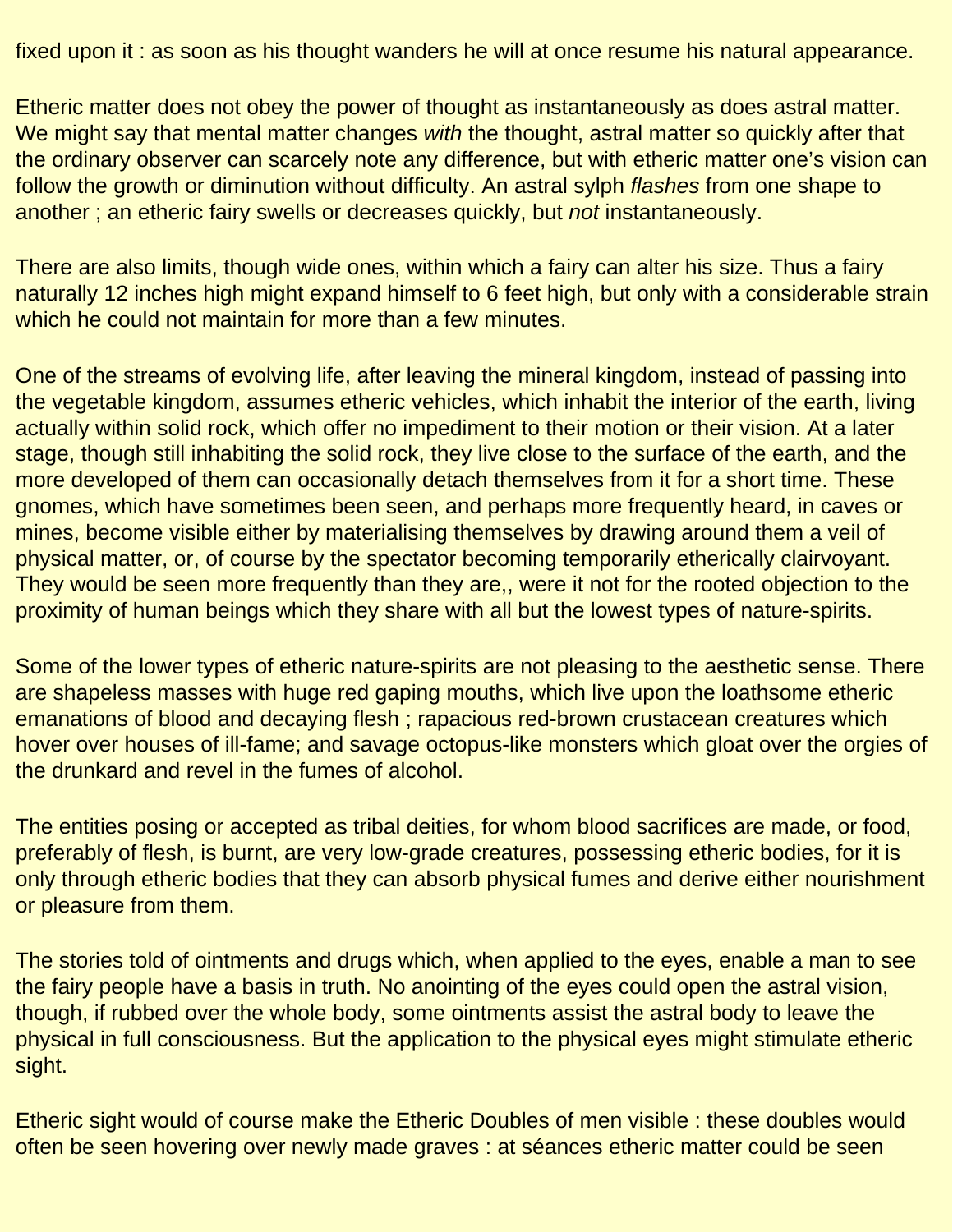oozing from the left side of the medium, and one could perceive the various ways in which the communicating entities make us of it.

Etheric sight makes visible several entirely new colours, quite different from those in the spectrum, as we know it, and therefore indescribable in words we use at present. In some cases these other colours are combined with colours that we know, so that two surfaces which to ordinary eyes appear to match perfectly would appear different to etheric sight.

For the chemist a whole fresh world would come under observation, and he could deal with ethers as he now deals with liquids or gases.

There are, belonging to the mineral kingdom, many etheric substances, the existence of which is unknown to Western science. Even the bodies of men, in the First Round, were constructed of etheric matter only, and resembled vague, drifting and almost shapeless clouds.

Etheric sight would inform us of the healthiness or otherwise of our surroundings, and we should be able to detect disease germs or other impurities.

The beneficial effects of travel are partially due to the change of the etheric and astral influences connected with each place and district. Ocean, mountain, forest or waterfall –each has its own special type of life, astral and etheric as well as visible, and, therefore its own special set of impressions and influences. Many of the unseen entities are pouring out vitality, and in any case the vibrations which they radiate, awaken unaccustomed portions of men's Etheric Doubles, and of their astral and mental bodies, the effect being like that of exercising muscles which are not ordinarily called into activity – somewhat tiring at the time, yet distinctly healthy and desirable in the long run. Such amusements as rowing for example, or swimming, especially in the sea, are of especial value, for the reasons named.

There is a basis of truth in the tradition that it is strengthening to sleep under a pine tree with the head to the north, for the magnetic currents flowing over the surface of the earth, by steady gentle pressure, gradually comb out the entanglements and strengthen the particles both of the astral body and of the Etheric Double, and thus give rest and calm. The radiations of the pine tree make the man sensitive to the magnetic currents, and, in addition, the tree is constantly throwing off vitality in that special condition in which it is easiest for man to absorb it.

There is a kind of magnetic tide, and outflow and back-flow of magnetic energy between the sun and earth, the turning points of which are at noon and midnight.

The great etheric currents which are constantly sweeping over the surface of the earth from pole to pole possess a volume which makes their power as irresistible as that of the rising tide, and there are methods by which this stupendous force may be safely utilised, though unskilful attempts to control it would be fraught with danger. It is also possible to use the tremendous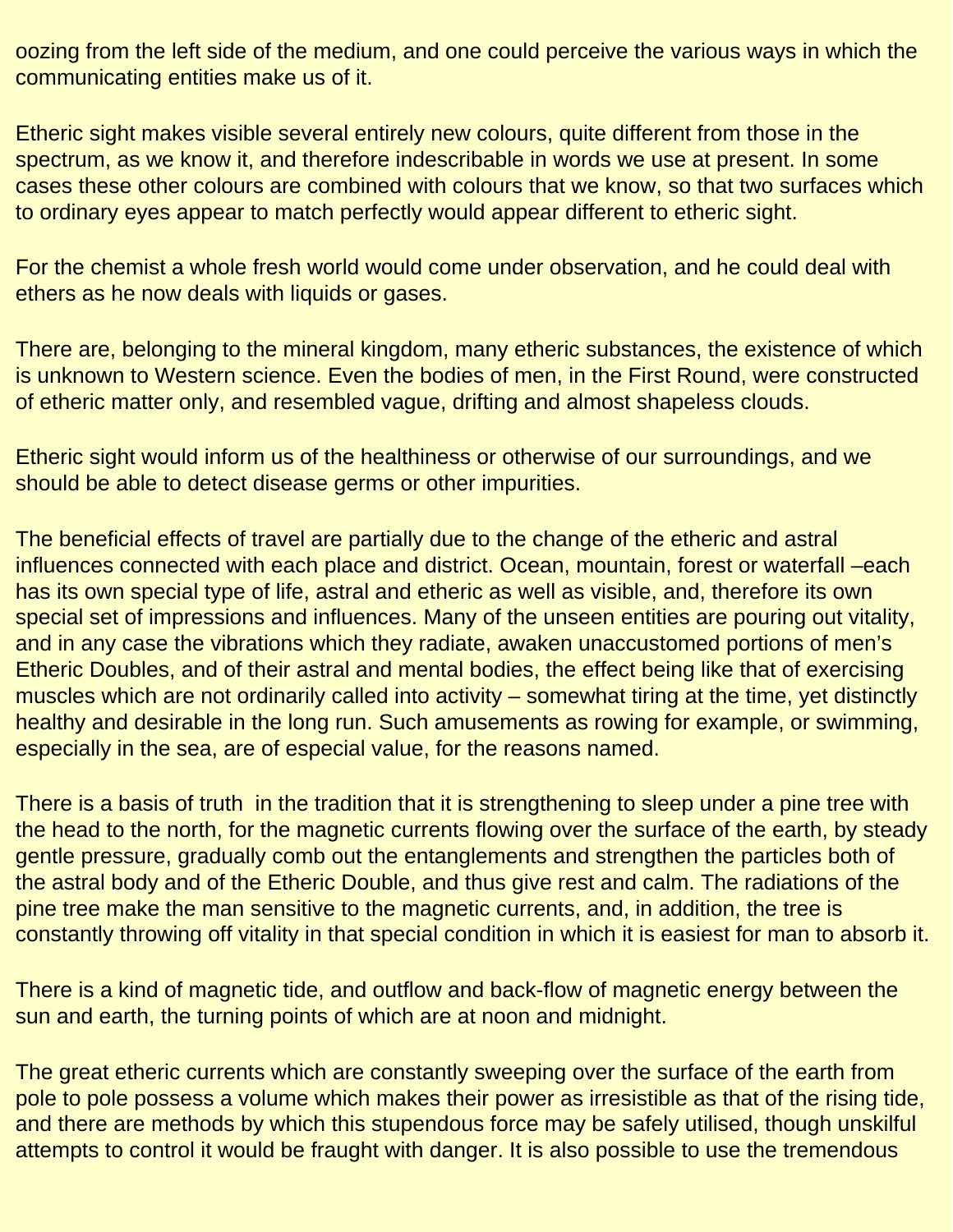force of etheric pressure.

In addition, by changing matter from a grosser to a subtler kind the vast store of potential energy which lies dormant may be liberated and utilised, somewhat as latent heat-energy may be liberated by a change of condition of visible matter.

A reversal of the above process enables one to change matter from the etheric to the solid condition, and thus to produce a "materialisation" phenomenon.

This faculty is sometimes employed in cases of emergency, where a man in his astral body, an "invisible helper", is in need of means of acting on physical matter. The faculty demands considerable power of sustained concentration, and the mind must not be taken off for one half-second, or the matter of the materialised form will instantly fly back into its original condition.

The reason why a physical object, after being reduced to the etheric condition, can afterwards be restored to its former shape, is that the elemental essence is retained in the same shape, and when the will-force is removed the essence acts as a mould which the solidifying particles re-aggregate. If however, a solid object be raised to a gaseous condition by heat, the elemental essence which informed the object would be dissipated – not because the essence itself can be affected by heat, but because when its temporary body is destroyed as a solid, it pours back into the great reservoir of such essence, much as a man's higher principles, though entirely unaffected by heat and cold, are yet forced out of a physical body when the latter is destroyed by fire.

Means must then be employed to reduce a physical object to etheric condition, and then to move it from one place to another, even through solid matter, such as a brick wall, by an astral current, with great rapidity. As soon as the disintegrating force is withdrawn, the matter is forced by the etheric pressure into its original condition.

When a man becomes etherically sensitive, in addition to sight, in most cases a corresponding change would at the same time take place in the other senses. Thus it is claimed by astrologers that planetary influences, by expanding or congesting the etheric atmosphere, make the conditions for meditation respectively more or less favourable.

Incense is said to act on the etheric body somewhat as colours do on the astral body, and so may be employed to bring a man's vehicles rapidly into harmony. It appears that certain odours may be used to act on various parts of the brain.

The effect of etheric sight is quite different from that of astral sight. In the case of astral sight an entirely new element is introduced, often described as that of a fourth dimension. With such vision, for example, a cube would be seen as though it were all flattened out, all its sides being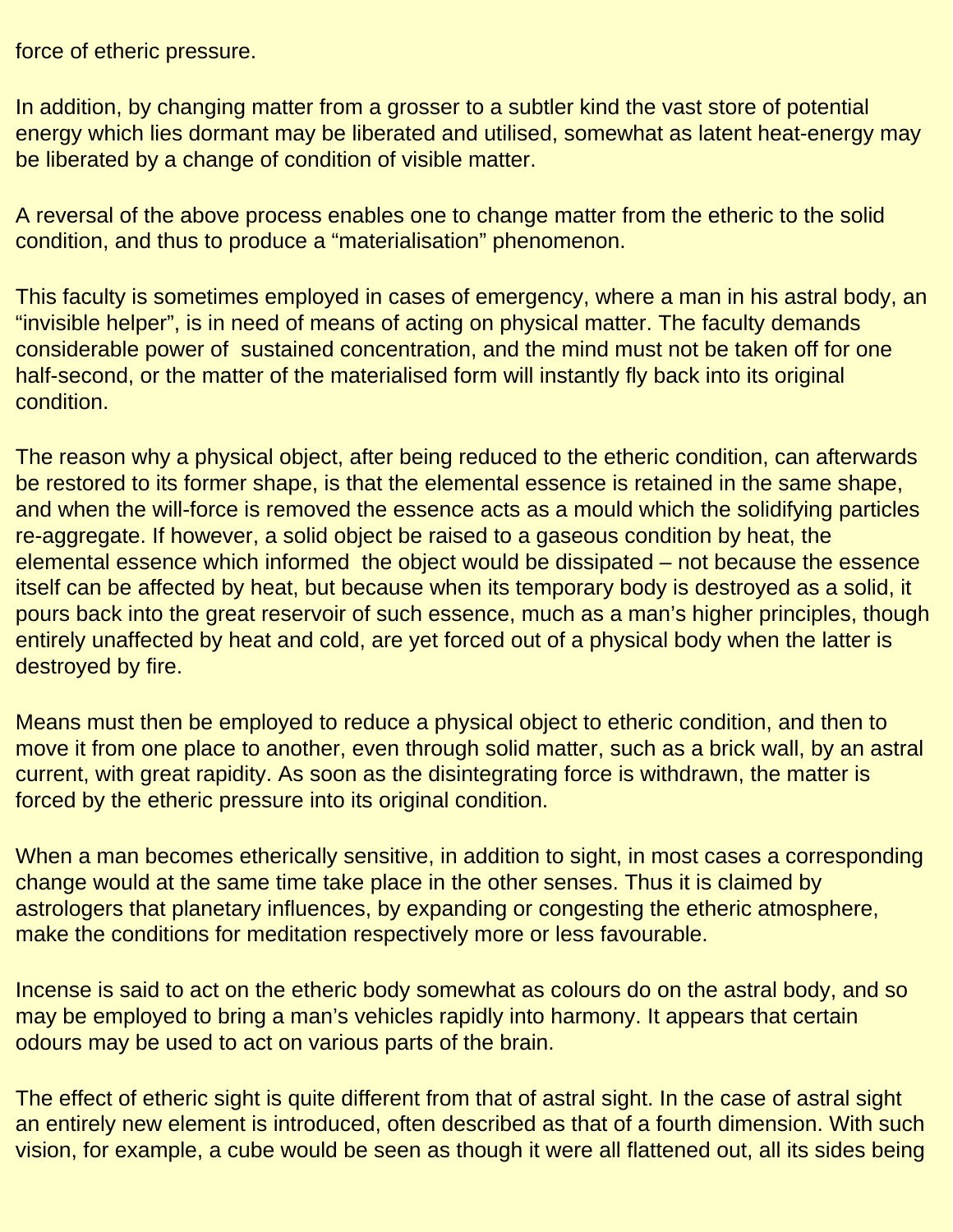equally visible as well as every particle within it.

With etheric sight, however, one merely sees *through* objects, and the thickness of matter through which one is looking makes a great difference to the clearness of the sight. Such considerations have no effect whatever on astral vision.

The word "throughth" used by W.T. Stead in referring to four-dimensional sight, is a perfect description, not of astral, but of etheric vision.

Etheric sight can also be used for purposes of magnification. The method is to transfer impressions from the etheric matter of the retina direct to the etheric brain: the attention is focused in one or more etheric particles, and thus is obtained a similarity of size between the organ employed and some minute object being observed.

A commoner method, though one demanding higher development, is to project a flexible tube of etheric matter from the centre of the chakram between the eyebrows, having one atom at its end which serves as a lens. Such an atom must have all its seven spirillae fully developed. The atom can be expanded or contracted at will. This power belongs to the causal body, so that when an etheric atom forms the lens a system of reflecting counterparts must be introduced.

By a further extension of the same power, the operator, by focusing his consciousness in the lens, can project it to distant points.

The same power, by a different arrangement, can be used for diminishing purposes, this giving a vision of something too large to be taken in at once by ordinary vision.

This power was symbolised by a small snake projecting from the centre of the forehead in the head-dress of the Pharaoh of Egypt.

Much of the clairvoyance shown by dead people at a spiritualistic séance, enabling them to read passages out of a closed book, is of the etheric type.

One of the varieties of telepathy is etheric, and may take either of two forms. In the first an etheric image is made which can be seen by a clairvoyant; in the second the etheric waves, which the creation of the image generates, radiate out and, striking upon another etheric brain, tend to reproduce in it the same image.

The organ in the brain for thought transference, both transmitting and receiving, is the pineal gland. If any one thinks intently on an idea, vibrations are set up in the ether which permeates the gland, thereby causing a magnetic current, which gives rise to a slight quiver or creeping feeling. This feeling indicates that the thought is clear and strong enough to be capable of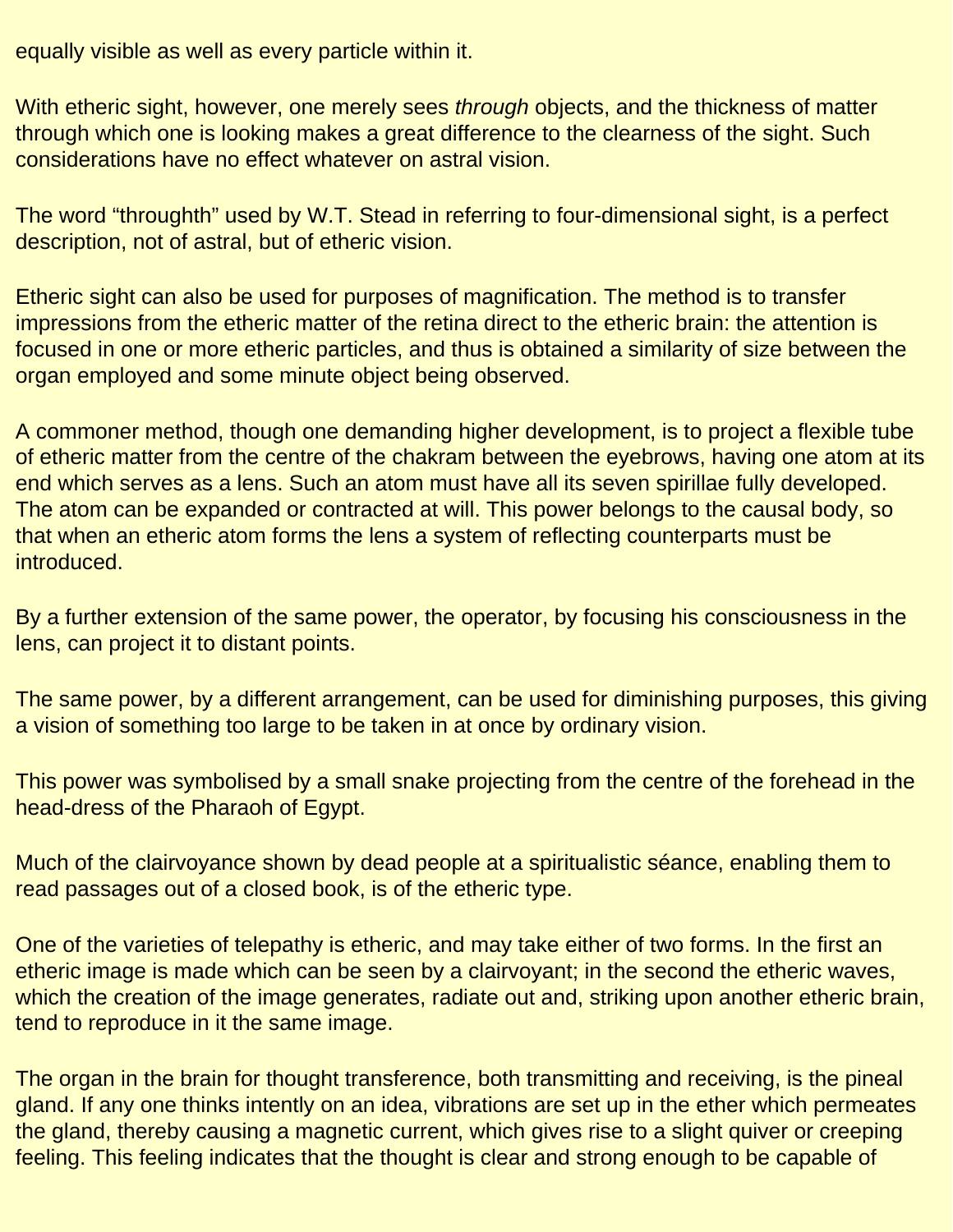transmission. With most people the pineal gland is not yet fully developed, as it will be in the course of evolution.

There is known to occult students a process by which rays of light may be bent, so that after passing round an object they may resume exactly their former course. This would, of course, make the object round which the rays were bent invisible to ordinary sight. It may be surmised that this phenomenon would result from a power to manipulate the particular form of etheric matter which is the medium for the transmission of light.

#### **CHAPTER XXIII**

#### **MAGNETISATION OF OBJECTS**

A man may employ his magnetism or vital fluid not only for mesmerising or healing other persons, but he may also use it to impregnate physical objects in a somewhat similar manner. Any object, in fact, which has been in close contact with an individual will absorb that individual's magnetism, and consequently will tend to reproduce in the person who wears it something of the same state of feeling or thought with which it is charged.This, of course, is part of the rationale of talismans, charms and relics, as well as of the feelings of devotion and reverential awe which sometimes quite literally exude from the walls of cathedrals and churches, each stone of which is a veritable talisman, charged with the reverence and devotion of the builder, consecrated by the bishop, and reinforced by the devotional thought-forms of successive generations for thousands of years.

The process is continually at work, though few are conscious of it. Thus, for example, food tends to become charged with the magnetism of those who handle or come near it, a fact which is at the back of the strict rules which Hindus observe regarding eating food in the presence of, or which has been subjected to the magnetism of, one of the lower cast. To the occultist, magnetic purity is as important as physical cleanliness. Such food as bread and pastry are especially liable to be charged with the magnetism of the person who prepares them, owing to the fact that magnetism flows out most strongly through the hands. Fortunately the action of fire in baking or cooking removes most kinds of physical magnetism. Some occult students, in order to prevent any avoidable mixture of magnetism, insist upon using only their own private eating utensils, and even would not permit their hair to be cut except by some one whose magnetism they approved, the head of course being the part of the body where alien magnetism would be most objectionable.

Books, especially those in a public library, tend to become loaded with all kinds of mixed magnetism.

Precious stones, being the highest development of the mineral kingdom, have very great power of receiving and retaining impressions. Many jewels are saturated with feelings of envy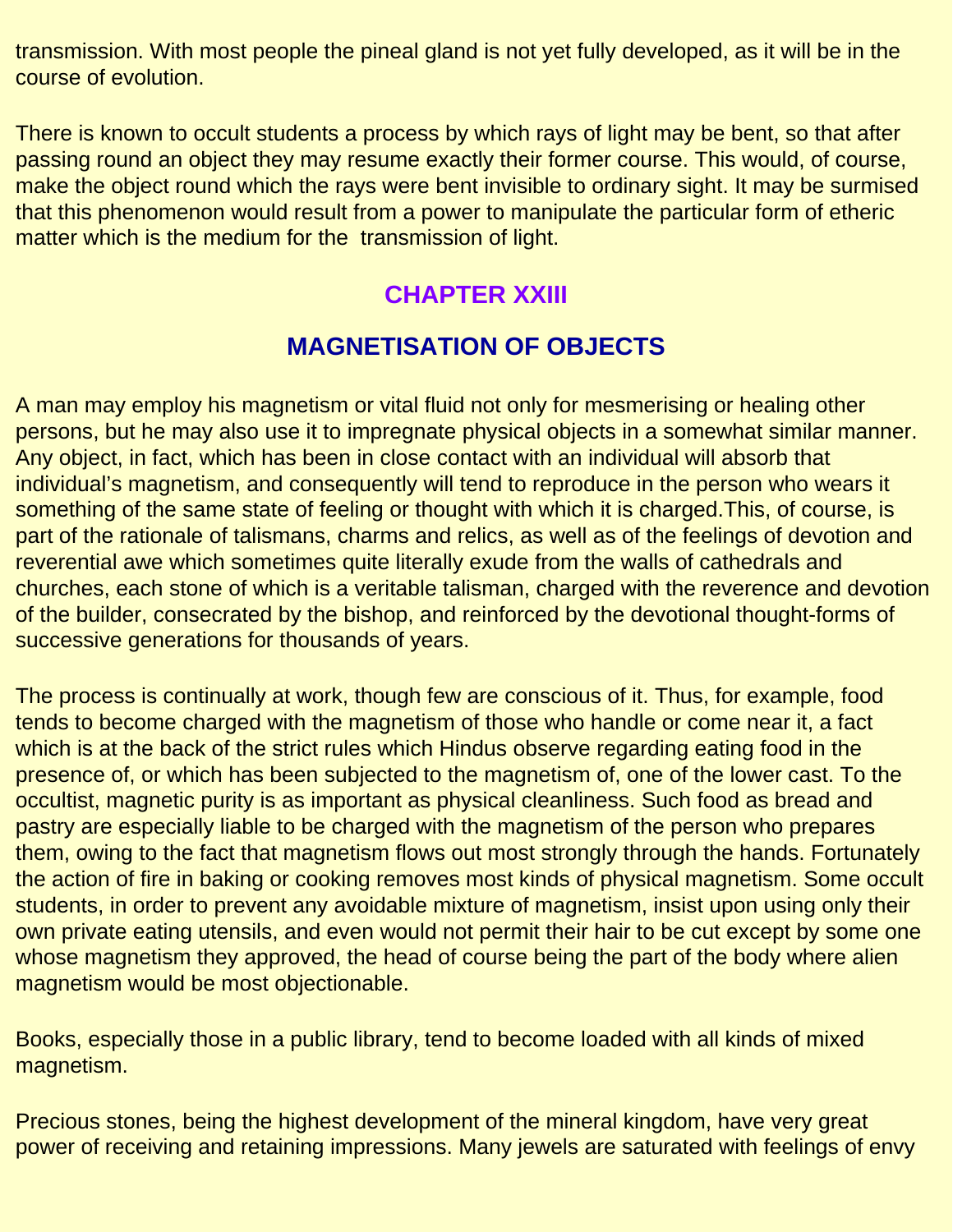and greed and, in the case of some of the great historical jewels, are impregnated with physical and other emanations associated with crimes that have been committed in order to possess them. Such jewels retain these impressions unimpaired for thousands of years, so that psychometers may see around them pictures of indescribable horror. For this reason, most occultists would discourage the wearing of jewels, as a general rule.

On the other hand, gems may be powerful reservoirs of good and desirable influence. Thus, for example, the Gnostic gems employed at Initiation ceremonies two thousand years ago retain even to this day powerful magnetic influence. Some Egyptian scarabœi are still effective, though much older even than the Gnostic gems.

Money, in the form of coins and notes, is frequently charged with highly unpleasant magnetism. Not only does it become charged with a great mixture of different kinds of magnetism, but it is, in addition, surrounded by the thoughts and feelings of those who have handled it. The disturbing and irritating effect of such emanations on astral and mental bodies has been compared to that produced by the bombardment of radium emanations on the physical body. The worst offenders are copper and bronze coins, and old and dirty bank notes. Nickel is less receptive of evil influences than copper, while silver and gold are better still in this respect.

Bedding affords another example of physical objects absorbing and emanating magnetic influence, many people having observed that unpleasant dreams may often be caused by sleeping on a pillow which has been used by a person of unpleasant character. If wool is used of bedding or clothing, it is better not to let it touch the skin, owing to it being saturated with animal influence.

The method of deliberately manufacturing a talisman is, first thoroughly to cleanse the object of its present etheric matter by passing it through a film of etheric matter which has been created for the purpose by an effort of will. The old etheric matter or magnetism having been thus removed, the ordinary ether of the surrounding atmosphere replaces it; for there is an etheric pressure somewhat corresponding to, though immensely greater than, atmospheric pressure.

A similar process is then effected for astral and mental matter, the object thus becoming, as it were, a clean sheet on which one may write as one wills. The operator then, placing his right hand on the object, fills himself with the particular qualities which he wishes to convey to the talisman, and wills that those qualities shall flow into it. An experienced occultist can perform the whole process almost instantaneously by a strong effort of will, but others will need to spend more time on it.

The above would constitute one of the class of *General* talismans. An *Adapted* talisman is one specially charged to meet the requirements of a particular individual – almost like an individual prescription, rather than a general tonic. An *Ensouled* talisman is one designed to continue as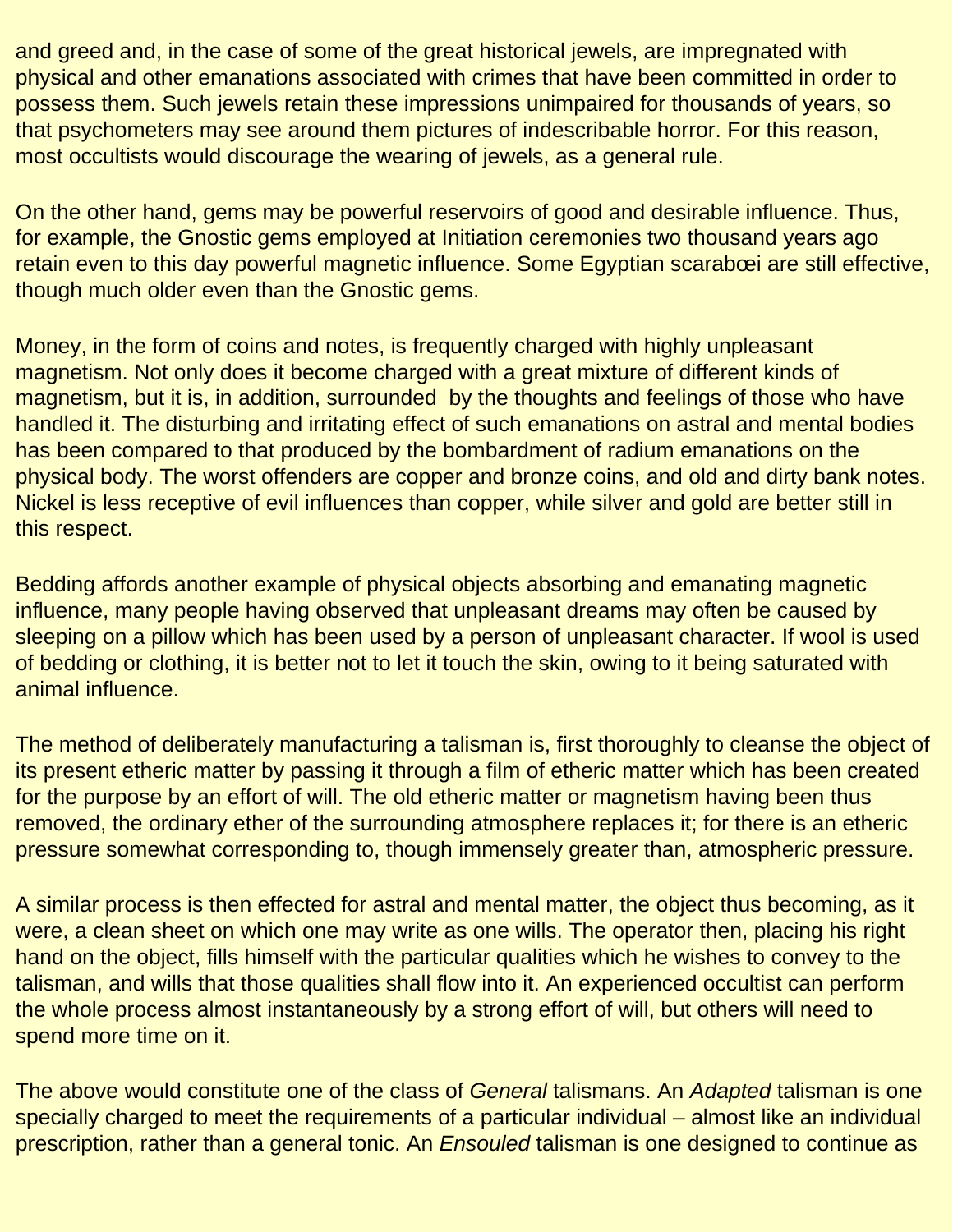a source of radiation for centuries. There are two varieties. In one there is placed in the talisman a fragment of a higher mineral, which throws out a ceaseless stream of particles. These particles become charged with the force stored in the talisman, the actual work of distribution being done by the mineral, thereby greatly economising energy.

The second variety is one in which the ingredients are so arranged as to make it a means of manifestation of one of certain classes of undeveloped nature-spirits, these latter providing the force necessary for the dissemination of the influence. Such talismans may last for thousands of years, to the intense delight of the nature-spirit, and the great benefit of all who approach the magnetised centre.

A *Linked* talisman is one so magnetised as to bring it in close *rapport* with its maker, so that it becomes a kind of outpost of his consciousness. The wearer of the talisman could thus through his link send a cry for help to its builder, or the builder could direct a stream of influence through it to the wearer. Such a talisman would facilitate what Christian Scientists call "absent treatment".

In rare cases a physical talisman may be connected with the causal body of an Adept, as was done with those talismans buried in various countries by Apollonius of Tyana, about 1,900 years ago, in order that the force which they radiated might prepare those places to be the centres of great events in the future. Some of those centres have already been utilised, others are to be employed in the immediate future in connection with the work of the coming Christ.

Great shrines are usually erected on the spot where some holy man lived, where some great event, such as an Initiation, took place, or where there is a relic of a great person. In any of these cases, a powerful magnetic centre of influence has been created which will persist for thousands of years. Even if the "relic" does not happen to be a very powerful one, or is not even genuine, the centuries of devotional feeling poured out upon it by the hosts of visitors would make the place an active centre for beneficent radiation. The influence of all such places on visitors and pilgrims is unquestionably good.

It has already been mentioned that precious stones are naturally suited to be made into talismans or amulets. The rudraksha berry, used frequently for necklaces in India, is eminently adapted for magnetisation where spiritual thought or meditation is required and disturbing influences are to be kept away. The beads made from the tulsi plant are another example, though the influence they give is of a somewhat different character. An interesting set of talismans are those objects which produce strong scents. The gums of which incense is made, for example, can be chosen so as to be favourable to spiritual and devout thought. It is also possible so to combine ingredients as to produce the opposite effect, as was sometimes done by mediaeval witches.

A trained occultist makes a regular practice of charging many things which pass from him to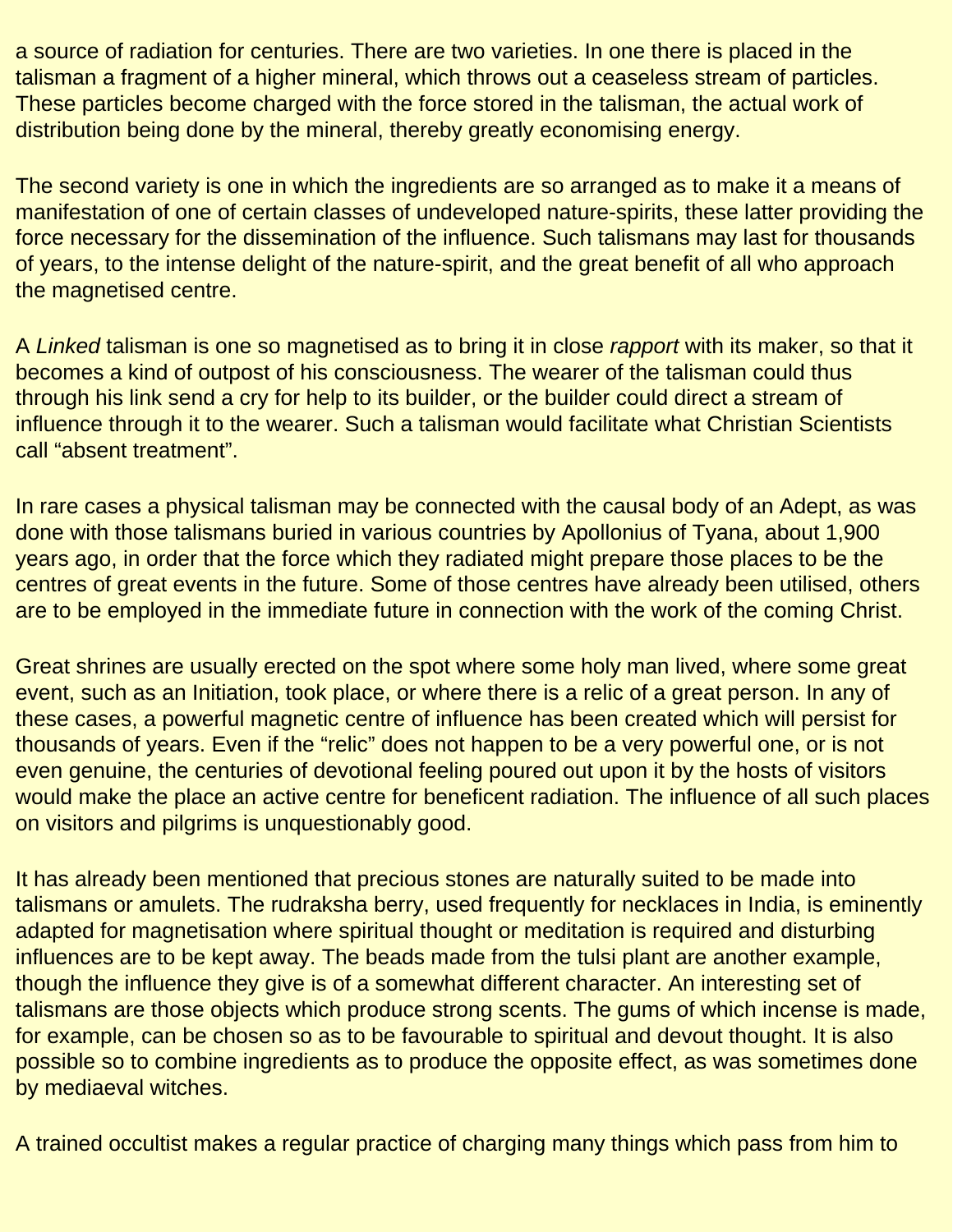others with beneficent influences : such, for example, as letters, books, or presents. By a single effort of will he may charge even a typed letter far more effectively than it would be unconsciously charged when written by hand by some one not familiar with these truths.

Similarly a trained occultist, by a mere wave of the hand, coupled with a strong thought, may almost instantaneously demagnetise food, clothing, bedding, rooms, etc. Such demagnetisation, while removing magnetism which has been externally impressed, would not affect the innate magnetism of objects, such, for example, as the inherently unpleasant vibrations of dead flesh, which even cooking could not destroy.

The process of demagnetising rooms, etc., may be facilitated by the burning of incense or pastilles, or by sprinkling water, the incense and water being first passed through the process recommended for making talismans.

It should also be born in mind that as physical matter in man is in exceedingly close touch with the astral and mental, coarseness and grossness in the physical vehicle almost necessarily imply a corresponding condition in the other vehicles : hence the great importance to the occultist of physical as well as magnetic or etheric cleanliness.

The "holy water" used in certain Christian churches affords a clear example of magnetisation, water being very readily charged with magnetism. The instructions given in the Roman rite make it quite evident that the priest is required, first, to "exorcise" the salt and water, i.e.., to cleanse them from all objectionable influences, and then, making the sign of the cross, he is directed to "bless" the elements, i.e.., to pour his own magnetism into them, his will being directed to the purpose of driving away all evil thoughts and feelings.

It is worth nothing that salt contains chlorine, a "fiery" element, and hence the combination of water, the great solvent, with fire the great consumer, is highly effective as a cleansing agency.

Precisely similar ideas underlie many other ceremonies in the Christian Church : such as baptism, in which the water is blessed and the sign of the cross made over it ; the consecration of churches and burial grounds, of the vessels of the altar, the vestments of the priests, bells, incense ; confirmation, the ordination of priests and consecration of bishops.

In the Eucharist, the wine has a very powerful influence upon the higher astral levels, while the water sends out even etheric vibrations.

At baptism, in the Liberal Catholic Church, the priest makes the sign of the cross over the forehead, throat, heart and solar plexus of the child. This has the effect of opening up these etheric chakrams, so that they grow to, perhaps, the size of a crown piece, and begin to sparkle and whirl as they do in grown-up people.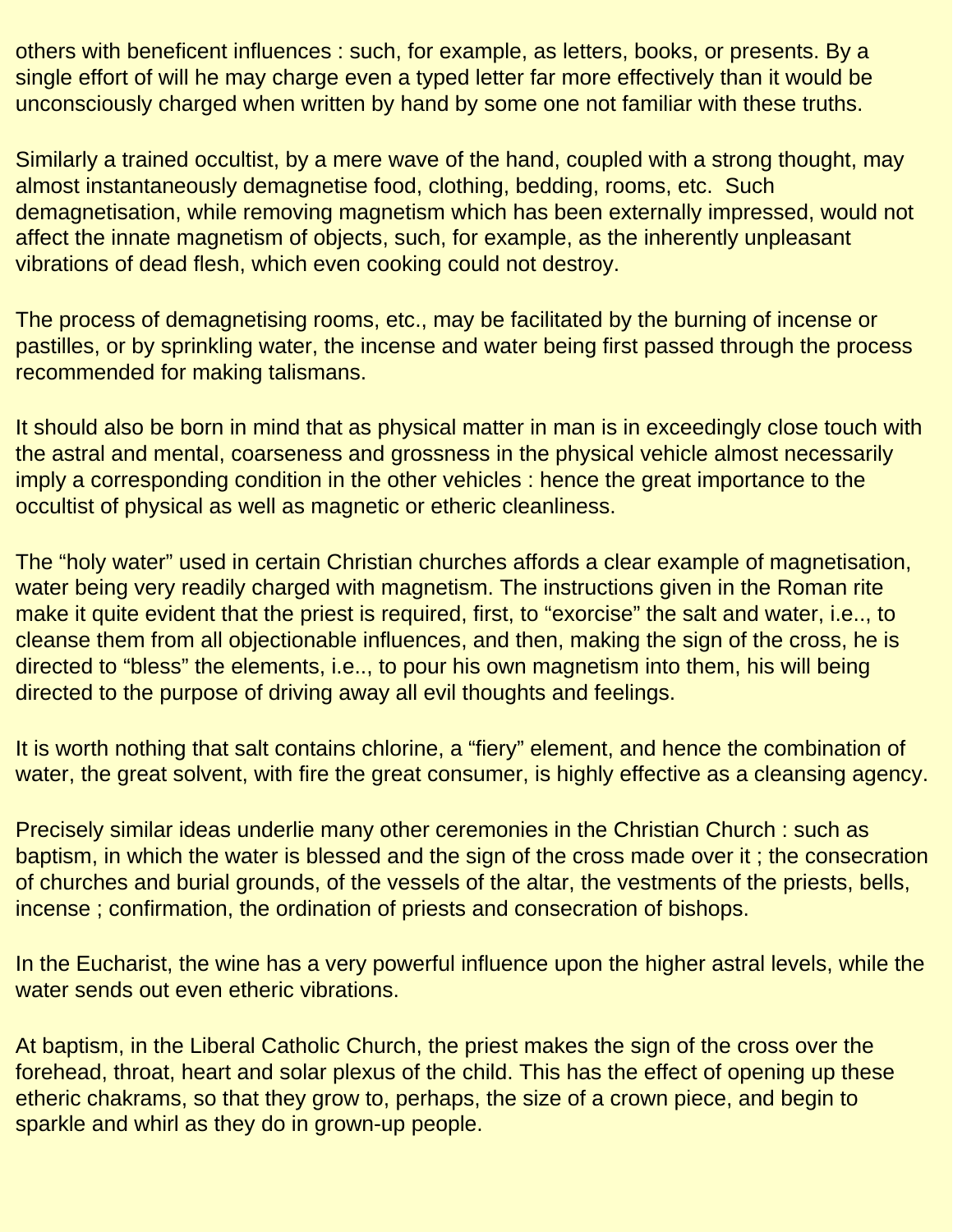In addition, the magnetised water, as it touches the forehead, sets violently in vibration the etheric matter, stimulates the brain, and through the pituitary body affects the astral body, and through that the mental body.

Later the priest, by anointing the top of the head with chrism, makes the chakram there serve as a kind of sieve, which rejects the coarser feelings, influences or particles, and also, by an effort of will, he closes the four centres which have been opened.

At confirmation, the effect which has been produced on the âtmic principle is reflected into the Etheric Double.

At the ordination of the priest, it is intended to clear the way between the higher principles and the physical brain. The blessing floods the etheric brain, and is meant to run up through the pituitary body, which is the point of closest junction between the dense physical, the etheric and the astral.

The anointing of the head of the bishop with chrism is intended so to act on the brahmarandra chakram that, instead of the usual saucer-like depression, it becomes more like a projecting cone, such as is often seen in statues of the Lord Buddha.

The ordination of the cleric is intended principally to act on the etheric body, that of the doorkeeper on the astral, that of the reader or lector on the mental, and that of the exorcist on the causal body. The exorcist is helped at his ordination to strengthen his power of healing.

There seems to have been an old custom – out of which has arisen the present Roman method of anointing the organs of the senses – of sealing all the chakrams in the body of a dying man, lest objectionable entities should seize upon that body as the owner left it and employ it for purposes of evil magic.

It is probable that many nervous affections could be helped by anointing with consecrated oil, and etheric disease might well be cured by means of "Unction".

In a Bishop's crozier, in the knob of which the consecrated jewels are placed, the etheric energy which radiates from the jewels is the outermost and the most prominent – so prominent in fact that it would not be surprising if physical cures could be affected by its touch.

Mediaeval alchemists also employed somewhat similar methods in their use of magnetised swords, drugs, etc. In the Ancient Mysteries, the thyrsus was a powerfully magnetised instrument, which was laid against the spinal cord of the candidate, giving him in that way some of the magnetism with which it was charged.

### **CHAPTER XXIV**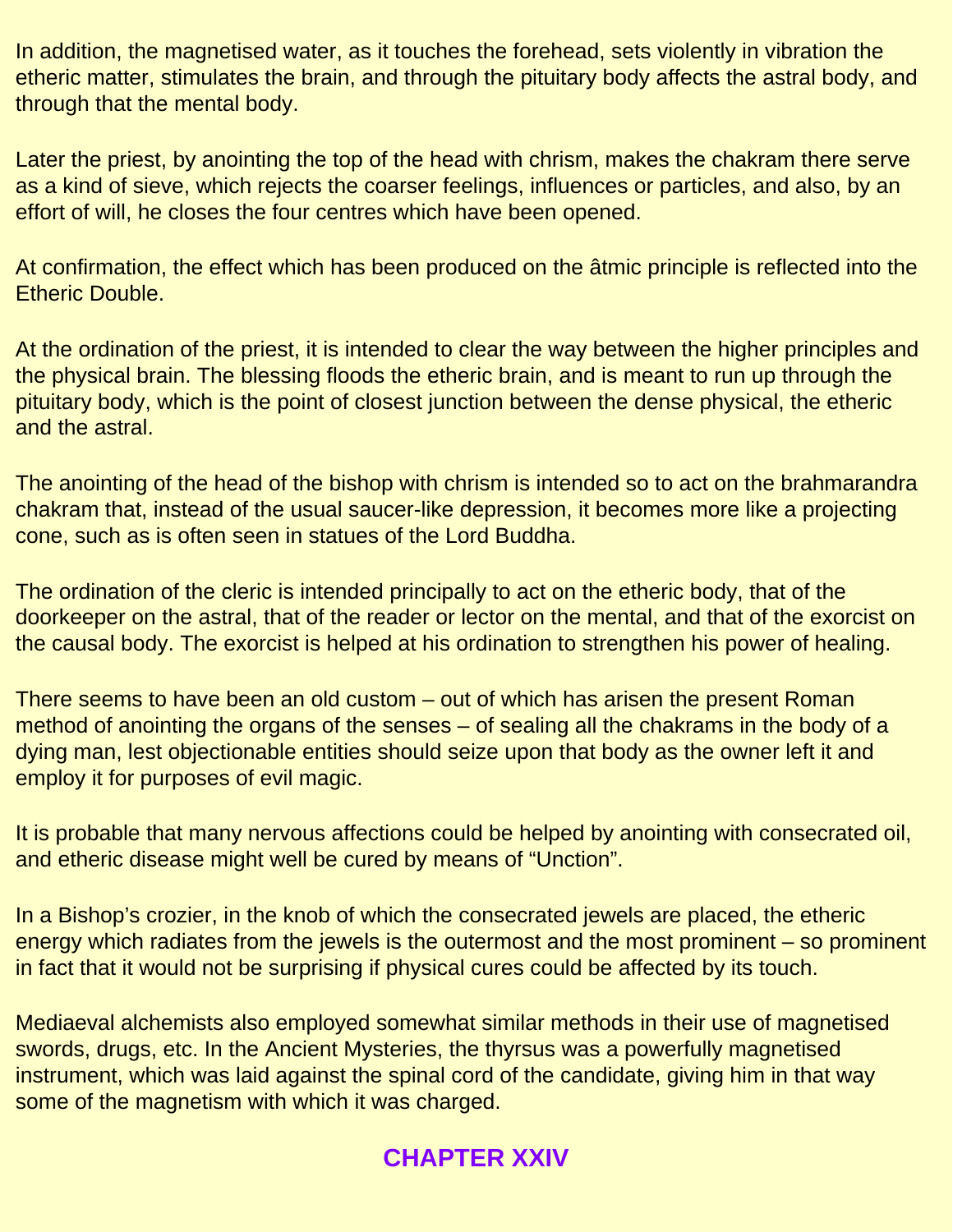# **ECTOPLASM**

ECTOPLASM (from the Greek ektos, outside, and plasma, mould, i.e.., that which is moulded *outside* the human body) is a name given to the matter, mainly if not wholly etheric, which exudes from a medium, and is employed for séance-room phenomena.

The late W.J.Crawford, D.Sc., in his books *(The Reality of Psychic Phenomena* (1916), *Experiments in the Psychical Science* (1918), *Psychic Structures* (1921) ), describes the painstaking and masterly researches he undertook into such phenomena as table-lifting, or "levitation", and rapping. For full details students are referred to those books, it being possible here to give a brief summary of such results as are directly pertinent to our present study.

During all the experiments the medium was fully conscious.

W.J.Crawford approached the problems of table-lifting, etc., purely as problems of mechanics; and, by means of force-registering appliances, both mechanical and electrical, he succeeded in discovering, by deduction from his observations, the *modus operandi* of the "psychic structures" employed. At a much later stage he was able completely to verify his deductions by direct vision and by photography, as will be explained in due course.

Briefly, it was found that the ectoplasm, exuding from the medium, was prepared and shaped by the "operators" who control the production of the phenomena, into what he terms "rods". These rods or bars are attached at one end to the medium, and at the other, by suction, to table-legs or other objects, psychic force being then applied through the rods, and tables, etc., moved in various ways, without any purely physical contact with any person present. Raps and many other noises are produced by the rods striking on floor, table, a bell, etc.

By far the greater portion of the ectoplasm is usually obtained from the medium, though this is supplemented by a small portion from all, or most, of the other sitters present.

The ectoplasm can sometimes, even though quite invisible to ordinary sight, be felt. It is described as clammy, cold, reptilian, almost oily, as though the air were mixed with particles of dead and disagreeable matter.

The psychic rods issuing from the medium may vary in diameter at their extremities from  $\frac{1}{2}$ inch to 7 or 8 inches, and the free end of each rod seems able to assume various shapes and degrees of hardness. The end may be flat or convex, circular or oval ; it may be soft as the flesh of a baby, or as hard as iron. The body of the rod feels solid a few inches from the free end, but then becomes intangible, though it resists, pulls, pushes, shear and torque.

In this intangible portion, nevertheless, a flow of cold, spore-like particles can be felt, the flow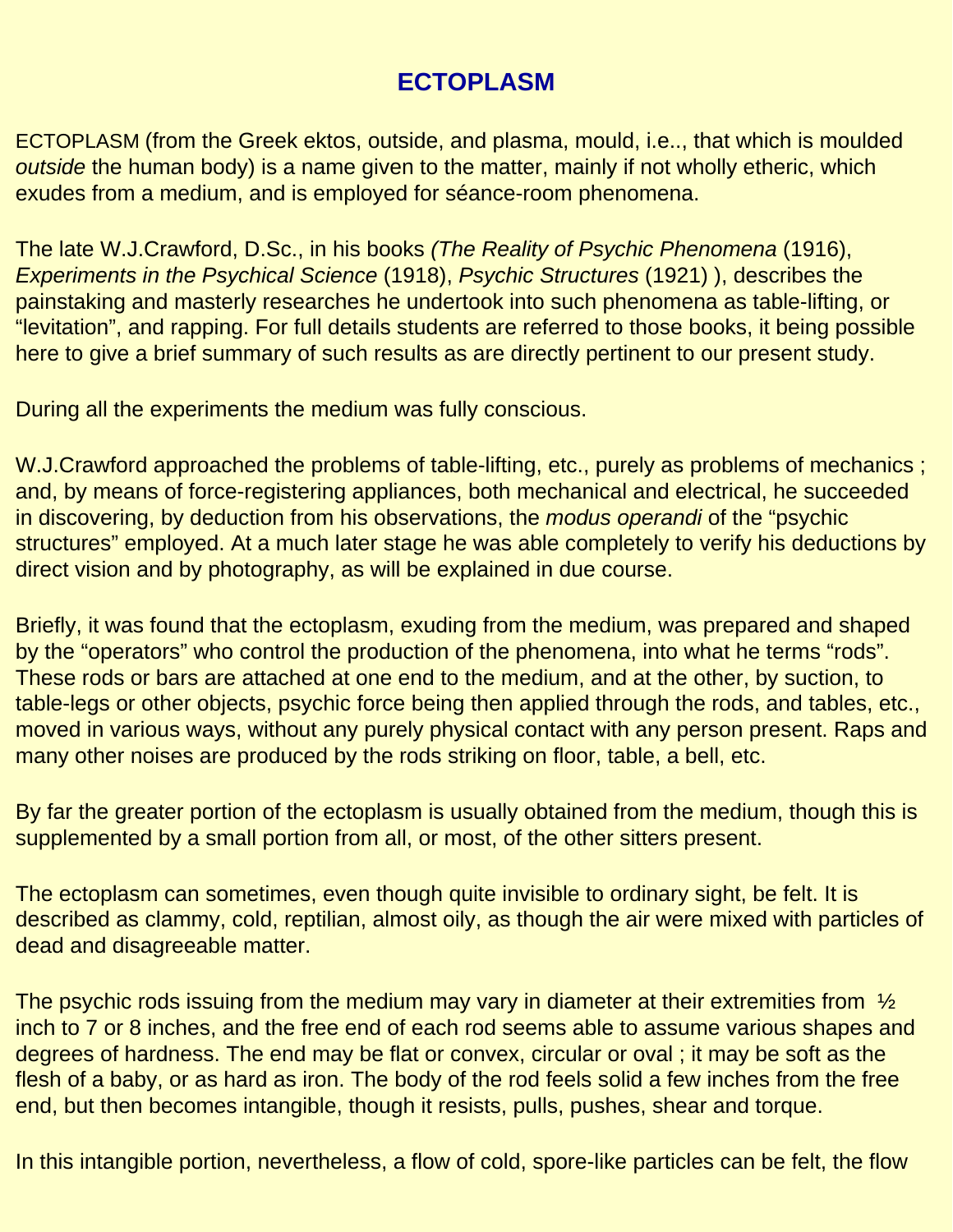being outwards from the medium. There appears to be reason to believe that in some cases, though not in levitations, there is a complete circulation of etheric matter out from the medium and back to her again at a different part of the body. The condition of the end of the rod as regards size and hardness can be varied on demand. The larger rods are usually fairly soft at the end, the smaller ones only becoming dense and hard.

W.J. Crawford considers it probable that the rods consist of a bundle of fine threads, intimately connected and adhering to one another. The psychic force passes along the threads, stiffening the whole structure into a rigid girder, which can then be moved as desired by forces applied within the body of the medium.

Certain experiments seem to indicate that the end of a rod consists of a thick and more or less elastic film or skin, stretched over a thin, somewhat serrated, elastic frame. The elasticity of the film is limited, and if too highly stressed the film may rupture, leaving the serrated frame exposed.

The fact that an electroscope can be discharged by being touched by a rod indicates that the rod acts as a conductor of high tension electricity, discharging to earth through the medium's body to which it is attached. On the other hand, a rod placed across the terminals of a bell circuit does not cause the bell to ring, thus showing that it offers high resistance to low-tension current.

White light usually destroys rod formations : even rays reflected from a surface on which psychic force is exerted interfere with the phenomena. Red light, however, if not too strong, does not appear to injure the psychic structure, neither does light emanating from luminous paint which has been exposed for some hours to sunlight.

Usually the structures are quite invisible, though occasionally glimpses of them may be obtained. The structures have been successfully photographed by flashlight, but great care must be taken not to injure the medium. The shock to the medium when the flashlight impinges on the ectoplasm is much greater when the structure is under stress than when it is not stressed.

The large number of photographs taken confirm in every detail the conclusions arrived at by deduction from the phenomena themselves.

The rigidity of a rod varies with the amount of light to which it is subjected, the hard end being, as it were, partially melted when exposed to light.

In the case of objects being moved by psychic force there are two principal methods employed. In the first, one or more rods are projected from the medium, very frequently from the feet or ankles, sometimes from the lower part of the trunk, and are attached direct to the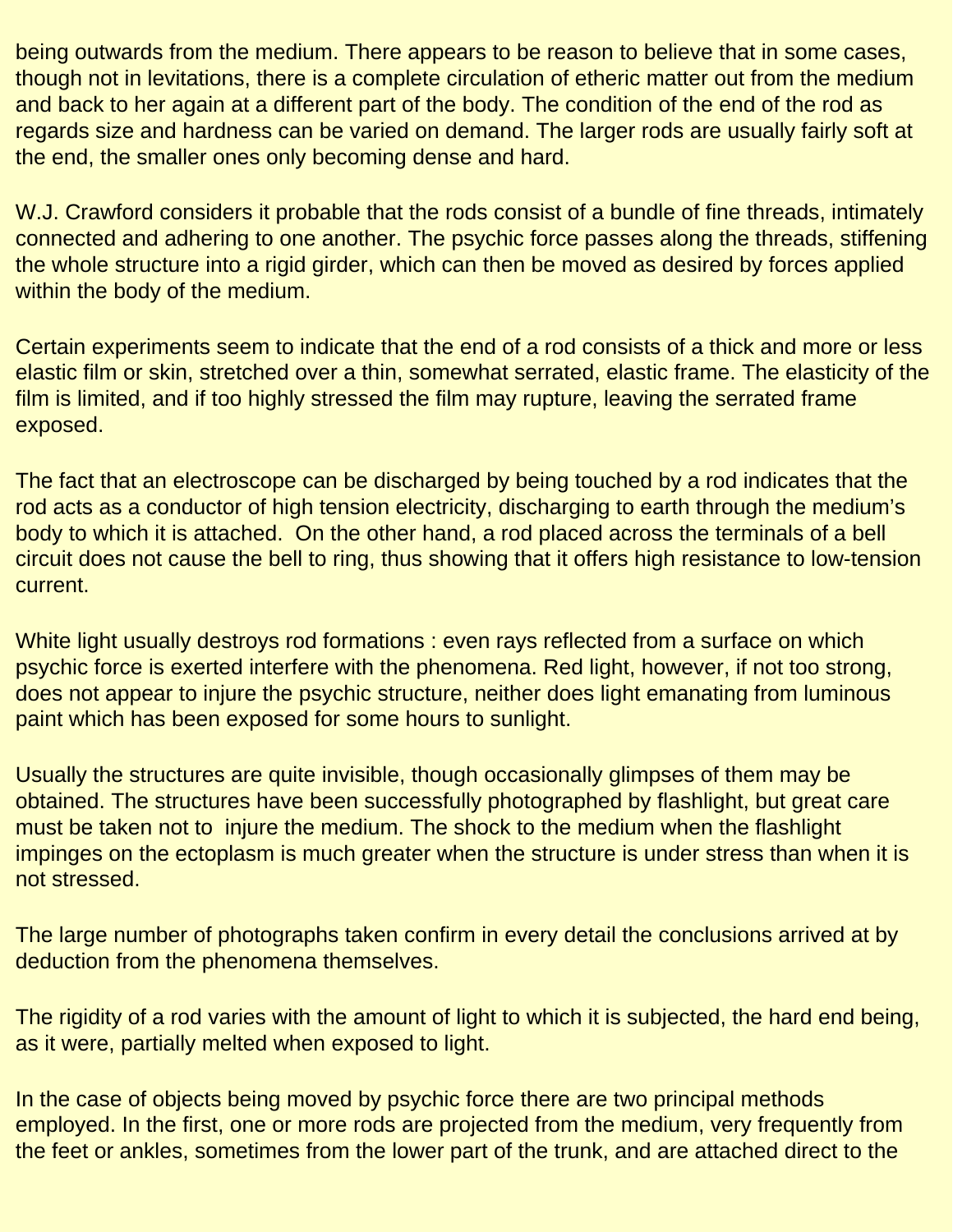object to be moved, thus forming cantilevers. When tables are moved horizontally, the rods would usually be attached to the table-legs ; where they are lifted into the air, the rod or rods are often spread out like a mushroom at the ends and attached to the under surface of the table.

In the second method, the rod or rods projecting from the medium are attached to the floor, and from the point of attachment they are continued to the object to be moved, thus forming no longer a cantilever but something similar to a lever of the "First Order," the Fulcrum being between the Weight and the Power.

Rods may be either straight or curved. They may also be held suspended in the air in a rigid condition, thus showing that they do not require to be pressing on material bodies in order to remain rigid.

In the case of the cantilever method, the whole of the mechanical stress is transferred to the medium ; or, more accurately, the greater portion to the medium, and a much smaller portion to the sitters. This can be ascertained by ordinary mechanical appliances, such as weighing machines and spring balances. If a table is levitated, for example, by means of a cantilever, the weight of the medium will be increased by about 95% of the weight of the table, and that of the other sitters proportionately.

When, on the other hand, the rods are attached to the floor, the weight of a levitated table is transmitted direct to the floor, and the medium's weight, instead of being increased, is *decreased*, the decrease being due to the weight of the ectoplasm forming the rod, one end of which rests on the floor.

When force is transmitted along a rod in order to hold an object, such as a table, firmly to the floor, the weight of the medium has been observed to be reduced by as much as  $35\frac{1}{2}$  lbs. On another occasion, when the ectoplasmic structure was not stressed, the weight of the medium has been reduced by 54 <sup>1/2</sup> lbs., nearly half the normal weight of the medium.

Cantilevers are usually employed to move or lift light objects, but for heavy objects or for the transmission of great force, the rod or rods are attached to the floor. Often a force approximating to a hundred weight is exerted.

During levitation of objects the stress on the medium is often apparent in the stiffness, and even iron-like rigidity of the muscles, principally of the arms, but also of the whole muscular system. Later in his investigations, however, W.J.Crawford found that the muscular rigidity had apparently entirely disappeared.

The production of these phenomena appears to result in a permanent loss of weight, both of mediums and sitters, but only to the extent of a few ounces. The sitters may lose more weight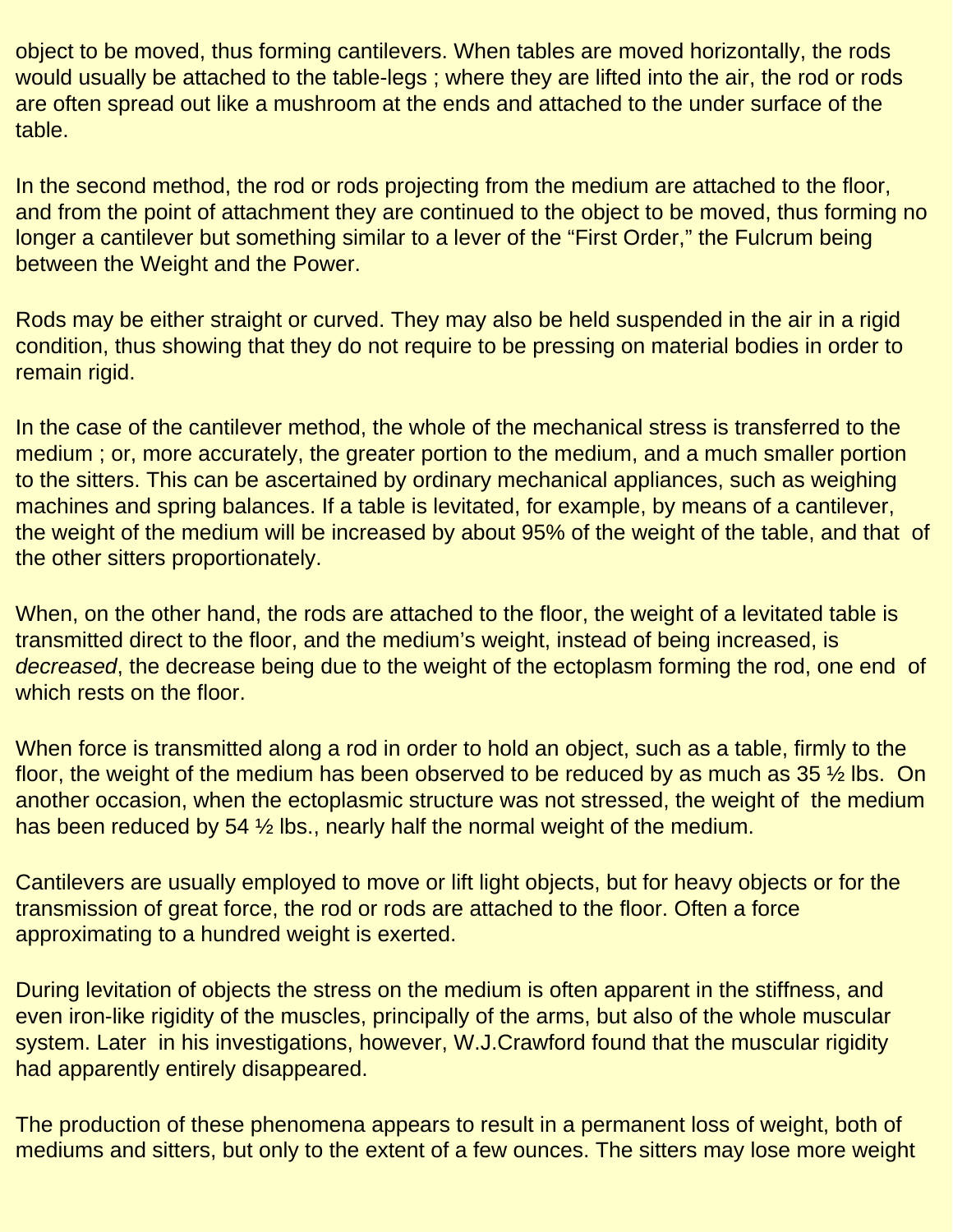than the medium.

As a rule, the placing of any material object within the space occupied by a rod, immediately breaks the line of communication, destroying the rod, as a rod. A thin object, however, such as a pencil, may be passed through the vertical portion of a rod with impunity, but not through the portion between the medium and the table. Interference with this portion may cause physical injury to the medium.

In order to make it possible for a rod to touch or adhere to, e.g.., a floor or table, the end of the rod has to be specially prepared, being made denser than the rest of the rod. The process appears to be troublesome, or at least to consume time and force ; consequently the gripping portions of a structure are always kept to the minimum.

The method of gripping by suction, as can easily be demonstrated by soft clay, referred to below. Sometimes the "suckers" can be heard slipping over the surface of wood, or taking new grips.

Many instances, as well as photographs, are given by W.J.Crawford, of impressions on putty or soft clay, produced by impact of rods. These impressions are often covered with marks similar to the fabric of the medium's stockings. The resemblance, however, is superficial, it being impossible to produce such impressions by actually pressing a stockinged foot on to the clay. The impression made by the rod is much sharper than can be obtained by ordinary means, and is such as could be obtained if a fine viscous material were to cover the stocking fabric, to harden, and then to be pressed on the clay.

Further, the stocking marks may be greatly modified ; the delicate pattern and tracery of the threads may be distorted, thickened, partly covered over, or broken, though still remaining recognisable as that of the stocking fabric. The deduction is that the ectoplasm is at first in a state like that of a semi-liquid : that it oozes through and round the holes in the fabric and partly sets on the outside of the stocking. It is of a glutinous, fibrous nature, and takes almost the exact form of the fabric. It is then pulled off the stocking and built round the end of the rod. For a large impression, the skin is thickened and strengthened by the addition of more materialising matter, and thus the original imprint may be twisted, distorted, or partially obliterated.

Similarly, finger impressions may be made by a rod, though these may be different in size from normal ones, and may be much more clearly and regularly cut than would be possible with ordinary finger impressions.

Raps, ranging from the slightest taps to blows of sledgehammer strength, as well as many other sounds, are produced by semi-flexible rods, with suitably prepared ends, being struck against material objects. The production of raps is accompanied by decrease of the medium's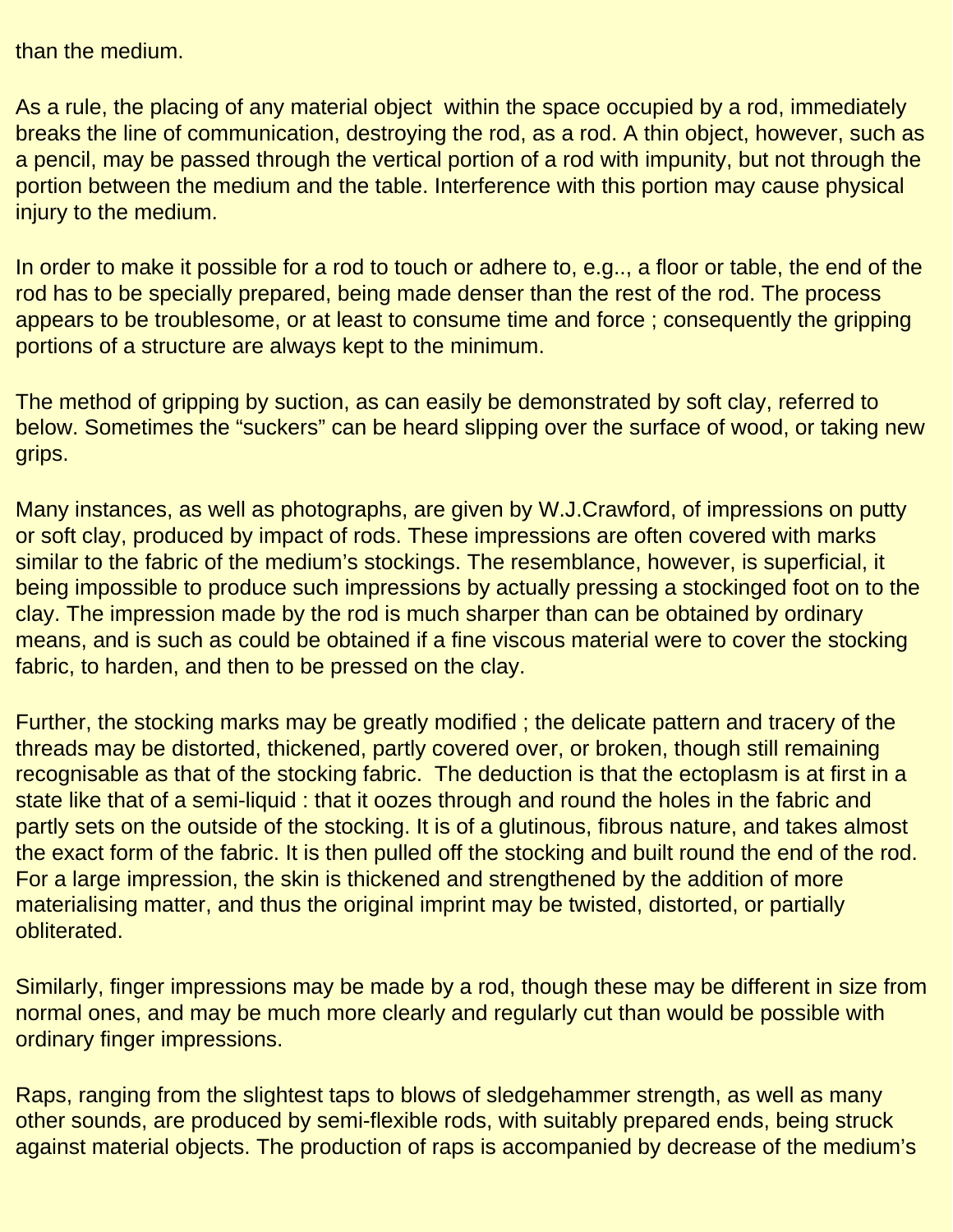weight, the amount of decrease, which may be as much as 20 lbs. – or more, being apparently directly proportional to the intensity of the rap. The reason is apparent : the rods being formed of matter from the medium's body, the striking of such matter on the floor, etc., necessarily transfers some of the medium's total weight through the rod to the floor. The loss of weight is temporary only, being restored when the material of the rods returns to the medium.

The production of raps causes a mechanical reaction on the medium, as though she were being pushed backwards or struck. This reaction may cause her to make slight motions with her feet. The stress on the medium, however, is nothing like that caused by the levitation of objects.

Heavy blows, produced by a large rod, are not usually delivered quickly. Light raps, however, usually produced by two or more thin rods, may be produced with incredible rapidity, the "operators" appearing to have great command over the rods.

In general, the production of these phenomena throws stress on all the sitters, as is apparent by spasmodic jerks, sometimes quite severe, which go round the whole circle previous to levitation. It would appear that the process of loosening and removing etheric matter from the bodies of the sitters takes place in jerks, and, to some extent, affects them altogether.

W.J.Crawford reports that an entity, purporting to have been whilst alive a medical man, and so to speak through the medium (on this occasion entranced for the purpose), stated that there are two kinds of substance used in the production of phenomena. One is taken in comparatively large quantities from the medium and sitters, all, or nearly all, being returned to them at the close of a séance . The other can be obtained only from the medium, and as it consists of the most vital material from the interior of her nerve-cells, it can be taken only in minute quantities without injury to the medium. Its structure is broken up by the phenomena, and therefore it cannot be returned to the medium. This statement has not been verified or confirmed in any way and is given purely on its merits.

W.J. Crawford devised and used with great success the "staining method" of tracing the movements of ectoplasm. Ectoplasm possessing the property of adhering strongly to such a substance as powdered carmine, the latter is placed in its path, when a coloured track will be found. By this means, it was discovered that ectoplasm issues from and returns to the lower part of the trunk of the medium. It has considerable consistency , for it has a strong tearing action on the stockings and of other clothing and will sometimes pull out whole threads, several inches long, from a stocking, carry, and deposit the same in a vessel of clay placed some distance from the medium's feet.

The ectoplasm follows a path down the legs and enters the shoes, passing between stocking and shoe, wherever there is space. If it has picked up dye on its way it will deposit this at any place where foot, stocking and shoe are in close contact, i.e.., where there is not sufficient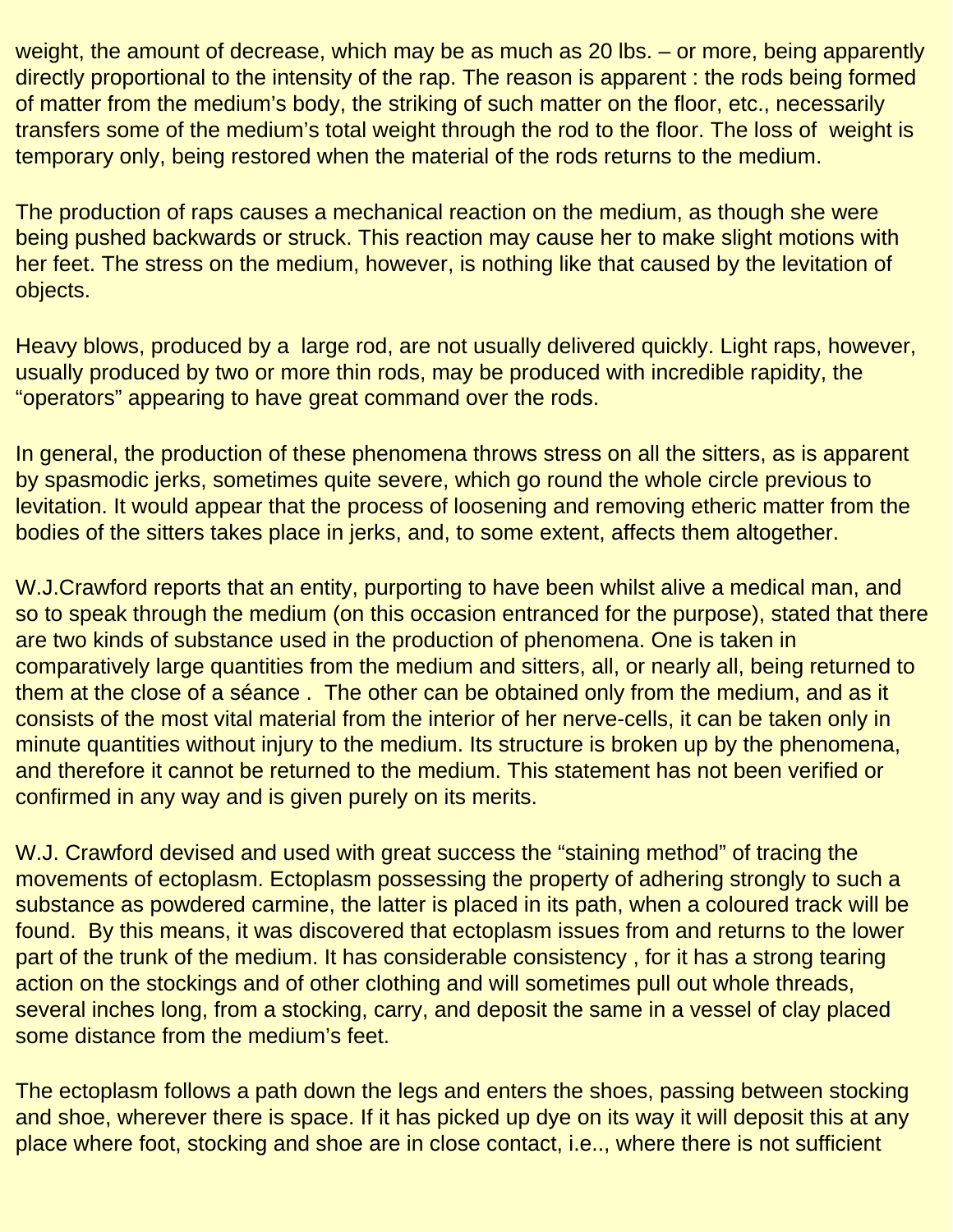room for it to pass.

The solidification, as well as the de-materialisation, of the hard end of a rod is effected immediately the rod issues from the medium's body. For this reason, the free end of the rod, unless it be one of the thinnest, cannot penetrate closely woven cloth, or even wire netting of 1 inch mesh, if placed more than an inch or two in front of the medium. If such screens, however, are very close to the medium's body, an imperfect materialisation of the end of the rod may take place and limited psychic phenomena may occur.

The evolution of ectoplasm from the body of a medium is accompanied by strong muscular movements all over the body, and the fleshy parts of the body, especially from the waist downwards, become reduced in size, as though the flesh had caved in.

W.J. Crawford is convinced that in the production of séance-room phenomena there are at least two substances employed : (1) a component, forming the basic part of the psychic structure, which is invisible, impalpable, and generally outside the range of physical things altogether, and (2) a whitish, transparent, nebulous substance, mixed with (1) in order to enable (1) to act on physical matter ; (2) he considers, is in all probability identical with the material used in materialisation phenomena.

Many phenomena of materialisation are described, with that scrupulous and minute attention to detail so characteristic of German investigators, in a large work entitled *Phenomena of Materialisation*, by Baron von Schrenck Notzing (1913), and translated by E.E. Fournier d'Albe, D.Sc.(1920).

In addition, to elaborate descriptions of large numbers of séances and phenomena, there are given some 200 photographs of materialised forms, or apparitions of many kinds, ranging from threads or masses of ectoplasm to fully-formed faces. The main conclusions may be epitomised as follows. These are taken largely, for convenience, from a lecture on "Supranormal Physiology and the Phenomena of Ideoplastics," by Dr. Gustave Geley, a Paris psychologist and physician, which is printed at the end of baron Notzing's book.

From the body of the medium there emanates a substance which at first is amorphous or polymorphous. It may appear as ductile dough, a true protoplasmic mass, a kind of shaking jelly, simple lumps, thin threads, cords, narrow rigid rays, a broad band, a membrane, fabric, woven material or net with fringes and rucks.

The thread – or fibre-like nature of the substance has frequently been observed.

It maybe white, black or grey, sometimes all three appearing together : white is perhaps the most frequent. It appears to be luminous.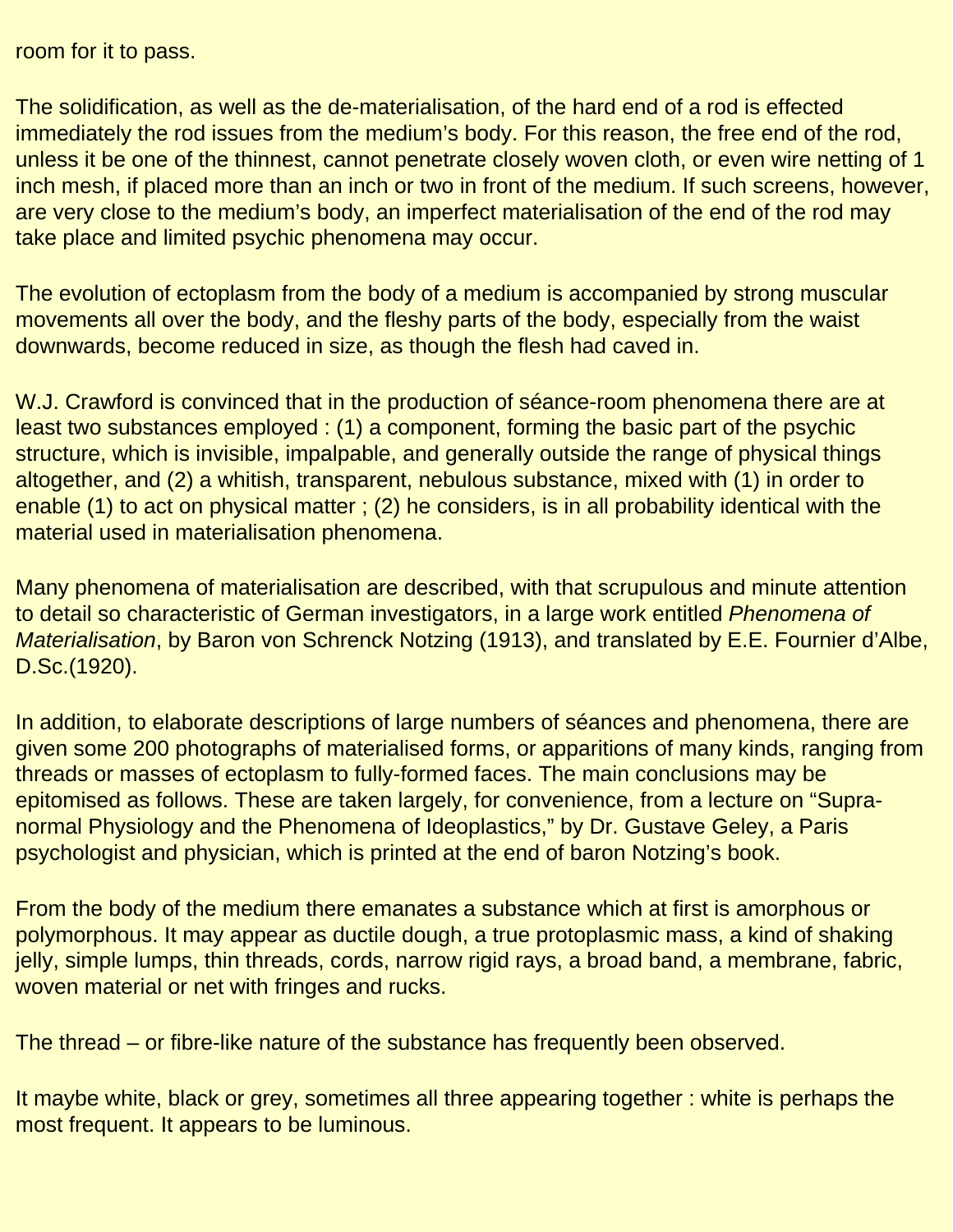Usually it seems to be odourless, though sometimes it may have a peculiar smell, impossible to describe. There seems no doubt that it is subject to the influence of gravity.

To the touch, it may be moist and cold, viscous and sticky, more rarely dry and hard. When expanded it is soft and slightly elastic, when formed as cords it is hard, knotty and fibrous. It may feel like a spider's web passing over the hand : the threads are both rigid and elastic. It is mobile, with a creeping, reptilian motion, though sometimes it moves suddenly and quickly. A draught may set it in motion. Touching it produces a painful reaction on the medium. It is extremely sensitive and appears and disappears with lightning rapidity. It is usually sensitive to light, though sometimes the phenomena will withstand full daylight. Flashlight photographs of it can be taken, though the flash acts like a sudden blow on the medium.

During the production of the phenomena the cabinet, containing the medium, is usually in darkness, but the curtains are frequently drawn aside, and outside the cabinet, red light is used, and sometimes even white light up to 100 candlepower.

The substance has an irresistible tendency towards organisation. It assumes many forms, sometimes indefinite and non-organised, but most frequently organic. Fingers, including nails, all perfectly modelled, complete hands, faces, and other shapes may be formed.

The substance emanates from the whole body of the medium, but especially from the natural orifices and extremities, from the top of the head, the breasts, and the fingertips. The most usual origin, and most easily observed, is the mouth, the inner surface of the cheeks, the gums and the roof.

The materialised forms have a certain independence, a hand, for example, being able to move its fingers and grasp the hand of the observer, though sometimes the human skin seems to repel the phantoms. The structures are sometimes smaller than in nature, being really miniatures. The back of the materialisations has been observed to be without organic form, being merely a mass of amorphous substance, the forms containing a minimum of substance necessary to make them appear real.The forms may disappear very gradually, fading away, or almost instantaneously. During the whole time it is clear that the forms are in physiological and psychical connection with the medium, the sensation reflex of the structures coalescing with that of the medium. Thus, a pin inserted into the substance would cause pain to the medium.

It seems that the substance can be influenced both by the general direction and the subjectmatter of the thoughts of the sitters. In addition, the medium usually in the hypnotic state, is exceedingly open to the influence of suggestion.

Pieces of materialised forms have been seized in a porcelain dish and retained. On one occasion, when examined afterwards, two pieces of skin were found which, under the microscope, were recognised as human. On another occasion, 3 or 4 c.c. of a transparent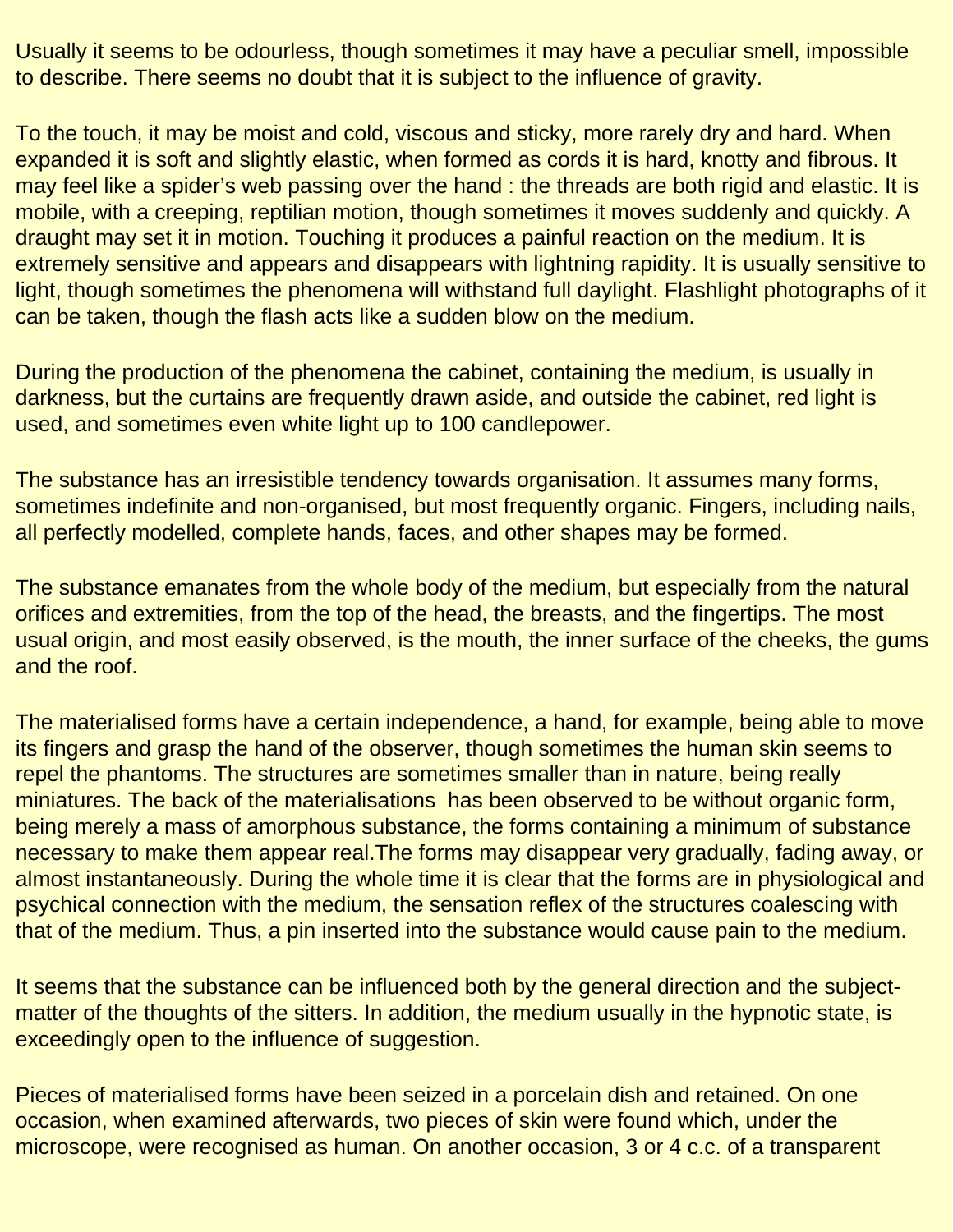liquid, without air bubbles, were found. Analysis revealed a colourless, slightly turbid, nonviscous, odourless liquid, slightly alkaline, with a whitish precipitate. The microscope disclosed the components of cell detritus and saliva, the substance evidently originating from the mouth. On yet another occasion, a bundle of hair, not in any way resembling the darker hair of the medium, was found, the hand of the observer being covered with mucus and moisture. In addition, fragments of other substances are sometimes found, such as face powder or shreds of the mediums clothing.

# **CHAPTER XXV**

### **CONCLUSION**

Considerable as is the total of information at present available regarding man's etheric body and etheric phenomena in general, nevertheless, the serious student will at once perceive that the field for future research is vastly greater than the fragments of it which have so far been explored.

In view of the intimate bearing which the structure, nourishment and health of the etheric body have on physical health, and on the functioning, not only of the physical body, but also of the other bodies in their connection with the physical, it is abundantly evident that research into every class of etheric phenomena should lead to discoveries of great scientific interest and beneficent import to man.

A number of methods of conducting such research is open to us. First, we have the method of direct clairvoyant observation, at different levels, it being probable, in view of the rapid development of certain sections of the human race at the present time, that large numbers of persons will find themselves, in the not distant future, in possession of etheric faculties.

In addition to etheric faculties, normally unfolded in the ordinary course of evolution, Dr. Kilner's line of work appears to indicate that these faculties may be stimulated by the use of screens, such as he employed, and possibly by other physical means yet to be devised. Both mesmerism and hypnotism might also, with adequate safeguards, be employed to make available latent etheric faculty. The use of photography may in the future become very extensive and important, the salts used in the photographic plate being sensitive to wavelengths and degrees of light beyond the reach of the normal eye. A further method of research, using ultraviolet light, also offers great promise. A laboratory for this purpose has recently been opened at Leeds through the initiative and farseeing enterprise of some members of the Theosophical Society in that town.

The methods employed by W.J. Crawford may well be pursued by other workers, and additions thus be made to the exceedingly valuable results obtained by the able investigator named.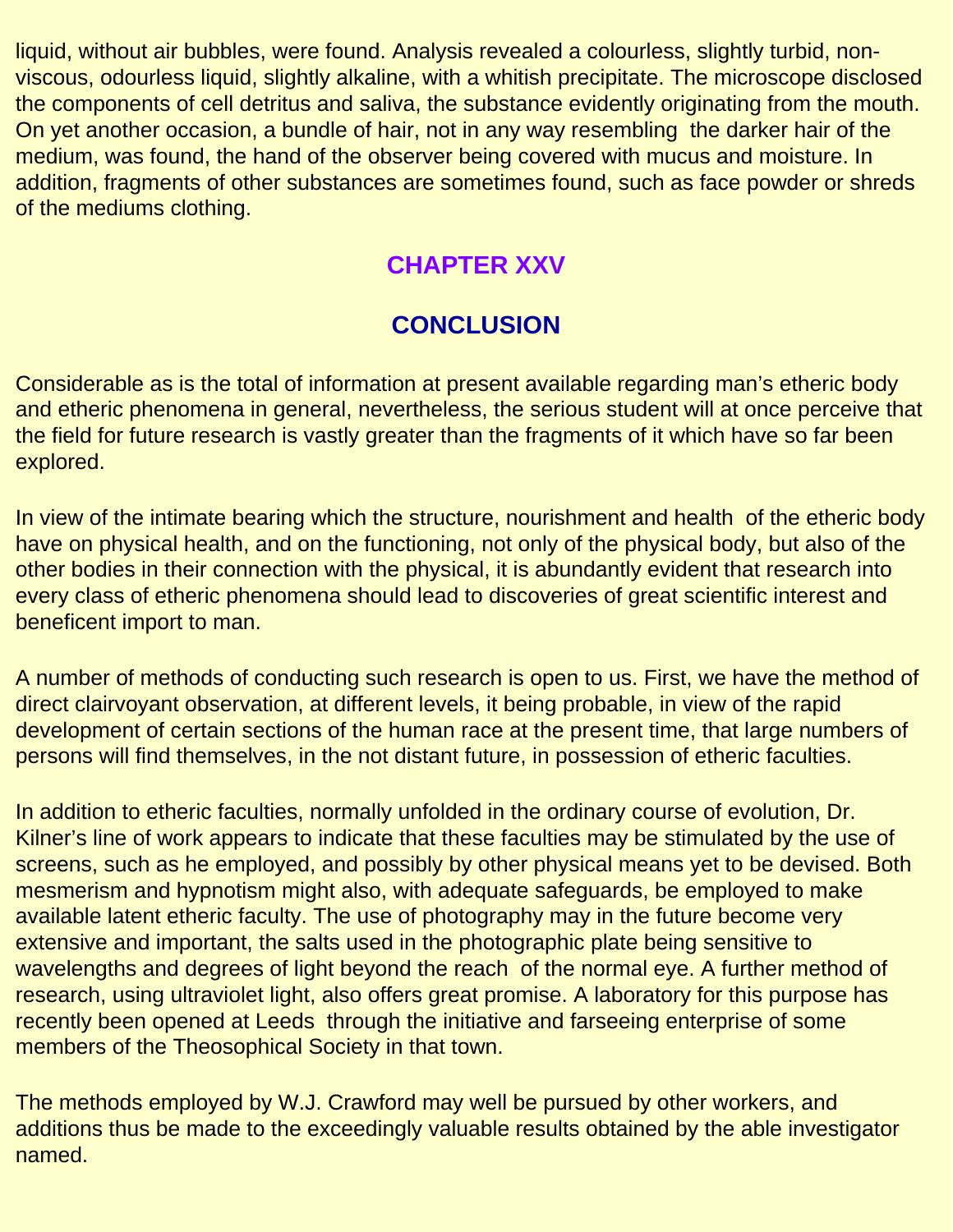As to the desirability of utilising the séance room for obtaining such materialisation phenomena as those obtained, e.g.., By Baron von Notzing, there is likely to be divergence of opinion. It is fairly generally admitted that phenomena of this nature may easily be highly injurious to the medium, both physically and in other ways, and there is also something distinctly unsavoury about the materialisations produced by these means. On the other hand, it may be urged that if mediums are willing to sacrifice themselves in the cause of science, science is justified in accepting such sacrifices; and, further, that science as such has no concern with the savouriness, or otherwise, of natural phenomena. It seems fairly certain, however, that the highest spiritual teachers of the present day do not look with favour on the séance-room. Yet it may be argued that in other ages the use of vestal virgins, soothsayers, "prophets" and other mediums, received the sanction and approval of high authorities. The present writer, therefore, refrains from offering any dogmatic conclusion on this point.

The possibility of utilising knowledge of etheric phenomena for purposes of healing would appear to be almost limitless. For many cases of disease, physical, emotional and mental, the employment of vital or magnetic healing, and also mesmerism and hypnotism, would seem to be in line with the general progress of thought in this direction. In particular, the use of mesmerism to produce anæsthesia for surgical or other purposes, in place of ether, gas, or chloroform, would appear to possess many recommendations.

It may also be surmised that the science of Osteopathy, in conjunction with the study of the force-centres and the flow of vitality in the human body, should lead to valuable results.

The remarkable discoveries of Dr. Abrams, which appear to have been accepted, at least partially, by the medical profession, would seem to be capable of conferring almost incalculable benefit on the disease ridden human race of today. Although it is not -, the present writer believes, rigidly proved, yet it would appear to be almost certain that the methods employed in the Abrams system act, directly or indirectly, on and through the etheric body.

The recent revival of healing by various Christian churches would also seem to have a great future, and there can be little doubt that such methods, while far from being wholly physical, yet do work, to some extent, through etheric matter.

The possibility of utilising our knowledge of etheric phenomena extends, however, even further afield than is roughly indicated above. Thus it seems more than probable that an important, and hitherto almost unrecognised, factor in the treatment of disease and the preservation of health would derive from the etheric, apart from the purely physical properties of drugs, waters, gases, the air, emanations of soils and minerals, fruit, flowers and trees. It is possible in the future that we may discover health resorts, either on land, lake or sea, which depend for their curative powers on their etheric properties.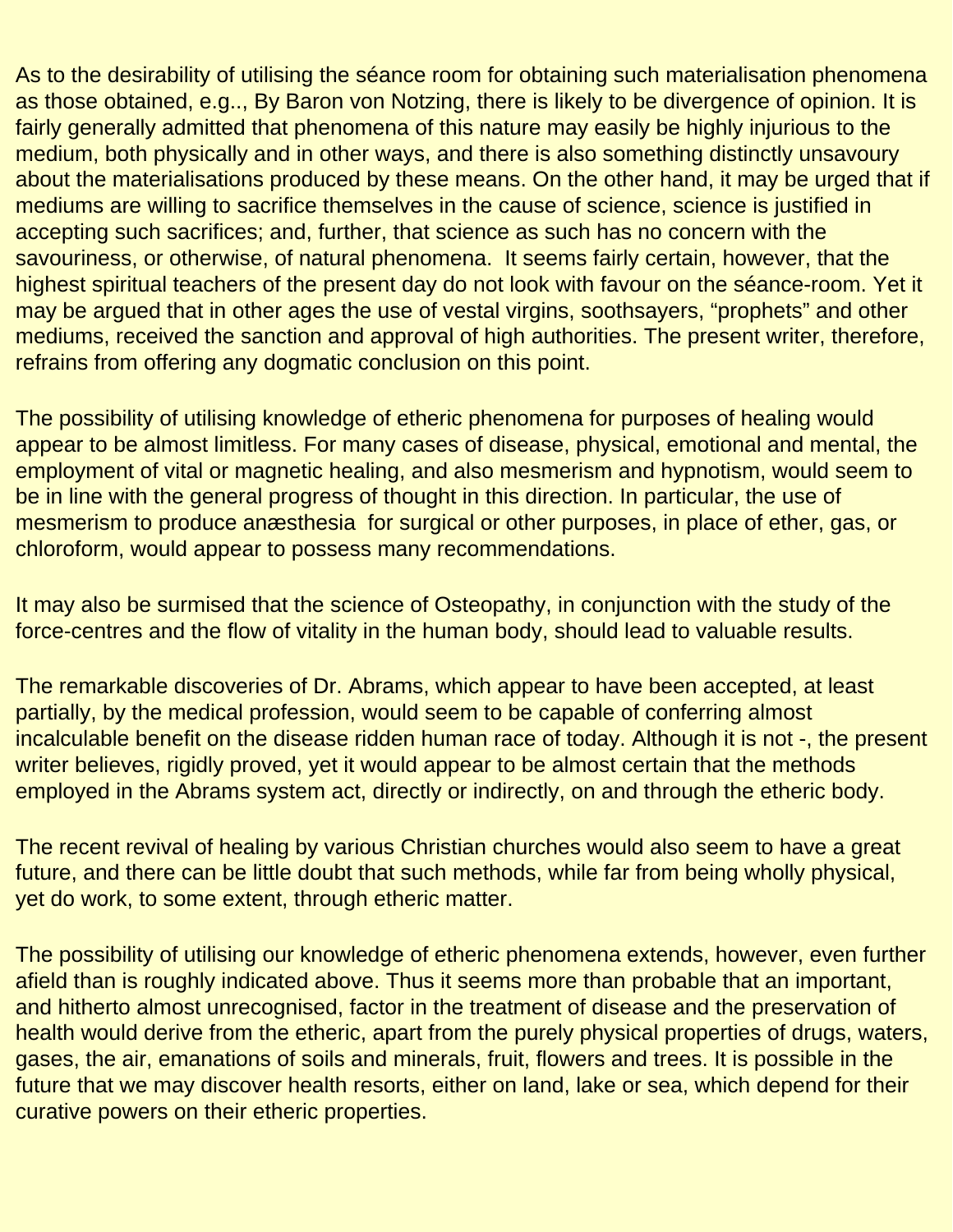The attention which has recently been devoted to the wider use of sunlight obviously has a close bearing on what we know concerning the emanations of Prâna from the sun, and its diffusion in the atmosphere, and its absorption by living beings.

It may be that further knowledge of etheric and vital phenomena may lead to a profound change of attitude towards the use in medicine and dietetics of substances which have passed through, or are derived from, animal organisms.

It is a reasonable conjecture that those elusive substances known as vitamins may owe their beneficent properties to the presence in them, in one form or another of Prâna, or possibly to the quality of the etheric matter they contain.

A recognition of the fact that the vitality of the body is derived, not from food, but direct from the atmosphere, may well lead to a radical change in the dietetic treatment of sick persons, and also to a much greater use of fasting as a curative energy. Those who are familiar with the literature of fasting will no doubt be aware that several writers on this interesting subject have already deduced from actual observation that the connection between assimilation of food and the acquirement of vital energy is very far from being simple or direct.

It is now generally recognised that the use of electricity for curative purposes has not fulfilled all that was at first hoped for it. It may be that a deeper knowledge of etheric phenomena will be of assistance in devising better methods of utilising electricity for curative purposes : the association of electricity with etheric matter ( of which the Etheric Double is composed) is a phenomenon which may thus be turned to valuable account.

In fact, it would scarcely be too much to say, that in the future the etheric body, being the habitat, so to say, of the life-principle in its physical aspect, may receive as much attention as, or even more than, is now given to the material physical body. The utilisation eventually, of energy associated with the physical ether, for many purposes, is obvious, and needs no insistence here. The student of occultism, however, will recollect the warning that men will not be permitted to release the almost incalculable forces latent in atomic matter until it is assured that such forces will be used beneficently, and not for the purposes of destruction, as has unfortunately happened in the case of so many discoveries in the past.

It is further evident that the discovery of the etheric grades of matter will open up new vistas in chemistry and physics, and may even be turned to useful account in the production of food substances of all kinds, of electrical conductors or insulators, materials for clothing , and many other substances used in daily life.

Finally, both on its own intrinsic account and also as a steppingstone to knowledge of even higher things, a recognition by orthodox scientists of the existence of the etheric body, and a study of its constitution and behaviour – both of which we venture to think cannot now be long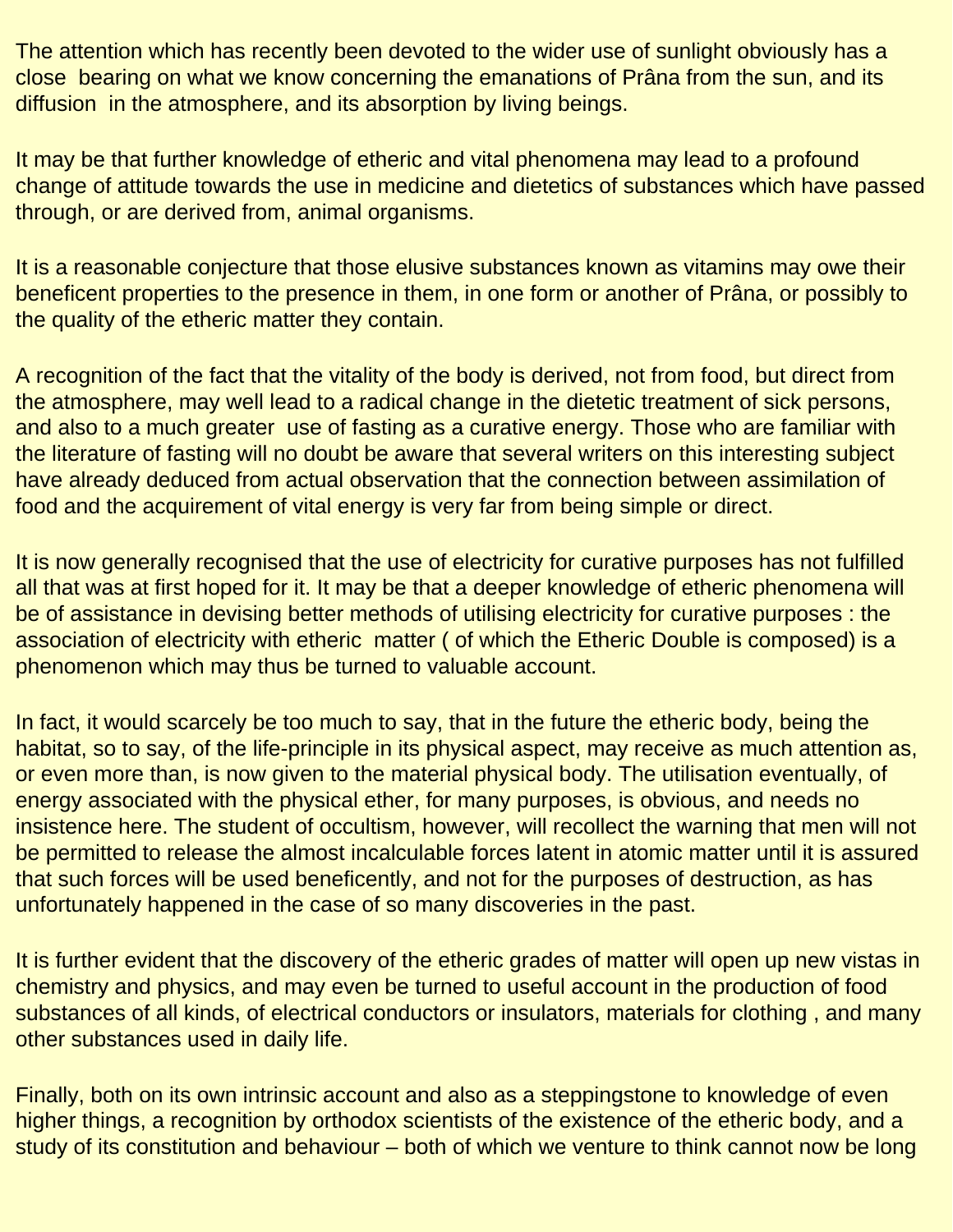delayed – may prove a firm foundation on which may be raised a vast superstructure of knowledge of ultra-physical things. For (to adapt and abridge the closing paragraphs of the *[Idyll of the White Lotus](http://www.theosophical.ca/IdyllLotus.htm)* ), that which is to come is grander, more majestically mysterious, than the past. By slow and imperceptible progress, the teachers of men drink their life from purer sources, and take their message more directly from the soul of existence.Life has in it more than the imagination of men can conceive. The real blossom of life grows above the stature of man, and its bulb drinks deep from the river of life. In the heart of that flower man will read the secrets of the controlling forces of the physical plane, and will see, written within it, the science of mystic strength. He will learn how to expound spiritual truths, and to enter into the life of his highest self, and he can learn also how to hold within him the glory of that higher self, and yet to retain life upon this planet so long as it shall last, if need be ; to retain life in the vigour of manhood, till his entire work is completed, and he has taught to all who look for light these three truths :-

1. The soul of man is immortal, and its future is the future of a thing whose growth and splendour has no limit.

2. The principle which gives life is in us and without us, is undying and eternally beneficent, is not heard or seen or smelt, but is perceived by the man who desires perception.

3. Each man is his absolute lawgiver, the dispenser of glory or gloom to himself ; the decreer of his life, his reward, his punishment.

These truths, which are as great as life itself, are as simple as the simplest mind of man. Let the food of knowledge be given to all those who are hungry for it.

| <b>Authorities Quoted</b>                 |                        |      |              |  |
|-------------------------------------------|------------------------|------|--------------|--|
|                                           |                        |      |              |  |
| <b>Ancient Wisdom</b>                     | <b>Besant, Annie</b>   | 1897 | <b>AW</b>    |  |
| <b>Astral Plane</b>                       | Leadbeater, C.W.       | 1910 | <b>AP</b>    |  |
| <b>Changing World</b>                     | <b>Besant, Annie</b>   | 1909 | <b>CW</b>    |  |
| <b>Clairvoyance</b>                       | Leadbeater, C.W.       | 1908 | C            |  |
| <b>Death and after</b>                    | <b>Besant, Annie</b>   | 1901 | <b>DA</b>    |  |
| <b>Dreams</b>                             | Leadbeater, C.W.       | 1903 | D            |  |
| <b>Experiments in Psychical Science</b>   | Crawford, W.J.         | 1919 | <b>EPS</b>   |  |
| <b>First Principles of Theosophy</b>      | Jinarajadasa, C.       | 1921 | <b>FPT</b>   |  |
| <b>Five Years of Theosophy</b>            | <b>Blavatsky, H.P.</b> | 1910 | <b>FYT</b>   |  |
| <b>Hidden Side of Things, Volume -I-</b>  | Leadbeater, C.W.       | 1910 | <b>HS-1-</b> |  |
| <b>Hidden Side of Things, Volume -II-</b> | Leadbeater, C.W.       | 1913 | $HS - II -$  |  |
| <b>Human Atmosphere</b>                   | Kilner, W.J.           | 1911 | <b>HA</b>    |  |
| <b>Inner Life, Volume I</b>               | Leadbeater, C.W.       | 1910 | $IL - I$     |  |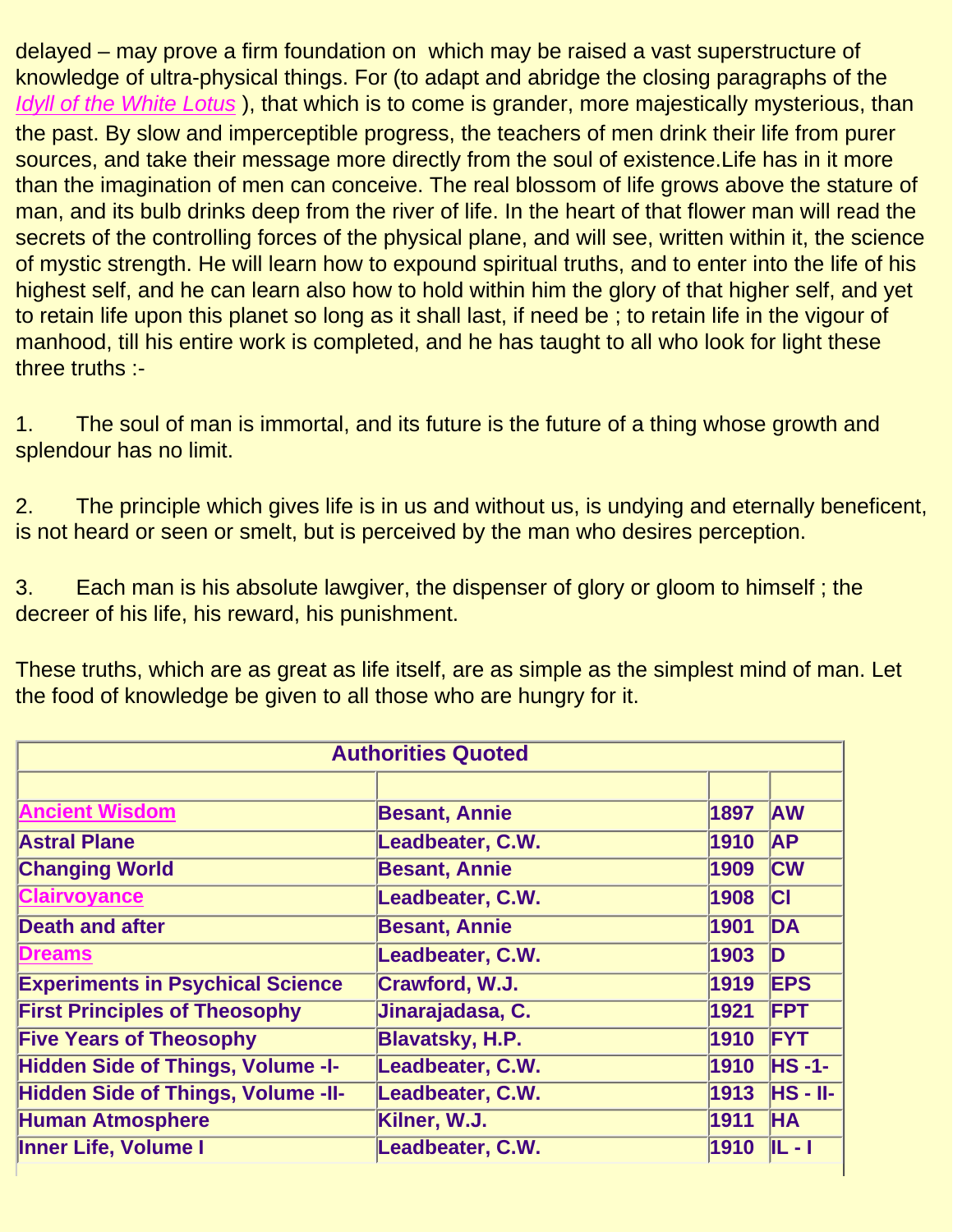| Inner Life, Volume II                   | Leadbeater, C.W.                 | 1911    | $\overline{\mathsf{IL}}$ -II |
|-----------------------------------------|----------------------------------|---------|------------------------------|
| <b>Introduction to Yoga</b>             | <b>Besant, Annie</b>             | 1908    | $\overline{\mathsf{Y}}$      |
| <b>Invisible Helpers</b>                | Leadbeater, C.W.                 | 1908    | <b>TH</b>                    |
| <b>Ladder of Lives</b>                  | <b>Besant, Annie</b>             | 1908?LL |                              |
| <b>Life after Death</b>                 | Leadbeater, C.W.                 | 1912    | <b>LAD</b>                   |
| <b>Man and his Bodies</b>               | <b>Besant, Annie</b>             | 1900    | <b>MB</b>                    |
| <b>Man, Visible and Invisible</b>       | Leadbeater, C.W.                 | 1902    | <b>MV</b>                    |
| <b>Man, Whence, How and Whither</b>     | Besant, Annie & Leadbeater, C.W. | 1913    | <b>MWHW</b>                  |
| <b>Monad</b>                            | Leadbeater, C.W.                 | 1920    | <b>M</b>                     |
| <b>Nature's Finer Forces</b>            | <b>Prasad, Rama</b>              | 1897    | <b>NFF</b>                   |
| <b>Nature's Mysteries</b>               | Sinnett, A.P.                    | 1901    | <b>NM</b>                    |
| <b>Other Side of Death</b>              | Leadbeater, C.W.                 | 1904    | <b>OSD</b>                   |
| <b>Phenomena of Materialisation</b>     | <b>Notzing, Von Schrenck</b>     | 1920    | <b>PM</b>                    |
| <b>Psychic Structures</b>               | Crawford, W.J.                   | 1921    | <b>PS</b>                    |
| <b>Rationale of Mesmerism</b>           | Sinnett, A.P.                    | 1902    | <b>RM</b>                    |
| <b>Reality of Psychic Phenomena</b>     | <b>Crawford, W.J.</b>            | 1919    | <b>RPP</b>                   |
| <b>Science of the Sacraments</b>        | Leadbeater, C.W.                 | 1920    | <b>SOS</b>                   |
| <b>Secret Doctrine, Volume I</b>        | <b>Blavatsky, H.P.</b>           | 1905    | SD, I                        |
| <b>Secret Doctrine, Volume II</b>       | <b>Blavatsky, H.P.</b>           | 1905    | SD, II                       |
| <b>Self and Its Sheaths</b>             | <b>Besant, Annie</b>             | 1903    | <b>SS</b>                    |
| <b>Seven Principles of Man</b>          | <b>Besant, Annie</b>             | 1904    | <b>SP</b>                    |
| <b>Some Glimpses of Occultism</b>       | <b>Leadbeater, C.W.</b>          | 1909    | <b>SGO</b>                   |
| <b>Study in Consciousness</b>           | <b>Besant, Annie</b>             | 1904    | $\overline{\text{SC}}$       |
| <b>Textbook of Theosophy</b>            | Leadbeater, C.W.                 | 1912    | <b>TBT</b>                   |
| <b>Theosophy</b>                        | <b>Besant, Annie</b>             | 1909    | T                            |
| <b>Theosophy and the New Psychology</b> | <b>Besant, Annie</b>             | 1909    | <b>TNP</b>                   |
| <b>Thought Power</b>                    | <b>Besant, Annie</b>             | 1903    | <b>TP</b>                    |

**Go to Top of this page [Back to our On Line Documents](http://www.theosophical.ca/OnLineDocs.htm) [Back to our Main Page](http://www.theosophical.ca/index.htm)**

**The Light Bearer** magazine published by Canadian Theosophical Association, is issued four times a year (\$16.00 Canadian Funds for Canadian mailings; \$20.00 U.S. funds for all other destinations. A **sample copy** can be sent upon request to Canadian addresses.

Send a note to:**[enquirers@theosophical.ca](mailto:enquirers@theosophical.ca)** to take advantage of the above free offer and /or find out about membership in the Society which is only \$20.00 Canadian Funds yearly and which includes the magazine. Outside of the country membership is \$30.00 in Canadian funds or 20.00 in U.S. Funds.